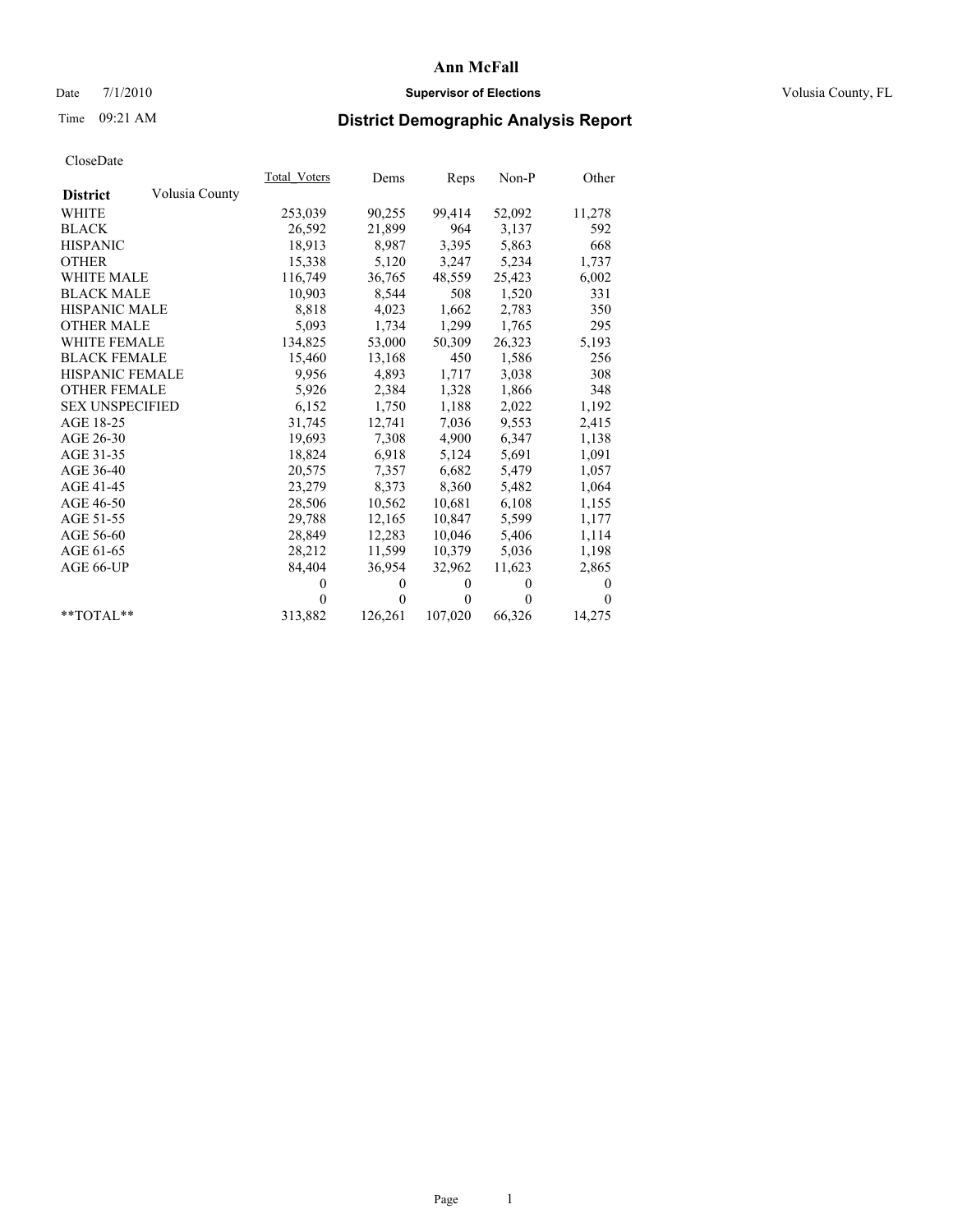#### Date  $7/1/2010$  **Supervisor of Elections Supervisor of Elections** Volusia County, FL

# Time 09:21 AM **District Demographic Analysis Report**

|                                              | Total Voters | Dems         | Reps     | $Non-P$      | Other            |  |  |
|----------------------------------------------|--------------|--------------|----------|--------------|------------------|--|--|
| County Council District 1<br><b>District</b> |              |              |          |              |                  |  |  |
| <b>WHITE</b>                                 | 48,869       | 17,384       | 19,962   | 9,144        | 2,379            |  |  |
| <b>BLACK</b>                                 | 4,247        | 3,499        | 154      | 492          | 102              |  |  |
| <b>HISPANIC</b>                              | 3,003        | 1,308        | 536      | 1,022        | 137              |  |  |
| <b>OTHER</b>                                 | 2,700        | 872          | 644      | 896          | 288              |  |  |
| <b>WHITE MALE</b>                            | 22,337       | 7,014        | 9,663    | 4,394        | 1,266            |  |  |
| <b>BLACK MALE</b>                            | 1,718        | 1,356        | 72       | 228          | 62               |  |  |
| <b>HISPANIC MALE</b>                         | 1,379        | 606          | 259      | 446          | 68               |  |  |
| <b>OTHER MALE</b>                            | 870          | 298          | 248      | 268          | 56               |  |  |
| <b>WHITE FEMALE</b>                          | 26,296       | 10,288       | 10,215   | 4,693        | 1,100            |  |  |
| <b>BLACK FEMALE</b>                          | 2,492        | 2,115        | 81       | 257          | 39               |  |  |
| HISPANIC FEMALE                              | 1,604        | 695          | 274      | 568          | 67               |  |  |
| <b>OTHER FEMALE</b>                          | 1,037        | 402          | 249      | 328          | 58               |  |  |
| <b>SEX UNSPECIFIED</b>                       | 1,086        | 289          | 235      | 372          | 190              |  |  |
| AGE 18-25                                    | 5,964        | 1,961        | 1,596    | 1,925        | 482              |  |  |
| AGE 26-30                                    | 3,832        | 1,328        | 1,046    | 1,199        | 259              |  |  |
| AGE 31-35                                    | 3,667        | 1,256        | 1,116    | 1,036        | 259              |  |  |
| AGE 36-40                                    | 4,034        | 1,366        | 1,431    | 1,018        | 219              |  |  |
| AGE 41-45                                    | 4,566        | 1,529        | 1,842    | 988          | 207              |  |  |
| AGE 46-50                                    | 5,537        | 1,975        | 2,222    | 1,087        | 253              |  |  |
| AGE 51-55                                    | 5,577        | 2,268        | 2,125    | 944          | 240              |  |  |
| AGE 56-60                                    | 5,393        | 2,356        | 1,959    | 852          | 226              |  |  |
| AGE 61-65                                    | 5,053        | 2,160        | 1,928    | 741          | 224              |  |  |
| AGE 66-UP                                    | 15,194       | 6,863        | 6,031    | 1,763        | 537              |  |  |
|                                              | $\theta$     | $\mathbf{0}$ | $\theta$ | $\mathbf{0}$ | $\boldsymbol{0}$ |  |  |
|                                              | $\theta$     | $\theta$     | $\theta$ | $\theta$     | $\theta$         |  |  |
| $*$ $TOTAI.**$                               | 58,819       | 23,063       | 21,296   | 11,554       | 2,906            |  |  |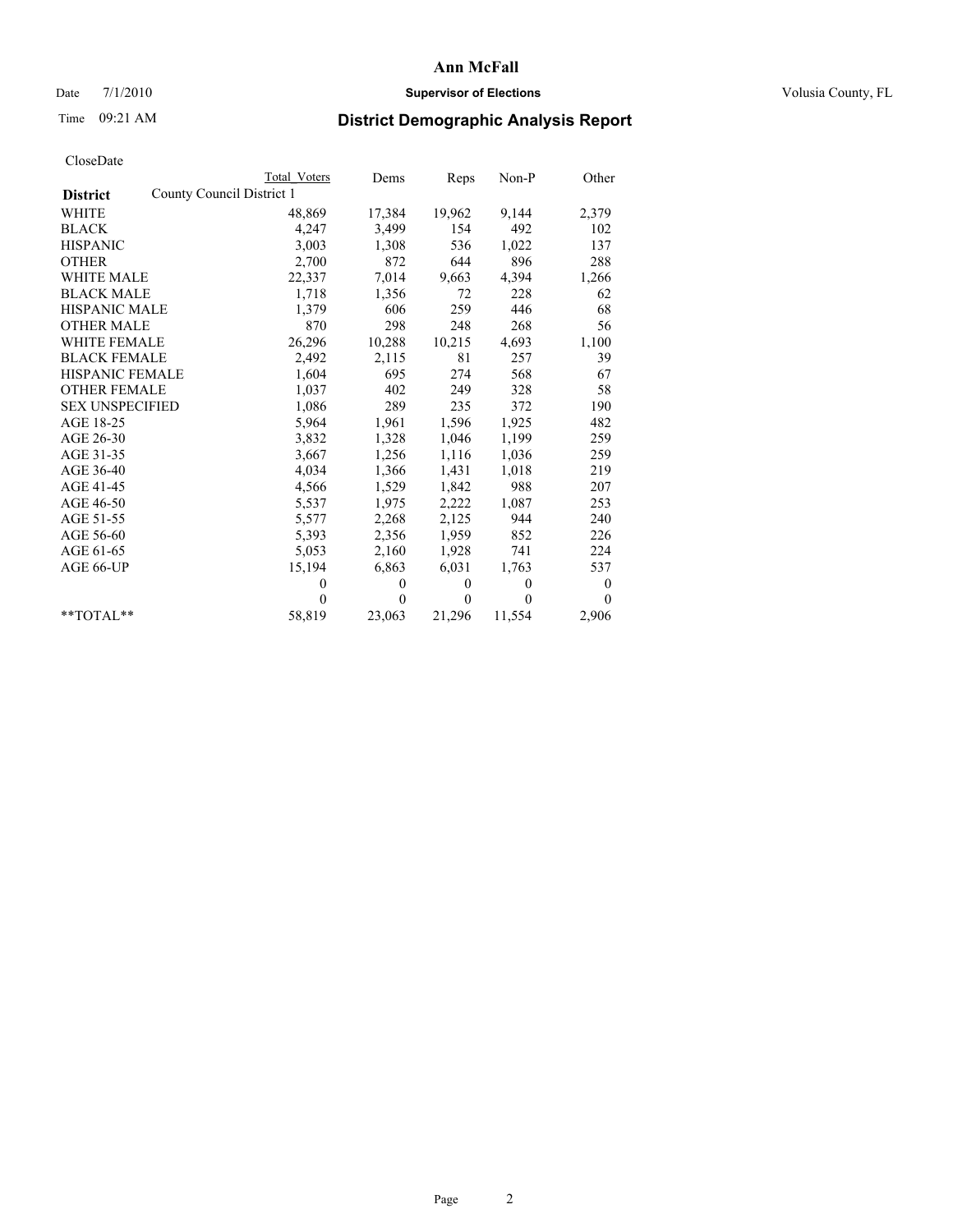#### Date  $7/1/2010$  **Supervisor of Elections Supervisor of Elections** Volusia County, FL

# Time 09:21 AM **District Demographic Analysis Report**

|                        | <b>Total Voters</b>       | Dems         | Reps         | Non-P        | Other            |
|------------------------|---------------------------|--------------|--------------|--------------|------------------|
| <b>District</b>        | County Council District 2 |              |              |              |                  |
| WHITE                  | 40,426                    | 15,359       | 14,615       | 8,688        | 1,764            |
| <b>BLACK</b>           | 10,176                    | 8,619        | 279          | 1,089        | 189              |
| <b>HISPANIC</b>        | 1,177                     | 507          | 238          | 388          | 44               |
| <b>OTHER</b>           | 2,953                     | 1,164        | 512          | 970          | 307              |
| <b>WHITE MALE</b>      | 18,859                    | 6,329        | 7,231        | 4,321        | 978              |
| <b>BLACK MALE</b>      | 4,030                     | 3,303        | 141          | 501          | 85               |
| <b>HISPANIC MALE</b>   | 560                       | 240          | 107          | 190          | 23               |
| <b>OTHER MALE</b>      | 992                       | 387          | 218          | 334          | 53               |
| WHITE FEMALE           | 21,307                    | 8,937        | 7,292        | 4,310        | 768              |
| <b>BLACK FEMALE</b>    | 6,053                     | 5,242        | 135          | 573          | 103              |
| HISPANIC FEMALE        | 610                       | 264          | 130          | 196          | 20               |
| <b>OTHER FEMALE</b>    | 1,114                     | 517          | 198          | 343          | 56               |
| <b>SEX UNSPECIFIED</b> | 1,207                     | 430          | 192          | 367          | 218              |
| AGE 18-25              | 6,938                     | 3,936        | 1,029        | 1,581        | 392              |
| AGE 26-30              | 3.767                     | 1,683        | 739          | 1,168        | 177              |
| AGE 31-35              | 2,908                     | 1,249        | 621          | 893          | 145              |
| AGE 36-40              | 3,045                     | 1,325        | 832          | 772          | 116              |
| AGE 41-45              | 3,544                     | 1,527        | 1,023        | 827          | 167              |
| AGE 46-50              | 4,359                     | 1,940        | 1,330        | 912          | 177              |
| AGE 51-55              | 4,775                     | 2,243        | 1,477        | 874          | 181              |
| AGE 56-60              | 4,799                     | 2,201        | 1,457        | 966          | 175              |
| AGE 61-65              | 4,927                     | 2,178        | 1,606        | 925          | 218              |
| AGE 66-UP              | 15,669                    | 7,367        | 5,529        | 2,217        | 556              |
|                        | $\theta$                  | $\mathbf{0}$ | $\mathbf{0}$ | $\mathbf{0}$ | $\boldsymbol{0}$ |
|                        | $\theta$                  | $\theta$     | $\Omega$     | $\theta$     | $\theta$         |
| $*$ $TOTAI.**$         | 54,732                    | 25,649       | 15,644       | 11,135       | 2,304            |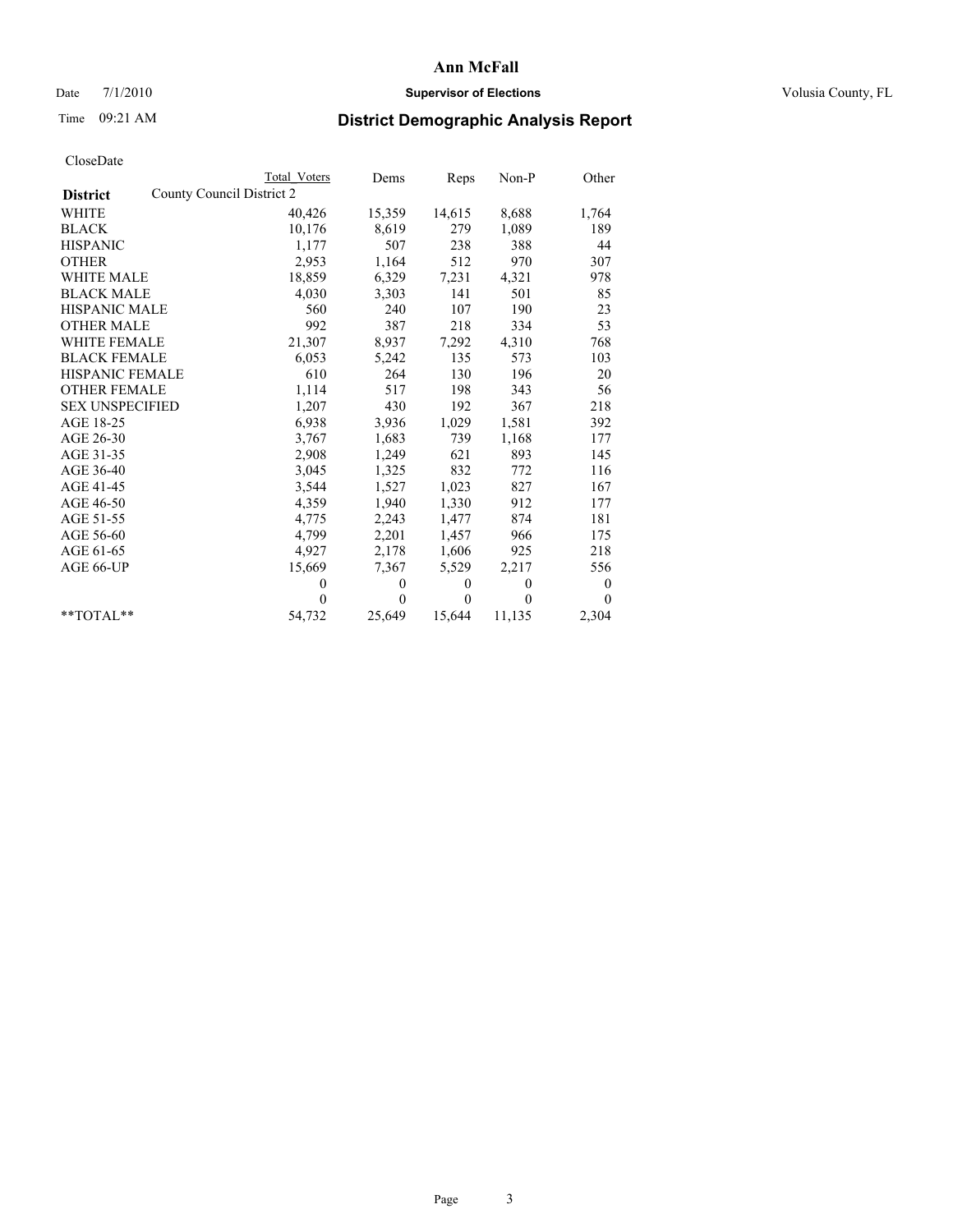#### Date  $7/1/2010$  **Supervisor of Elections Supervisor of Elections** Volusia County, FL

# Time 09:21 AM **District Demographic Analysis Report**

|                                              | Total Voters | Dems         | Reps         | $Non-P$      | Other    |  |  |
|----------------------------------------------|--------------|--------------|--------------|--------------|----------|--|--|
| County Council District 3<br><b>District</b> |              |              |              |              |          |  |  |
| <b>WHITE</b>                                 | 63,135       | 22,710       | 24,202       | 13,696       | 2,527    |  |  |
| <b>BLACK</b>                                 | 1,893        | 1,569        | 79           | 213          | 32       |  |  |
| <b>HISPANIC</b>                              | 935          | 384          | 225          | 282          | 44       |  |  |
| <b>OTHER</b>                                 | 2,611        | 742          | 570          | 947          | 352      |  |  |
| <b>WHITE MALE</b>                            | 29,125       | 9,265        | 11,855       | 6,671        | 1,334    |  |  |
| <b>BLACK MALE</b>                            | 847          | 658          | 43           | 126          | 20       |  |  |
| <b>HISPANIC MALE</b>                         | 415          | 157          | 92           | 142          | 24       |  |  |
| <b>OTHER MALE</b>                            | 850          | 252          | 226          | 321          | 51       |  |  |
| <b>WHITE FEMALE</b>                          | 33,614       | 13,308       | 12,203       | 6,926        | 1,177    |  |  |
| <b>BLACK FEMALE</b>                          | 1,029        | 898          | 34           | 86           | 11       |  |  |
| HISPANIC FEMALE                              | 510          | 223          | 131          | 136          | 20       |  |  |
| <b>OTHER FEMALE</b>                          | 988          | 357          | 243          | 317          | 71       |  |  |
| <b>SEX UNSPECIFIED</b>                       | 1,196        | 287          | 249          | 413          | 247      |  |  |
| AGE 18-25                                    | 5,312        | 1,747        | 1,302        | 1,806        | 457      |  |  |
| AGE 26-30                                    | 3,560        | 1,192        | 991          | 1,174        | 203      |  |  |
| AGE 31-35                                    | 3,541        | 1,126        | 1,050        | 1,175        | 190      |  |  |
| AGE 36-40                                    | 4,089        | 1,352        | 1,353        | 1,186        | 198      |  |  |
| AGE 41-45                                    | 4,616        | 1,465        | 1,759        | 1,189        | 203      |  |  |
| AGE 46-50                                    | 6,045        | 2,057        | 2,401        | 1,367        | 220      |  |  |
| AGE 51-55                                    | 6,676        | 2,544        | 2,560        | 1,334        | 238      |  |  |
| AGE 56-60                                    | 6,777        | 2,728        | 2,461        | 1,334        | 254      |  |  |
| AGE 61-65                                    | 6,910        | 2,654        | 2,644        | 1,315        | 297      |  |  |
| AGE 66-UP                                    | 21,047       | 8,540        | 8,554        | 3,258        | 695      |  |  |
|                                              | $\theta$     | $\theta$     | $\mathbf{0}$ | $\mathbf{0}$ | $\bf{0}$ |  |  |
|                                              | $\theta$     | $\mathbf{0}$ | $\theta$     | $\theta$     | $\theta$ |  |  |
| $*$ $TOTAI.**$                               | 68,574       | 25,405       | 25,076       | 15,138       | 2,955    |  |  |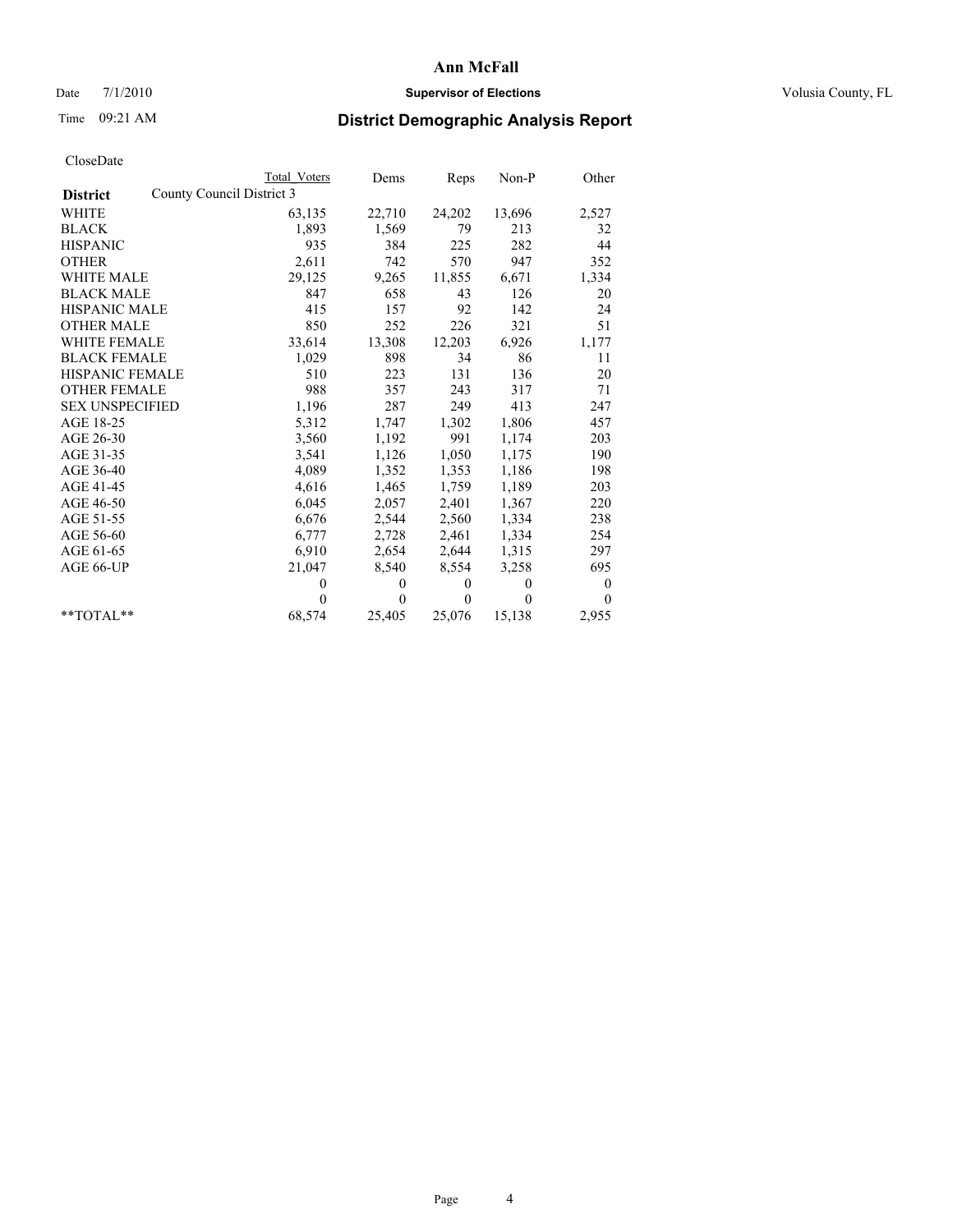#### Date  $7/1/2010$  **Supervisor of Elections Supervisor of Elections** Volusia County, FL

# Time 09:21 AM **District Demographic Analysis Report**

|                                              | Total Voters | Dems         | Reps         | $Non-P$      | Other    |  |  |
|----------------------------------------------|--------------|--------------|--------------|--------------|----------|--|--|
| County Council District 4<br><b>District</b> |              |              |              |              |          |  |  |
| <b>WHITE</b>                                 | 52,945       | 19,300       | 21,098       | 10,455       | 2,092    |  |  |
| <b>BLACK</b>                                 | 5,201        | 4,281        | 185          | 636          | 99       |  |  |
| <b>HISPANIC</b>                              | 1,191        | 532          | 300          | 322          | 37       |  |  |
| <b>OTHER</b>                                 | 3,271        | 1,116        | 765          | 1,068        | 322      |  |  |
| <b>WHITE MALE</b>                            | 24,162       | 7,745        | 10,206       | 5,115        | 1,096    |  |  |
| <b>BLACK MALE</b>                            | 2,052        | 1,587        | 101          | 304          | 60       |  |  |
| <b>HISPANIC MALE</b>                         | 526          | 207          | 146          | 149          | 24       |  |  |
| <b>OTHER MALE</b>                            | 1,129        | 364          | 311          | 398          | 56       |  |  |
| <b>WHITE FEMALE</b>                          | 28,486       | 11,464       | 10,780       | 5,267        | 975      |  |  |
| <b>BLACK FEMALE</b>                          | 3,112        | 2,663        | 84           | 327          | 38       |  |  |
| HISPANIC FEMALE                              | 658          | 322          | 150          | 173          | 13       |  |  |
| <b>OTHER FEMALE</b>                          | 1,309        | 526          | 340          | 382          | 61       |  |  |
| <b>SEX UNSPECIFIED</b>                       | 1,174        | 351          | 230          | 366          | 227      |  |  |
| AGE 18-25                                    | 5,868        | 2,407        | 1,412        | 1,641        | 408      |  |  |
| AGE 26-30                                    | 3,507        | 1,389        | 887          | 1,078        | 153      |  |  |
| AGE 31-35                                    | 3,255        | 1,272        | 885          | 926          | 172      |  |  |
| AGE 36-40                                    | 3,560        | 1,262        | 1,204        | 902          | 192      |  |  |
| AGE 41-45                                    | 4,297        | 1,571        | 1,599        | 949          | 178      |  |  |
| AGE 46-50                                    | 5,458        | 2,027        | 2,093        | 1,132        | 206      |  |  |
| AGE 51-55                                    | 5,877        | 2,439        | 2,156        | 1,084        | 198      |  |  |
| AGE 56-60                                    | 5,940        | 2,501        | 2,094        | 1,128        | 217      |  |  |
| AGE 61-65                                    | 6,013        | 2,450        | 2,244        | 1,086        | 233      |  |  |
| AGE 66-UP                                    | 18,832       | 7,911        | 7,773        | 2,555        | 593      |  |  |
|                                              | $\theta$     | $\mathbf{0}$ | $\mathbf{0}$ | $\mathbf{0}$ | $\bf{0}$ |  |  |
|                                              | $\theta$     | $\theta$     | $\theta$     | $\theta$     | $\theta$ |  |  |
| $*$ $TOTAI.**$                               | 62,608       | 25,229       | 22,348       | 12,481       | 2,550    |  |  |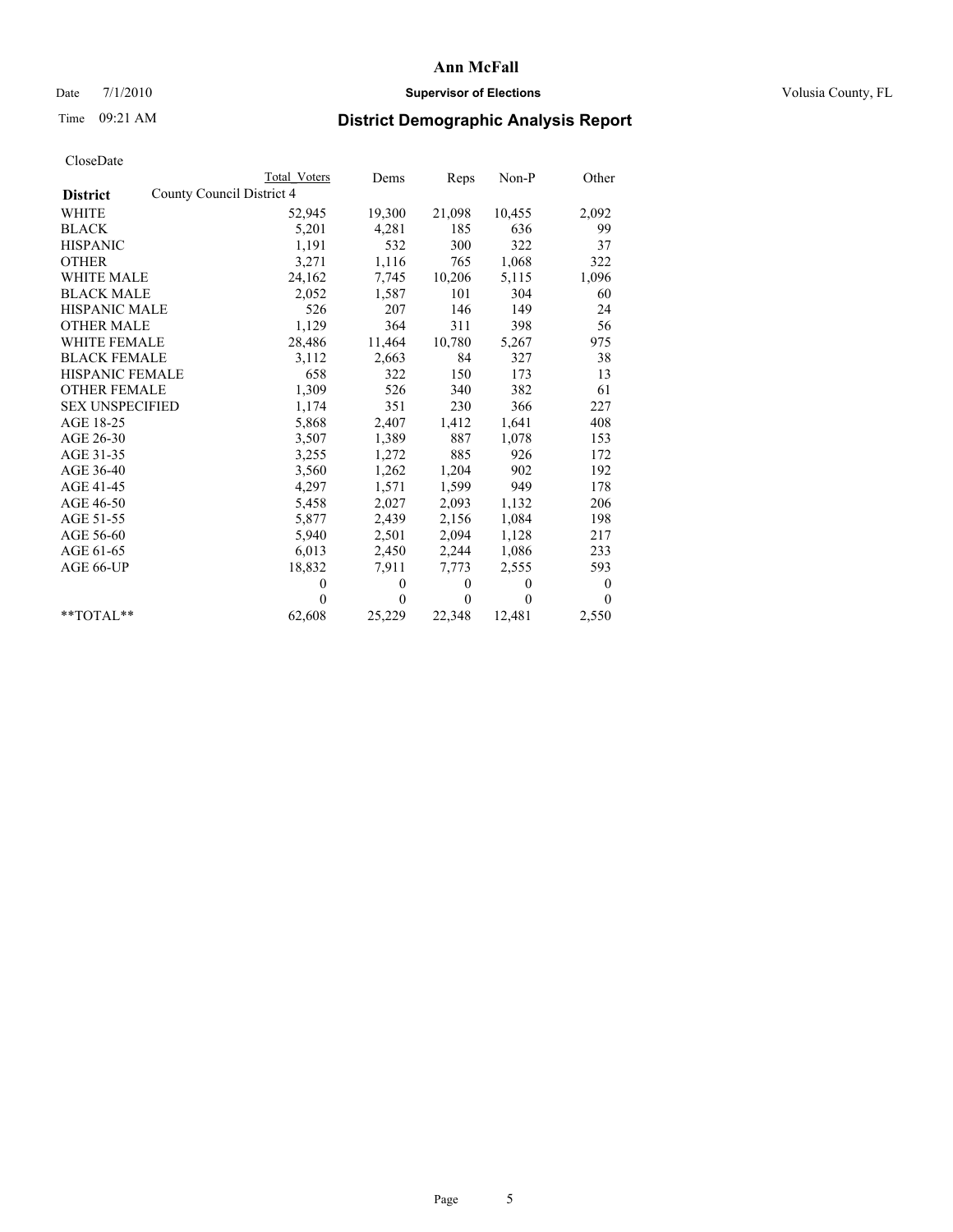### Date 7/1/2010 **Supervisor of Elections Supervisor of Elections** Volusia County, FL

# Time 09:21 AM **District Demographic Analysis Report**

|                                              | Total Voters | Dems         | Reps         | Non-P    | Other    |
|----------------------------------------------|--------------|--------------|--------------|----------|----------|
| County Council District 5<br><b>District</b> |              |              |              |          |          |
| WHITE                                        | 47,664       | 15,502       | 19,537       | 10,109   | 2,516    |
| <b>BLACK</b>                                 | 5,075        | 3,931        | 267          | 707      | 170      |
| <b>HISPANIC</b>                              | 12,607       | 6,256        | 2,096        | 3,849    | 406      |
| <b>OTHER</b>                                 | 3,803        | 1,226        | 756          | 1,353    | 468      |
| <b>WHITE MALE</b>                            | 22,266       | 6,412        | 9,604        | 4,922    | 1,328    |
| <b>BLACK MALE</b>                            | 2,256        | 1,640        | 151          | 361      | 104      |
| <b>HISPANIC MALE</b>                         | 5,938        | 2,813        | 1,058        | 1,856    | 211      |
| <b>OTHER MALE</b>                            | 1,252        | 433          | 296          | 444      | 79       |
| <b>WHITE FEMALE</b>                          | 25,122       | 9,003        | 9,819        | 5,127    | 1,173    |
| <b>BLACK FEMALE</b>                          | 2,774        | 2,250        | 116          | 343      | 65       |
| HISPANIC FEMALE                              | 6,574        | 3,389        | 1,032        | 1,965    | 188      |
| <b>OTHER FEMALE</b>                          | 1,478        | 582          | 298          | 496      | 102      |
| <b>SEX UNSPECIFIED</b>                       | 1,489        | 393          | 282          | 504      | 310      |
| AGE 18-25                                    | 7,663        | 2,690        | 1,697        | 2,600    | 676      |
| AGE 26-30                                    | 5,027        | 1,716        | 1,237        | 1,728    | 346      |
| AGE 31-35                                    | 5,453        | 2,015        | 1,452        | 1,661    | 325      |
| AGE 36-40                                    | 5,847        | 2,052        | 1,862        | 1,601    | 332      |
| AGE 41-45                                    | 6,256        | 2,281        | 2,137        | 1,529    | 309      |
| AGE 46-50                                    | 7,107        | 2,563        | 2,635        | 1,610    | 299      |
| AGE 51-55                                    | 6,883        | 2,671        | 2,529        | 1,363    | 320      |
| AGE 56-60                                    | 5,940        | 2,497        | 2,075        | 1,126    | 242      |
| AGE 61-65                                    | 5,309        | 2,157        | 1,957        | 969      | 226      |
| AGE 66-UP                                    | 13,662       | 6,273        | 5,075        | 1,830    | 484      |
|                                              | $\theta$     | $\mathbf{0}$ | $\mathbf{0}$ | $\theta$ | $\bf{0}$ |
|                                              | $\theta$     | $\theta$     | $\theta$     | $\theta$ | $\theta$ |
| $*$ $TOTAI.**$                               | 69,149       | 26,915       | 22,656       | 16,018   | 3,560    |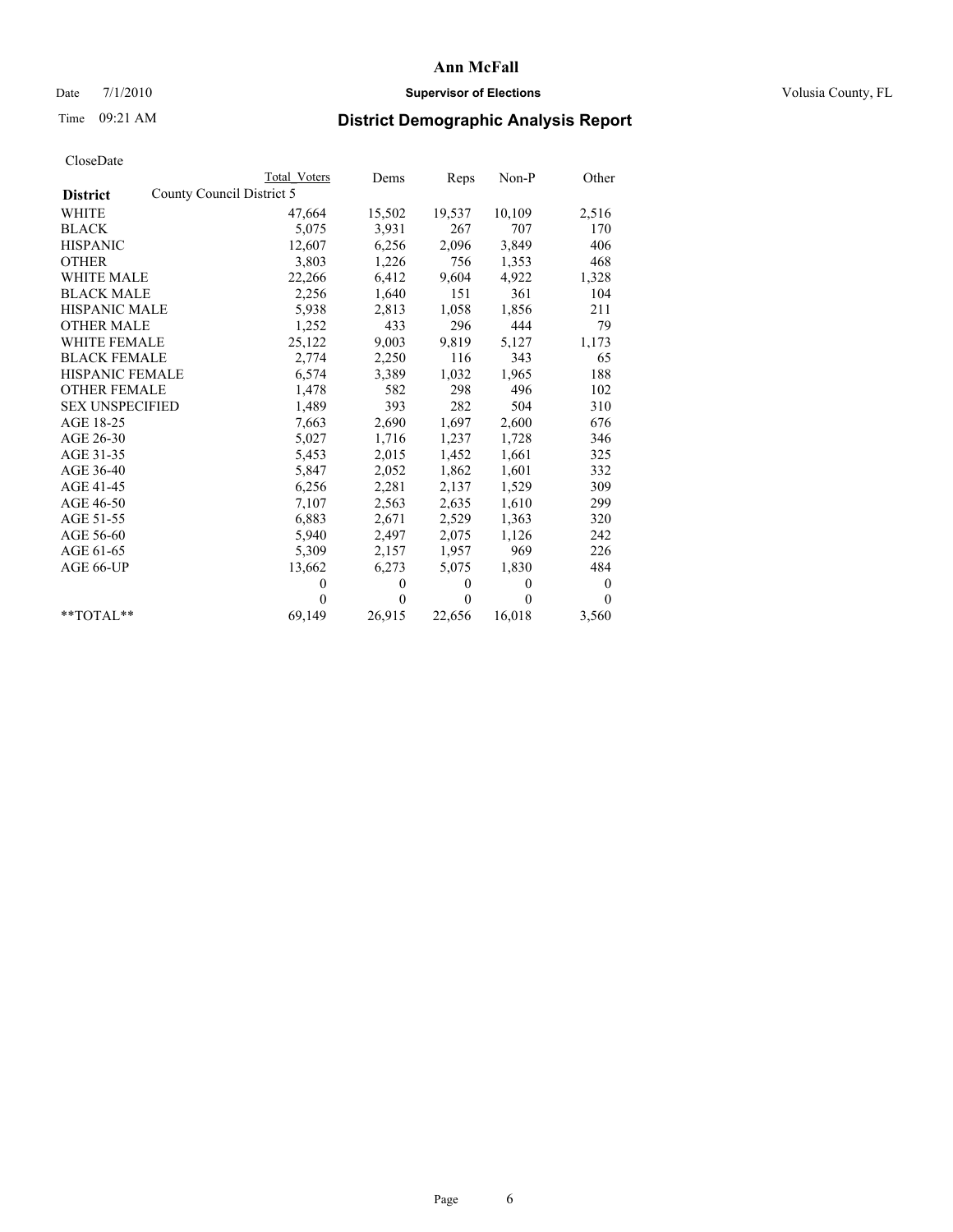#### Date  $7/1/2010$  **Supervisor of Elections Supervisor of Elections** Volusia County, FL

# Time 09:21 AM **District Demographic Analysis Report**

|                                                 | <b>Total Voters</b> | Dems           | Reps           | Non-P          | Other            |
|-------------------------------------------------|---------------------|----------------|----------------|----------------|------------------|
| Indigo Community Development<br><b>District</b> |                     |                |                |                |                  |
| <b>WHITE</b>                                    | 718                 | 190            | 356            | 140            | 32               |
| <b>BLACK</b>                                    | 72                  | 56             | 6              | 10             | $\overline{0}$   |
| <b>HISPANIC</b>                                 | 30                  | 14             | 6              | 10             | $\mathbf{0}$     |
| <b>OTHER</b>                                    | 73                  | 25             | 23             | 21             | 4                |
| <b>WHITE MALE</b>                               | 353                 | 77             | 181            | 77             | 18               |
| <b>BLACK MALE</b>                               | 35                  | 24             | 5              | 6              | $\theta$         |
| HISPANIC MALE                                   | 11                  | 4              | 1              | 6              | $\boldsymbol{0}$ |
| <b>OTHER MALE</b>                               | 32                  | 10             | 9              | 11             | $\overline{c}$   |
| <b>WHITE FEMALE</b>                             | 361                 | 112            | 173            | 63             | 13               |
| <b>BLACK FEMALE</b>                             | 37                  | 32             | 1              | 4              | $\boldsymbol{0}$ |
| HISPANIC FEMALE                                 | 19                  | 10             | 5              | $\overline{4}$ | $\mathbf{0}$     |
| <b>OTHER FEMALE</b>                             | 29                  | 8              | 11             | 10             | $\boldsymbol{0}$ |
| <b>SEX UNSPECIFIED</b>                          | 16                  | 8              | 5              | $\theta$       | 3                |
| AGE 18-25                                       | 88                  | 25             | 30             | 27             | 6                |
| AGE 26-30                                       | 93                  | 28             | 31             | 30             | 4                |
| AGE 31-35                                       | 67                  | 20             | 23             | 23             |                  |
| AGE 36-40                                       | 69                  | 17             | 34             | 15             | 3                |
| AGE 41-45                                       | 63                  | 25             | 26             | 11             |                  |
| AGE 46-50                                       | 62                  | 20             | 32             | 9              |                  |
| AGE 51-55                                       | 74                  | 26             | 38             | 8              | 2                |
| AGE 56-60                                       | 98                  | 28             | 49             | 17             | 4                |
| AGE 61-65                                       | 117                 | 39             | 47             | 22             | 9                |
| AGE 66-UP                                       | 162                 | 57             | 81             | 19             | 5                |
|                                                 | $\theta$            | $\overline{0}$ | $\theta$       | $\mathbf{0}$   | $\theta$         |
|                                                 | $\theta$            | $\mathbf{0}$   | $\overline{0}$ | $\theta$       | $\theta$         |
| $*$ $TOTAI.**$                                  | 893                 | 285            | 391            | 181            | 36               |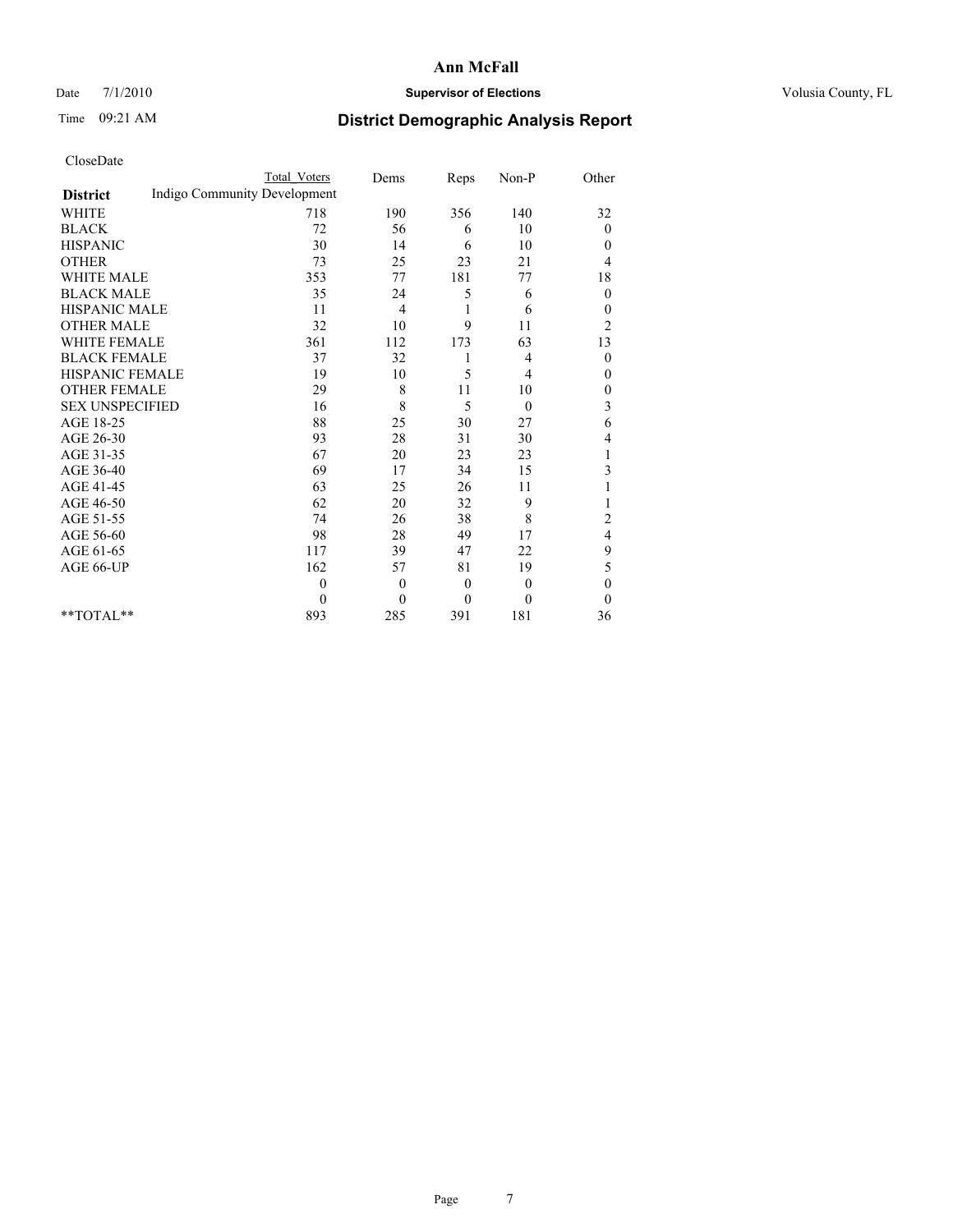#### Date  $7/1/2010$  **Supervisor of Elections Supervisor of Elections** Volusia County, FL

# Time 09:21 AM **District Demographic Analysis Report**

|                        | Total Voters                 | Dems             | Reps     | Non-P          | Other          |
|------------------------|------------------------------|------------------|----------|----------------|----------------|
| <b>District</b>        | DeBary Community Development |                  |          |                |                |
| <b>WHITE</b>           | 633                          | 193              | 289      | 130            | 21             |
| <b>BLACK</b>           | 10                           | 6                | 2        | 2              | $\overline{0}$ |
| <b>HISPANIC</b>        | 11                           | 3                | 5        | 2              |                |
| <b>OTHER</b>           | 29                           | 6                | 5        | 14             | 4              |
| <b>WHITE MALE</b>      | 323                          | 88               | 155      | 69             | 11             |
| <b>BLACK MALE</b>      | 6                            | 3                | 1        | 2              | $\theta$       |
| <b>HISPANIC MALE</b>   | 5                            |                  | 2        | 1              |                |
| <b>OTHER MALE</b>      | 9                            |                  |          | 7              | $\theta$       |
| WHITE FEMALE           | 302                          | 103              | 131      | 59             | 9              |
| <b>BLACK FEMALE</b>    | 4                            | 3                |          | $\theta$       | $\theta$       |
| HISPANIC FEMALE        | 6                            | $\overline{c}$   | 3        |                | 0              |
| <b>OTHER FEMALE</b>    | 13                           | 5                | 3        | 3              | $\overline{c}$ |
| <b>SEX UNSPECIFIED</b> | 15                           | $\overline{2}$   | 4        | 6              | 3              |
| AGE 18-25              | 82                           | 25               | 25       | 27             | 5              |
| AGE 26-30              | 36                           | 8                | 13       | 11             | 4              |
| AGE 31-35              | 28                           | 8                | 11       | 8              |                |
| AGE 36-40              | 51                           | 14               | 19       | 15             | 3              |
| AGE 41-45              | 69                           | 11               | 41       | 15             | $\overline{c}$ |
| AGE 46-50              | 96                           | 28               | 47       | 20             |                |
| AGE 51-55              | 101                          | 32               | 49       | 17             | 3              |
| AGE 56-60              | 85                           | 26               | 45       | 14             | $\theta$       |
| AGE 61-65              | 61                           | 26               | 21       | 11             | 3              |
| AGE 66-UP              | 74                           | 30               | 30       | 10             | 4              |
|                        | $\Omega$                     | $\boldsymbol{0}$ | $\theta$ | $\overline{0}$ | $\theta$       |
|                        | $\Omega$                     | $\overline{0}$   | $\Omega$ | $\theta$       | $\Omega$       |
| $*$ TOTAL $*$          | 683                          | 208              | 301      | 148            | 26             |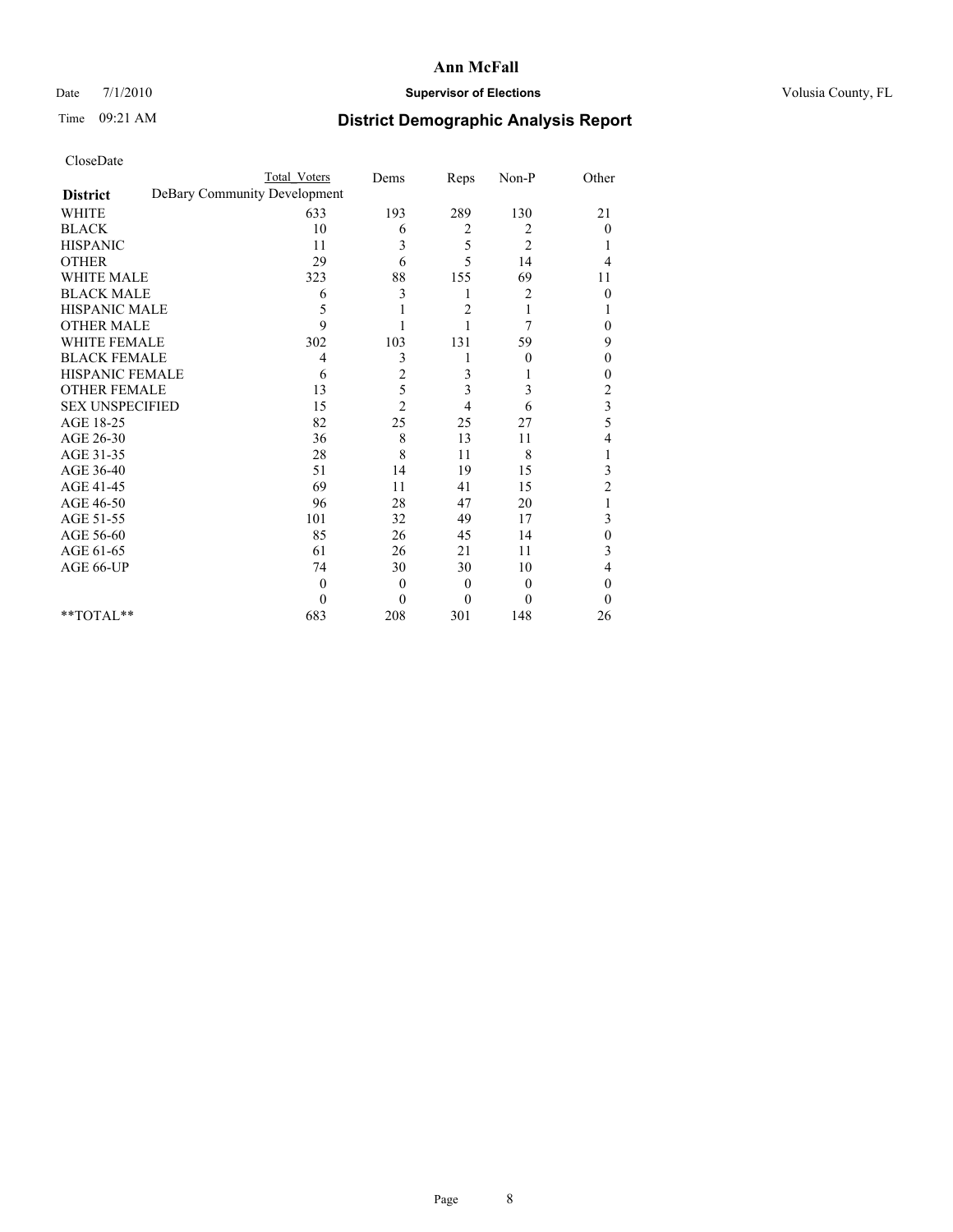#### Date  $7/1/2010$  **Supervisor of Elections Supervisor of Elections** Volusia County, FL

# Time 09:21 AM **District Demographic Analysis Report**

|                                             | Total Voters | Dems         | Reps     | $Non-P$      | Other        |
|---------------------------------------------|--------------|--------------|----------|--------------|--------------|
| Congressional District 3<br><b>District</b> |              |              |          |              |              |
| <b>WHITE</b>                                | 5,182        | 1,805        | 2,236    | 890          | 251          |
| <b>BLACK</b>                                | 2,241        | 1,900        | 59       | 241          | 41           |
| <b>HISPANIC</b>                             | 379          | 155          | 58       | 146          | 20           |
| <b>OTHER</b>                                | 389          | 146          | 78       | 122          | 43           |
| <b>WHITE MALE</b>                           | 2,424        | 752          | 1,092    | 442          | 138          |
| <b>BLACK MALE</b>                           | 895          | 744          | 19       | 103          | 29           |
| <b>HISPANIC MALE</b>                        | 170          | 72           | 27       | 59           | 12           |
| <b>OTHER MALE</b>                           | 115          | 53           | 29       | 28           | 5            |
| <b>WHITE FEMALE</b>                         | 2,726        | 1,044        | 1,127    | 443          | 112          |
| <b>BLACK FEMALE</b>                         | 1,317        | 1,133        | 39       | 133          | 12           |
| HISPANIC FEMALE                             | 205          | 83           | 31       | 84           | 7            |
| <b>OTHER FEMALE</b>                         | 148          | 62           | 32       | 46           | 8            |
| <b>SEX UNSPECIFIED</b>                      | 191          | 63           | 35       | 61           | 32           |
| AGE 18-25                                   | 853          | 370          | 129      | 285          | 69           |
| AGE 26-30                                   | 560          | 288          | 96       | 144          | 32           |
| AGE 31-35                                   | 527          | 249          | 119      | 127          | 32           |
| AGE 36-40                                   | 586          | 287          | 154      | 126          | 19           |
| AGE 41-45                                   | 630          | 278          | 200      | 127          | 25           |
| AGE 46-50                                   | 785          | 404          | 235      | 121          | 25           |
| AGE 51-55                                   | 776          | 388          | 263      | 104          | 21           |
| AGE 56-60                                   | 764          | 405          | 227      | 101          | 31           |
| AGE 61-65                                   | 718          | 338          | 262      | 82           | 36           |
| AGE 66-UP                                   | 1,992        | 999          | 746      | 182          | 65           |
|                                             | $\mathbf{0}$ | $\mathbf{0}$ | $\theta$ | $\mathbf{0}$ | $\mathbf{0}$ |
|                                             | $\theta$     | $\theta$     | $\theta$ | $\theta$     | $\mathbf{0}$ |
| $*$ $TOTAI.**$                              | 8,191        | 4,006        | 2,431    | 1,399        | 355          |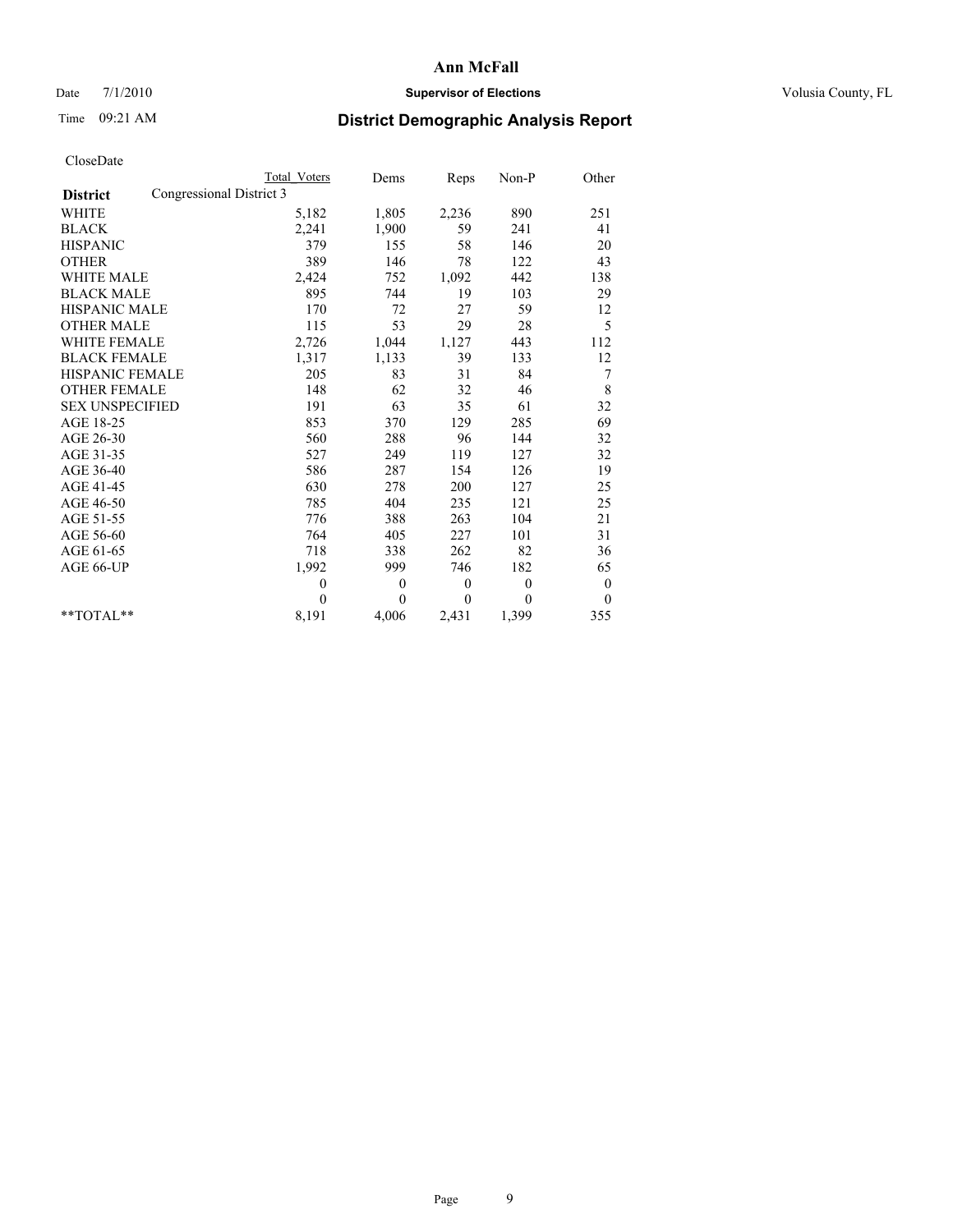### Date 7/1/2010 **Supervisor of Elections Supervisor of Elections** Volusia County, FL

# Time 09:21 AM **District Demographic Analysis Report**

|                        |                          | Total Voters | Dems         | Reps         | $Non-P$      | Other        |
|------------------------|--------------------------|--------------|--------------|--------------|--------------|--------------|
| <b>District</b>        | Congressional District 7 |              |              |              |              |              |
| WHITE                  |                          | 138,842      | 49,960       | 54,687       | 27,767       | 6,428        |
| <b>BLACK</b>           |                          | 19,412       | 16,034       | 686          | 2,260        | 432          |
| <b>HISPANIC</b>        |                          | 12,927       | 6,218        | 2,289        | 3,979        | 441          |
| <b>OTHER</b>           |                          | 9,555        | 3,326        | 1,965        | 3,215        | 1,049        |
| <b>WHITE MALE</b>      |                          | 63,869       | 20,280       | 26,646       | 13,523       | 3,420        |
| <b>BLACK MALE</b>      |                          | 7,826        | 6,145        | 374          | 1,074        | 233          |
| <b>HISPANIC MALE</b>   |                          | 6,042        | 2,785        | 1,148        | 1,883        | 226          |
| <b>OTHER MALE</b>      |                          | 3,145        | 1,116        | 786          | 1,055        | 188          |
| <b>WHITE FEMALE</b>    |                          | 74,223       | 29,435       | 27,761       | 14,065       | 2,962        |
| <b>BLACK FEMALE</b>    |                          | 11,427       | 9,759        | 310          | 1,163        | 195          |
| HISPANIC FEMALE        |                          | 6,788        | 3,380        | 1,130        | 2,071        | 207          |
| <b>OTHER FEMALE</b>    |                          | 3,693        | 1,530        | 807          | 1,150        | 206          |
| <b>SEX UNSPECIFIED</b> |                          | 3,723        | 1,108        | 665          | 1,237        | 713          |
| AGE 18-25              |                          | 20,045       | 8,626        | 4,163        | 5,779        | 1,477        |
| AGE 26-30              |                          | 11,732       | 4,533        | 2,825        | 3,701        | 673          |
| AGE 31-35              |                          | 11,215       | 4,250        | 3,017        | 3,281        | 667          |
| AGE 36-40              |                          | 12,002       | 4,359        | 3,867        | 3,127        | 649          |
| AGE 41-45              |                          | 13,790       | 5,099        | 4,889        | 3,173        | 629          |
| AGE 46-50              |                          | 16,657       | 6,346        | 6,079        | 3,505        | 727          |
| AGE 51-55              |                          | 17,170       | 7,277        | 6,054        | 3,125        | 714          |
| AGE 56-60              |                          | 16,341       | 7,194        | 5,563        | 2,945        | 639          |
| AGE 61-65              |                          | 15,485       | 6,634        | 5,590        | 2,629        | 632          |
| AGE 66-UP              |                          | 46,294       | 21,219       | 17,579       | 5,954        | 1,542        |
|                        |                          | $\theta$     | $\mathbf{0}$ | $\mathbf{0}$ | $\mathbf{0}$ | $\mathbf{0}$ |
|                        |                          | $\theta$     | $\theta$     | $\mathbf{0}$ | $\theta$     | $\theta$     |
| $*$ $TOTAI.**$         |                          | 180,736      | 75,538       | 59,627       | 37,221       | 8,350        |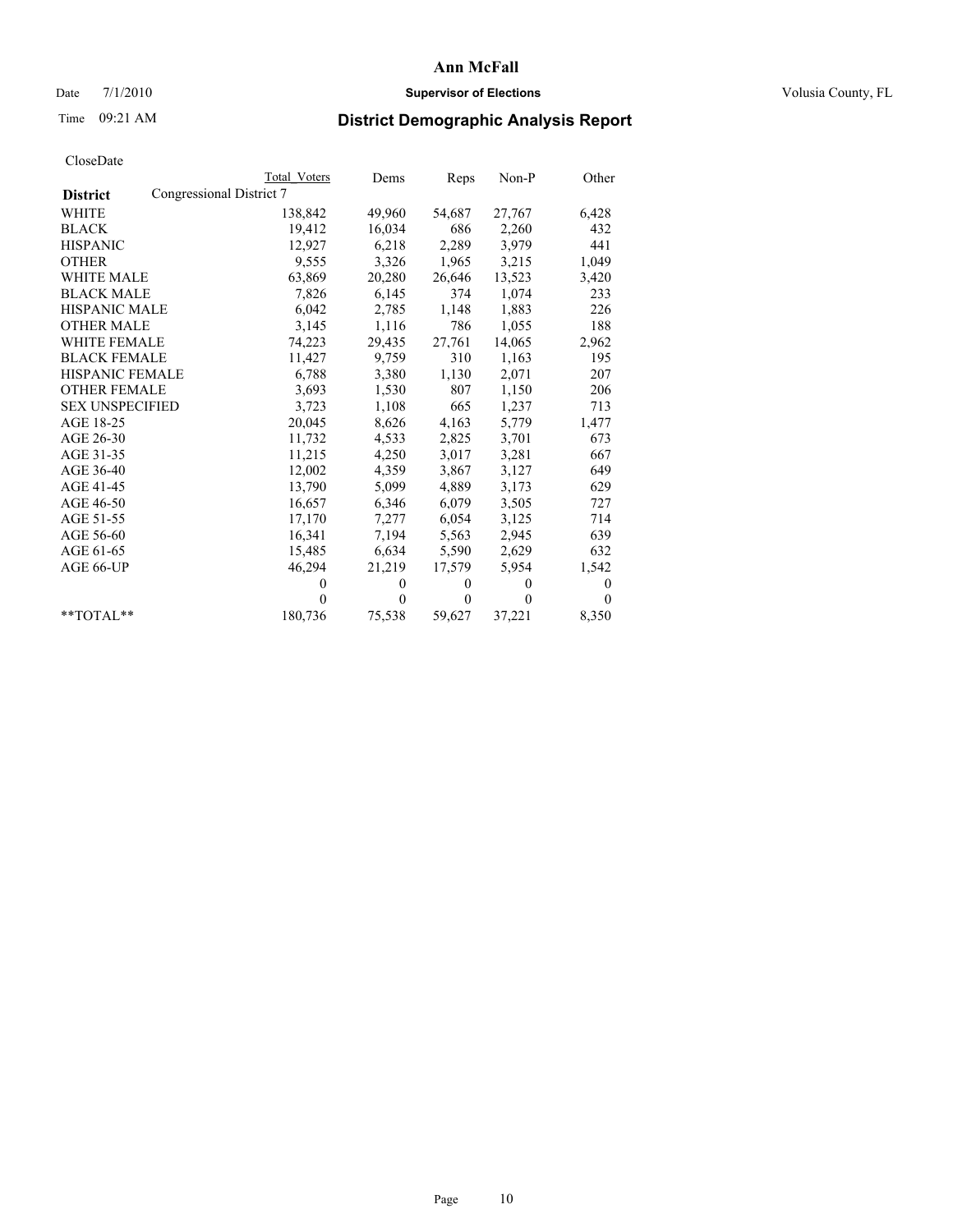### Date 7/1/2010 **Supervisor of Elections Supervisor of Elections** Volusia County, FL

# Time 09:21 AM **District Demographic Analysis Report**

|                        |                           | Total Voters | Dems           | Reps         | Non-P        | Other        |  |  |
|------------------------|---------------------------|--------------|----------------|--------------|--------------|--------------|--|--|
| <b>District</b>        | Congressional District 24 |              |                |              |              |              |  |  |
| WHITE                  |                           | 109,015      | 38,490         | 42,491       | 23,435       | 4,599        |  |  |
| <b>BLACK</b>           |                           | 4,939        | 3,965          | 219          | 636          | 119          |  |  |
| <b>HISPANIC</b>        |                           | 5,607        | 2,614          | 1,048        | 1,738        | 207          |  |  |
| <b>OTHER</b>           |                           | 5,394        | 1,648          | 1,204        | 1,897        | 645          |  |  |
| <b>WHITE MALE</b>      |                           | 50,456       | 15,733         | 20,821       | 11,458       | 2,444        |  |  |
| <b>BLACK MALE</b>      |                           | 2,182        | 1,655          | 115          | 343          | 69           |  |  |
| HISPANIC MALE          |                           | 2,606        | 1,166          | 487          | 841          | 112          |  |  |
| <b>OTHER MALE</b>      |                           | 1,833        | 565            | 484          | 682          | 102          |  |  |
| <b>WHITE FEMALE</b>    |                           | 57,876       | 22,521         | 21,421       | 11,815       | 2,119        |  |  |
| <b>BLACK FEMALE</b>    |                           | 2,716        | 2,276          | 101          | 290          | 49           |  |  |
| HISPANIC FEMALE        |                           | 2,963        | 1,430          | 556          | 883          | 94           |  |  |
| <b>OTHER FEMALE</b>    |                           | 2,085        | 792            | 489          | 670          | 134          |  |  |
| <b>SEX UNSPECIFIED</b> |                           | 2,238        | 579            | 488          | 724          | 447          |  |  |
| AGE 18-25              |                           | 10,847       | 3,745          | 2,744        | 3,489        | 869          |  |  |
| AGE 26-30              |                           | 7,401        | 2,487          | 1,979        | 2,502        | 433          |  |  |
| AGE 31-35              |                           | 7,082        | 2,419          | 1,988        | 2,283        | 392          |  |  |
| AGE 36-40              |                           | 7,987        | 2,711          | 2,661        | 2,226        | 389          |  |  |
| AGE 41-45              |                           | 8,859        | 2,996          | 3,271        | 2,182        | 410          |  |  |
| AGE 46-50              |                           | 11,064       | 3,812          | 4,367        | 2,482        | 403          |  |  |
| AGE 51-55              |                           | 11,842       | 4,500          | 4,530        | 2,370        | 442          |  |  |
| AGE 56-60              |                           | 11,744       | 4,684          | 4,256        | 2,360        | 444          |  |  |
| AGE 61-65              |                           | 12,009       | 4,627          | 4,527        | 2,325        | 530          |  |  |
| AGE 66-UP              |                           | 36,118       | 14,736         | 14,637       | 5,487        | 1,258        |  |  |
|                        |                           | $\theta$     | $\mathbf{0}$   | $\mathbf{0}$ | $\mathbf{0}$ | $\mathbf{0}$ |  |  |
|                        |                           | $\theta$     | $\overline{0}$ | $\mathbf{0}$ | $\Omega$     | $\theta$     |  |  |
| $*$ $TOTAI.**$         |                           | 124,955      | 46,717         | 44,962       | 27,706       | 5,570        |  |  |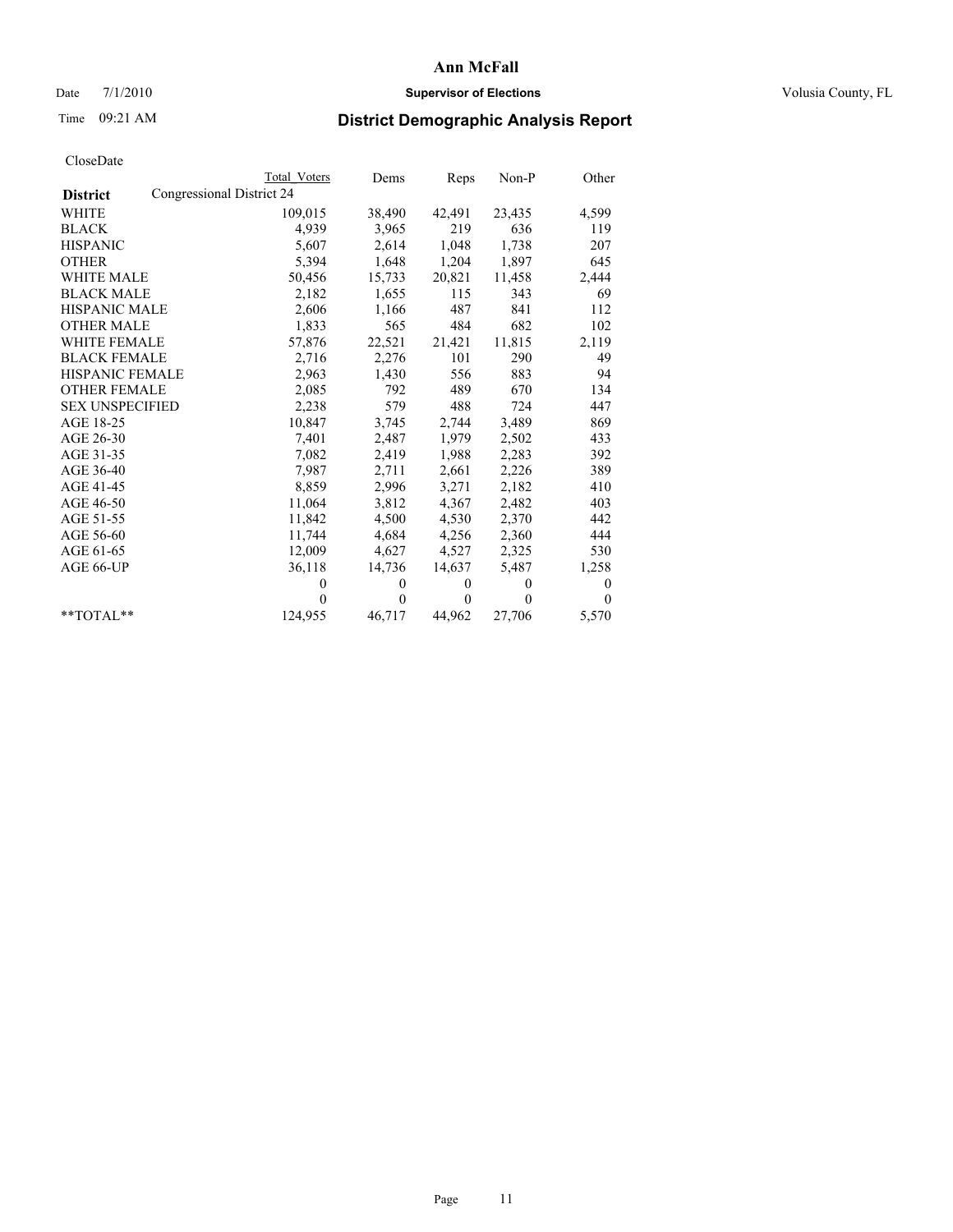### Date 7/1/2010 **Supervisor of Elections Supervisor of Elections** Volusia County, FL

# Time 09:21 AM **District Demographic Analysis Report**

|                                  | Total Voters | Dems           | Reps         | Non-P        | Other            |
|----------------------------------|--------------|----------------|--------------|--------------|------------------|
| Daytona Beach<br><b>District</b> |              |                |              |              |                  |
| <b>WHITE</b>                     | 20,392       | 7,969          | 7,168        | 4,317        | 938              |
| <b>BLACK</b>                     | 12,236       | 10,397         | 317          | 1,304        | 218              |
| <b>HISPANIC</b>                  | 852          | 393            | 161          | 269          | 29               |
| <b>OTHER</b>                     | 2,296        | 952            | 346          | 742          | 256              |
| WHITE MALE                       | 9,766        | 3,349          | 3,671        | 2,196        | 550              |
| <b>BLACK MALE</b>                | 4,790        | 3,914          | 165          | 603          | 108              |
| <b>HISPANIC MALE</b>             | 401          | 177            | 75           | 133          | 16               |
| <b>OTHER MALE</b>                | 742          | 303            | 148          | 247          | 44               |
| <b>WHITE FEMALE</b>              | 10,516       | 4,575          | 3,464        | 2,096        | 381              |
| <b>BLACK FEMALE</b>              | 7,338        | 6,395          | 150          | 684          | 109              |
| <b>HISPANIC FEMALE</b>           | 447          | 213            | 86           | 136          | 12               |
| <b>OTHER FEMALE</b>              | 843          | 403            | 136          | 262          | 42               |
| <b>SEX UNSPECIFIED</b>           | 933          | 382            | 97           | 275          | 179              |
| AGE 18-25                        | 6,216        | 3,879          | 687          | 1,317        | 333              |
| AGE 26-30                        | 2,855        | 1,477          | 442          | 803          | 133              |
| AGE 31-35                        | 2,108        | 1,095          | 354          | 564          | 95               |
| AGE 36-40                        | 2,051        | 1,040          | 456          | 479          | 76               |
| AGE 41-45                        | 2,283        | 1,229          | 478          | 480          | 96               |
| AGE 46-50                        | 2,739        | 1,473          | 651          | 504          | 111              |
| AGE 51-55                        | 3,043        | 1,715          | 742          | 476          | 110              |
| AGE 56-60                        | 2,978        | 1,593          | 747          | 537          | 101              |
| AGE 61-65                        | 2,794        | 1,456          | 765          | 463          | 110              |
| AGE 66-UP                        | 8,709        | 4,754          | 2,670        | 1,009        | 276              |
|                                  | $\mathbf{0}$ | $\overline{0}$ | $\mathbf{0}$ | $\theta$     | $\boldsymbol{0}$ |
|                                  | $\mathbf{0}$ | $\theta$       | $\mathbf{0}$ | $\mathbf{0}$ | $\overline{0}$   |
| $**TOTAI.**$                     | 35,776       | 19,711         | 7,992        | 6,632        | 1,441            |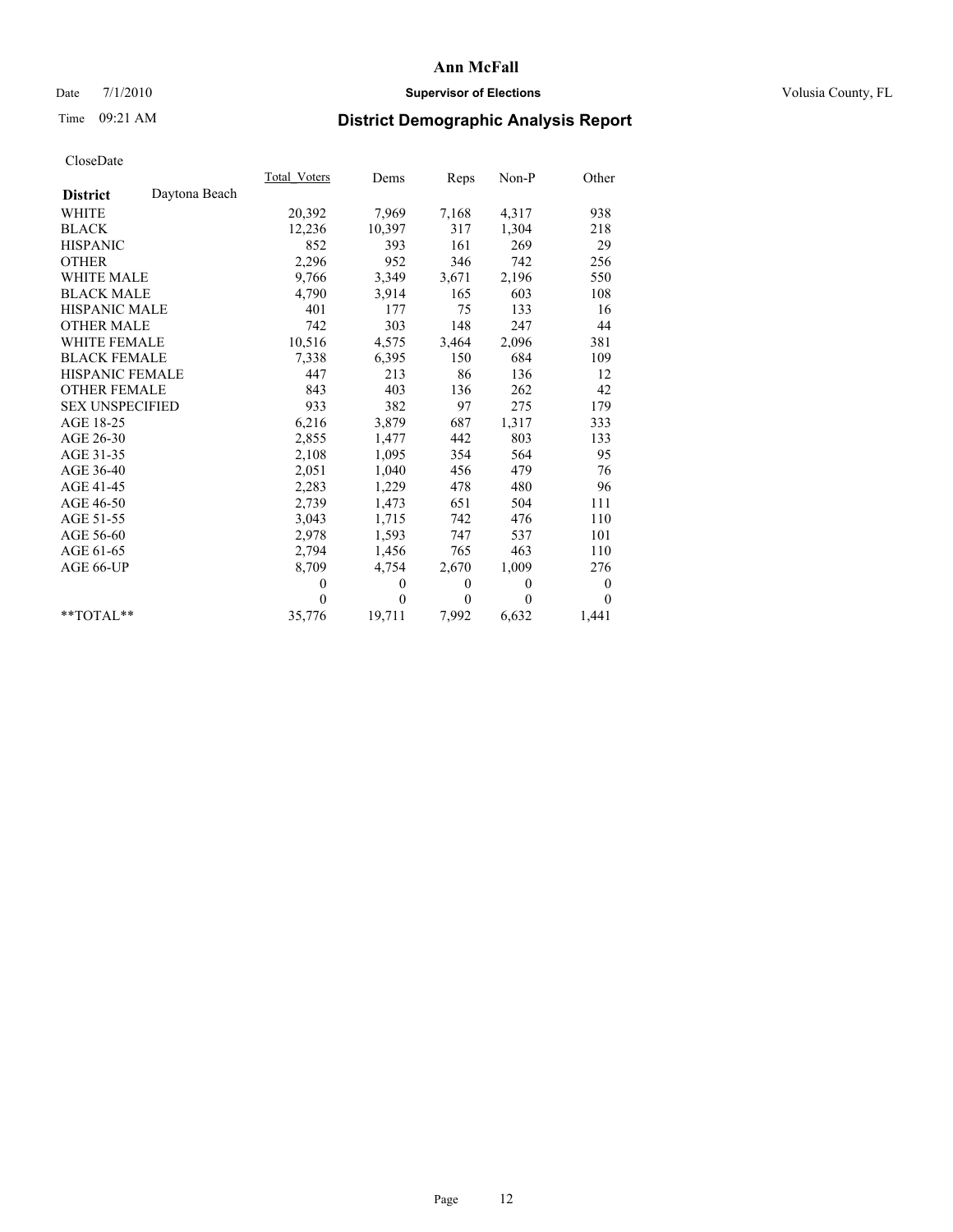### Date 7/1/2010 **Supervisor of Elections Supervisor of Elections** Volusia County, FL

## Time 09:21 AM **District Demographic Analysis Report**

|                                         | <b>Total Voters</b> | Dems             | Reps         | Non-P          | Other            |
|-----------------------------------------|---------------------|------------------|--------------|----------------|------------------|
| Daytona Beach Shores<br><b>District</b> |                     |                  |              |                |                  |
| <b>WHITE</b>                            | 3,107               | 925              | 1,423        | 629            | 130              |
| <b>BLACK</b>                            | 29                  | 20               | 2            | 6              |                  |
| <b>HISPANIC</b>                         | 52                  | 16               | 22           | 11             | 3                |
| <b>OTHER</b>                            | 155                 | 45               | 55           | 41             | 14               |
| <b>WHITE MALE</b>                       | 1,464               | 404              | 672          | 322            | 66               |
| <b>BLACK MALE</b>                       | 15                  | 10               | 1            | 3              | 1                |
| HISPANIC MALE                           | 26                  | $\overline{7}$   | 12           | 4              | 3                |
| <b>OTHER MALE</b>                       | 58                  | 19               | 21           | 17             |                  |
| <b>WHITE FEMALE</b>                     | 1,615               | 511              | 740          | 303            | 61               |
| <b>BLACK FEMALE</b>                     | 14                  | 10               | 1            | 3              | $\boldsymbol{0}$ |
| HISPANIC FEMALE                         | 25                  | 9                | 9            | 7              | $\theta$         |
| <b>OTHER FEMALE</b>                     | 67                  | 20               | 27           | 16             | 4                |
| <b>SEX UNSPECIFIED</b>                  | 59                  | 16               | 19           | 12             | 12               |
| AGE 18-25                               | 119                 | 34               | 35           | 39             | 11               |
| AGE 26-30                               | 87                  | 29               | 24           | 30             | 4                |
| AGE 31-35                               | 70                  | 28               | 18           | 19             | 5                |
| AGE 36-40                               | 65                  | 19               | 23           | 20             | 3                |
| AGE 41-45                               | 108                 | 23               | 41           | 39             | 5                |
| AGE 46-50                               | 156                 | 48               | 65           | 37             | 6                |
| AGE 51-55                               | 213                 | 56               | 94           | 50             | 13               |
| AGE 56-60                               | 297                 | 72               | 135          | 72             | 18               |
| AGE 61-65                               | 402                 | 119              | 185          | 75             | 23               |
| AGE 66-UP                               | 1,826               | 578              | 882          | 306            | 60               |
|                                         | $\theta$            | $\boldsymbol{0}$ | $\mathbf{0}$ | $\overline{0}$ | $\boldsymbol{0}$ |
|                                         | $\Omega$            | $\theta$         | $\Omega$     | $\theta$       | $\theta$         |
| $*$ $TOTAI.**$                          | 3,343               | 1,006            | 1,502        | 687            | 148              |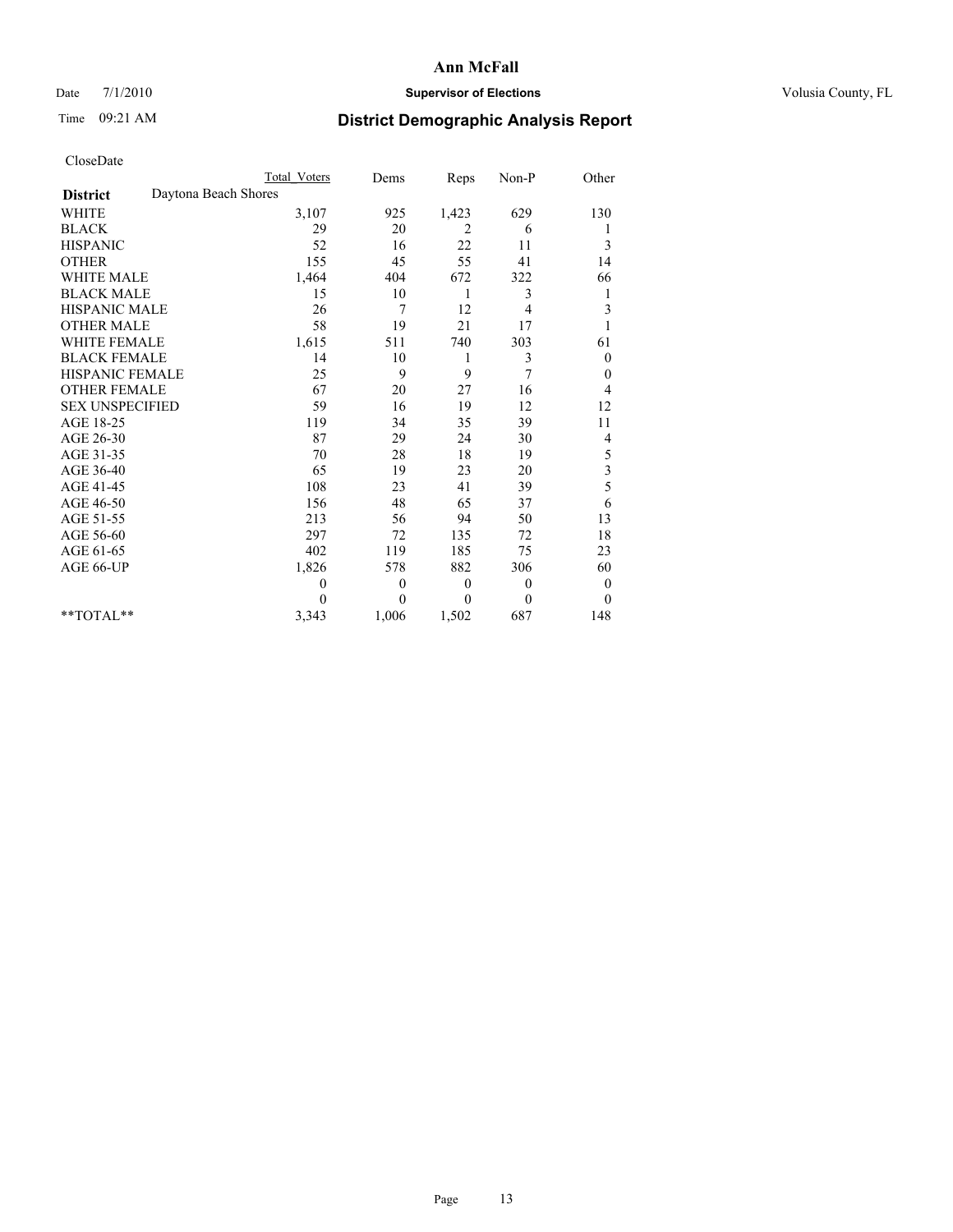### Date 7/1/2010 **Supervisor of Elections Supervisor of Elections** Volusia County, FL

## Time 09:21 AM **District Demographic Analysis Report**

|                           | Total Voters | Dems     | Reps         | Non-P          | Other            |  |
|---------------------------|--------------|----------|--------------|----------------|------------------|--|
| DeBary<br><b>District</b> |              |          |              |                |                  |  |
| <b>WHITE</b>              | 11,522       | 3,358    | 5,358        | 2,242          | 564              |  |
| <b>BLACK</b>              | 407          | 309      | 31           | 56             | 11               |  |
| <b>HISPANIC</b>           | 763          | 329      | 189          | 217            | 28               |  |
| <b>OTHER</b>              | 652          | 183      | 177          | 215            | 77               |  |
| <b>WHITE MALE</b>         | 5,392        | 1,346    | 2,646        | 1,104          | 296              |  |
| <b>BLACK MALE</b>         | 187          | 133      | 11           | 37             | 6                |  |
| <b>HISPANIC MALE</b>      | 367          | 144      | 97           | 109            | 17               |  |
| <b>OTHER MALE</b>         | 211          | 59       | 59           | 80             | 13               |  |
| WHITE FEMALE              | 6,060        | 1,997    | 2,676        | 1,126          | 261              |  |
| <b>BLACK FEMALE</b>       | 215          | 171      | 20           | 19             | 5                |  |
| HISPANIC FEMALE           | 389          | 181      | 92           | 105            | 11               |  |
| <b>OTHER FEMALE</b>       | 274          | 91       | 79           | 82             | 22               |  |
| <b>SEX UNSPECIFIED</b>    | 249          | 57       | 75           | 68             | 49               |  |
| AGE 18-25                 | 1,061        | 287      | 323          | 350            | 101              |  |
| AGE 26-30                 | 714          | 183      | 248          | 232            | 51               |  |
| AGE 31-35                 | 750          | 214      | 277          | 225            | 34               |  |
| AGE 36-40                 | 917          | 224      | 380          | 259            | 54               |  |
| AGE 41-45                 | 1,102        | 304      | 486          | 256            | 56               |  |
| AGE 46-50                 | 1,252        | 349      | 587          | 249            | 67               |  |
| AGE 51-55                 | 1,314        | 426      | 600          | 238            | 50               |  |
| AGE 56-60                 | 1,362        | 497      | 594          | 227            | 44               |  |
| AGE 61-65                 | 1,261        | 392      | 605          | 206            | 58               |  |
| AGE 66-UP                 | 3,610        | 1,303    | 1,655        | 488            | 164              |  |
|                           | $\theta$     | $\theta$ | $\mathbf{0}$ | $\overline{0}$ | $\boldsymbol{0}$ |  |
|                           | $\theta$     | $\theta$ | $\theta$     | $\theta$       | $\mathbf{0}$     |  |
| $*$ $TOTAI.**$            | 13,344       | 4,179    | 5,755        | 2,730          | 680              |  |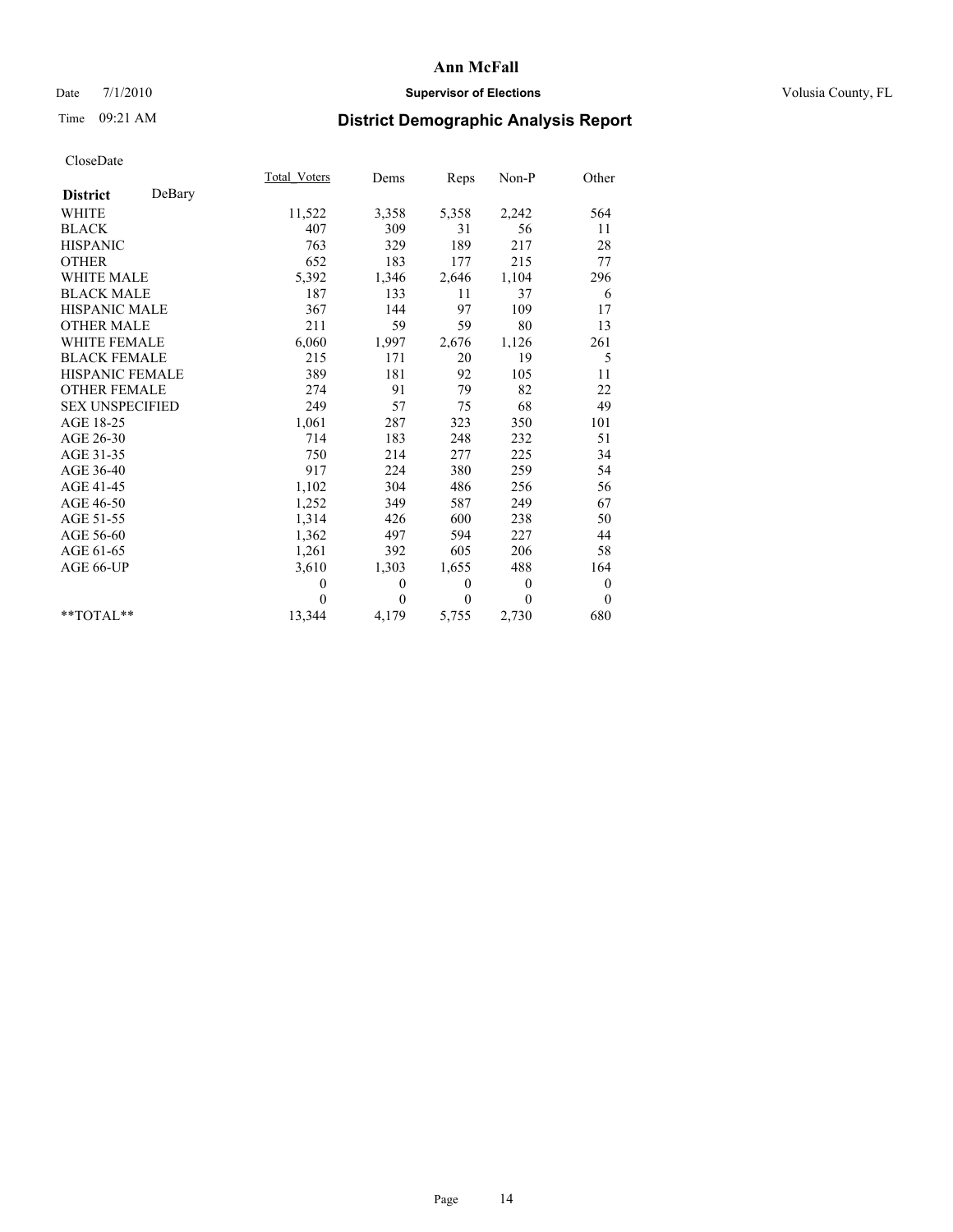### Date 7/1/2010 **Supervisor of Elections Supervisor of Elections** Volusia County, FL

## Time 09:21 AM **District Demographic Analysis Report**

|                           | Total Voters | Dems     | Reps         | $Non-P$  | Other            |  |
|---------------------------|--------------|----------|--------------|----------|------------------|--|
| DeLand<br><b>District</b> |              |          |              |          |                  |  |
| <b>WHITE</b>              | 11,247       | 4,076    | 4,559        | 2,018    | 594              |  |
| <b>BLACK</b>              | 2,279        | 1,900    | 75           | 247      | 57               |  |
| <b>HISPANIC</b>           | 811          | 367      | 136          | 257      | 51               |  |
| <b>OTHER</b>              | 779          | 279      | 157          | 234      | 109              |  |
| <b>WHITE MALE</b>         | 4,853        | 1,535    | 2,070        | 938      | 310              |  |
| <b>BLACK MALE</b>         | 876          | 691      | 34           | 116      | 35               |  |
| <b>HISPANIC MALE</b>      | 344          | 155      | 61           | 104      | 24               |  |
| <b>OTHER MALE</b>         | 229          | 91       | 61           | 53       | 24               |  |
| WHITE FEMALE              | 6,348        | 2,525    | 2,475        | 1,070    | 278              |  |
| <b>BLACK FEMALE</b>       | 1,382        | 1,192    | 41           | 128      | 21               |  |
| HISPANIC FEMALE           | 463          | 212      | 74           | 151      | 26               |  |
| <b>OTHER FEMALE</b>       | 303          | 128      | 54           | 94       | 27               |  |
| <b>SEX UNSPECIFIED</b>    | 318          | 93       | 57           | 102      | 66               |  |
| AGE 18-25                 | 1,825        | 759      | 402          | 509      | 155              |  |
| AGE 26-30                 | 1,034        | 451      | 230          | 291      | 62               |  |
| AGE 31-35                 | 1,044        | 425      | 295          | 242      | 82               |  |
| AGE 36-40                 | 1,105        | 443      | 352          | 262      | 48               |  |
| AGE 41-45                 | 1,112        | 460      | 392          | 201      | 59               |  |
| AGE 46-50                 | 1,206        | 514      | 429          | 204      | 59               |  |
| AGE 51-55                 | 1,204        | 556      | 377          | 212      | 59               |  |
| AGE 56-60                 | 1,134        | 553      | 369          | 162      | 50               |  |
| AGE 61-65                 | 1,190        | 545      | 422          | 171      | 52               |  |
| AGE 66-UP                 | 4,262        | 1,916    | 1,659        | 502      | 185              |  |
|                           | $\mathbf{0}$ | $\theta$ | $\mathbf{0}$ | $\theta$ | $\boldsymbol{0}$ |  |
|                           | $\theta$     | $\theta$ | $\mathbf{0}$ | $\theta$ | $\mathbf{0}$     |  |
| $*$ $TOTAI.**$            | 15,116       | 6,622    | 4,927        | 2,756    | 811              |  |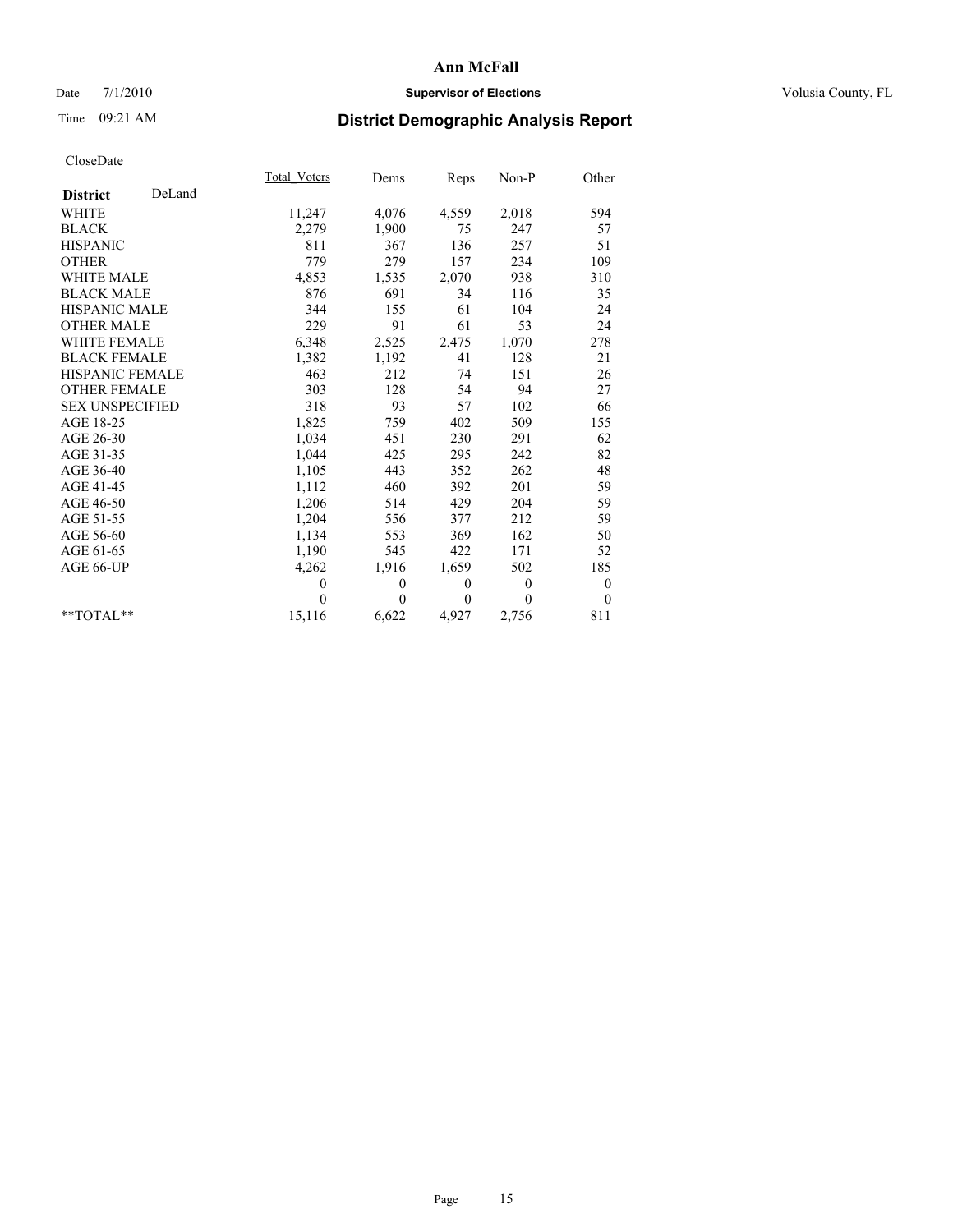### Date 7/1/2010 **Supervisor of Elections Supervisor of Elections** Volusia County, FL

# Time 09:21 AM **District Demographic Analysis Report**

|                        |         | Total Voters | Dems         | Reps         | $Non-P$      | Other          |  |
|------------------------|---------|--------------|--------------|--------------|--------------|----------------|--|
| <b>District</b>        | Deltona |              |              |              |              |                |  |
| <b>WHITE</b>           |         | 33,062       | 11,251       | 12,729       | 7,271        | 1,811          |  |
| <b>BLACK</b>           |         | 4,502        | 3,490        | 225          | 631          | 156            |  |
| <b>HISPANIC</b>        |         | 11,599       | 5,832        | 1,847        | 3,552        | 368            |  |
| <b>OTHER</b>           |         | 2,989        | 994          | 529          | 1,089        | 377            |  |
| <b>WHITE MALE</b>      |         | 15,366       | 4,688        | 6,207        | 3,526        | 945            |  |
| <b>BLACK MALE</b>      |         | 1,997        | 1,456        | 134          | 311          | 96             |  |
| <b>HISPANIC MALE</b>   |         | 5,446        | 2,622        | 926          | 1,708        | 190            |  |
| <b>OTHER MALE</b>      |         | 982          | 356          | 216          | 347          | 63             |  |
| <b>WHITE FEMALE</b>    |         | 17,519       | 6,500        | 6,455        | 3,705        | 859            |  |
| <b>BLACK FEMALE</b>    |         | 2,465        | 1,998        | 91           | 317          | 59             |  |
| HISPANIC FEMALE        |         | 6,067        | 3,162        | 915          | 1,819        | 171            |  |
| <b>OTHER FEMALE</b>    |         | 1,140        | 470          | 199          | 393          | 78             |  |
| <b>SEX UNSPECIFIED</b> |         | 1,170        | 315          | 187          | 417          | 251            |  |
| AGE 18-25              |         | 6,264        | 2,314        | 1,256        | 2,145        | 549            |  |
| AGE 26-30              |         | 4,124        | 1,484        | 923          | 1,435        | 282            |  |
| AGE 31-35              |         | 4,512        | 1,741        | 1,108        | 1,383        | 280            |  |
| AGE 36-40              |         | 4,647        | 1,748        | 1,375        | 1,259        | 265            |  |
| AGE 41-45              |         | 4,828        | 1,893        | 1,501        | 1,198        | 236            |  |
| AGE 46-50              |         | 5,410        | 2,095        | 1,831        | 1,275        | 209            |  |
| AGE 51-55              |         | 5,154        | 2,112        | 1,736        | 1,055        | 251            |  |
| AGE 56-60              |         | 4,201        | 1,879        | 1,314        | 821          | 187            |  |
| AGE 61-65              |         | 3,692        | 1,638        | 1,189        | 708          | 157            |  |
| AGE 66-UP              |         | 9,319        | 4,663        | 3,097        | 1,263        | 296            |  |
|                        |         | $\mathbf{0}$ | $\mathbf{0}$ | $\mathbf{0}$ | $\mathbf{0}$ | $\overline{0}$ |  |
|                        |         | $\theta$     | $\theta$     | $\mathbf{0}$ | $\mathbf{0}$ | $\theta$       |  |
| $*$ $TOTAI.**$         |         | 52,152       | 21,567       | 15,330       | 12,543       | 2,712          |  |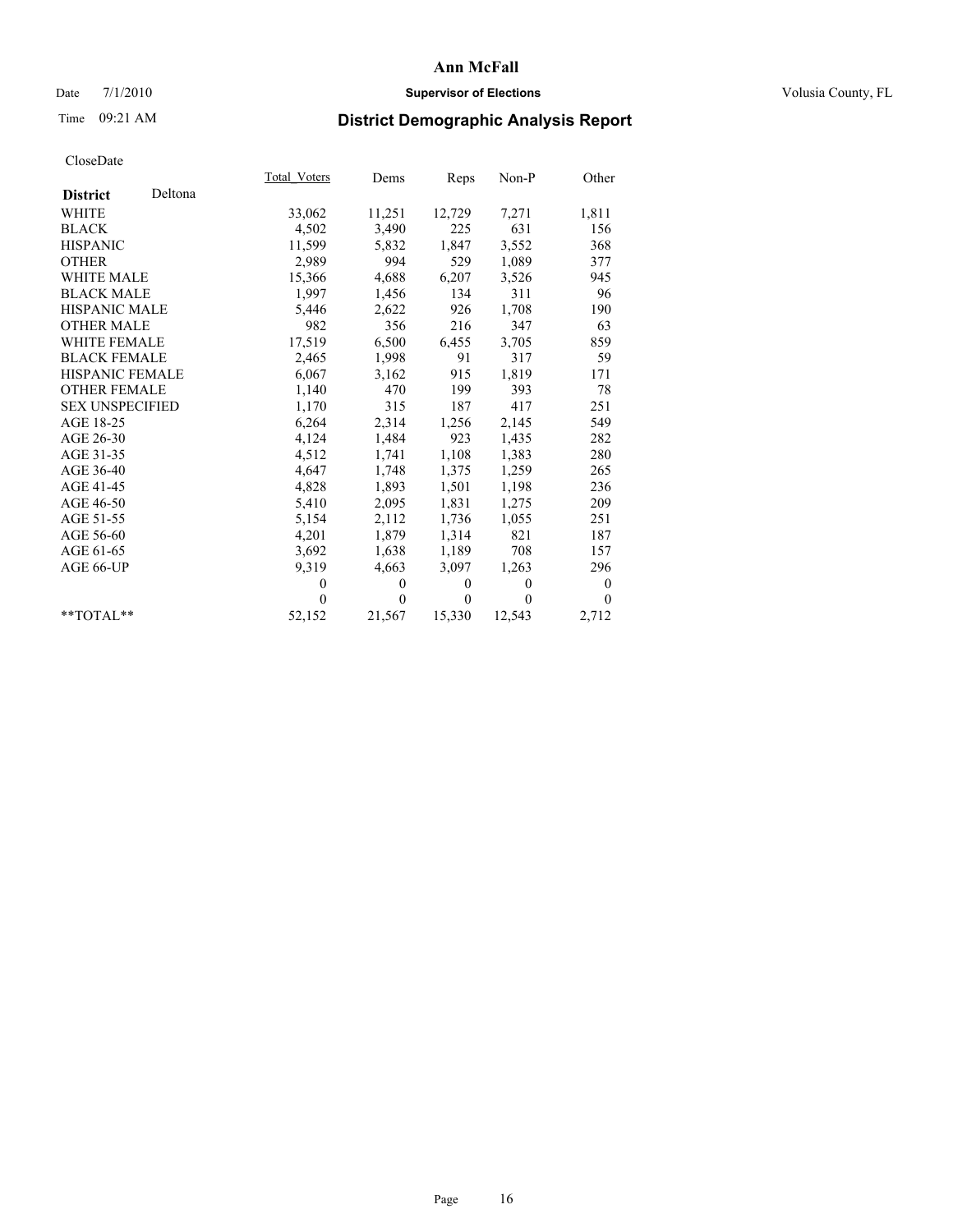### Date 7/1/2010 **Supervisor of Elections Supervisor of Elections** Volusia County, FL

# Time 09:21 AM **District Demographic Analysis Report**

|                        |           | Total Voters | Dems     | Reps     | Non-P        | Other          |
|------------------------|-----------|--------------|----------|----------|--------------|----------------|
| <b>District</b>        | Edgewater |              |          |          |              |                |
| <b>WHITE</b>           |           | 12,816       | 4,922    | 4,313    | 3,079        | 502            |
| <b>BLACK</b>           |           | 260          | 202      | 12       | 38           | 8              |
| <b>HISPANIC</b>        |           | 163          | 76       | 34       | 44           | 9              |
| <b>OTHER</b>           |           | 455          | 135      | 87       | 173          | 60             |
| <b>WHITE MALE</b>      |           | 5,790        | 1,993    | 2,110    | 1,435        | 252            |
| <b>BLACK MALE</b>      |           | 130          | 97       | 7        | 22           | 4              |
| <b>HISPANIC MALE</b>   |           | 68           | 30       | 13       | 20           | 5              |
| <b>OTHER MALE</b>      |           | 148          | 51       | 40       | 50           | 7              |
| <b>WHITE FEMALE</b>    |           | 6,956        | 2,903    | 2,175    | 1,630        | 248            |
| <b>BLACK FEMALE</b>    |           | 125          | 102      | 5        | 15           | 3              |
| HISPANIC FEMALE        |           | 92           | 45       | 21       | 22           | 4              |
| <b>OTHER FEMALE</b>    |           | 165          | 61       | 35       | 59           | 10             |
| <b>SEX UNSPECIFIED</b> |           | 220          | 53       | 40       | 81           | 46             |
| AGE 18-25              |           | 1,168        | 373      | 256      | 452          | 87             |
| AGE 26-30              |           | 825          | 268      | 217      | 291          | 49             |
| AGE 31-35              |           | 888          | 289      | 246      | 309          | 44             |
| AGE 36-40              |           | 956          | 320      | 272      | 321          | 43             |
| AGE 41-45              |           | 967          | 340      | 340      | 254          | 33             |
| AGE 46-50              |           | 1,234        | 475      | 410      | 299          | 50             |
| AGE 51-55              |           | 1,314        | 490      | 485      | 298          | 41             |
| AGE 56-60              |           | 1,268        | 543      | 408      | 274          | 43             |
| AGE 61-65              |           | 1,248        | 511      | 417      | 258          | 62             |
| AGE 66-UP              |           | 3,825        | 1,726    | 1,394    | 578          | 127            |
|                        |           | $\theta$     | $\theta$ | $\theta$ | $\theta$     | $\overline{0}$ |
|                        |           | $\theta$     | $\theta$ | $\theta$ | $\mathbf{0}$ | $\overline{0}$ |
| $**TOTAI.**$           |           | 13,694       | 5,335    | 4,446    | 3,334        | 579            |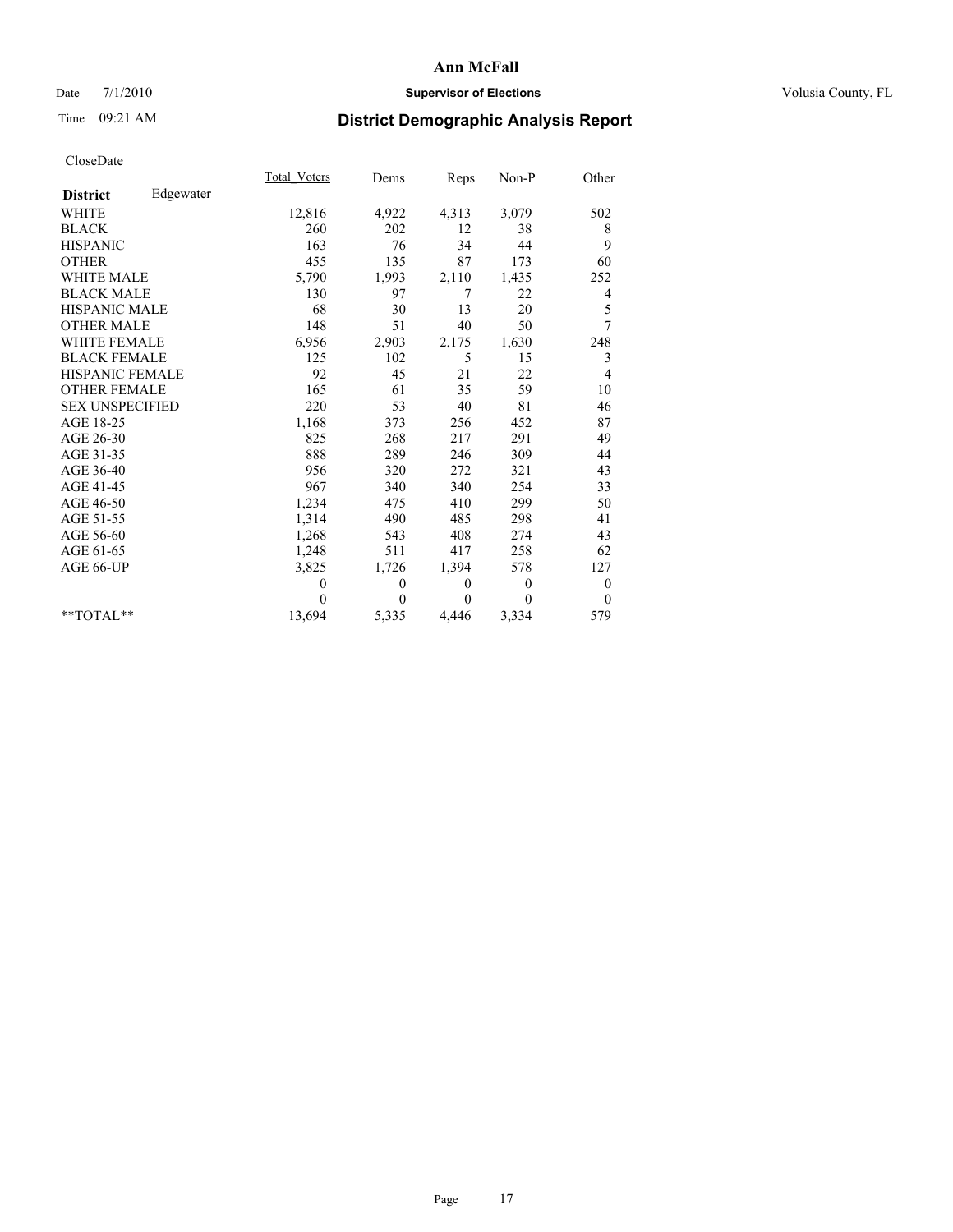### Date 7/1/2010 **Supervisor of Elections Supervisor of Elections** Volusia County, FL

# Time 09:21 AM **District Demographic Analysis Report**

|                               | Total Voters | Dems     | Reps         | $Non-P$        | Other            |  |
|-------------------------------|--------------|----------|--------------|----------------|------------------|--|
| Holly Hill<br><b>District</b> |              |          |              |                |                  |  |
| <b>WHITE</b>                  | 5,537        | 2,356    | 1,668        | 1,242          | 271              |  |
| <b>BLACK</b>                  | 723          | 593      | 24           | 96             | 10               |  |
| <b>HISPANIC</b>               | 141          | 72       | 25           | 38             | 6                |  |
| <b>OTHER</b>                  | 332          | 122      | 54           | 117            | 39               |  |
| <b>WHITE MALE</b>             | 2,490        | 928      | 817          | 616            | 129              |  |
| <b>BLACK MALE</b>             | 259          | 202      | 10           | 41             | 6                |  |
| <b>HISPANIC MALE</b>          | 66           | 26       | 16           | 21             | 3                |  |
| <b>OTHER MALE</b>             | 95           | 32       | 19           | 34             | 10               |  |
| WHITE FEMALE                  | 3,015        | 1,416    | 845          | 619            | 135              |  |
| <b>BLACK FEMALE</b>           | 461          | 389      | 14           | 54             | 4                |  |
| HISPANIC FEMALE               | 75           | 46       | 9            | 17             | 3                |  |
| <b>OTHER FEMALE</b>           | 137          | 61       | 27           | 44             | 5                |  |
| <b>SEX UNSPECIFIED</b>        | 135          | 43       | 14           | 47             | 31               |  |
| AGE 18-25                     | 694          | 305      | 121          | 208            | 60               |  |
| AGE 26-30                     | 487          | 205      | 104          | 160            | 18               |  |
| AGE 31-35                     | 439          | 194      | 83           | 137            | 25               |  |
| AGE 36-40                     | 440          | 185      | 102          | 132            | 21               |  |
| AGE 41-45                     | 547          | 221      | 154          | 143            | 29               |  |
| AGE 46-50                     | 656          | 278      | 180          | 151            | 47               |  |
| AGE 51-55                     | 632          | 309      | 156          | 136            | 31               |  |
| AGE 56-60                     | 627          | 307      | 167          | 133            | 20               |  |
| AGE 61-65                     | 505          | 255      | 123          | 103            | 24               |  |
| AGE 66-UP                     | 1,706        | 884      | 581          | 190            | 51               |  |
|                               | $\theta$     | $\theta$ | $\mathbf{0}$ | $\overline{0}$ | $\boldsymbol{0}$ |  |
|                               | $\theta$     | $\theta$ | $\mathbf{0}$ | $\theta$       | $\overline{0}$   |  |
| $*$ $TOTAI.**$                | 6,733        | 3,143    | 1,771        | 1,493          | 326              |  |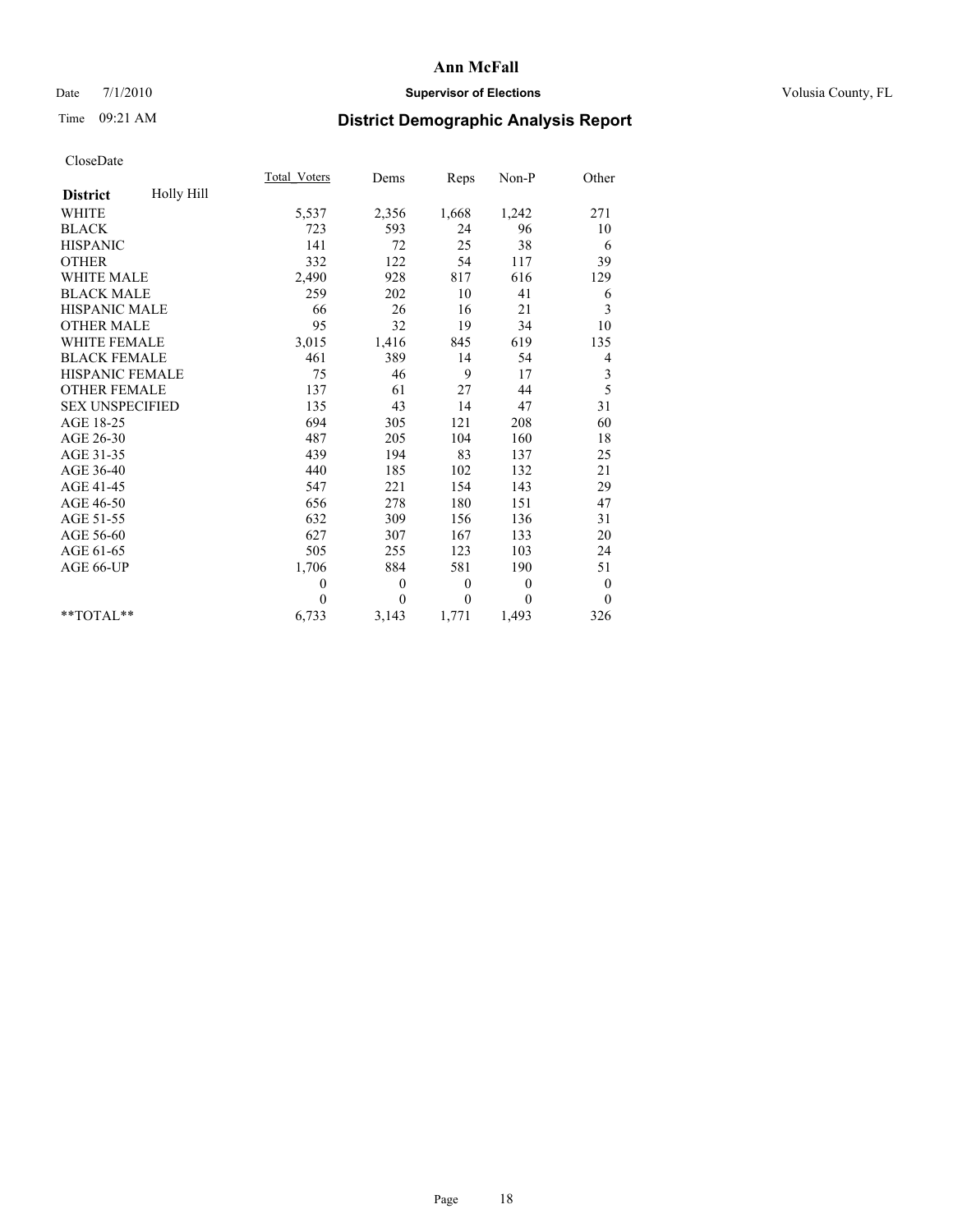### Date 7/1/2010 **Supervisor of Elections Supervisor of Elections** Volusia County, FL

## Time 09:21 AM **District Demographic Analysis Report**

|                        |            | <b>Total Voters</b> | Dems           | Reps           | Non-P        | Other            |  |
|------------------------|------------|---------------------|----------------|----------------|--------------|------------------|--|
| <b>District</b>        | Lake Helen |                     |                |                |              |                  |  |
| <b>WHITE</b>           |            | 1,562               | 622            | 563            | 302          | 75               |  |
| <b>BLACK</b>           |            | 178                 | 156            | 7              | 12           | 3                |  |
| <b>HISPANIC</b>        |            | 29                  | 11             | 10             | 3            | 5                |  |
| <b>OTHER</b>           |            | 58                  | 20             | 14             | 18           | 6                |  |
| <b>WHITE MALE</b>      |            | 698                 | 248            | 277            | 138          | 35               |  |
| <b>BLACK MALE</b>      |            | 78                  | 68             | 3              | 5            | $\overline{c}$   |  |
| <b>HISPANIC MALE</b>   |            | 9                   | $\overline{2}$ | 5              | $\mathbf{0}$ | $\overline{c}$   |  |
| <b>OTHER MALE</b>      |            | 17                  | 7              | $\overline{c}$ | 6            | $\overline{2}$   |  |
| <b>WHITE FEMALE</b>    |            | 854                 | 372            | 281            | 161          | 40               |  |
| <b>BLACK FEMALE</b>    |            | 100                 | 88             | 4              | 7            | 1                |  |
| HISPANIC FEMALE        |            | 20                  | 9              | 5              | 3            | $\mathfrak{Z}$   |  |
| <b>OTHER FEMALE</b>    |            | 23                  | 12             | 4              | 6            | 1                |  |
| <b>SEX UNSPECIFIED</b> |            | 28                  | 3              | 13             | 9            | 3                |  |
| AGE 18-25              |            | 173                 | 60             | 44             | 54           | 15               |  |
| AGE 26-30              |            | 99                  | 34             | 28             | 31           | 6                |  |
| AGE 31-35              |            | 99                  | 37             | 28             | 26           | 8                |  |
| AGE 36-40              |            | 117                 | 40             | 34             | 31           | 12               |  |
| AGE 41-45              |            | 130                 | 57             | 44             | 20           | 9                |  |
| AGE 46-50              |            | 192                 | 76             | 69             | 38           | 9                |  |
| AGE 51-55              |            | 213                 | 94             | 75             | 33           | 11               |  |
| AGE 56-60              |            | 187                 | 93             | 58             | 30           | 6                |  |
| AGE 61-65              |            | 170                 | 91             | 55             | 22           | $\overline{2}$   |  |
| AGE 66-UP              |            | 447                 | 227            | 159            | 50           | 11               |  |
|                        |            | $\theta$            | $\theta$       | $\theta$       | $\theta$     | $\boldsymbol{0}$ |  |
|                        |            | $\theta$            | $\mathbf{0}$   | $\theta$       | $\theta$     | $\theta$         |  |
| $*$ $TOTAI.**$         |            | 1,827               | 809            | 594            | 335          | 89               |  |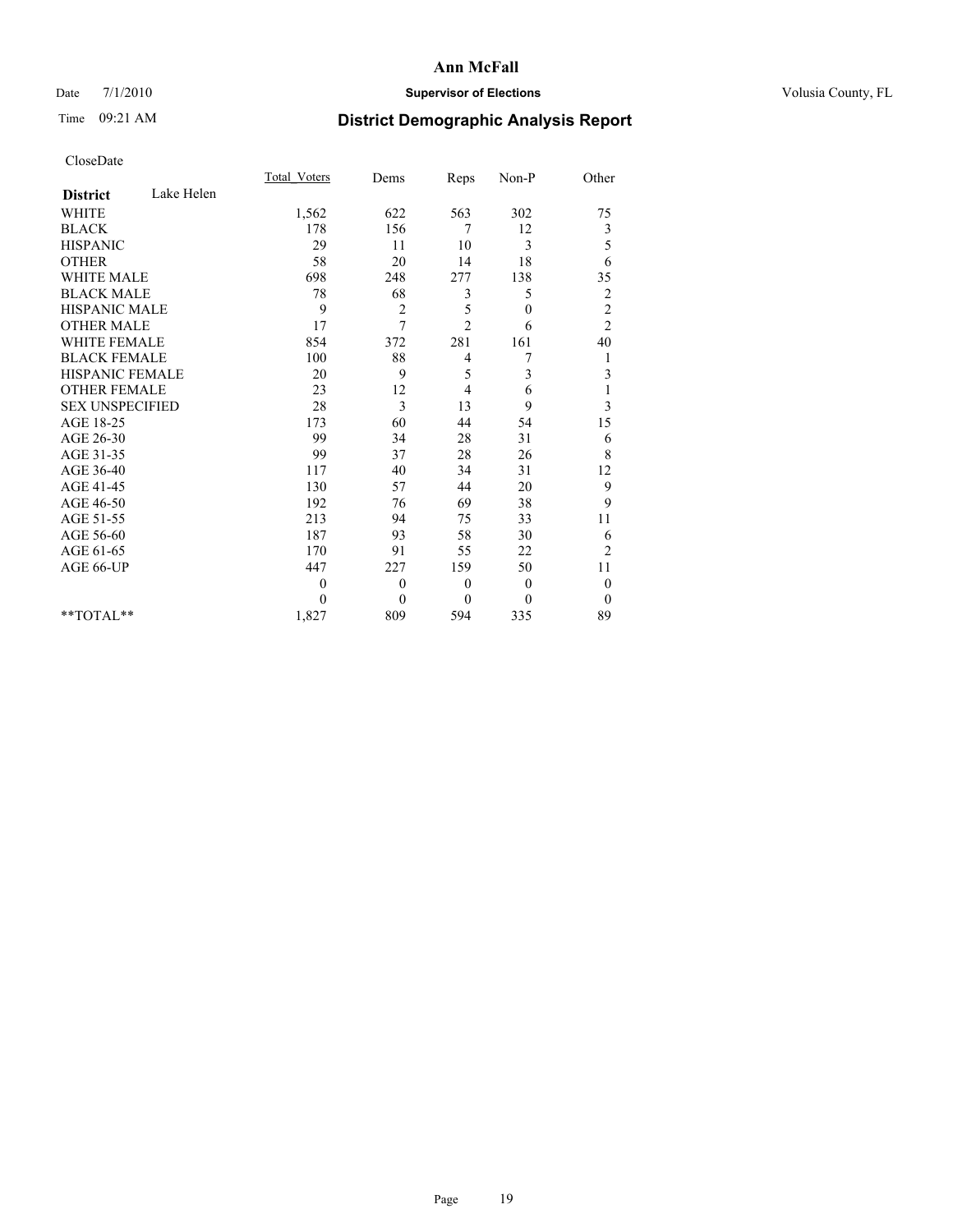### Date 7/1/2010 **Supervisor of Elections Supervisor of Elections** Volusia County, FL

# Time 09:21 AM **District Demographic Analysis Report**

|                                     | Total Voters | Dems         | Reps         | $Non-P$        | Other            |
|-------------------------------------|--------------|--------------|--------------|----------------|------------------|
| New Smyrna Beach<br><b>District</b> |              |              |              |                |                  |
| <b>WHITE</b>                        | 14,951       | 5,219        | 5,977        | 3,136          | 619              |
| <b>BLACK</b>                        | 748          | 631          | 24           | 79             | 14               |
| <b>HISPANIC</b>                     | 184          | 65           | 48           | 62             | 9                |
| <b>OTHER</b>                        | 572          | 143          | 116          | 201            | 112              |
| <b>WHITE MALE</b>                   | 6,832        | 2,078        | 2,836        | 1,588          | 330              |
| <b>BLACK MALE</b>                   | 317          | 247          | 10           | 50             | 10               |
| <b>HISPANIC MALE</b>                | 91           | 26           | 21           | 38             | 6                |
| <b>OTHER MALE</b>                   | 164          | 46           | 44           | 65             | 9                |
| <b>WHITE FEMALE</b>                 | 8,020        | 3,103        | 3,106        | 1,523          | 288              |
| <b>BLACK FEMALE</b>                 | 426          | 379          | 14           | 29             | 4                |
| HISPANIC FEMALE                     | 93           | 39           | 27           | 24             | 3                |
| <b>OTHER FEMALE</b>                 | 207          | 69           | 55           | 66             | 17               |
| <b>SEX UNSPECIFIED</b>              | 305          | 71           | 52           | 95             | 87               |
| AGE 18-25                           | 1,088        | 373          | 227          | 388            | 100              |
| AGE 26-30                           | 827          | 291          | 224          | 259            | 53               |
| AGE 31-35                           | 780          | 248          | 232          | 254            | 46               |
| AGE 36-40                           | 875          | 308          | 269          | 244            | 54               |
| AGE 41-45                           | 896          | 298          | 335          | 221            | 42               |
| AGE 46-50                           | 1,216        | 407          | 485          | 271            | 53               |
| AGE 51-55                           | 1,486        | 604          | 515          | 303            | 64               |
| AGE 56-60                           | 1,627        | 638          | 585          | 338            | 66               |
| AGE 61-65                           | 1,697        | 639          | 666          | 330            | 62               |
| AGE 66-UP                           | 5,963        | 2,252        | 2,627        | 870            | 214              |
|                                     | $\theta$     | $\mathbf{0}$ | $\mathbf{0}$ | $\overline{0}$ | $\boldsymbol{0}$ |
|                                     | $\theta$     | $\theta$     | $\theta$     | $\theta$       | $\theta$         |
| $*$ TOTAL $*$                       | 16,455       | 6,058        | 6,165        | 3,478          | 754              |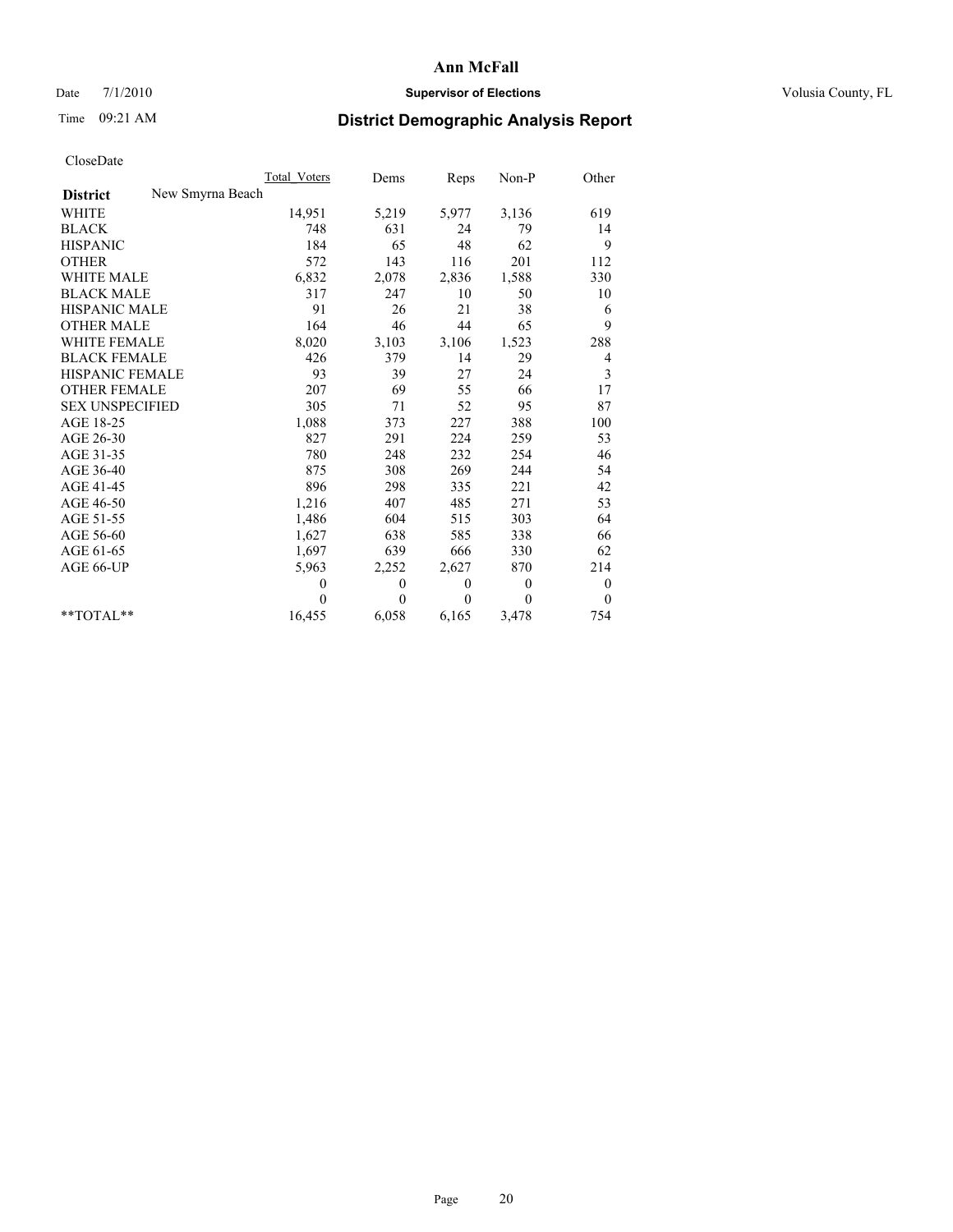### Date 7/1/2010 **Supervisor of Elections Supervisor of Elections** Volusia County, FL

# Time 09:21 AM **District Demographic Analysis Report**

|                        |          | <b>Total Voters</b> | Dems         | Reps         | Non-P          | Other    |
|------------------------|----------|---------------------|--------------|--------------|----------------|----------|
| <b>District</b>        | Oak Hill |                     |              |              |                |          |
| <b>WHITE</b>           |          | 1,060               | 401          | 395          | 229            | 35       |
| <b>BLACK</b>           |          | 167                 | 146          | 5            | 15             |          |
| <b>HISPANIC</b>        |          | 5                   | 4            | 1            | $\overline{0}$ | $\theta$ |
| <b>OTHER</b>           |          | 39                  | 9            | 9            | 13             | 8        |
| <b>WHITE MALE</b>      |          | 515                 | 172          | 205          | 116            | 22       |
| <b>BLACK MALE</b>      |          | 73                  | 62           | 3            | 7              | 1        |
| <b>HISPANIC MALE</b>   |          | $\mathbf{1}$        | $\mathbf{0}$ |              | $\theta$       | $\theta$ |
| <b>OTHER MALE</b>      |          | 18                  | 4            | 5            | 8              |          |
| <b>WHITE FEMALE</b>    |          | 537                 | 228          | 185          | 111            | 13       |
| <b>BLACK FEMALE</b>    |          | 93                  | 84           |              | 8              | $\theta$ |
| HISPANIC FEMALE        |          | $\overline{4}$      | 4            | 0            | $\theta$       | $\theta$ |
| <b>OTHER FEMALE</b>    |          | 15                  | 5            | 3            | 4              | 3        |
| <b>SEX UNSPECIFIED</b> |          | 15                  |              | 7            | 3              | 4        |
| AGE 18-25              |          | 89                  | 43           | 17           | 20             | 9        |
| AGE 26-30              |          | 64                  | 34           | 15           | 15             | $\theta$ |
| AGE 31-35              |          | 49                  | 12           | 21           | 15             |          |
| AGE 36-40              |          | 69                  | 33           | 19           | 14             | 3        |
| AGE 41-45              |          | 90                  | 38           | 30           | 19             | 3        |
| AGE 46-50              |          | 104                 | 47           | 34           | 19             | 4        |
| AGE 51-55              |          | 145                 | 69           | 41           | 29             | 6        |
| AGE 56-60              |          | 125                 | 54           | 42           | 25             | 4        |
| AGE 61-65              |          | 141                 | 59           | 38           | 36             | 8        |
| AGE 66-UP              |          | 395                 | 171          | 153          | 65             | 6        |
|                        |          | $\overline{0}$      | $\theta$     | $\mathbf{0}$ | $\theta$       | $\theta$ |
|                        |          | $\Omega$            | $\theta$     | $\theta$     | $\theta$       | $\Omega$ |
| $*$ $TOTAI.**$         |          | 1,271               | 560          | 410          | 257            | 44       |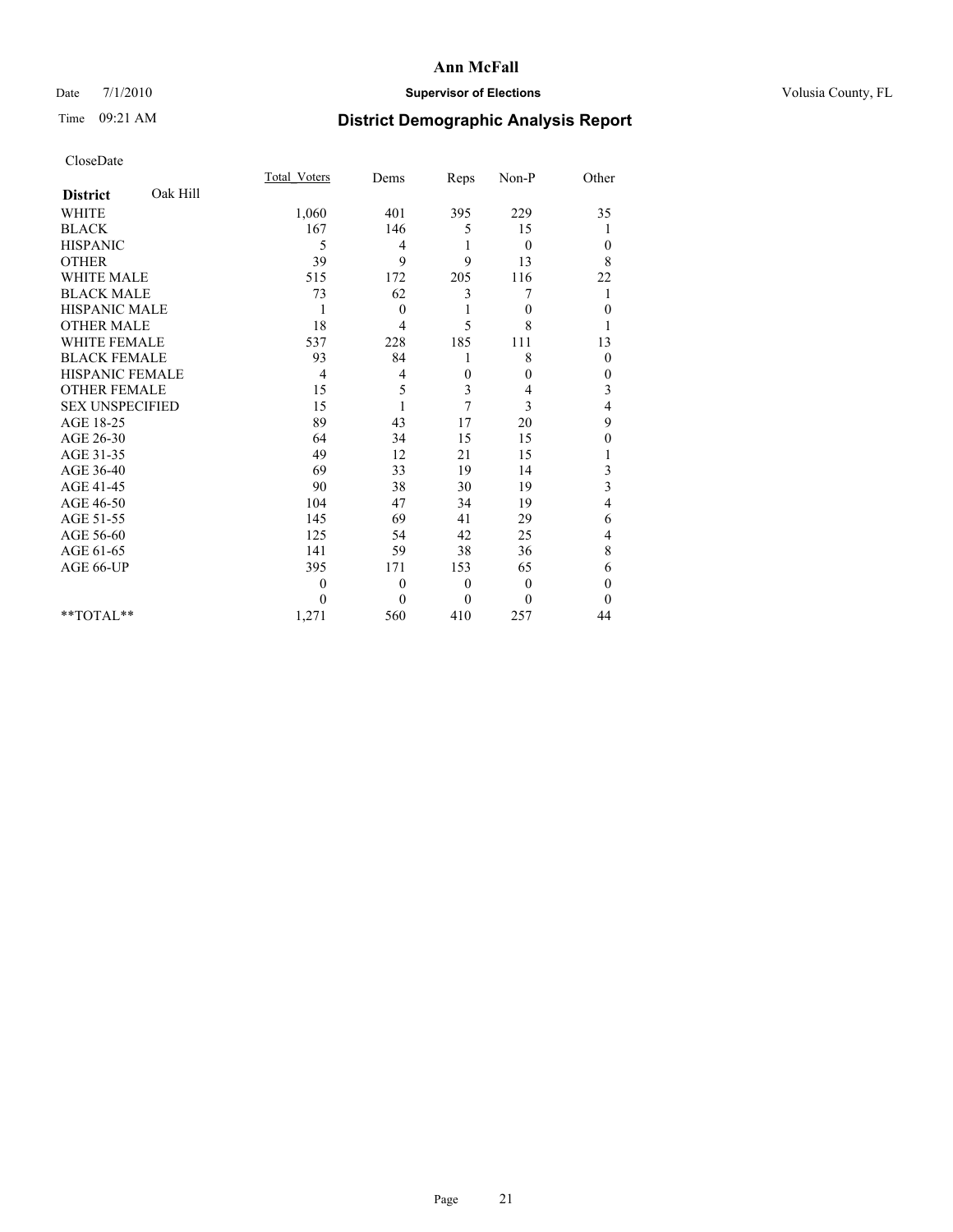### Date 7/1/2010 **Supervisor of Elections Supervisor of Elections** Volusia County, FL

# Time 09:21 AM **District Demographic Analysis Report**

|                        |             | <b>Total Voters</b> | Dems         | Reps         | $Non-P$  | Other            |
|------------------------|-------------|---------------------|--------------|--------------|----------|------------------|
| <b>District</b>        | Orange City |                     |              |              |          |                  |
| <b>WHITE</b>           |             | 4,835               | 1,703        | 1,982        | 912      | 238              |
| <b>BLACK</b>           |             | 299                 | 236          | 10           | 44       | 9                |
| <b>HISPANIC</b>        |             | 591                 | 287          | 96           | 191      | 17               |
| <b>OTHER</b>           |             | 263                 | 95           | 60           | 85       | 23               |
| <b>WHITE MALE</b>      |             | 2,075               | 658          | 877          | 413      | 127              |
| <b>BLACK MALE</b>      |             | 110                 | 77           | 6            | 22       | 5                |
| <b>HISPANIC MALE</b>   |             | 254                 | 124          | 44           | 79       | 7                |
| <b>OTHER MALE</b>      |             | 88                  | 34           | 23           | 28       | 3                |
| WHITE FEMALE           |             | 2,736               | 1,036        | 1,097        | 493      | 110              |
| <b>BLACK FEMALE</b>    |             | 187                 | 157          | 4            | 22       | 4                |
| HISPANIC FEMALE        |             | 336                 | 163          | 51           | 112      | 10               |
| <b>OTHER FEMALE</b>    |             | 100                 | 42           | 23           | 28       | 7                |
| <b>SEX UNSPECIFIED</b> |             | 102                 | 30           | 23           | 35       | 14               |
| AGE 18-25              |             | 488                 | 170          | 125          | 159      | 34               |
| AGE 26-30              |             | 395                 | 128          | 119          | 118      | 30               |
| AGE 31-35              |             | 379                 | 136          | 111          | 112      | 20               |
| AGE 36-40              |             | 349                 | 130          | 112          | 87       | 20               |
| AGE 41-45              |             | 372                 | 136          | 116          | 107      | 13               |
| AGE 46-50              |             | 422                 | 154          | 146          | 100      | 22               |
| AGE 51-55              |             | 439                 | 181          | 154          | 86       | 18               |
| AGE 56-60              |             | 445                 | 199          | 131          | 96       | 19               |
| AGE 61-65              |             | 446                 | 179          | 169          | 74       | 24               |
| AGE 66-UP              |             | 2,253               | 908          | 965          | 293      | 87               |
|                        |             | $\theta$            | $\mathbf{0}$ | $\mathbf{0}$ | $\theta$ | $\boldsymbol{0}$ |
|                        |             | $\Omega$            | $\theta$     | $\theta$     | $\theta$ | $\theta$         |
| $*$ $TOTAI.**$         |             | 5,988               | 2,321        | 2,148        | 1,232    | 287              |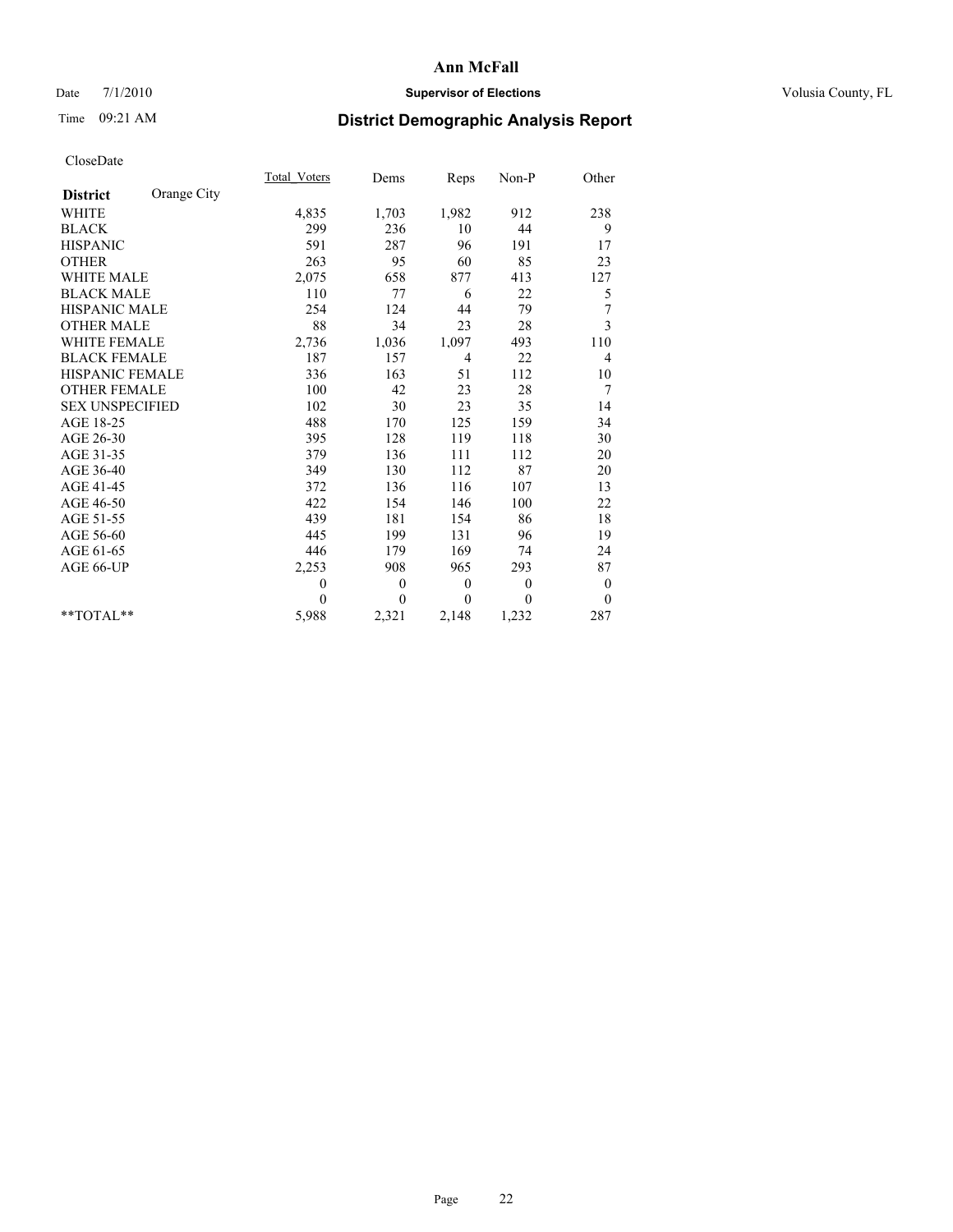### Date 7/1/2010 **Supervisor of Elections Supervisor of Elections** Volusia County, FL

## Time 09:21 AM **District Demographic Analysis Report**

|                                 | Total Voters | Dems     | <b>Reps</b>  | Non-P        | Other        |  |
|---------------------------------|--------------|----------|--------------|--------------|--------------|--|
| Ormond Beach<br><b>District</b> |              |          |              |              |              |  |
| <b>WHITE</b>                    | 24,832       | 8,934    | 10,471       | 4,537        | 890          |  |
| <b>BLACK</b>                    | 766          | 588      | 52           | 101          | 25           |  |
| <b>HISPANIC</b>                 | 432          | 181      | 117          | 122          | 12           |  |
| <b>OTHER</b>                    | 1,379        | 474      | 359          | 420          | 126          |  |
| WHITE MALE                      | 11,164       | 3,592    | 4,938        | 2,176        | 458          |  |
| <b>BLACK MALE</b>               | 345          | 256      | 27           | 49           | 13           |  |
| <b>HISPANIC MALE</b>            | 182          | 61       | 58           | 55           | 8            |  |
| <b>OTHER MALE</b>               | 502          | 159      | 147          | 177          | 19           |  |
| <b>WHITE FEMALE</b>             | 13,537       | 5,304    | 5,489        | 2,320        | 424          |  |
| <b>BLACK FEMALE</b>             | 414          | 326      | 25           | 52           | 11           |  |
| <b>HISPANIC FEMALE</b>          | 244          | 118      | 55           | 67           | 4            |  |
| <b>OTHER FEMALE</b>             | 559          | 229      | 162          | 148          | 20           |  |
| <b>SEX UNSPECIFIED</b>          | 462          | 132      | 98           | 136          | 96           |  |
| AGE 18-25                       | 2,179        | 779      | 667          | 581          | 152          |  |
| AGE 26-30                       | 1,229        | 420      | 379          | 377          | 53           |  |
| AGE 31-35                       | 1,284        | 407      | 429          | 373          | 75           |  |
| AGE 36-40                       | 1,549        | 480      | 613          | 369          | 87           |  |
| AGE 41-45                       | 1,980        | 601      | 890          | 416          | 73           |  |
| AGE 46-50                       | 2,459        | 815      | 1,082        | 492          | 70           |  |
| AGE 51-55                       | 2,674        | 992      | 1,132        | 475          | 75           |  |
| AGE 56-60                       | 2,637        | 1,068    | 1,006        | 473          | 90           |  |
| AGE 61-65                       | 2,658        | 1,055    | 1,069        | 440          | 94           |  |
| AGE 66-UP                       | 8,759        | 3,560    | 3,731        | 1,184        | 284          |  |
|                                 | $\theta$     | 0        | $\mathbf{0}$ | $\mathbf{0}$ | $\mathbf{0}$ |  |
|                                 | $\theta$     | $\theta$ | $\Omega$     | $\theta$     | $\Omega$     |  |
| $*$ $TOTAI.**$                  | 27,409       | 10,177   | 10,999       | 5,180        | 1,053        |  |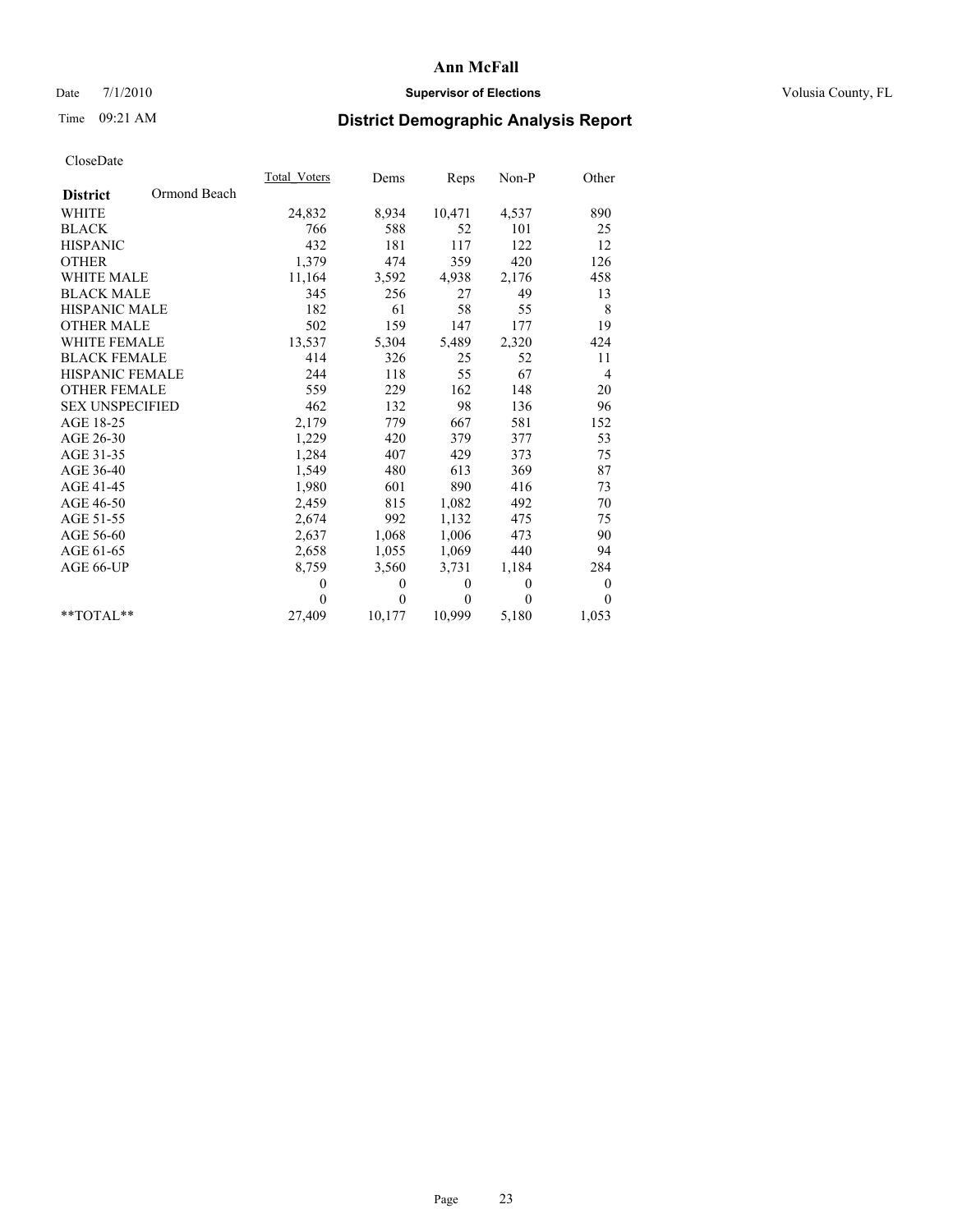### Date 7/1/2010 **Supervisor of Elections Supervisor of Elections** Volusia County, FL

# Time 09:21 AM **District Demographic Analysis Report**

|                        |         | <b>Total Voters</b> | Dems         | Reps           | Non-P          | Other          |  |
|------------------------|---------|---------------------|--------------|----------------|----------------|----------------|--|
| <b>District</b>        | Pierson |                     |              |                |                |                |  |
| <b>WHITE</b>           |         | 529                 | 222          | 210            | 79             | 18             |  |
| <b>BLACK</b>           |         | 58                  | 48           | 4              | 5              | 1              |  |
| <b>HISPANIC</b>        |         | 90                  | 35           | 5              | 47             | 3              |  |
| <b>OTHER</b>           |         | 22                  | 4            | $\overline{c}$ | 15             |                |  |
| <b>WHITE MALE</b>      |         | 253                 | 100          | 108            | 32             | 13             |  |
| <b>BLACK MALE</b>      |         | 27                  | 22           | $\overline{c}$ | 3              | $\mathbf{0}$   |  |
| <b>HISPANIC MALE</b>   |         | 40                  | 21           | 1              | 17             |                |  |
| <b>OTHER MALE</b>      |         | 9                   | 1            | $\overline{2}$ | 6              | 0              |  |
| <b>WHITE FEMALE</b>    |         | 274                 | 122          | 101            | 46             | 5              |  |
| <b>BLACK FEMALE</b>    |         | 31                  | 26           | 2              | $\overline{2}$ |                |  |
| HISPANIC FEMALE        |         | 48                  | 14           | 4              | 28             | $\overline{c}$ |  |
| <b>OTHER FEMALE</b>    |         | 5                   | 3            | $\mathbf{0}$   | $\overline{2}$ | $\mathbf{0}$   |  |
| <b>SEX UNSPECIFIED</b> |         | 12                  | $\mathbf{0}$ | 1              | 10             |                |  |
| AGE 18-25              |         | 82                  | 22           | 16             | 40             | 4              |  |
| AGE 26-30              |         | 64                  | 23           | 17             | 24             | $\overline{0}$ |  |
| AGE 31-35              |         | 48                  | 15           | 14             | 15             | 4              |  |
| AGE 36-40              |         | 45                  | 18           | 17             | 8              | $\overline{c}$ |  |
| AGE 41-45              |         | 42                  | 18           | 11             | 11             | $\overline{c}$ |  |
| AGE 46-50              |         | 68                  | 33           | 22             | 10             | $\overline{3}$ |  |
| AGE 51-55              |         | 75                  | 34           | 29             | 11             |                |  |
| AGE 56-60              |         | 72                  | 33           | 28             | 9              | $\overline{c}$ |  |
| AGE 61-65              |         | 50                  | 30           | 13             | 6              | 1              |  |
| AGE 66-UP              |         | 153                 | 83           | 54             | 12             | 4              |  |
|                        |         | $\mathbf{0}$        | $\theta$     | $\mathbf{0}$   | $\mathbf{0}$   | $\overline{0}$ |  |
|                        |         | $\theta$            | $\theta$     | $\theta$       | $\theta$       | $\theta$       |  |
| $*$ TOTAL $*$          |         | 699                 | 309          | 221            | 146            | 23             |  |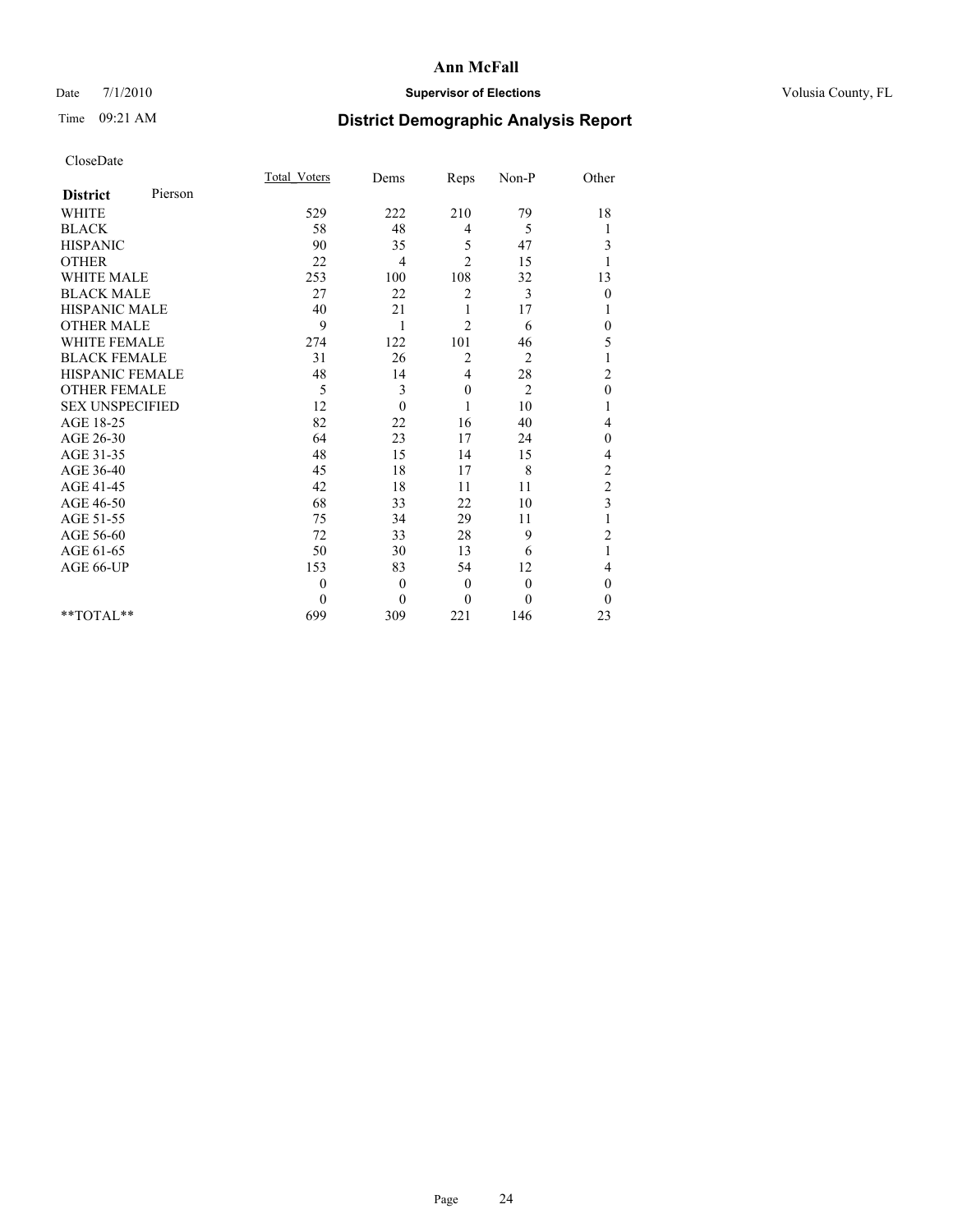### Date 7/1/2010 **Supervisor of Elections Supervisor of Elections** Volusia County, FL

# Time 09:21 AM **District Demographic Analysis Report**

|                        |             | <b>Total Voters</b> | Dems           | Reps         | Non-P          | Other                   |
|------------------------|-------------|---------------------|----------------|--------------|----------------|-------------------------|
| <b>District</b>        | Ponce Inlet |                     |                |              |                |                         |
| <b>WHITE</b>           |             | 2,525               | 671            | 1,250        | 505            | 99                      |
| <b>BLACK</b>           |             | 6                   | 3              | 1            | 2              | $\theta$                |
| <b>HISPANIC</b>        |             | 35                  | 7              | 16           | 10             | $\overline{\mathbf{c}}$ |
| <b>OTHER</b>           |             | 103                 | 29             | 35           | 30             | 9                       |
| <b>WHITE MALE</b>      |             | 1,212               | 288            | 617          | 257            | 50                      |
| <b>BLACK MALE</b>      |             | $\overline{2}$      |                | $\mathbf{0}$ | 1              | $\overline{0}$          |
| <b>HISPANIC MALE</b>   |             | 16                  | 5              | 5            | 4              | $\overline{c}$          |
| <b>OTHER MALE</b>      |             | 40                  | 10             | 15           | 11             | 4                       |
| <b>WHITE FEMALE</b>    |             | 1,297               | 379            | 627          | 243            | 48                      |
| <b>BLACK FEMALE</b>    |             | $\overline{4}$      | 2              | 1            |                | $\theta$                |
| HISPANIC FEMALE        |             | 19                  | $\overline{c}$ | 11           | 6              | $\mathbf{0}$            |
| <b>OTHER FEMALE</b>    |             | 38                  | 13             | 14           | 9              | $\overline{c}$          |
| <b>SEX UNSPECIFIED</b> |             | 41                  | 10             | 12           | 15             | 4                       |
| AGE 18-25              |             | 124                 | 38             | 49           | 28             | 9                       |
| AGE 26-30              |             | 94                  | 24             | 32           | 35             | 3                       |
| AGE 31-35              |             | 66                  | 13             | 17           | 30             | 6                       |
| AGE 36-40              |             | 92                  | 21             | 43           | 23             | 5                       |
| AGE 41-45              |             | 103                 | 23             | 53           | 19             | 8                       |
| AGE 46-50              |             | 183                 | 49             | 95           | 37             | $\overline{2}$          |
| AGE 51-55              |             | 249                 | 70             | 116          | 53             | 10                      |
| AGE 56-60              |             | 338                 | 92             | 151          | 81             | 14                      |
| AGE 61-65              |             | 402                 | 103            | 204          | 74             | 21                      |
| AGE 66-UP              |             | 1,018               | 277            | 542          | 167            | 32                      |
|                        |             | $\theta$            | $\theta$       | $\mathbf{0}$ | $\overline{0}$ | $\boldsymbol{0}$        |
|                        |             | $\Omega$            | $\theta$       | $\Omega$     | $\theta$       | $\theta$                |
| $*$ $TOTAI.**$         |             | 2,669               | 710            | 1,302        | 547            | 110                     |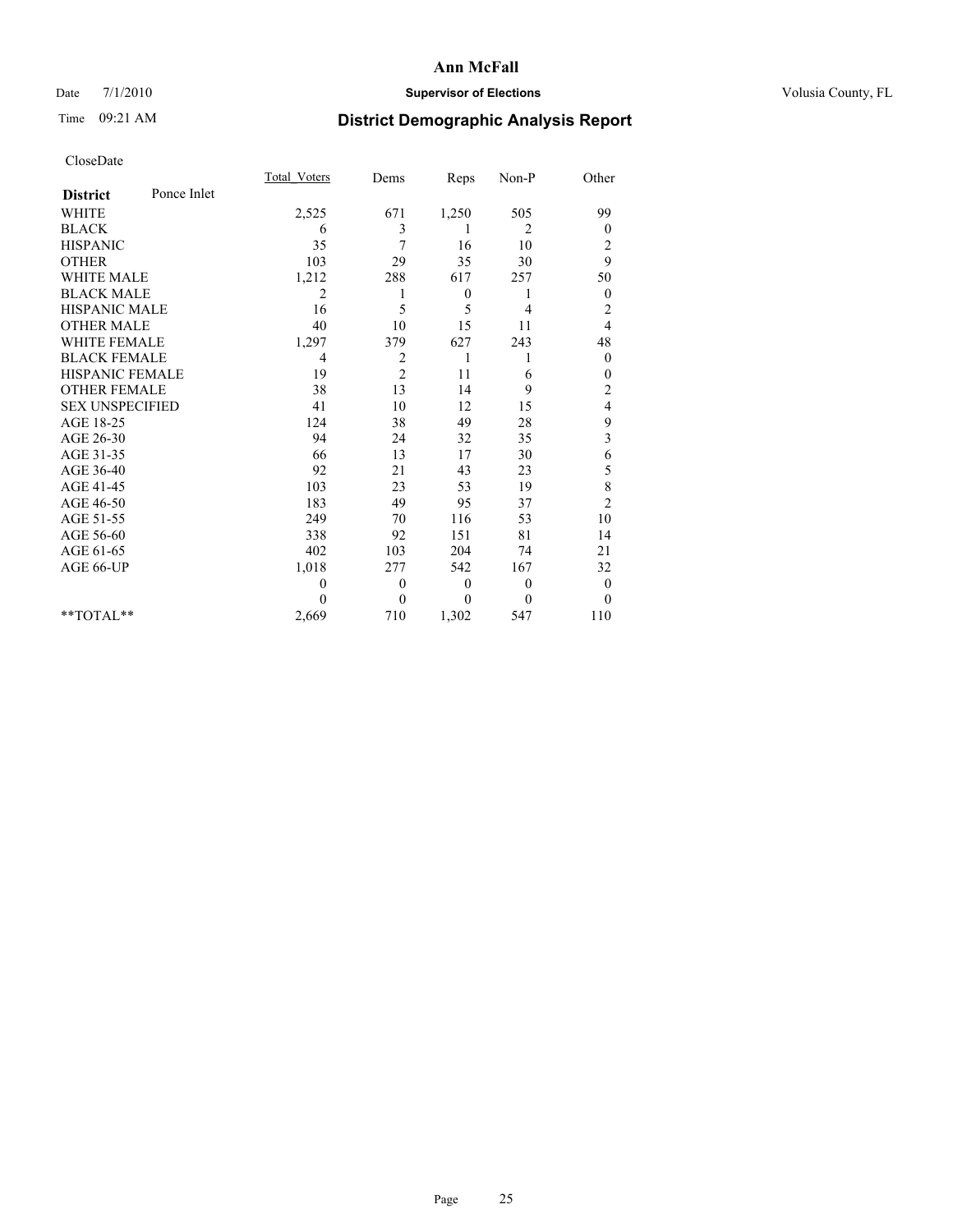### Date 7/1/2010 **Supervisor of Elections Supervisor of Elections** Volusia County, FL

# Time 09:21 AM **District Demographic Analysis Report**

|                        |             | Total Voters | Dems         | Reps         | Non-P            | Other          |
|------------------------|-------------|--------------|--------------|--------------|------------------|----------------|
| <b>District</b>        | Port Orange |              |              |              |                  |                |
| <b>WHITE</b>           |             | 33,343       | 12,040       | 12,726       | 7,196            | 1,381          |
| <b>BLACK</b>           |             | 886          | 718          | 45           | 104              | 19             |
| <b>HISPANIC</b>        |             | 800          | 328          | 173          | 269              | 30             |
| <b>OTHER</b>           |             | 1,709        | 568          | 370          | 603              | 168            |
| <b>WHITE MALE</b>      |             | 15,173       | 4,818        | 6,164        | 3,473            | 718            |
| <b>BLACK MALE</b>      |             | 398          | 303          | 29           | 56               | 10             |
| <b>HISPANIC MALE</b>   |             | 344          | 140          | 70           | 121              | 13             |
| <b>OTHER MALE</b>      |             | 598          | 197          | 138          | 229              | 34             |
| <b>WHITE FEMALE</b>    |             | 17,947       | 7,156        | 6,478        | 3,670            | 643            |
| <b>BLACK FEMALE</b>    |             | 484          | 412          | 15           | 48               | 9              |
| HISPANIC FEMALE        |             | 451          | 188          | 101          | 145              | 17             |
| <b>OTHER FEMALE</b>    |             | 682          | 269          | 149          | 223              | 41             |
| <b>SEX UNSPECIFIED</b> |             | 661          | 171          | 170          | 207              | 113            |
| AGE 18-25              |             | 3,301        | 1,194        | 894          | 971              | 242            |
| AGE 26-30              |             | 2,371        | 794          | 701          | 759              | 117            |
| AGE 31-35              |             | 2,077        | 694          | 609          | 668              | 106            |
| AGE 36-40              |             | 2,337        | 768          | 851          | 626              | 92             |
| AGE 41-45              |             | 2,649        | 850          | 1,010        | 670              | 119            |
| AGE 46-50              |             | 3,292        | 1,093        | 1,328        | 757              | 114            |
| AGE 51-55              |             | 3,386        | 1,252        | 1,377        | 641              | 116            |
| AGE 56-60              |             | 3,345        | 1,363        | 1,206        | 656              | 120            |
| AGE 61-65              |             | 3,528        | 1,398        | 1,285        | 680              | 165            |
| AGE 66-UP              |             | 10,451       | 4,248        | 4,052        | 1,744            | 407            |
|                        |             | $\theta$     | $\mathbf{0}$ | $\mathbf{0}$ | $\mathbf{0}$     | $\overline{0}$ |
|                        |             | $\Omega$     | $\theta$     | $\mathbf{0}$ | $\boldsymbol{0}$ | $\theta$       |
| $*$ $TOTAI.**$         |             | 36,738       | 13,654       | 13,314       | 8,172            | 1,598          |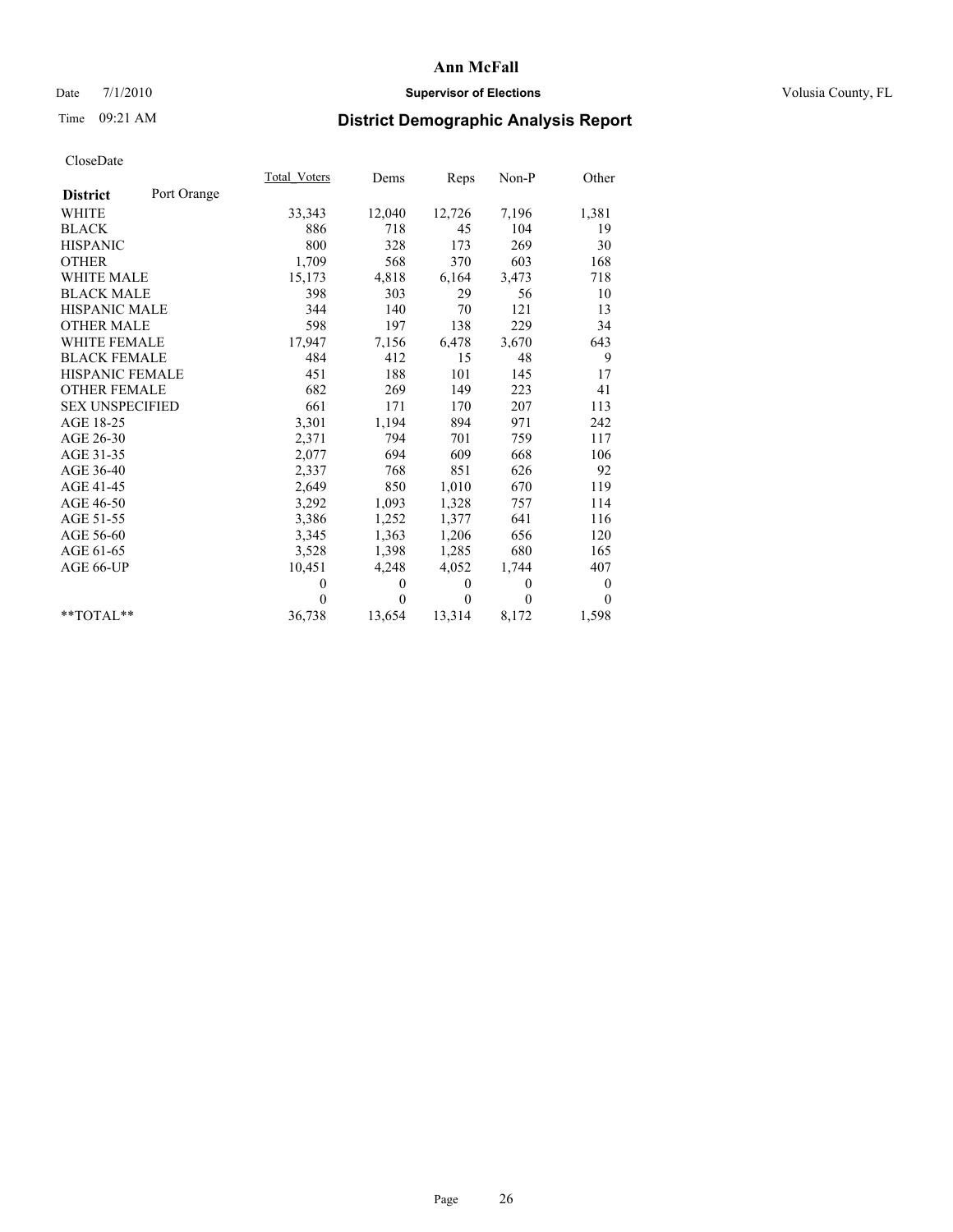### Date 7/1/2010 **Supervisor of Elections Supervisor of Elections** Volusia County, FL

## Time 09:21 AM **District Demographic Analysis Report**

|                                  | Total Voters | Dems         | Reps         | Non-P          | Other          |  |
|----------------------------------|--------------|--------------|--------------|----------------|----------------|--|
| South Daytona<br><b>District</b> |              |              |              |                |                |  |
| <b>WHITE</b>                     | 6,416        | 2,674        | 2,161        | 1,339          | 242            |  |
| <b>BLACK</b>                     | 557          | 459          | 15           | 75             | 8              |  |
| <b>HISPANIC</b>                  | 148          | 78           | 26           | 39             | 5              |  |
| <b>OTHER</b>                     | 348          | 138          | 61           | 123            | 26             |  |
| <b>WHITE MALE</b>                | 2,942        | 1,078        | 1,072        | 654            | 138            |  |
| <b>BLACK MALE</b>                | 214          | 167          | 7            | 37             | 3              |  |
| <b>HISPANIC MALE</b>             | 72           | 38           | 13           | 18             | 3              |  |
| <b>OTHER MALE</b>                | 103          | 40           | 25           | 34             | $\overline{4}$ |  |
| WHITE FEMALE                     | 3,438        | 1,577        | 1,077        | 680            | 104            |  |
| <b>BLACK FEMALE</b>              | 338          | 288          | 7            | 38             | 5              |  |
| HISPANIC FEMALE                  | 75           | 39           | 13           | 21             | $\overline{c}$ |  |
| <b>OTHER FEMALE</b>              | 152          | 76           | 27           | 46             | 3              |  |
| <b>SEX UNSPECIFIED</b>           | 135          | 46           | 22           | 48             | 19             |  |
| AGE 18-25                        | 735          | 316          | 158          | 219            | 42             |  |
| AGE 26-30                        | 524          | 226          | 100          | 174            | 24             |  |
| AGE 31-35                        | 479          | 178          | 123          | 154            | 24             |  |
| AGE 36-40                        | 512          | 211          | 152          | 127            | 22             |  |
| AGE 41-45                        | 644          | 241          | 225          | 146            | 32             |  |
| AGE 46-50                        | 728          | 305          | 231          | 160            | 32             |  |
| AGE 51-55                        | 694          | 325          | 221          | 128            | 20             |  |
| AGE 56-60                        | 662          | 315          | 218          | 106            | 23             |  |
| AGE 61-65                        | 650          | 276          | 223          | 124            | 27             |  |
| AGE 66-UP                        | 1,841        | 956          | 612          | 238            | 35             |  |
|                                  | $\theta$     | $\theta$     | $\theta$     | $\overline{0}$ | $\mathbf{0}$   |  |
|                                  | $\theta$     | $\mathbf{0}$ | $\mathbf{0}$ | $\theta$       | $\mathbf{0}$   |  |
| $*$ $TOTAI.**$                   | 7,469        | 3,349        | 2,263        | 1,576          | 281            |  |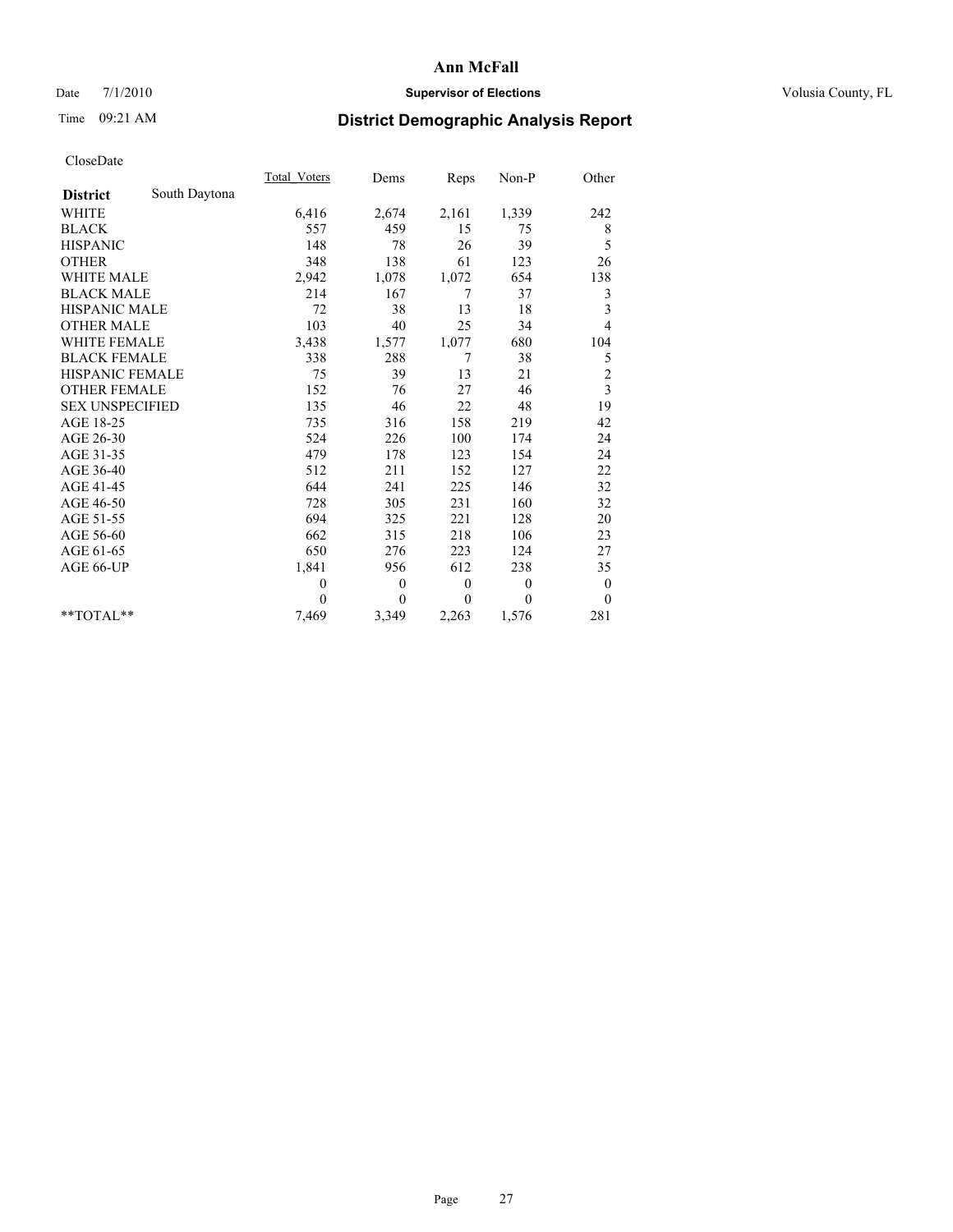### Date 7/1/2010 **Supervisor of Elections Supervisor of Elections** Volusia County, FL

## Time 09:21 AM **District Demographic Analysis Report**

|                        |               | Total Voters | Dems           | Reps     | Non-P    | Other |  |
|------------------------|---------------|--------------|----------------|----------|----------|-------|--|
| <b>District</b>        | Flagler Beach |              |                |          |          |       |  |
| <b>WHITE</b>           |               | 55           | 23             | 17       | 14       |       |  |
| <b>BLACK</b>           |               | 0            | $\overline{0}$ | $\theta$ | $\theta$ | 0     |  |
| <b>HISPANIC</b>        |               | 0            | 0              | 0        | 0        | 0     |  |
| <b>OTHER</b>           |               | 3            |                | 2        | 0        | 0     |  |
| <b>WHITE MALE</b>      |               | 27           | 11             | 10       | 6        | 0     |  |
| <b>BLACK MALE</b>      |               | $_{0}$       | $\theta$       | 0        | 0        | 0     |  |
| HISPANIC MALE          |               | 0            | 0              | 0        | 0        | 0     |  |
| <b>OTHER MALE</b>      |               | 2            |                |          | 0        |       |  |
| WHITE FEMALE           |               | 28           | 12             |          | 8        |       |  |
| <b>BLACK FEMALE</b>    |               | 0            | $\theta$       | 0        | $_{0}$   |       |  |
| HISPANIC FEMALE        |               |              | 0              | 0        | 0        | 0     |  |
| <b>OTHER FEMALE</b>    |               |              | 0              |          | 0        | 0     |  |
| <b>SEX UNSPECIFIED</b> |               |              | 0              | 0        | 0        | 0     |  |
| AGE 18-25              |               |              | 0              |          | 0        | 0     |  |
| AGE 26-30              |               |              | 0              | 0        | $\theta$ | 0     |  |
| AGE 31-35              |               |              | 0              |          | $\theta$ |       |  |
| AGE 36-40              |               |              | 0              | 0        |          | 0     |  |
| AGE 41-45              |               |              | $\theta$       |          | 0        | 0     |  |
| AGE 46-50              |               |              |                |          |          |       |  |
| AGE 51-55              |               |              | 0              | 0        |          | 0     |  |
| AGE 56-60              |               | 2            |                | 0        |          | 0     |  |
| AGE 61-65              |               | 8            | 3              |          | 4        |       |  |
| AGE 66-UP              |               | 42           | 19             | 16       | 6        |       |  |
|                        |               | 0            | $\theta$       | 0        | 0        |       |  |
|                        |               | $\theta$     | $\theta$       | 0        | 0        |       |  |
| $*$ $TOTAI.**$         |               | 58           | 24             | 19       | 14       |       |  |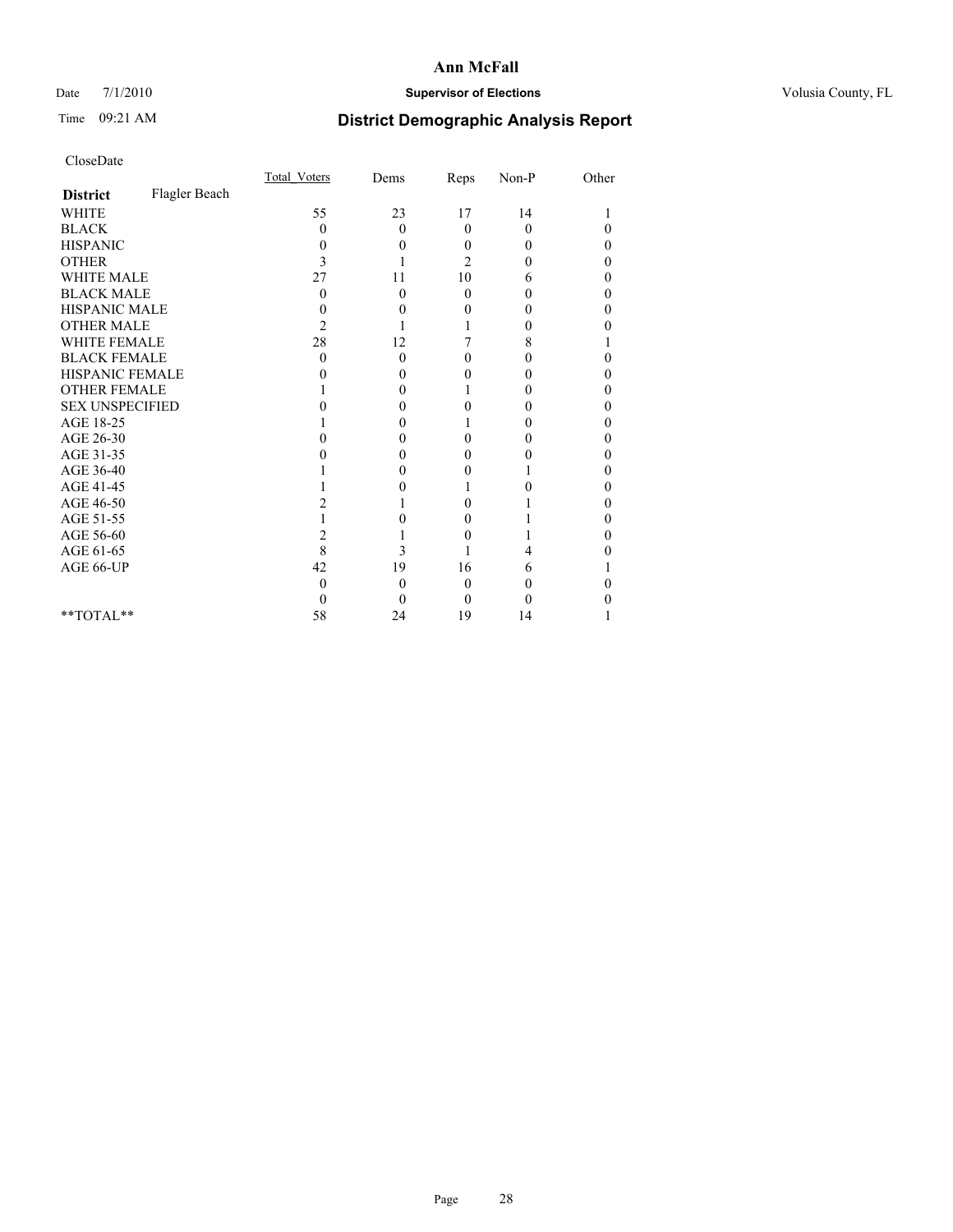### Date 7/1/2010 **Supervisor of Elections Supervisor of Elections** Volusia County, FL

# Time 09:21 AM **District Demographic Analysis Report**

|                                              | Total Voters | Dems         | Reps         | Non-P    | Other        |
|----------------------------------------------|--------------|--------------|--------------|----------|--------------|
| <b>Hospital Authority</b><br><b>District</b> |              |              |              |          |              |
| <b>WHITE</b>                                 | 95,720       | 32,486       | 39,282       | 19,081   | 4,871        |
| <b>BLACK</b>                                 | 9,316        | 7,421        | 420          | 1,205    | 270          |
| <b>HISPANIC</b>                              | 15,599       | 7,559        | 2,629        | 4,865    | 546          |
| <b>OTHER</b>                                 | 6,487        | 2,083        | 1,395        | 2,251    | 758          |
| <b>WHITE MALE</b>                            | 44,224       | 13,248       | 19,174       | 9,225    | 2,577        |
| <b>BLACK MALE</b>                            | 3,971        | 2,992        | 223          | 592      | 164          |
| <b>HISPANIC MALE</b>                         | 7,314        | 3,417        | 1,315        | 2,301    | 281          |
| <b>OTHER MALE</b>                            | 2,114        | 724          | 546          | 712      | 132          |
| <b>WHITE FEMALE</b>                          | 50,987       | 19,072       | 19,908       | 9,741    | 2,266        |
| <b>BLACK FEMALE</b>                          | 5,264        | 4,361        | 196          | 603      | 104          |
| <b>HISPANIC FEMALE</b>                       | 8,169        | 4,080        | 1,305        | 2,528    | 256          |
| <b>OTHER FEMALE</b>                          | 2,510        | 978          | 547          | 823      | 162          |
| <b>SEX UNSPECIFIED</b>                       | 2,569        | 677          | 512          | 877      | 503          |
| AGE 18-25                                    | 13,542       | 4,620        | 3,271        | 4,497    | 1,154        |
| AGE 26-30                                    | 8,795        | 3,026        | 2,270        | 2,898    | 601          |
| AGE 31-35                                    | 9,062        | 3,249        | 2,551        | 2,677    | 585          |
| AGE 36-40                                    | 9,821        | 3,387        | 3,282        | 2,604    | 548          |
| AGE 41-45                                    | 10,782       | 3,785        | 3,984        | 2,496    | 517          |
| AGE 46-50                                    | 12,578       | 4,502        | 4,839        | 2,685    | 552          |
| AGE 51-55                                    | 12,395       | 4,895        | 4,633        | 2,310    | 557          |
| AGE 56-60                                    | 11,185       | 4,786        | 3,966        | 1,969    | 464          |
| AGE 61-65                                    | 10,288       | 4,264        | 3,876        | 1,699    | 449          |
| AGE 66-UP                                    | 28,670       | 13,034       | 11,054       | 3,565    | 1,017        |
|                                              | $\theta$     | $\mathbf{0}$ | $\mathbf{0}$ | $\Omega$ | $\mathbf{0}$ |
|                                              | $\Omega$     | $\mathbf{0}$ | $\theta$     | $\theta$ | $\Omega$     |
| $*$ $TOTAI.**$                               | 127,122      | 49,549       | 43,726       | 27,402   | 6,445        |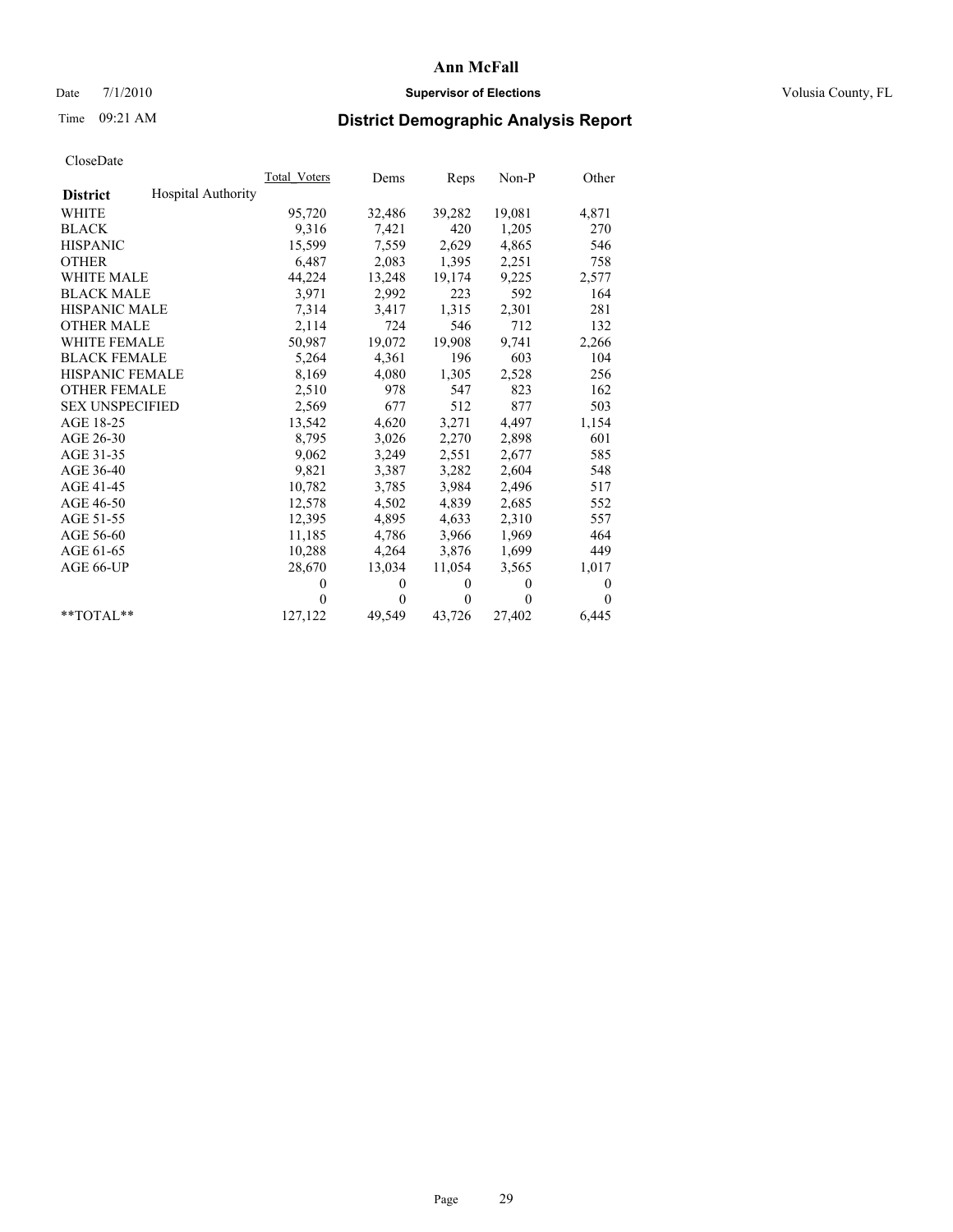### Date 7/1/2010 **Supervisor of Elections Supervisor of Elections** Volusia County, FL

# Time 09:21 AM **District Demographic Analysis Report**

|                                          | <b>Total Voters</b> | Dems             | Reps         | Non-P    | Other            |  |
|------------------------------------------|---------------------|------------------|--------------|----------|------------------|--|
| Florida House Seat 21<br><b>District</b> |                     |                  |              |          |                  |  |
| <b>WHITE</b>                             | 2,159               | 809              | 905          | 362      | 83               |  |
| <b>BLACK</b>                             | 169                 | 145              | 8            | 15       | 1                |  |
| <b>HISPANIC</b>                          | 183                 | 70               | 28           | 80       | 5                |  |
| <b>OTHER</b>                             | 102                 | 29               | 26           | 43       | 4                |  |
| <b>WHITE MALE</b>                        | 1,047               | 351              | 464          | 186      | 46               |  |
| <b>BLACK MALE</b>                        | 75                  | 64               | 4            | 7        | $\boldsymbol{0}$ |  |
| HISPANIC MALE                            | 94                  | 41               | 12           | 39       | $\overline{c}$   |  |
| <b>OTHER MALE</b>                        | 34                  | 12               | 10           | 12       | $\theta$         |  |
| <b>WHITE FEMALE</b>                      | 1,102               | 453              | 437          | 175      | 37               |  |
| <b>BLACK FEMALE</b>                      | 94                  | 81               | 4            | 8        | 1                |  |
| HISPANIC FEMALE                          | 85                  | 28               | 16           | 38       | 3                |  |
| <b>OTHER FEMALE</b>                      | 37                  | 13               | 8            | 16       | $\boldsymbol{0}$ |  |
| <b>SEX UNSPECIFIED</b>                   | 45                  | 10               | 12           | 19       | 4                |  |
| AGE 18-25                                | 251                 | 62               | 77           | 100      | 12               |  |
| AGE 26-30                                | 168                 | 59               | 48           | 55       | 6                |  |
| AGE 31-35                                | 170                 | 44               | 68           | 50       | $\,$ $\,$        |  |
| AGE 36-40                                | 135                 | 42               | 54           | 36       | 3                |  |
| AGE 41-45                                | 183                 | 51               | 83           | 38       | 11               |  |
| AGE 46-50                                | 259                 | 107              | 95           | 49       | $\,$ $\,$        |  |
| AGE 51-55                                | 263                 | 107              | 107          | 42       | 7                |  |
| AGE 56-60                                | 270                 | 119              | 99           | 41       | 11               |  |
| AGE 61-65                                | 260                 | 122              | 93           | 35       | 10               |  |
| AGE 66-UP                                | 654                 | 340              | 243          | 54       | 17               |  |
|                                          | $\mathbf{0}$        | $\boldsymbol{0}$ | $\mathbf{0}$ | $\theta$ | $\boldsymbol{0}$ |  |
|                                          | $\Omega$            | $\theta$         | $\mathbf{0}$ | $\theta$ | $\theta$         |  |
| $*$ $TOTAI.**$                           | 2,613               | 1,053            | 967          | 500      | 93               |  |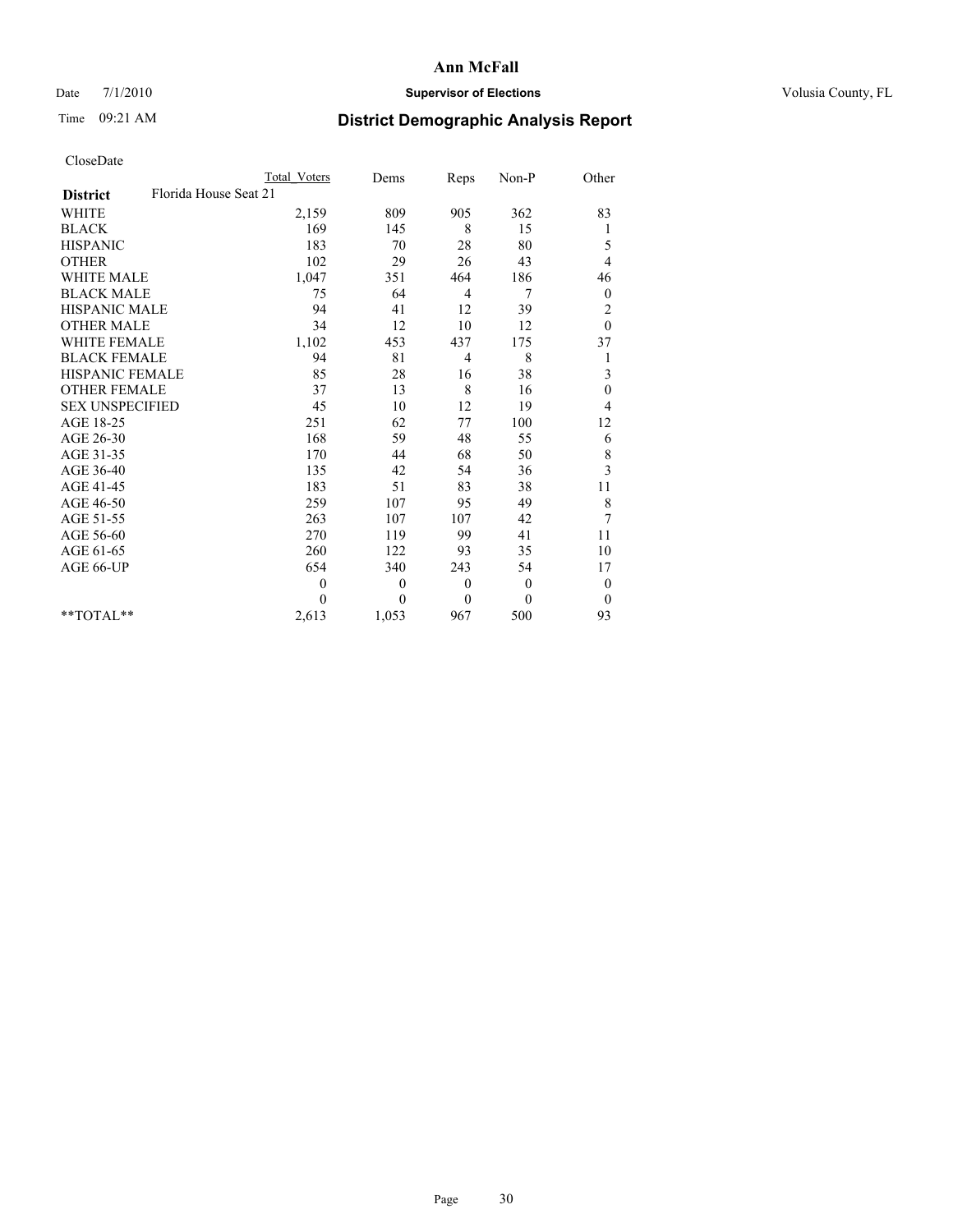### Date 7/1/2010 **Supervisor of Elections Supervisor of Elections** Volusia County, FL

# Time 09:21 AM **District Demographic Analysis Report**

|                                          | <b>Total Voters</b> | Dems         | Reps         | $Non-P$      | Other            |
|------------------------------------------|---------------------|--------------|--------------|--------------|------------------|
| Florida House Seat 25<br><b>District</b> |                     |              |              |              |                  |
| <b>WHITE</b>                             | 15,466              | 5,256        | 6,096        | 3,289        | 825              |
| <b>BLACK</b>                             | 1,266               | 973          | 71           | 181          | 41               |
| <b>HISPANIC</b>                          | 4,003               | 1,991        | 659          | 1,229        | 124              |
| <b>OTHER</b>                             | 1,202               | 391          | 240          | 420          | 151              |
| <b>WHITE MALE</b>                        | 7,132               | 2,143        | 2,944        | 1,614        | 431              |
| <b>BLACK MALE</b>                        | 554                 | 393          | 41           | 95           | 25               |
| HISPANIC MALE                            | 1,869               | 893          | 326          | 581          | 69               |
| <b>OTHER MALE</b>                        | 390                 | 140          | 87           | 141          | 22               |
| <b>WHITE FEMALE</b>                      | 8,240               | 3,081        | 3,116        | 1,657        | 386              |
| <b>BLACK FEMALE</b>                      | 702                 | 570          | 30           | 86           | 16               |
| HISPANIC FEMALE                          | 2,104               | 1,078        | 331          | 641          | 54               |
| <b>OTHER FEMALE</b>                      | 484                 | 182          | 104          | 164          | 34               |
| <b>SEX UNSPECIFIED</b>                   | 462                 | 131          | 87           | 140          | 104              |
| AGE 18-25                                | 2,314               | 801          | 482          | 816          | 215              |
| AGE 26-30                                | 1,617               | 563          | 399          | 534          | 121              |
| AGE 31-35                                | 1,760               | 640          | 467          | 548          | 105              |
| AGE 36-40                                | 1,879               | 617          | 628          | 525          | 109              |
| AGE 41-45                                | 1,956               | 735          | 650          | 476          | 95               |
| AGE 46-50                                | 2,149               | 772          | 783          | 498          | 96               |
| AGE 51-55                                | 2,081               | 816          | 726          | 431          | 108              |
| AGE 56-60                                | 1,879               | 803          | 652          | 357          | 67               |
| AGE 61-65                                | 1,739               | 704          | 641          | 322          | 72               |
| AGE 66-UP                                | 4,562               | 2,160        | 1,638        | 612          | 152              |
|                                          | $\theta$            | $\mathbf{0}$ | $\mathbf{0}$ | $\mathbf{0}$ | $\boldsymbol{0}$ |
|                                          | $\Omega$            | $\mathbf{0}$ | $\theta$     | $\theta$     | $\mathbf{0}$     |
| $*$ $TOTAI.**$                           | 21,937              | 8,611        | 7,066        | 5,119        | 1,141            |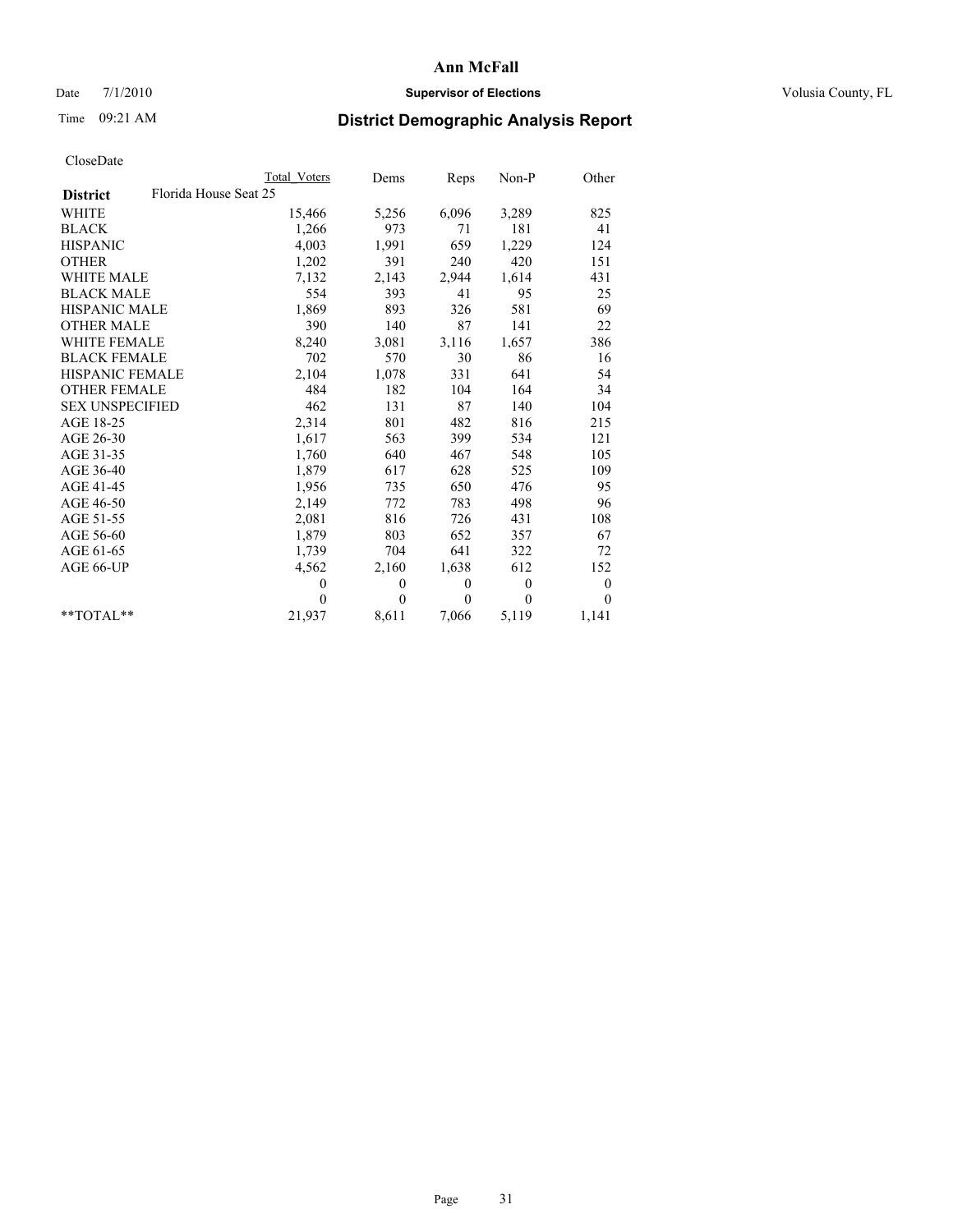### Date 7/1/2010 **Supervisor of Elections Supervisor of Elections** Volusia County, FL

# Time 09:21 AM **District Demographic Analysis Report**

|                                          | Total Voters | Dems     | Reps         | $Non-P$  | Other        |
|------------------------------------------|--------------|----------|--------------|----------|--------------|
| Florida House Seat 26<br><b>District</b> |              |          |              |          |              |
| WHITE                                    | 87,536       | 30,108   | 36,927       | 16,563   | 3,938        |
| <b>BLACK</b>                             | 3,866        | 2,980    | 216          | 534      | 136          |
| <b>HISPANIC</b>                          | 6,975        | 3,262    | 1,317        | 2,167    | 229          |
| <b>OTHER</b>                             | 4,959        | 1,535    | 1,226        | 1,652    | 546          |
| <b>WHITE MALE</b>                        | 40,114       | 12,187   | 17,869       | 7,996    | 2,062        |
| <b>BLACK MALE</b>                        | 1,662        | 1,204    | 122          | 263      | 73           |
| <b>HISPANIC MALE</b>                     | 3,251        | 1,456    | 668          | 1,015    | 112          |
| <b>OTHER MALE</b>                        | 1,720        | 539      | 504          | 578      | 99           |
| <b>WHITE FEMALE</b>                      | 46,958       | 17,783   | 18,866       | 8,458    | 1,851        |
| <b>BLACK FEMALE</b>                      | 2,175        | 1,751    | 94           | 270      | 60           |
| <b>HISPANIC FEMALE</b>                   | 3,675        | 1,782    | 640          | 1,141    | 112          |
| <b>OTHER FEMALE</b>                      | 1,903        | 726      | 483          | 575      | 119          |
| <b>SEX UNSPECIFIED</b>                   | 1,878        | 457      | 440          | 620      | 361          |
| AGE 18-25                                | 9,413        | 3,087    | 2,603        | 2,966    | 757          |
| AGE 26-30                                | 5,800        | 1,869    | 1,711        | 1,848    | 372          |
| AGE 31-35                                | 5,861        | 1,924    | 1,872        | 1,686    | 379          |
| AGE 36-40                                | 6,621        | 2,094    | 2,432        | 1,707    | 388          |
| AGE 41-45                                | 7,942        | 2,525    | 3,266        | 1,820    | 331          |
| AGE 46-50                                | 9,538        | 3,115    | 3,995        | 2,024    | 404          |
| AGE 51-55                                | 9,942        | 3,677    | 4,090        | 1,761    | 414          |
| AGE 56-60                                | 9,859        | 3,974    | 3,730        | 1,756    | 399          |
| AGE 61-65                                | 9,679        | 3,763    | 3,900        | 1,611    | 405          |
| AGE 66-UP                                | 28,677       | 11,856   | 12,086       | 3,735    | 1,000        |
|                                          | $\mathbf{0}$ | $\theta$ | $\mathbf{0}$ | $\theta$ | $\mathbf{0}$ |
|                                          | $\theta$     | $\theta$ | $\theta$     | $\theta$ | $\theta$     |
| $*$ $TOTAI.**$                           | 103,336      | 37,885   | 39,686       | 20,916   | 4,849        |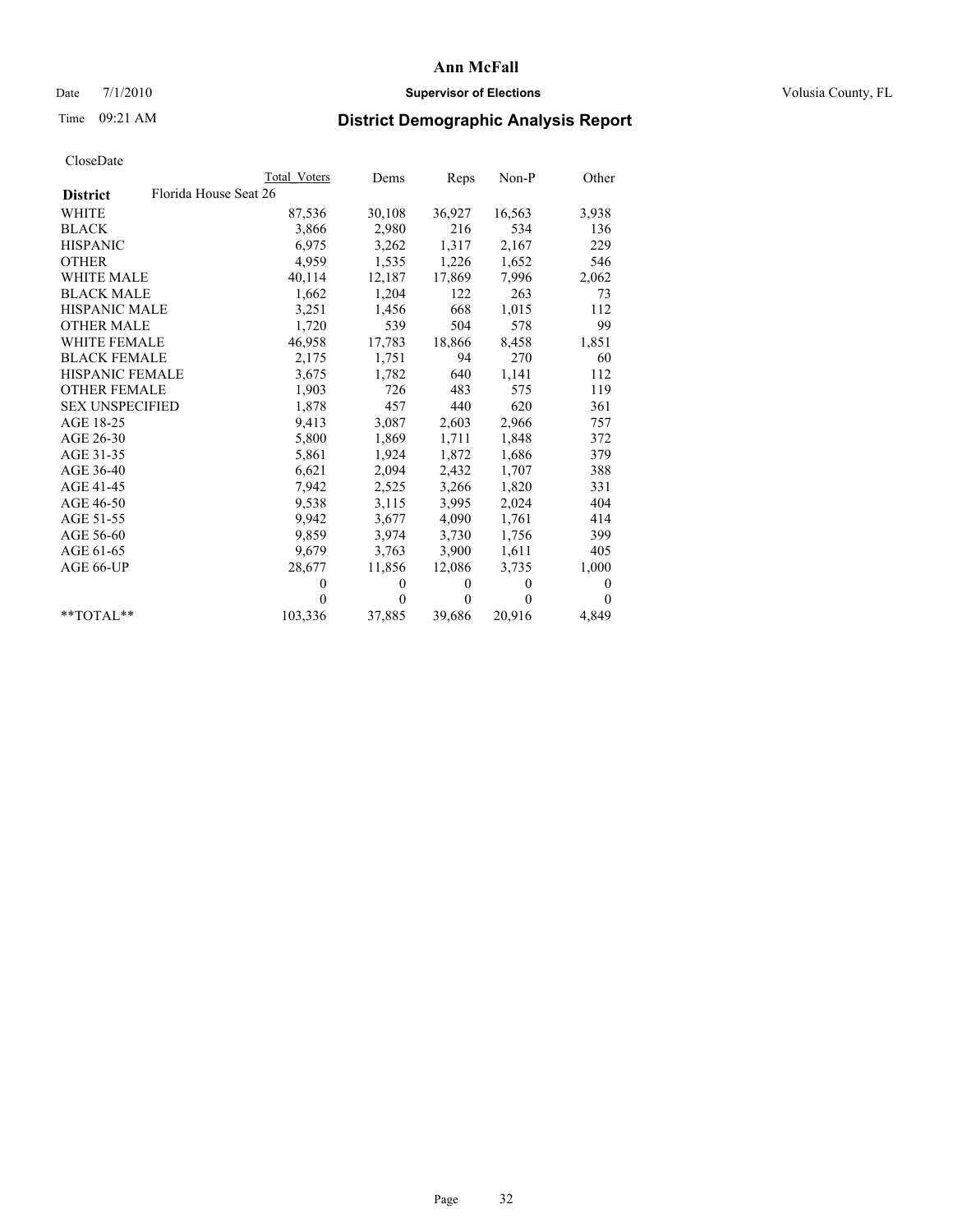### Date 7/1/2010 **Supervisor of Elections Supervisor of Elections** Volusia County, FL

# Time 09:21 AM **District Demographic Analysis Report**

|                                          | Total Voters | Dems     | Reps         | $Non-P$  | Other            |
|------------------------------------------|--------------|----------|--------------|----------|------------------|
| Florida House Seat 27<br><b>District</b> |              |          |              |          |                  |
| <b>WHITE</b>                             | 51,448       | 20,798   | 17,094       | 11,222   | 2,334            |
| <b>BLACK</b>                             | 16,688       | 14,108   | 463          | 1,816    | 301              |
| <b>HISPANIC</b>                          | 1,815        | 860      | 313          | 565      | 77               |
| <b>OTHER</b>                             | 4,154        | 1,705    | 654          | 1,358    | 437              |
| WHITE MALE                               | 23,576       | 8,380    | 8,429        | 5,482    | 1,285            |
| <b>BLACK MALE</b>                        | 6,553        | 5,328    | 232          | 833      | 160              |
| HISPANIC MALE                            | 834          | 379      | 146          | 265      | 44               |
| <b>OTHER MALE</b>                        | 1,283        | 536      | 257          | 416      | 74               |
| <b>WHITE FEMALE</b>                      | 27,573       | 12,301   | 8,573        | 5,671    | 1,028            |
| <b>BLACK FEMALE</b>                      | 9,977        | 8,653    | 227          | 957      | 140              |
| HISPANIC FEMALE                          | 968          | 477      | 167          | 294      | 30               |
| <b>OTHER FEMALE</b>                      | 1,595        | 759      | 283          | 485      | 68               |
| <b>SEX UNSPECIFIED</b>                   | 1,746        | 658      | 210          | 558      | 320              |
| AGE 18-25                                | 9,935        | 5,482    | 1,357        | 2,480    | 616              |
| AGE 26-30                                | 5,484        | 2,608    | 955          | 1,678    | 243              |
| AGE 31-35                                | 4,585        | 2,096    | 896          | 1,356    | 237              |
| AGE 36-40                                | 4,585        | 2,113    | 1,117        | 1,160    | 195              |
| AGE 41-45                                | 5,212        | 2,399    | 1,352        | 1,196    | 265              |
| AGE 46-50                                | 6,403        | 3,099    | 1,739        | 1,281    | 284              |
| AGE 51-55                                | 6,684        | 3,484    | 1,758        | 1,189    | 253              |
| AGE 56-60                                | 6,263        | 3,204    | 1,706        | 1,122    | 231              |
| AGE 61-65                                | 5,964        | 2,985    | 1,699        | 1,048    | 232              |
| AGE 66-UP                                | 18,990       | 10,001   | 5,945        | 2.451    | 593              |
|                                          | $\mathbf{0}$ | $\theta$ | $\mathbf{0}$ | $\theta$ | $\boldsymbol{0}$ |
|                                          | $\theta$     | $\theta$ | $\mathbf{0}$ | $\theta$ | $\Omega$         |
| $*$ $TOTAI.**$                           | 74,105       | 37,471   | 18,524       | 14,961   | 3,149            |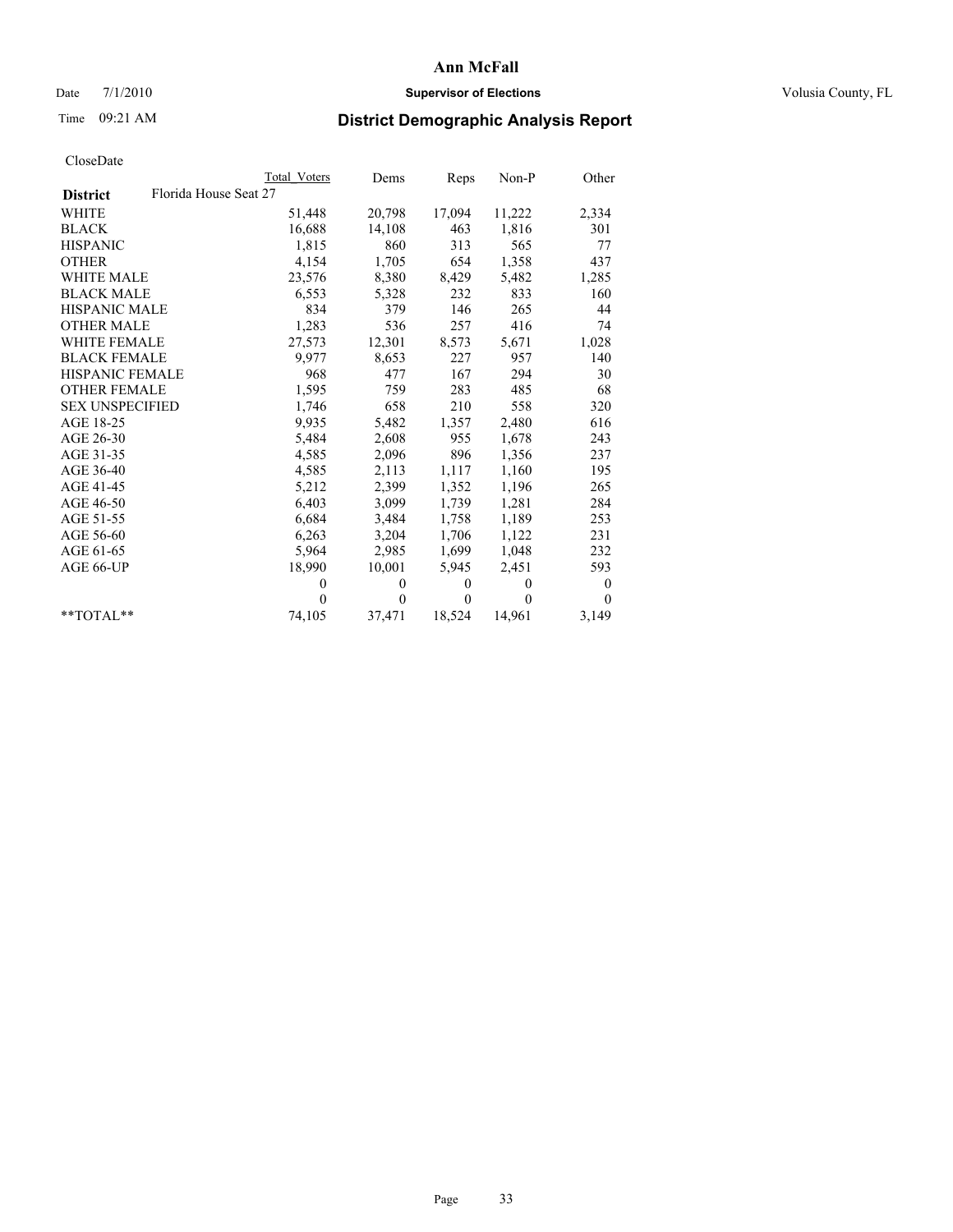### Date 7/1/2010 **Supervisor of Elections Supervisor of Elections** Volusia County, FL

# Time 09:21 AM **District Demographic Analysis Report**

|                                          | Total Voters | Dems     | Reps         | $Non-P$  | Other    |
|------------------------------------------|--------------|----------|--------------|----------|----------|
| Florida House Seat 28<br><b>District</b> |              |          |              |          |          |
| <b>WHITE</b>                             | 91,378       | 31,711   | 36,183       | 19,632   | 3,852    |
| <b>BLACK</b>                             | 4,090        | 3,289    | 180          | 519      | 102      |
| <b>HISPANIC</b>                          | 4,883        | 2,303    | 911          | 1,481    | 188      |
| <b>OTHER</b>                             | 4,543        | 1,338    | 1,015        | 1,637    | 553      |
| WHITE MALE                               | 42,482       | 13,067   | 17,734       | 9,624    | 2,057    |
| <b>BLACK MALE</b>                        | 1,839        | 1,385    | 98           | 290      | 66       |
| HISPANIC MALE                            | 2,273        | 1,035    | 421          | 713      | 104      |
| <b>OTHER MALE</b>                        | 1,532        | 459      | 410          | 570      | 93       |
| <b>WHITE FEMALE</b>                      | 48,337       | 18,457   | 18,245       | 9,867    | 1,768    |
| <b>BLACK FEMALE</b>                      | 2,224        | 1,884    | 80           | 225      | 35       |
| HISPANIC FEMALE                          | 2,578        | 1,251    | 486          | 758      | 83       |
| <b>OTHER FEMALE</b>                      | 1,772        | 654      | 417          | 583      | 118      |
| <b>SEX UNSPECIFIED</b>                   | 1,857        | 449      | 398          | 639      | 371      |
| AGE 18-25                                | 9,035        | 3,045    | 2,316        | 2,920    | 754      |
| AGE 26-30                                | 6,143        | 2,042    | 1,674        | 2,067    | 360      |
| AGE 31-35                                | 5,915        | 2,022    | 1,659        | 1,909    | 325      |
| AGE 36-40                                | 6,776        | 2,292    | 2,260        | 1,894    | 330      |
| AGE 41-45                                | 7,401        | 2,446    | 2,794        | 1,829    | 332      |
| AGE 46-50                                | 9,337        | 3,206    | 3,740        | 2,067    | 324      |
| AGE 51-55                                | 10,053       | 3,795    | 3,856        | 2,042    | 360      |
| AGE 56-60                                | 9,951        | 3,938    | 3,611        | 2,015    | 387      |
| AGE 61-65                                | 10,003       | 3,792    | 3,830        | 1,922    | 459      |
| AGE 66-UP                                | 30,278       | 12,063   | 12,547       | 4,604    | 1,064    |
|                                          | $\Omega$     | $\theta$ | $\mathbf{0}$ | $\theta$ | 0        |
|                                          | $\Omega$     | $\theta$ | $\mathbf{0}$ | $\theta$ | $\Omega$ |
| $*$ $TOTAI.**$                           | 104,894      | 38,641   | 38,289       | 23,269   | 4,695    |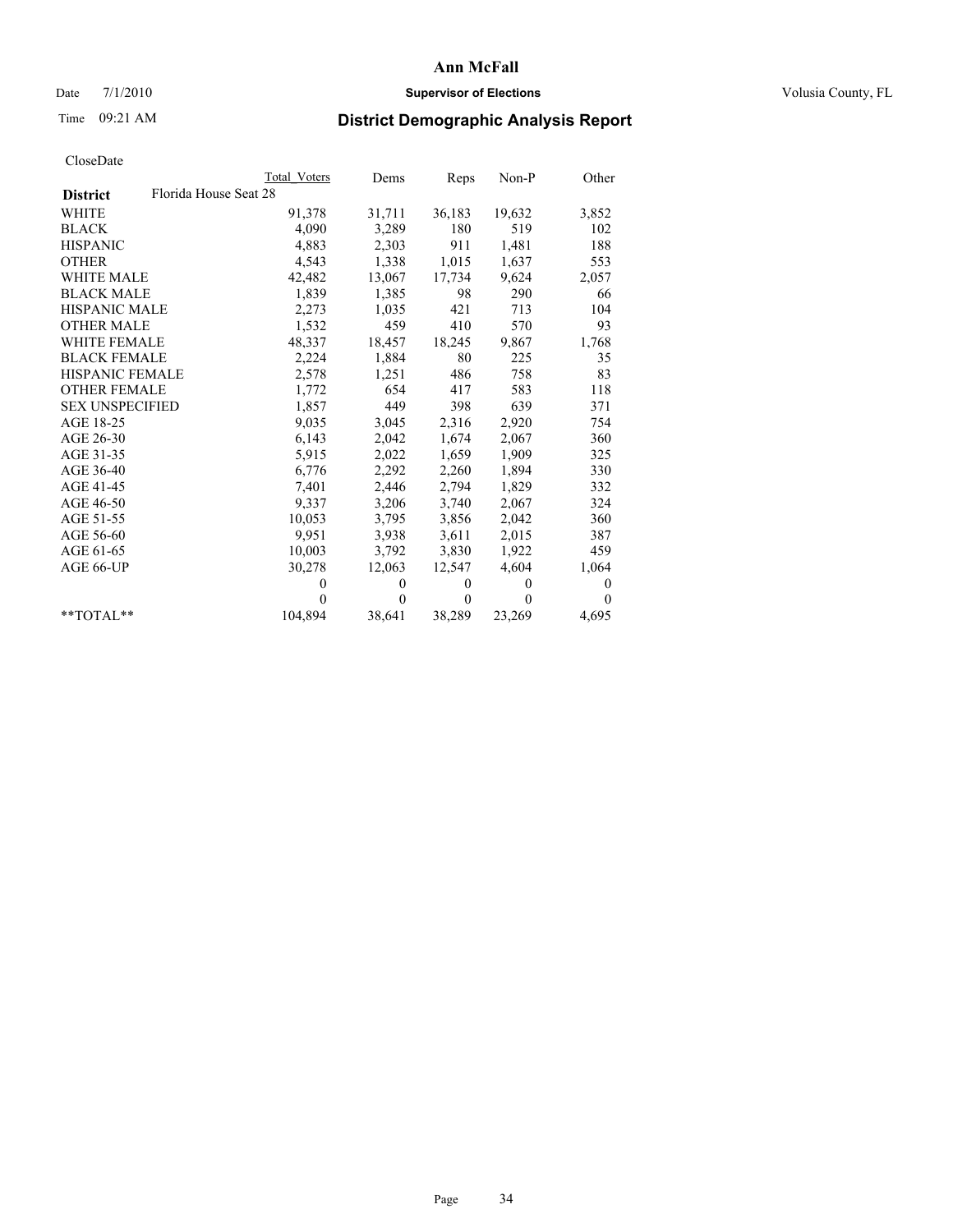### Date 7/1/2010 **Supervisor of Elections Supervisor of Elections** Volusia County, FL

## Time 09:21 AM **District Demographic Analysis Report**

|                                          | <b>Total Voters</b> | Dems         | Reps     | Non-P    | Other            |
|------------------------------------------|---------------------|--------------|----------|----------|------------------|
| Florida House Seat 33<br><b>District</b> |                     |              |          |          |                  |
| <b>WHITE</b>                             | 5,052               | 1,573        | 2,209    | 1,024    | 246              |
| <b>BLACK</b>                             | 513                 | 404          | 26       | 72       | 11               |
| <b>HISPANIC</b>                          | 1,054               | 501          | 167      | 341      | 45               |
| <b>OTHER</b>                             | 378                 | 122          | 86       | 124      | 46               |
| <b>WHITE MALE</b>                        | 2,398               | 637          | 1,119    | 521      | 121              |
| <b>BLACK MALE</b>                        | 220                 | 170          | 11       | 32       | 7                |
| <b>HISPANIC MALE</b>                     | 497                 | 219          | 89       | 170      | 19               |
| <b>OTHER MALE</b>                        | 134                 | 48           | 31       | 48       | 7                |
| <b>WHITE FEMALE</b>                      | 2,615               | 925          | 1,072    | 495      | 123              |
| <b>BLACK FEMALE</b>                      | 288                 | 229          | 15       | 40       | $\overline{4}$   |
| HISPANIC FEMALE                          | 546                 | 277          | 77       | 166      | 26               |
| <b>OTHER FEMALE</b>                      | 135                 | 50           | 33       | 43       | 9                |
| <b>SEX UNSPECIFIED</b>                   | 164                 | 45           | 41       | 46       | 32               |
| AGE 18-25                                | 797                 | 264          | 201      | 271      | 61               |
| AGE 26-30                                | 481                 | 167          | 113      | 165      | 36               |
| AGE 31-35                                | 533                 | 192          | 162      | 142      | 37               |
| AGE 36-40                                | 579                 | 199          | 191      | 157      | 32               |
| AGE 41-45                                | 585                 | 217          | 215      | 123      | 30               |
| AGE 46-50                                | 820                 | 263          | 329      | 189      | 39               |
| AGE 51-55                                | 765                 | 286          | 310      | 134      | 35               |
| AGE 56-60                                | 627                 | 245          | 248      | 115      | 19               |
| AGE 61-65                                | 567                 | 233          | 216      | 98       | 20               |
| AGE 66-UP                                | 1,243               | 534          | 503      | 167      | 39               |
|                                          | $\mathbf{0}$        | $\mathbf{0}$ | $\theta$ | $\theta$ | $\boldsymbol{0}$ |
|                                          | $\theta$            | $\theta$     | $\theta$ | $\theta$ | $\theta$         |
| $*$ TOTAL $*$                            | 6,997               | 2,600        | 2,488    | 1,561    | 348              |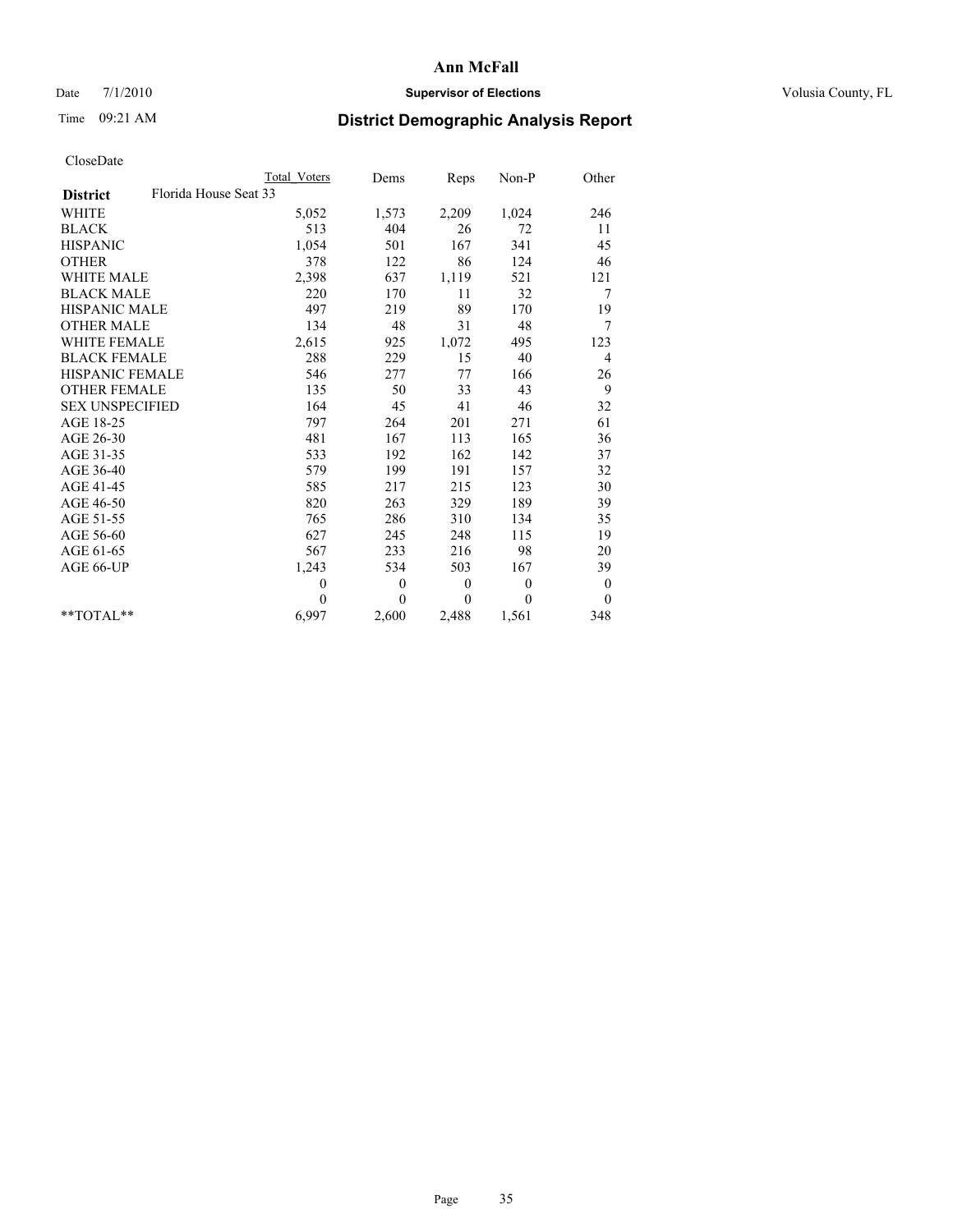### Date 7/1/2010 **Supervisor of Elections Supervisor of Elections** Volusia County, FL

# Time 09:21 AM **District Demographic Analysis Report**

|                                            | Total Voters | Dems     | Reps         | $Non-P$  | Other    |
|--------------------------------------------|--------------|----------|--------------|----------|----------|
| School Board District 1<br><b>District</b> |              |          |              |          |          |
| <b>WHITE</b>                               | 48,869       | 17,384   | 19,962       | 9,144    | 2,379    |
| <b>BLACK</b>                               | 4,247        | 3,499    | 154          | 492      | 102      |
| <b>HISPANIC</b>                            | 3,003        | 1,308    | 536          | 1,022    | 137      |
| <b>OTHER</b>                               | 2,700        | 872      | 644          | 896      | 288      |
| <b>WHITE MALE</b>                          | 22,337       | 7,014    | 9,663        | 4,394    | 1,266    |
| <b>BLACK MALE</b>                          | 1,718        | 1,356    | 72           | 228      | 62       |
| <b>HISPANIC MALE</b>                       | 1,379        | 606      | 259          | 446      | 68       |
| <b>OTHER MALE</b>                          | 870          | 298      | 248          | 268      | 56       |
| <b>WHITE FEMALE</b>                        | 26,296       | 10,288   | 10,215       | 4,693    | 1,100    |
| <b>BLACK FEMALE</b>                        | 2,492        | 2,115    | 81           | 257      | 39       |
| HISPANIC FEMALE                            | 1,604        | 695      | 274          | 568      | 67       |
| <b>OTHER FEMALE</b>                        | 1,037        | 402      | 249          | 328      | 58       |
| <b>SEX UNSPECIFIED</b>                     | 1,086        | 289      | 235          | 372      | 190      |
| AGE 18-25                                  | 5,964        | 1,961    | 1,596        | 1,925    | 482      |
| AGE 26-30                                  | 3,832        | 1,328    | 1,046        | 1,199    | 259      |
| AGE 31-35                                  | 3,667        | 1,256    | 1,116        | 1,036    | 259      |
| AGE 36-40                                  | 4,034        | 1,366    | 1,431        | 1,018    | 219      |
| AGE 41-45                                  | 4,566        | 1,529    | 1,842        | 988      | 207      |
| AGE 46-50                                  | 5,537        | 1,975    | 2,222        | 1,087    | 253      |
| AGE 51-55                                  | 5,577        | 2,268    | 2,125        | 944      | 240      |
| AGE 56-60                                  | 5,393        | 2,356    | 1,959        | 852      | 226      |
| AGE 61-65                                  | 5,053        | 2,160    | 1,928        | 741      | 224      |
| AGE 66-UP                                  | 15,194       | 6,863    | 6,031        | 1,763    | 537      |
|                                            | $\Omega$     | $\theta$ | $\mathbf{0}$ | $\theta$ | 0        |
|                                            | $\Omega$     | $\theta$ | $\theta$     | $\theta$ | $\theta$ |
| $*$ $TOTAI.**$                             | 58,819       | 23,063   | 21,296       | 11,554   | 2,906    |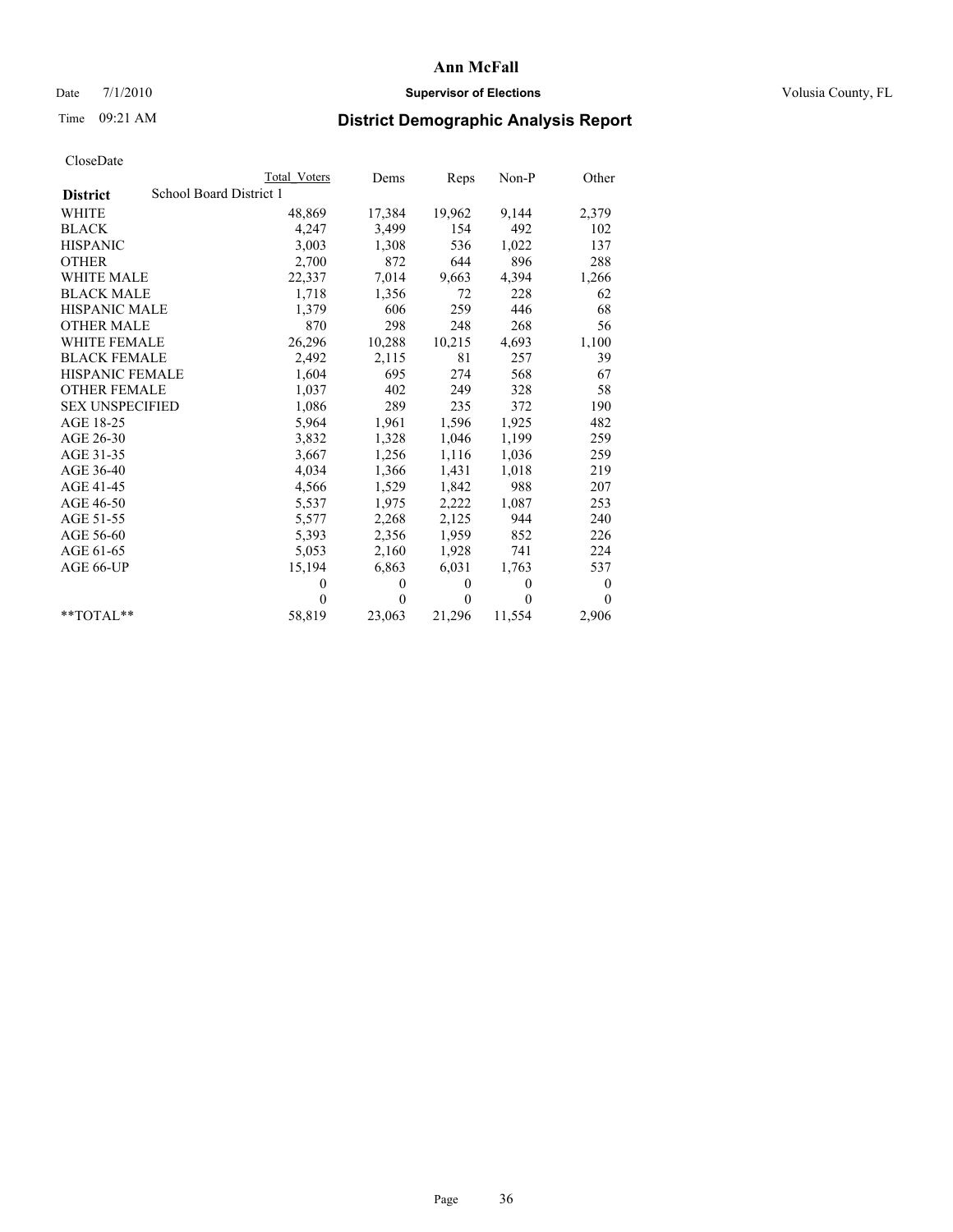## Date 7/1/2010 **Supervisor of Elections Supervisor of Elections** Volusia County, FL

# Time 09:21 AM **District Demographic Analysis Report**

|                        | Total Voters            | Dems     | Reps     | $Non-P$  | Other            |
|------------------------|-------------------------|----------|----------|----------|------------------|
| <b>District</b>        | School Board District 2 |          |          |          |                  |
| <b>WHITE</b>           | 40,426                  | 15,359   | 14,615   | 8,688    | 1,764            |
| <b>BLACK</b>           | 10,176                  | 8,619    | 279      | 1,089    | 189              |
| <b>HISPANIC</b>        | 1,177                   | 507      | 238      | 388      | 44               |
| <b>OTHER</b>           | 2,953                   | 1,164    | 512      | 970      | 307              |
| <b>WHITE MALE</b>      | 18,859                  | 6,329    | 7,231    | 4,321    | 978              |
| <b>BLACK MALE</b>      | 4,030                   | 3,303    | 141      | 501      | 85               |
| <b>HISPANIC MALE</b>   | 560                     | 240      | 107      | 190      | 23               |
| <b>OTHER MALE</b>      | 992                     | 387      | 218      | 334      | 53               |
| <b>WHITE FEMALE</b>    | 21,307                  | 8,937    | 7,292    | 4,310    | 768              |
| <b>BLACK FEMALE</b>    | 6,053                   | 5,242    | 135      | 573      | 103              |
| HISPANIC FEMALE        | 610                     | 264      | 130      | 196      | 20               |
| <b>OTHER FEMALE</b>    | 1,114                   | 517      | 198      | 343      | 56               |
| <b>SEX UNSPECIFIED</b> | 1,207                   | 430      | 192      | 367      | 218              |
| AGE 18-25              | 6,938                   | 3,936    | 1,029    | 1,581    | 392              |
| AGE 26-30              | 3,767                   | 1,683    | 739      | 1,168    | 177              |
| AGE 31-35              | 2,908                   | 1,249    | 621      | 893      | 145              |
| AGE 36-40              | 3,045                   | 1,325    | 832      | 772      | 116              |
| AGE 41-45              | 3,544                   | 1,527    | 1,023    | 827      | 167              |
| AGE 46-50              | 4,359                   | 1,940    | 1,330    | 912      | 177              |
| AGE 51-55              | 4,775                   | 2,243    | 1,477    | 874      | 181              |
| AGE 56-60              | 4,799                   | 2,201    | 1,457    | 966      | 175              |
| AGE 61-65              | 4,927                   | 2,178    | 1,606    | 925      | 218              |
| AGE 66-UP              | 15,669                  | 7,367    | 5,529    | 2,217    | 556              |
|                        | $\theta$                | $\theta$ | $\theta$ | $\theta$ | $\boldsymbol{0}$ |
|                        | $\Omega$                | $\theta$ | $\theta$ | $\theta$ | $\theta$         |
| $*$ $TOTAI.**$         | 54,732                  | 25,649   | 15,644   | 11,135   | 2,304            |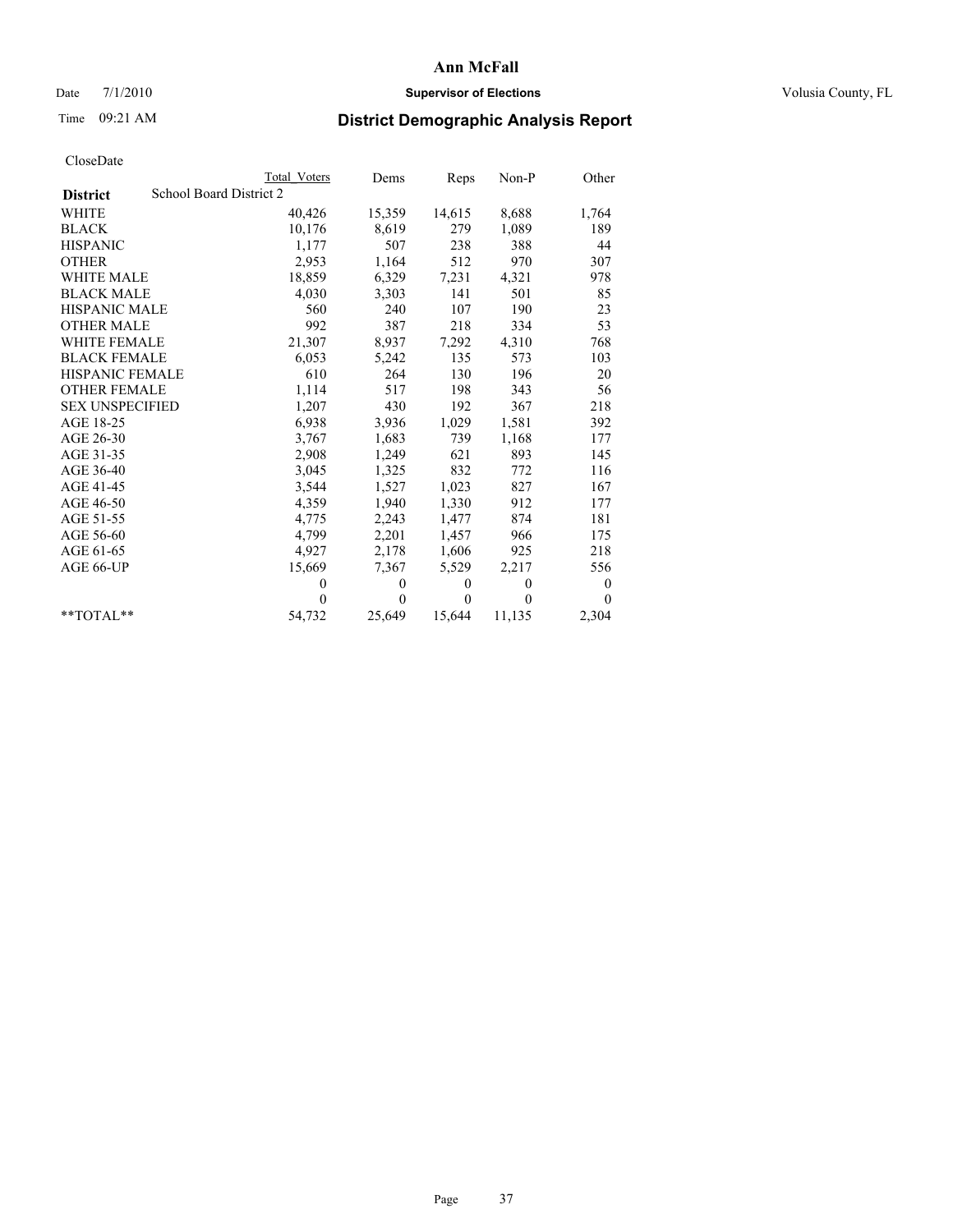## Date 7/1/2010 **Supervisor of Elections Supervisor of Elections** Volusia County, FL

# Time 09:21 AM **District Demographic Analysis Report**

|                        | <b>Total Voters</b>     | Dems     | <b>Reps</b>  | Non-P    | Other            |  |  |  |
|------------------------|-------------------------|----------|--------------|----------|------------------|--|--|--|
| <b>District</b>        | School Board District 3 |          |              |          |                  |  |  |  |
| <b>WHITE</b>           | 63,135                  | 22,710   | 24,202       | 13,696   | 2,527            |  |  |  |
| <b>BLACK</b>           | 1,893                   | 1,569    | 79           | 213      | 32               |  |  |  |
| <b>HISPANIC</b>        | 935                     | 384      | 225          | 282      | 44               |  |  |  |
| <b>OTHER</b>           | 2,611                   | 742      | 570          | 947      | 352              |  |  |  |
| <b>WHITE MALE</b>      | 29,125                  | 9,265    | 11,855       | 6,671    | 1,334            |  |  |  |
| <b>BLACK MALE</b>      | 847                     | 658      | 43           | 126      | 20               |  |  |  |
| <b>HISPANIC MALE</b>   | 415                     | 157      | 92           | 142      | 24               |  |  |  |
| <b>OTHER MALE</b>      | 850                     | 252      | 226          | 321      | 51               |  |  |  |
| WHITE FEMALE           | 33,614                  | 13,308   | 12,203       | 6,926    | 1,177            |  |  |  |
| <b>BLACK FEMALE</b>    | 1,029                   | 898      | 34           | 86       | 11               |  |  |  |
| <b>HISPANIC FEMALE</b> | 510                     | 223      | 131          | 136      | 20               |  |  |  |
| <b>OTHER FEMALE</b>    | 988                     | 357      | 243          | 317      | 71               |  |  |  |
| <b>SEX UNSPECIFIED</b> | 1,196                   | 287      | 249          | 413      | 247              |  |  |  |
| AGE 18-25              | 5,312                   | 1,747    | 1,302        | 1,806    | 457              |  |  |  |
| AGE 26-30              | 3,560                   | 1,192    | 991          | 1,174    | 203              |  |  |  |
| AGE 31-35              | 3,541                   | 1,126    | 1,050        | 1,175    | 190              |  |  |  |
| AGE 36-40              | 4,089                   | 1,352    | 1,353        | 1,186    | 198              |  |  |  |
| AGE 41-45              | 4,616                   | 1,465    | 1,759        | 1,189    | 203              |  |  |  |
| AGE 46-50              | 6,045                   | 2,057    | 2,401        | 1,367    | 220              |  |  |  |
| AGE 51-55              | 6,676                   | 2,544    | 2,560        | 1,334    | 238              |  |  |  |
| AGE 56-60              | 6,777                   | 2,728    | 2,461        | 1,334    | 254              |  |  |  |
| AGE 61-65              | 6,910                   | 2,654    | 2,644        | 1,315    | 297              |  |  |  |
| AGE 66-UP              | 21,047                  | 8,540    | 8,554        | 3,258    | 695              |  |  |  |
|                        | $\theta$                | $\theta$ | $\mathbf{0}$ | $\theta$ | $\boldsymbol{0}$ |  |  |  |
|                        | $\theta$                | $\theta$ | $\theta$     | $\theta$ | $\Omega$         |  |  |  |
| $*$ $TOTAI.**$         | 68,574                  | 25,405   | 25,076       | 15,138   | 2,955            |  |  |  |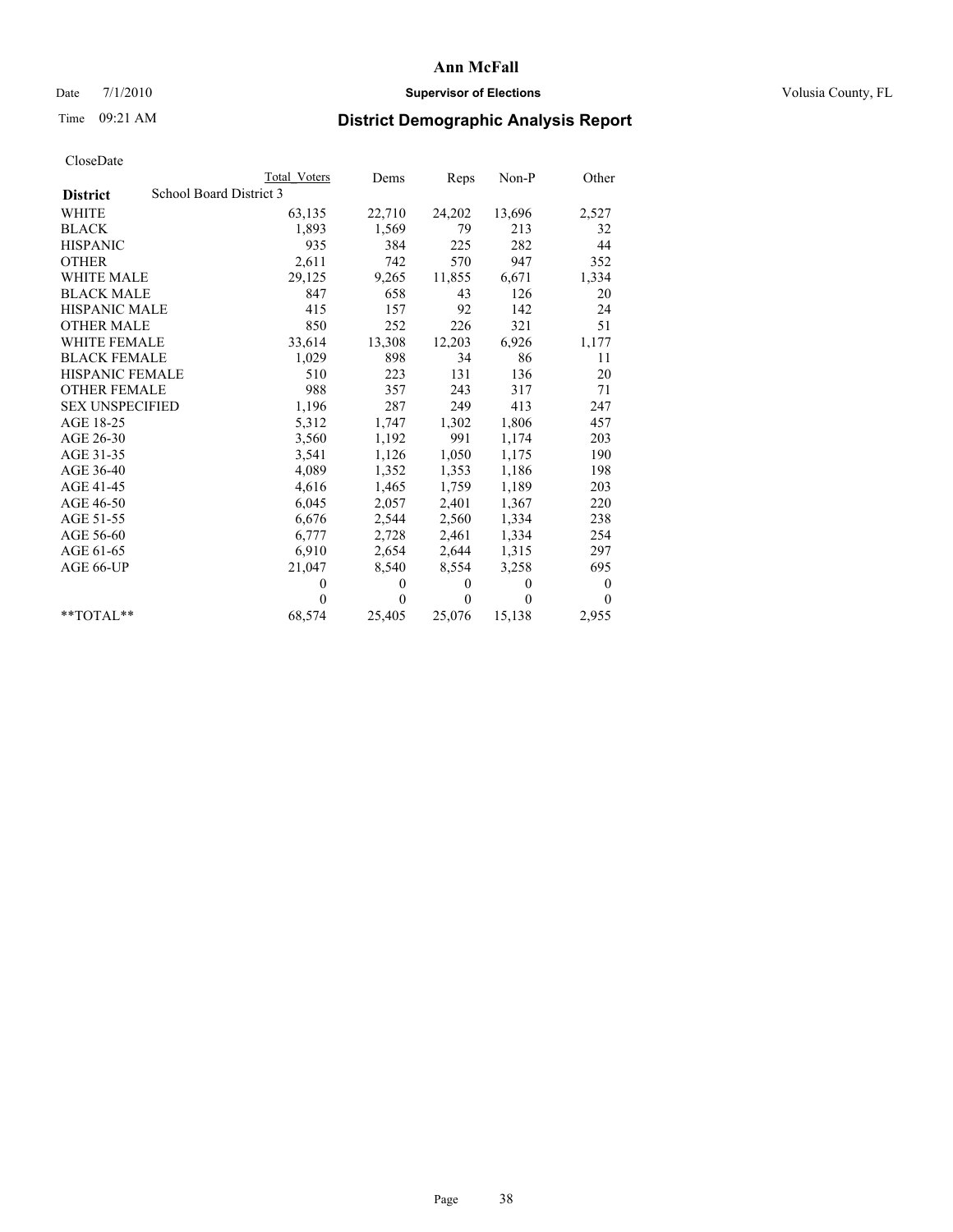## Date 7/1/2010 **Supervisor of Elections Supervisor of Elections** Volusia County, FL

# Time 09:21 AM **District Demographic Analysis Report**

|                                            |  | Total Voters | Dems         | Reps         | $Non-P$  | Other            |  |
|--------------------------------------------|--|--------------|--------------|--------------|----------|------------------|--|
| School Board District 4<br><b>District</b> |  |              |              |              |          |                  |  |
| <b>WHITE</b>                               |  | 52,945       | 19,300       | 21,098       | 10,455   | 2,092            |  |
| <b>BLACK</b>                               |  | 5,201        | 4,281        | 185          | 636      | 99               |  |
| <b>HISPANIC</b>                            |  | 1,191        | 532          | 300          | 322      | 37               |  |
| <b>OTHER</b>                               |  | 3,271        | 1,116        | 765          | 1,068    | 322              |  |
| <b>WHITE MALE</b>                          |  | 24,162       | 7,745        | 10,206       | 5,115    | 1,096            |  |
| <b>BLACK MALE</b>                          |  | 2,052        | 1,587        | 101          | 304      | 60               |  |
| HISPANIC MALE                              |  | 526          | 207          | 146          | 149      | 24               |  |
| <b>OTHER MALE</b>                          |  | 1,129        | 364          | 311          | 398      | 56               |  |
| <b>WHITE FEMALE</b>                        |  | 28,486       | 11,464       | 10,780       | 5,267    | 975              |  |
| <b>BLACK FEMALE</b>                        |  | 3,112        | 2,663        | 84           | 327      | 38               |  |
| HISPANIC FEMALE                            |  | 658          | 322          | 150          | 173      | 13               |  |
| <b>OTHER FEMALE</b>                        |  | 1,309        | 526          | 340          | 382      | 61               |  |
| <b>SEX UNSPECIFIED</b>                     |  | 1,174        | 351          | 230          | 366      | 227              |  |
| AGE 18-25                                  |  | 5,868        | 2,407        | 1,412        | 1,641    | 408              |  |
| AGE 26-30                                  |  | 3,507        | 1,389        | 887          | 1,078    | 153              |  |
| AGE 31-35                                  |  | 3,255        | 1,272        | 885          | 926      | 172              |  |
| AGE 36-40                                  |  | 3,560        | 1,262        | 1,204        | 902      | 192              |  |
| AGE 41-45                                  |  | 4,297        | 1,571        | 1,599        | 949      | 178              |  |
| AGE 46-50                                  |  | 5,458        | 2,027        | 2,093        | 1,132    | 206              |  |
| AGE 51-55                                  |  | 5,877        | 2,439        | 2,156        | 1,084    | 198              |  |
| AGE 56-60                                  |  | 5,940        | 2,501        | 2,094        | 1,128    | 217              |  |
| AGE 61-65                                  |  | 6,013        | 2,450        | 2,244        | 1,086    | 233              |  |
| AGE 66-UP                                  |  | 18,832       | 7,911        | 7,773        | 2,555    | 593              |  |
|                                            |  | $\theta$     | $\mathbf{0}$ | $\mathbf{0}$ | $\theta$ | $\boldsymbol{0}$ |  |
|                                            |  | $\Omega$     | $\theta$     | $\theta$     | $\theta$ | $\theta$         |  |
| $*$ $TOTAI.**$                             |  | 62,608       | 25,229       | 22,348       | 12,481   | 2,550            |  |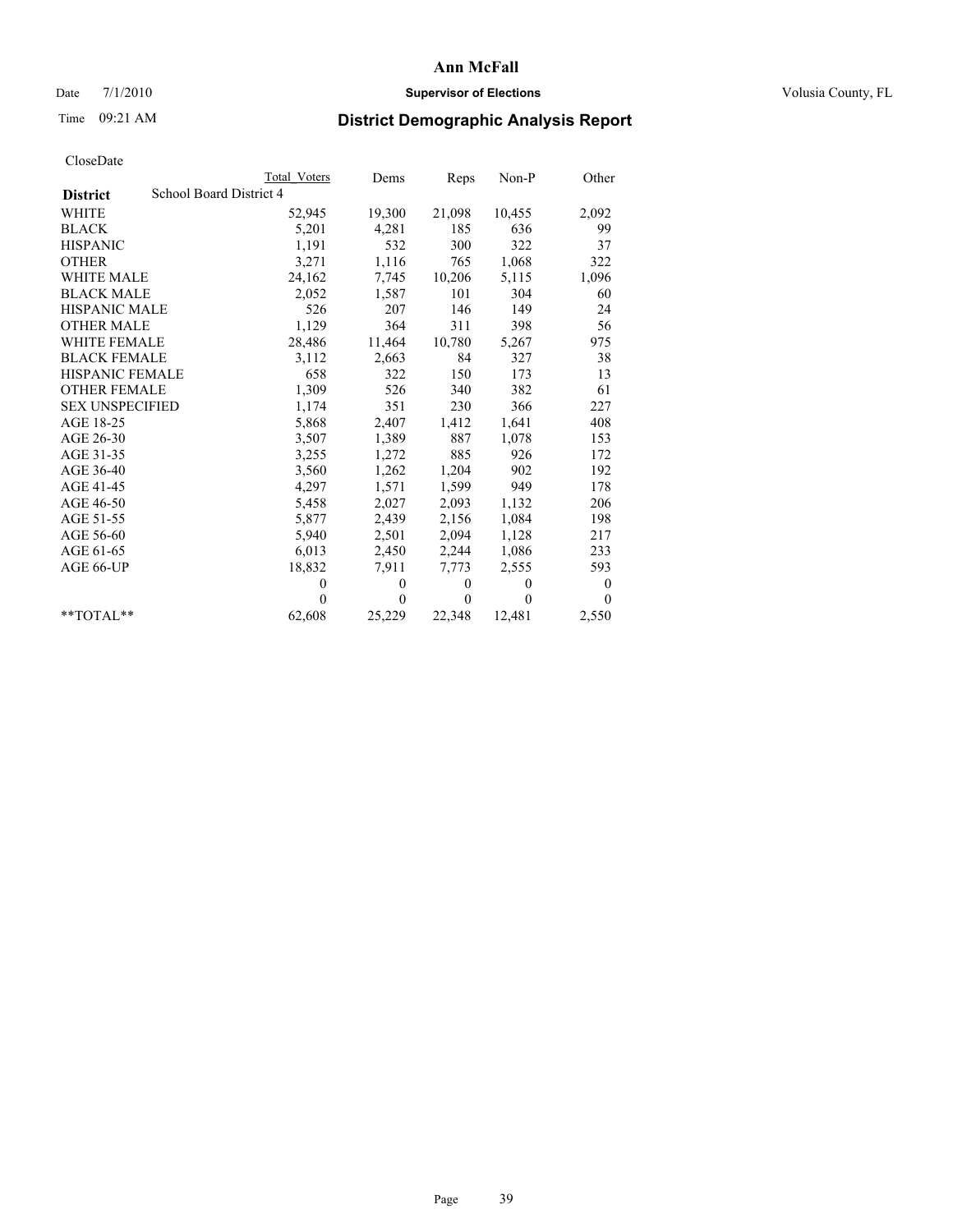## Date 7/1/2010 **Supervisor of Elections Supervisor of Elections** Volusia County, FL

# Time 09:21 AM **District Demographic Analysis Report**

|                        |                         | Total Voters | Dems     | Reps         | $Non-P$  | Other            |  |  |
|------------------------|-------------------------|--------------|----------|--------------|----------|------------------|--|--|
| <b>District</b>        | School Board District 5 |              |          |              |          |                  |  |  |
| <b>WHITE</b>           |                         | 47,664       | 15,502   | 19,537       | 10,109   | 2,516            |  |  |
| <b>BLACK</b>           |                         | 5,075        | 3,931    | 267          | 707      | 170              |  |  |
| <b>HISPANIC</b>        |                         | 12,607       | 6,256    | 2,096        | 3,849    | 406              |  |  |
| <b>OTHER</b>           |                         | 3,803        | 1,226    | 756          | 1,353    | 468              |  |  |
| WHITE MALE             |                         | 22,266       | 6,412    | 9,604        | 4,922    | 1,328            |  |  |
| <b>BLACK MALE</b>      |                         | 2,256        | 1,640    | 151          | 361      | 104              |  |  |
| <b>HISPANIC MALE</b>   |                         | 5,938        | 2,813    | 1,058        | 1,856    | 211              |  |  |
| <b>OTHER MALE</b>      |                         | 1,252        | 433      | 296          | 444      | 79               |  |  |
| <b>WHITE FEMALE</b>    |                         | 25,122       | 9,003    | 9,819        | 5,127    | 1,173            |  |  |
| <b>BLACK FEMALE</b>    |                         | 2,774        | 2,250    | 116          | 343      | 65               |  |  |
| HISPANIC FEMALE        |                         | 6,574        | 3,389    | 1,032        | 1,965    | 188              |  |  |
| <b>OTHER FEMALE</b>    |                         | 1,478        | 582      | 298          | 496      | 102              |  |  |
| <b>SEX UNSPECIFIED</b> |                         | 1,489        | 393      | 282          | 504      | 310              |  |  |
| AGE 18-25              |                         | 7,663        | 2,690    | 1,697        | 2,600    | 676              |  |  |
| AGE 26-30              |                         | 5,027        | 1,716    | 1,237        | 1,728    | 346              |  |  |
| AGE 31-35              |                         | 5,453        | 2,015    | 1,452        | 1,661    | 325              |  |  |
| AGE 36-40              |                         | 5,847        | 2,052    | 1,862        | 1,601    | 332              |  |  |
| AGE 41-45              |                         | 6,256        | 2,281    | 2,137        | 1,529    | 309              |  |  |
| AGE 46-50              |                         | 7,107        | 2,563    | 2,635        | 1,610    | 299              |  |  |
| AGE 51-55              |                         | 6,883        | 2,671    | 2,529        | 1,363    | 320              |  |  |
| AGE 56-60              |                         | 5,940        | 2,497    | 2,075        | 1,126    | 242              |  |  |
| AGE 61-65              |                         | 5,309        | 2,157    | 1,957        | 969      | 226              |  |  |
| AGE 66-UP              |                         | 13,662       | 6,273    | 5,075        | 1,830    | 484              |  |  |
|                        |                         | $\theta$     | $\theta$ | $\mathbf{0}$ | $\theta$ | $\boldsymbol{0}$ |  |  |
|                        |                         | $\Omega$     | $\theta$ | $\theta$     | $\Omega$ | $\Omega$         |  |  |
| $*$ $TOTAI.**$         |                         | 69,149       | 26,915   | 22,656       | 16,018   | 3,560            |  |  |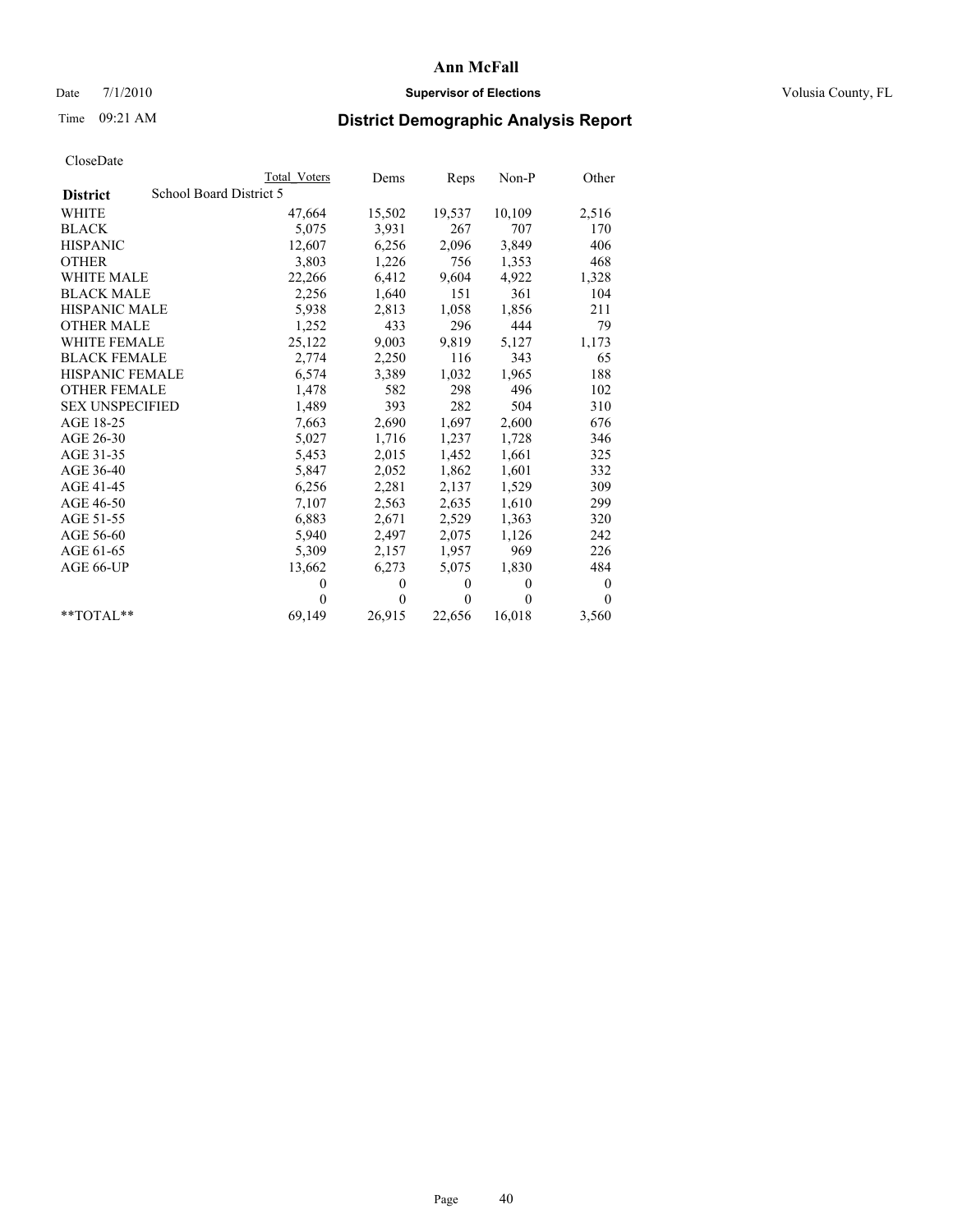## Date 7/1/2010 **Supervisor of Elections Supervisor of Elections** Volusia County, FL

# Time 09:21 AM **District Demographic Analysis Report**

|                                          | Total Voters | Dems     | Reps             | Non-P        | Other            |
|------------------------------------------|--------------|----------|------------------|--------------|------------------|
| Florida Senate Seat 1<br><b>District</b> |              |          |                  |              |                  |
| <b>WHITE</b>                             | 5,979        | 2,248    | 2,073            | 1,375        | 283              |
| <b>BLACK</b>                             | 10,708       | 9,142    | 282              | 1,099        | 185              |
| <b>HISPANIC</b>                          | 433          | 203      | 74               | 141          | 15               |
| <b>OTHER</b>                             | 1,284        | 607      | 135              | 390          | 152              |
| WHITE MALE                               | 2,805        | 875      | 1,081            | 691          | 158              |
| <b>BLACK MALE</b>                        | 4,137        | 3,395    | 151              | 499          | 92               |
| <b>HISPANIC MALE</b>                     | 205          | 88       | 34               | 75           | 8                |
| <b>OTHER MALE</b>                        | 372          | 179      | 56               | 115          | 22               |
| <b>WHITE FEMALE</b>                      | 3,148        | 1,363    | 984              | 679          | 122              |
| <b>BLACK FEMALE</b>                      | 6,466        | 5,659    | 129              | 586          | 92               |
| HISPANIC FEMALE                          | 225          | 113      | 40               | 66           | 6                |
| <b>OTHER FEMALE</b>                      | 453          | 245      | 60               | 129          | 19               |
| <b>SEX UNSPECIFIED</b>                   | 593          | 283      | 29               | 165          | 116              |
| AGE 18-25                                | 4,358        | 3,017    | 312              | 801          | 228              |
| AGE 26-30                                | 1,660        | 988      | 181              | 449          | 42               |
| AGE 31-35                                | 1,252        | 746      | 159              | 305          | 42               |
| AGE 36-40                                | 1,150        | 689      | 191              | 227          | 43               |
| AGE 41-45                                | 1,344        | 845      | 203              | 236          | 60               |
| AGE 46-50                                | 1,561        | 986      | 277              | 243          | 55               |
| AGE 51-55                                | 1,554        | 1,042    | 287              | 185          | 40               |
| AGE 56-60                                | 1,357        | 891      | 229              | 195          | 42               |
| AGE 61-65                                | 1,178        | 786      | 221              | 141          | 30               |
| AGE 66-UP                                | 2,990        | 2,210    | 504              | 223          | 53               |
|                                          | $\theta$     | $\theta$ | $\boldsymbol{0}$ | $\mathbf{0}$ | $\boldsymbol{0}$ |
|                                          | $\Omega$     | $\theta$ | $\Omega$         | $\theta$     | $\Omega$         |
| $**TOTAI.**$                             | 18,404       | 12,200   | 2,564            | 3,005        | 635              |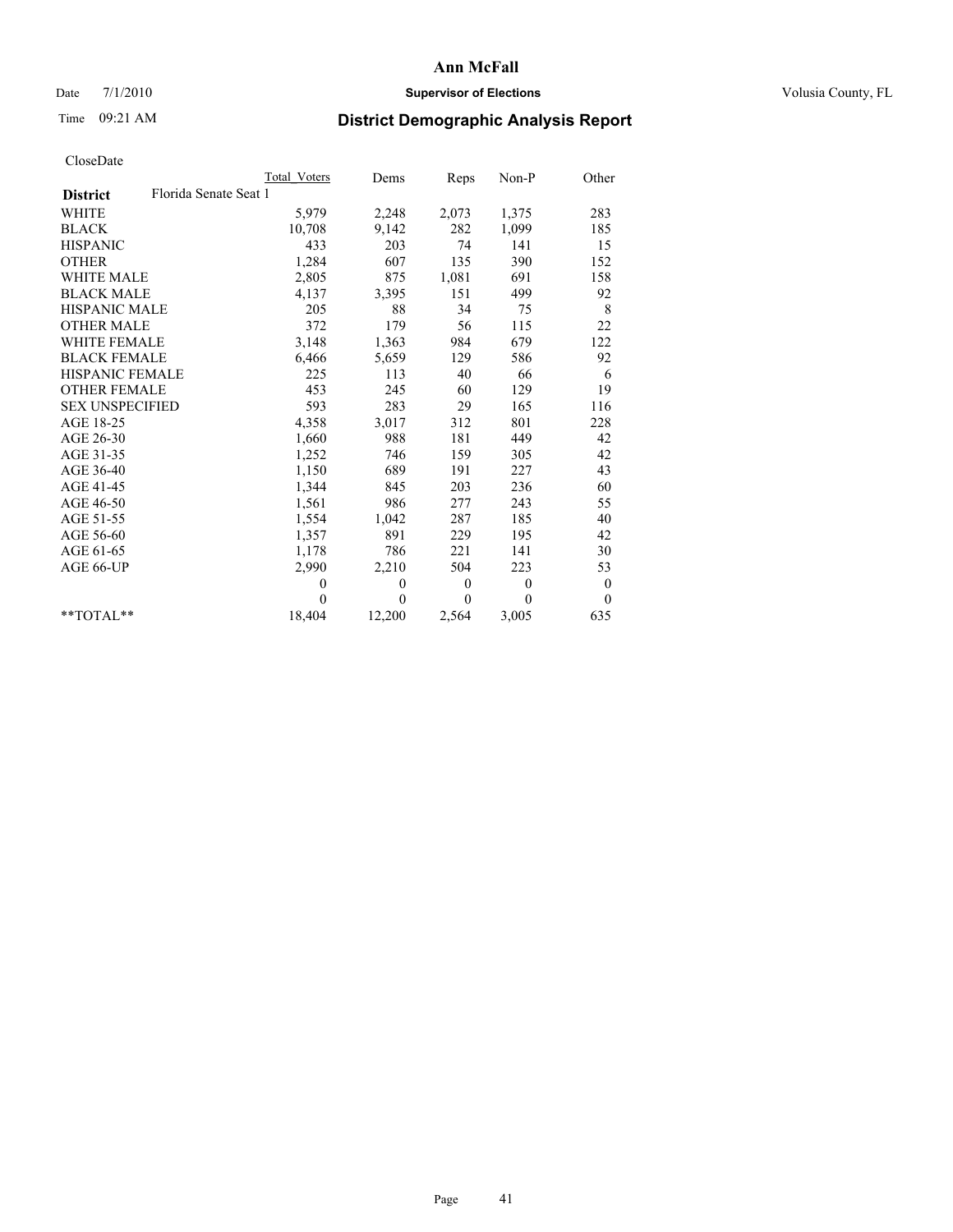## Date 7/1/2010 **Supervisor of Elections Supervisor of Elections** Volusia County, FL

## Time 09:21 AM **District Demographic Analysis Report**

|                                          | Total Voters | Dems         | Reps         | $Non-P$  | Other    |
|------------------------------------------|--------------|--------------|--------------|----------|----------|
| Florida Senate Seat 7<br><b>District</b> |              |              |              |          |          |
| <b>WHITE</b>                             | 152,475      | 55,606       | 58,576       | 31,885   | 6,408    |
| <b>BLACK</b>                             | 7,176        | 5,808        | 308          | 922      | 138      |
| <b>HISPANIC</b>                          | 5,618        | 2,554        | 1,095        | 1,743    | 226      |
| <b>OTHER</b>                             | 7,804        | 2,450        | 1,778        | 2,704    | 872      |
| <b>WHITE MALE</b>                        | 70,564       | 22,746       | 28,731       | 15,649   | 3,438    |
| <b>BLACK MALE</b>                        | 3,090        | 2,371        | 159          | 484      | 76       |
| <b>HISPANIC MALE</b>                     | 2,611        | 1,137        | 519          | 832      | 123      |
| <b>OTHER MALE</b>                        | 2,668        | 828          | 723          | 965      | 152      |
| <b>WHITE FEMALE</b>                      | 80,985       | 32,542       | 29,511       | 16,008   | 2,924    |
| <b>BLACK FEMALE</b>                      | 4,039        | 3,400        | 146          | 433      | 60       |
| HISPANIC FEMALE                          | 2,963        | 1,398        | 568          | 894      | 103      |
| <b>OTHER FEMALE</b>                      | 3,008        | 1,171        | 729          | 942      | 166      |
| <b>SEX UNSPECIFIED</b>                   | 3,145        | 825          | 671          | 1,047    | 602      |
| AGE 18-25                                | 14,828       | 5,257        | 3,680        | 4,752    | 1,139    |
| AGE 26-30                                | 9,954        | 3,474        | 2,617        | 3,301    | 562      |
| AGE 31-35                                | 9,310        | 3,171        | 2,651        | 2,949    | 539      |
| AGE 36-40                                | 10,484       | 3,608        | 3,468        | 2,895    | 513      |
| AGE 41-45                                | 12,129       | 4,063        | 4,547        | 2,954    | 565      |
| AGE 46-50                                | 15,499       | 5,433        | 6,030        | 3,429    | 607      |
| AGE 51-55                                | 16,676       | 6,558        | 6,236        | 3,231    | 651      |
| AGE 56-60                                | 16,698       | 6,847        | 5,949        | 3,280    | 622      |
| AGE 61-65                                | 16,613       | 6,550        | 6,194        | 3,120    | 749      |
| AGE 66-UP                                | 50,878       | 21,456       | 20,383       | 7,342    | 1,697    |
|                                          | $\theta$     | $\mathbf{0}$ | $\Omega$     | $\theta$ | 0        |
|                                          | $\theta$     | $\theta$     | $\mathbf{0}$ | $\theta$ | $\theta$ |
| $*$ $TOTAI.**$                           | 173,073      | 66,418       | 61,757       | 37,254   | 7,644    |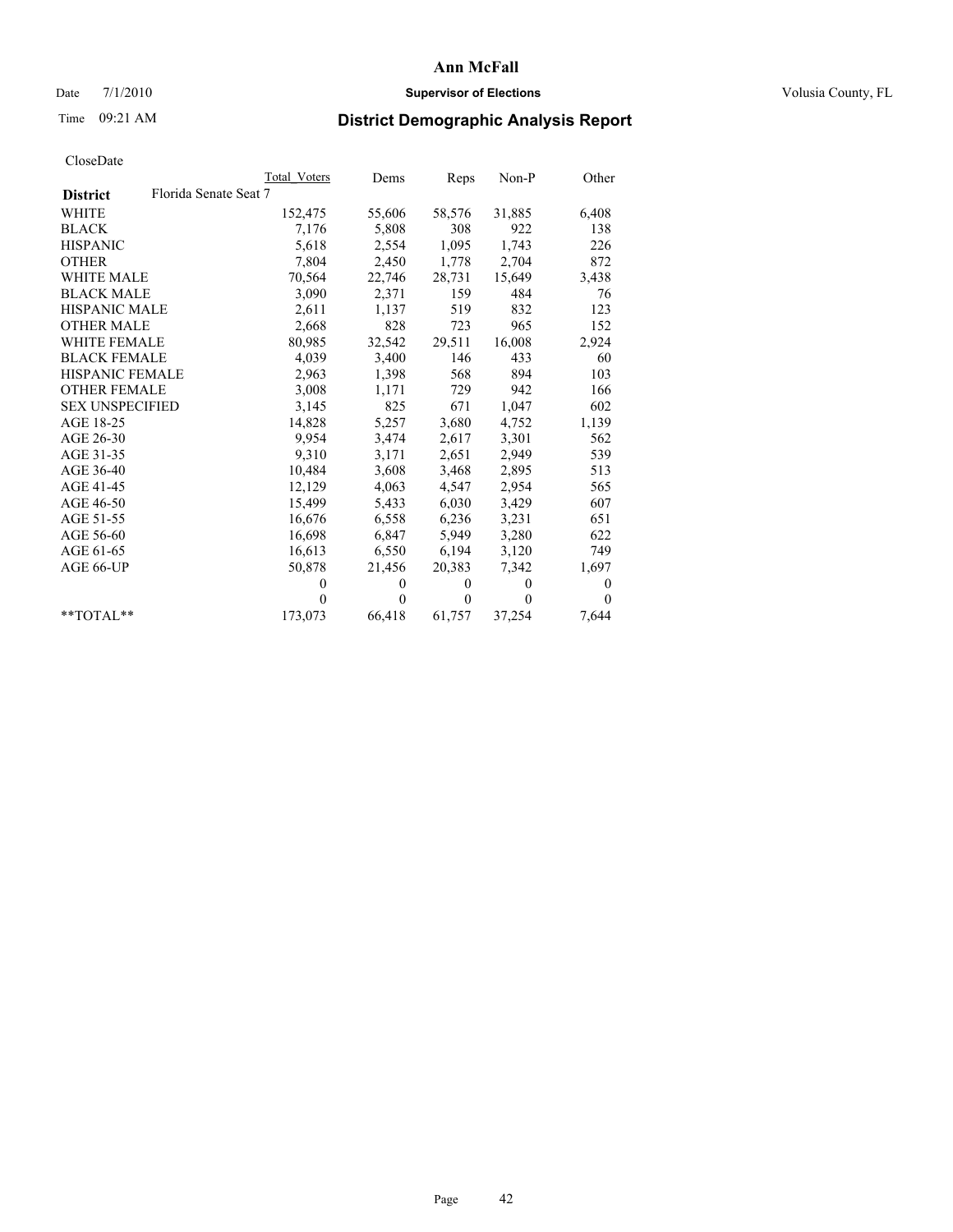## Date 7/1/2010 **Supervisor of Elections Supervisor of Elections** Volusia County, FL

# Time 09:21 AM **District Demographic Analysis Report**

|                                          | <b>Total Voters</b> | Dems             | Reps         | Non-P          | Other            |
|------------------------------------------|---------------------|------------------|--------------|----------------|------------------|
| Florida Senate Seat 8<br><b>District</b> |                     |                  |              |                |                  |
| <b>WHITE</b>                             | 23,182              | 7,915            | 9,839        | 4,548          | 880              |
| <b>BLACK</b>                             | 1,033               | 804              | 43           | 152            | 34               |
| <b>HISPANIC</b>                          | 480                 | 197              | 131          | 136            | 16               |
| <b>OTHER</b>                             | 1,308               | 442              | 317          | 430            | 119              |
| <b>WHITE MALE</b>                        | 10,652              | 3,203            | 4,768        | 2,229          | 452              |
| <b>BLACK MALE</b>                        | 425                 | 315              | 22           | 71             | 17               |
| <b>HISPANIC MALE</b>                     | 228                 | 83               | 68           | 67             | 10               |
| <b>OTHER MALE</b>                        | 472                 | 163              | 129          | 161            | 19               |
| <b>WHITE FEMALE</b>                      | 12,378              | 4,670            | 5,007        | 2,282          | 419              |
| <b>BLACK FEMALE</b>                      | 601                 | 485              | 21           | 78             | 17               |
| <b>HISPANIC FEMALE</b>                   | 251                 | 114              | 62           | 69             | 6                |
| <b>OTHER FEMALE</b>                      | 532                 | 207              | 137          | 161            | 27               |
| <b>SEX UNSPECIFIED</b>                   | 464                 | 118              | 116          | 148            | 82               |
| AGE 18-25                                | 2,348               | 840              | 697          | 660            | 151              |
| AGE 26-30                                | 1,264               | 446              | 364          | 395            | 59               |
| AGE 31-35                                | 1,240               | 413              | 401          | 354            | 72               |
| AGE 36-40                                | 1,403               | 408              | 560          | 358            | 77               |
| AGE 41-45                                | 1,679               | 523              | 725          | 369            | 62               |
| AGE 46-50                                | 2,170               | 703              | 937          | 458            | 72               |
| AGE 51-55                                | 2,419               | 895              | 1,008        | 458            | 58               |
| AGE 56-60                                | 2,455               | 901              | 995          | 457            | 102              |
| AGE 61-65                                | 2,729               | 1,047            | 1,096        | 488            | 98               |
| AGE 66-UP                                | 8,295               | 3,182            | 3,546        | 1,269          | 298              |
|                                          | $\theta$            | $\boldsymbol{0}$ | $\mathbf{0}$ | $\overline{0}$ | $\boldsymbol{0}$ |
|                                          | $\Omega$            | $\theta$         | $\theta$     | $\theta$       | $\theta$         |
| $*$ $TOTAI.**$                           | 26,003              | 9,358            | 10,330       | 5,266          | 1,049            |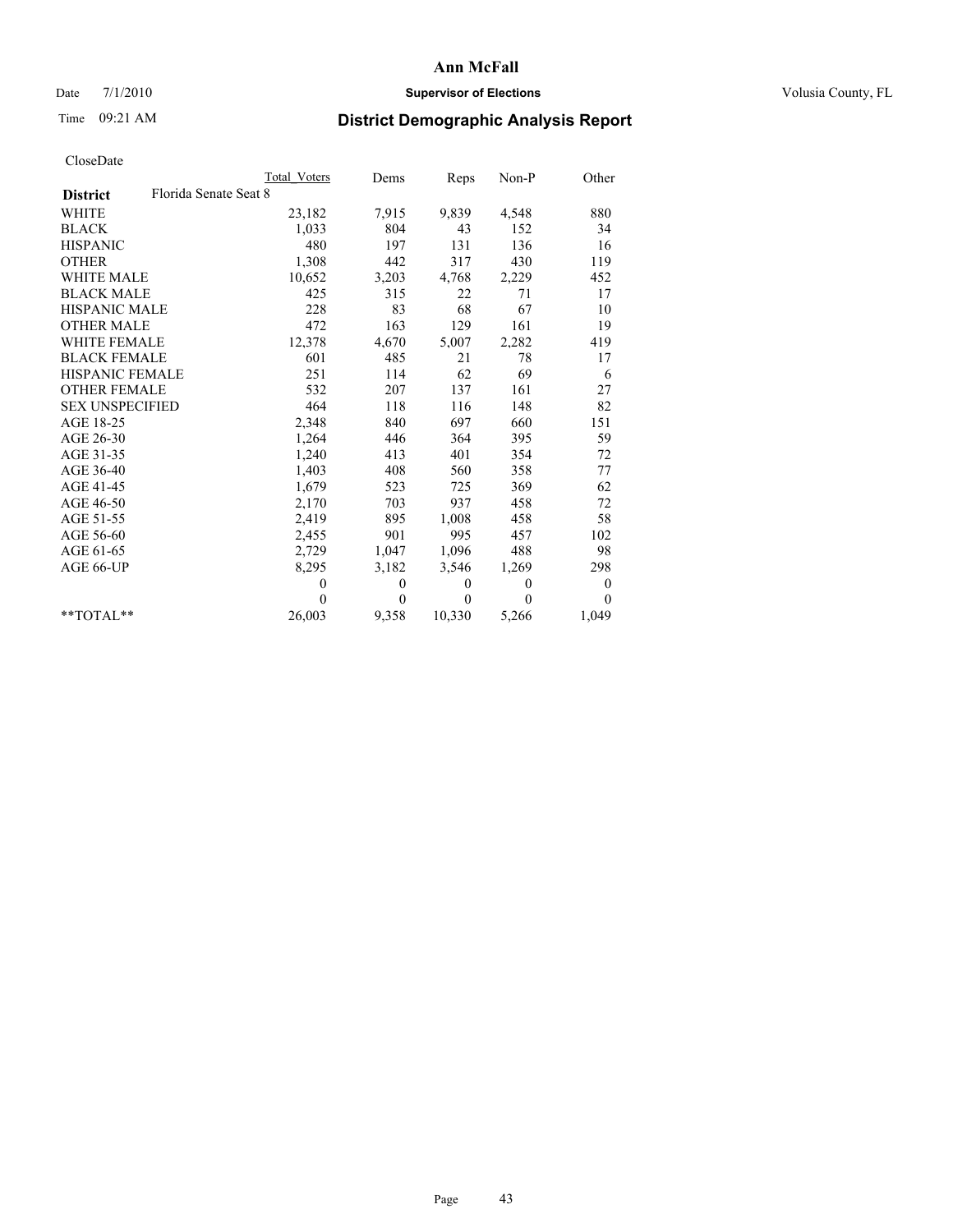## Date 7/1/2010 **Supervisor of Elections Supervisor of Elections** Volusia County, FL

# Time 09:21 AM **District Demographic Analysis Report**

|                                           | Total Voters | Dems     | Reps         | $Non-P$  | Other            |
|-------------------------------------------|--------------|----------|--------------|----------|------------------|
| Florida Senate Seat 20<br><b>District</b> |              |          |              |          |                  |
| <b>WHITE</b>                              | 71,403       | 24,486   | 28,926       | 14,284   | 3,707            |
| <b>BLACK</b>                              | 7,675        | 6,145    | 331          | 964      | 235              |
| <b>HISPANIC</b>                           | 12,382       | 6,033    | 2,095        | 3,843    | 411              |
| <b>OTHER</b>                              | 4,942        | 1,621    | 1,017        | 1,710    | 594              |
| <b>WHITE MALE</b>                         | 32,728       | 9.941    | 13,979       | 6,854    | 1,954            |
| <b>BLACK MALE</b>                         | 3,251        | 2,463    | 176          | 466      | 146              |
| <b>HISPANIC MALE</b>                      | 5,774        | 2,715    | 1,041        | 1,809    | 209              |
| <b>OTHER MALE</b>                         | 1,581        | 564      | 391          | 524      | 102              |
| WHITE FEMALE                              | 38,314       | 14,425   | 14,807       | 7,354    | 1,728            |
| <b>BLACK FEMALE</b>                       | 4,354        | 3,624    | 154          | 489      | 87               |
| HISPANIC FEMALE                           | 6,517        | 3,268    | 1,047        | 2,009    | 193              |
| <b>OTHER FEMALE</b>                       | 1,933        | 761      | 402          | 634      | 136              |
| <b>SEX UNSPECIFIED</b>                    | 1,950        | 524      | 372          | 662      | 392              |
| AGE 18-25                                 | 10,211       | 3,627    | 2,347        | 3,340    | 897              |
| AGE 26-30                                 | 6,815        | 2,400    | 1,738        | 2,202    | 475              |
| AGE 31-35                                 | 7,022        | 2,588    | 1,913        | 2,083    | 438              |
| AGE 36-40                                 | 7,538        | 2,652    | 2,463        | 1,999    | 424              |
| AGE 41-45                                 | 8,127        | 2,942    | 2,885        | 1,923    | 377              |
| AGE 46-50                                 | 9,276        | 3,440    | 3,437        | 1,978    | 421              |
| AGE 51-55                                 | 9,139        | 3,670    | 3,316        | 1,725    | 428              |
| AGE 56-60                                 | 8,339        | 3,644    | 2,873        | 1,474    | 348              |
| AGE 61-65                                 | 7,692        | 3,216    | 2,868        | 1,287    | 321              |
| AGE 66-UP                                 | 22,241       | 10,106   | 8,529        | 2,789    | 817              |
|                                           | $\theta$     | $\theta$ | $\mathbf{0}$ | $\theta$ | $\boldsymbol{0}$ |
|                                           | $\theta$     | $\theta$ | $\mathbf{0}$ | $\theta$ | $\theta$         |
| $*$ $TOTAI.**$                            | 96,402       | 38,285   | 32,369       | 20,801   | 4,947            |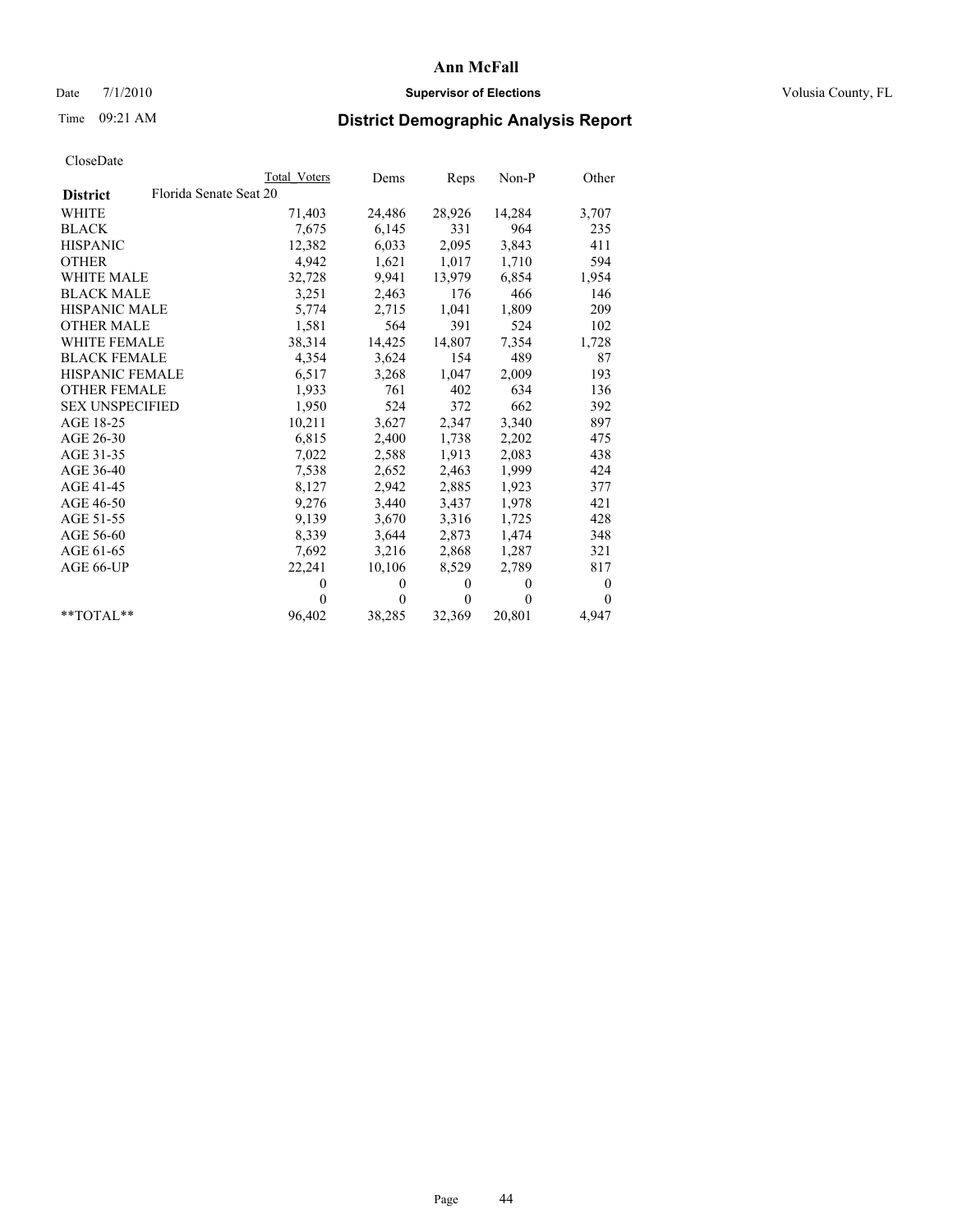## Date 7/1/2010 **Supervisor of Elections Supervisor of Elections** Volusia County, FL

## Time 09:21 AM **District Demographic Analysis Report**

|                                       | Total Voters | Dems         | Reps         | $Non-P$      | Other                   |
|---------------------------------------|--------------|--------------|--------------|--------------|-------------------------|
| Daytona Bch Zone 1<br><b>District</b> |              |              |              |              |                         |
| <b>WHITE</b>                          | 4,384        | 1,786        | 1,464        | 950          | 184                     |
| <b>BLACK</b>                          | 907          | 745          | 24           | 121          | 17                      |
| <b>HISPANIC</b>                       | 124          | 58           | 26           | 36           | 4                       |
| <b>OTHER</b>                          | 340          | 127          | 75           | 97           | 41                      |
| <b>WHITE MALE</b>                     | 2,028        | 718          | 732          | 475          | 103                     |
| <b>BLACK MALE</b>                     | 393          | 315          | 12           | 57           | 9                       |
| <b>HISPANIC MALE</b>                  | 63           | 24           | 15           | 21           | $\overline{\mathbf{3}}$ |
| <b>OTHER MALE</b>                     | 142          | 54           | 36           | 45           | 7                       |
| <b>WHITE FEMALE</b>                   | 2,331        | 1,060        | 727          | 464          | 80                      |
| <b>BLACK FEMALE</b>                   | 510          | 428          | 12           | 62           | $\,$ 8 $\,$             |
| HISPANIC FEMALE                       | 61           | 34           | 11           | 15           | $\mathbf{1}$            |
| <b>OTHER FEMALE</b>                   | 126          | 54           | 28           | 34           | 10                      |
| <b>SEX UNSPECIFIED</b>                | 101          | 29           | 16           | 31           | 25                      |
| AGE 18-25                             | 678          | 342          | 109          | 185          | 42                      |
| AGE 26-30                             | 395          | 188          | 65           | 115          | 27                      |
| AGE 31-35                             | 316          | 140          | 64           | 101          | 11                      |
| AGE 36-40                             | 306          | 113          | 78           | 101          | 14                      |
| AGE 41-45                             | 348          | 149          | 105          | 79           | 15                      |
| AGE 46-50                             | 476          | 215          | 147          | 89           | 25                      |
| AGE 51-55                             | 535          | 250          | 160          | 100          | 25                      |
| AGE 56-60                             | 516          | 231          | 148          | 118          | 19                      |
| AGE 61-65                             | 522          | 249          | 153          | 102          | 18                      |
| AGE 66-UP                             | 1,663        | 839          | 560          | 214          | 50                      |
|                                       | $\mathbf{0}$ | $\mathbf{0}$ | $\mathbf{0}$ | $\mathbf{0}$ | $\boldsymbol{0}$        |
|                                       | $\theta$     | $\theta$     | $\theta$     | $\theta$     | $\theta$                |
| $*$ TOTAL $*$                         | 5,755        | 2,716        | 1,589        | 1,204        | 246                     |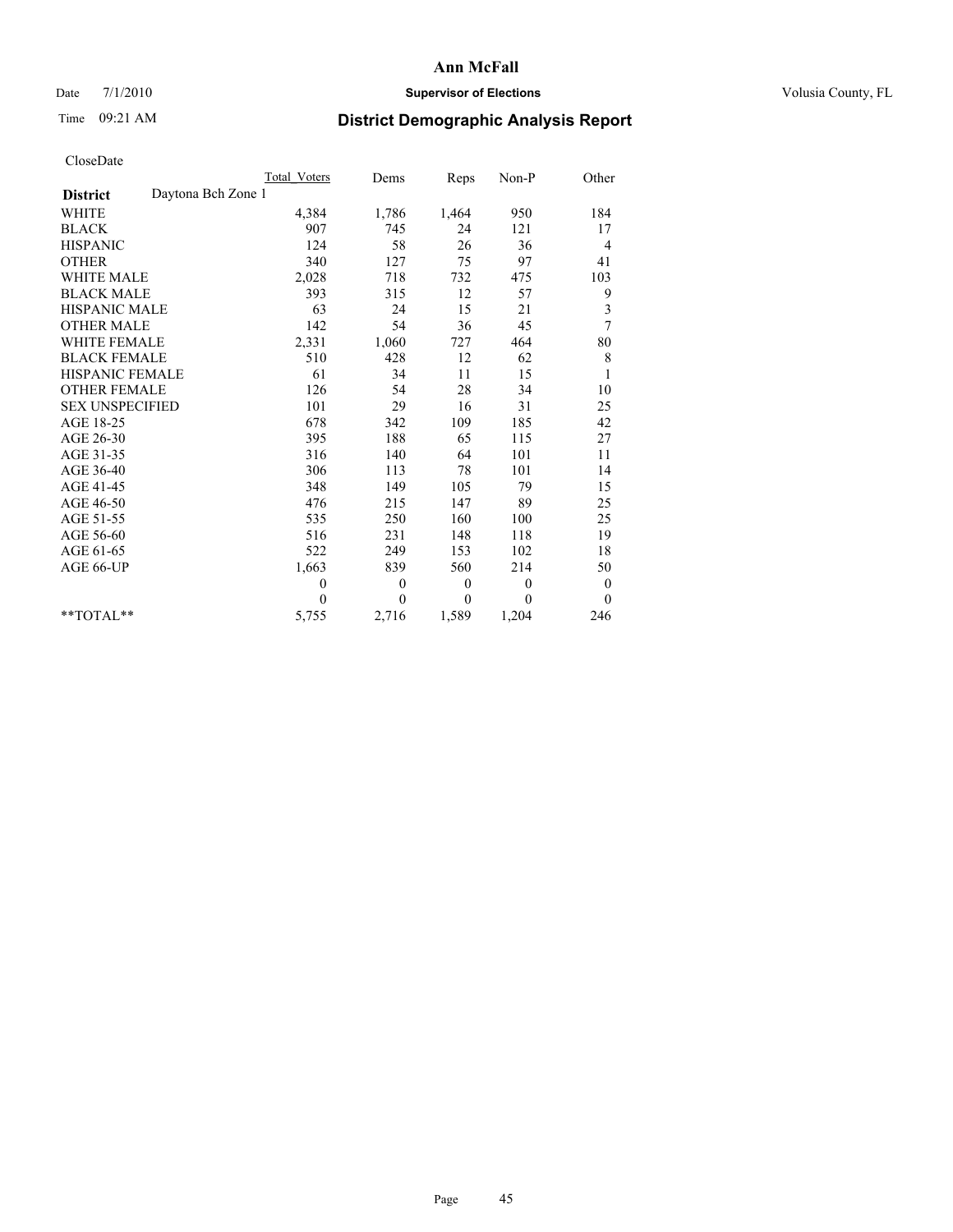## Date 7/1/2010 **Supervisor of Elections Supervisor of Elections** Volusia County, FL

# Time 09:21 AM **District Demographic Analysis Report**

|                                       | Total Voters | Dems         | Reps         | Non-P          | Other            |  |
|---------------------------------------|--------------|--------------|--------------|----------------|------------------|--|
| Daytona Bch Zone 2<br><b>District</b> |              |              |              |                |                  |  |
| <b>WHITE</b>                          | 3,802        | 1,581        | 1,276        | 782            | 163              |  |
| <b>BLACK</b>                          | 1,207        | 1,022        | 38           | 122            | 25               |  |
| <b>HISPANIC</b>                       | 127          | 56           | 27           | 38             | 6                |  |
| <b>OTHER</b>                          | 305          | 116          | 50           | 111            | 28               |  |
| <b>WHITE MALE</b>                     | 1,841        | 704          | 655          | 386            | 96               |  |
| <b>BLACK MALE</b>                     | 490          | 400          | 16           | 60             | 14               |  |
| <b>HISPANIC MALE</b>                  | 62           | 29           | 10           | 18             | 5                |  |
| <b>OTHER MALE</b>                     | 103          | 41           | 20           | 35             | 7                |  |
| WHITE FEMALE                          | 1,937        | 867          | 610          | 393            | 67               |  |
| <b>BLACK FEMALE</b>                   | 711          | 617          | 22           | 61             | 11               |  |
| HISPANIC FEMALE                       | 65           | 27           | 17           | 20             | 1                |  |
| <b>OTHER FEMALE</b>                   | 124          | 54           | 25           | 41             | 4                |  |
| <b>SEX UNSPECIFIED</b>                | 108          | 36           | 16           | 39             | 17               |  |
| AGE 18-25                             | 500          | 256          | 83           | 124            | 37               |  |
| AGE 26-30                             | 335          | 178          | 48           | 94             | 15               |  |
| AGE 31-35                             | 293          | 126          | 56           | 92             | 19               |  |
| AGE 36-40                             | 305          | 153          | 68           | 75             | 9                |  |
| AGE 41-45                             | 383          | 163          | 104          | 97             | 19               |  |
| AGE 46-50                             | 477          | 227          | 129          | 101            | 20               |  |
| AGE 51-55                             | 534          | 282          | 138          | 97             | 17               |  |
| AGE 56-60                             | 540          | 271          | 149          | 107            | 13               |  |
| AGE 61-65                             | 448          | 220          | 126          | 79             | 23               |  |
| AGE 66-UP                             | 1,626        | 899          | 490          | 187            | 50               |  |
|                                       | $\theta$     | $\mathbf{0}$ | $\mathbf{0}$ | $\overline{0}$ | $\boldsymbol{0}$ |  |
|                                       | $\theta$     | $\theta$     | $\mathbf{0}$ | $\theta$       | $\mathbf{0}$     |  |
| $*$ TOTAL $*$                         | 5,441        | 2,775        | 1,391        | 1,053          | 222              |  |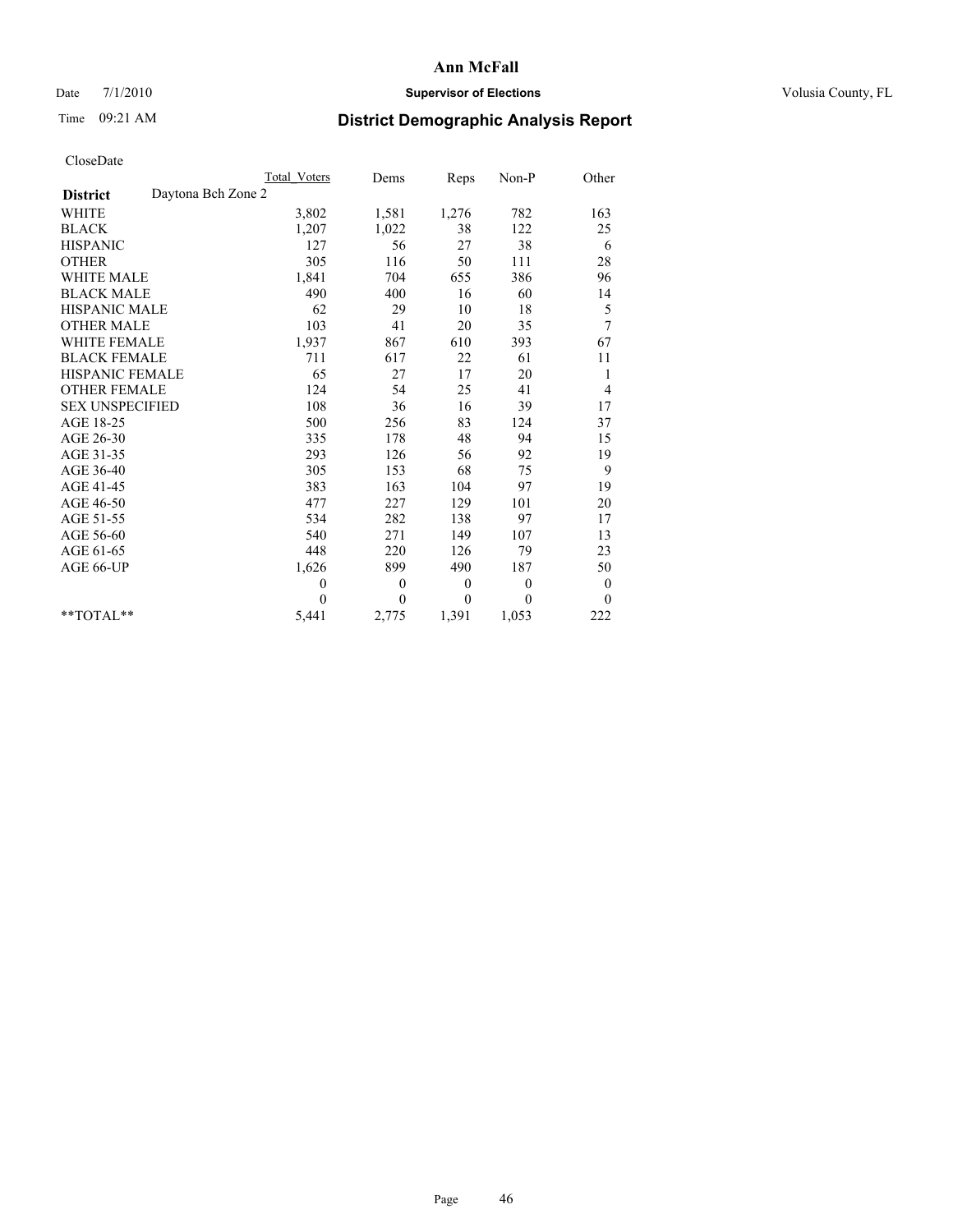## Date 7/1/2010 **Supervisor of Elections Supervisor of Elections** Volusia County, FL

## Time 09:21 AM **District Demographic Analysis Report**

|                                       | Total Voters | Dems         | Reps     | $Non-P$      | Other            |
|---------------------------------------|--------------|--------------|----------|--------------|------------------|
| Daytona Bch Zone 3<br><b>District</b> |              |              |          |              |                  |
| WHITE                                 | 3,218        | 1,392        | 912      | 729          | 185              |
| <b>BLACK</b>                          | 2,056        | 1,785        | 44       | 191          | 36               |
| <b>HISPANIC</b>                       | 116          | 52           | 16       | 43           | 5                |
| <b>OTHER</b>                          | 422          | 188          | 40       | 135          | 59               |
| <b>WHITE MALE</b>                     | 1,641        | 612          | 511      | 397          | 121              |
| <b>BLACK MALE</b>                     | 641          | 551          | 20       | 55           | 15               |
| <b>HISPANIC MALE</b>                  | 54           | 23           | 5        | 24           | $\overline{c}$   |
| <b>OTHER MALE</b>                     | 100          | 45           | 19       | 29           | 7                |
| WHITE FEMALE                          | 1,557        | 772          | 396      | 327          | 62               |
| <b>BLACK FEMALE</b>                   | 1,398        | 1,223        | 24       | 130          | 21               |
| HISPANIC FEMALE                       | 61           | 28           | 11       | 19           | 3                |
| <b>OTHER FEMALE</b>                   | 144          | 79           | 8        | 50           | 7                |
| <b>SEX UNSPECIFIED</b>                | 216          | 84           | 18       | 67           | 47               |
| AGE 18-25                             | 1,843        | 1,442        | 71       | 250          | 80               |
| AGE 26-30                             | 412          | 197          | 60       | 129          | 26               |
| AGE 31-35                             | 226          | 106          | 32       | 68           | 20               |
| AGE 36-40                             | 254          | 118          | 56       | 77           | 3                |
| AGE 41-45                             | 290          | 140          | 63       | 71           | 16               |
| AGE 46-50                             | 334          | 160          | 70       | 84           | 20               |
| AGE 51-55                             | 462          | 246          | 104      | 85           | 27               |
| AGE 56-60                             | 446          | 226          | 115      | 89           | 16               |
| AGE 61-65                             | 432          | 196          | 127      | 86           | 23               |
| AGE 66-UP                             | 1,113        | 586          | 314      | 159          | 54               |
|                                       | $\mathbf{0}$ | $\mathbf{0}$ | $\theta$ | $\mathbf{0}$ | $\boldsymbol{0}$ |
|                                       | $\Omega$     | $\theta$     | $\theta$ | $\theta$     | $\theta$         |
| $*$ TOTAL $*$                         | 5,812        | 3,417        | 1,012    | 1,098        | 285              |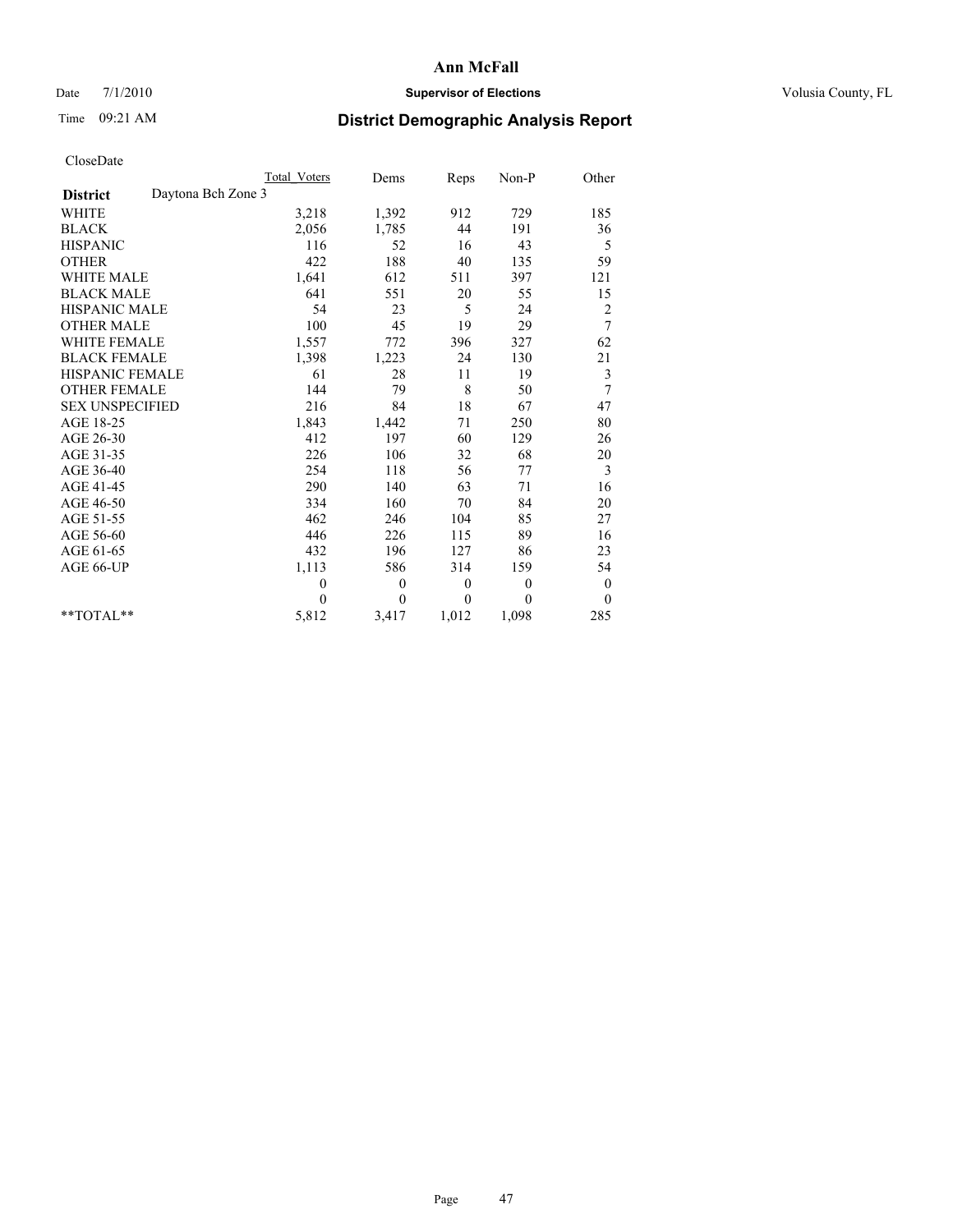## Date 7/1/2010 **Supervisor of Elections Supervisor of Elections** Volusia County, FL

# Time 09:21 AM **District Demographic Analysis Report**

|                                       | Total Voters | Dems           | Reps         | $Non-P$      | Other          |
|---------------------------------------|--------------|----------------|--------------|--------------|----------------|
| Daytona Bch Zone 4<br><b>District</b> |              |                |              |              |                |
| <b>WHITE</b>                          | 5,820        | 1,884          | 2,574        | 1,105        | 257            |
| <b>BLACK</b>                          | 753          | 598            | 23           | 113          | 19             |
| <b>HISPANIC</b>                       | 199          | 87             | 48           | 61           | 3              |
| <b>OTHER</b>                          | 457          | 136            | 117          | 163          | 41             |
| <b>WHITE MALE</b>                     | 2,772        | 783            | 1,272        | 574          | 143            |
| <b>BLACK MALE</b>                     | 303          | 217            | 14           | 63           | 9              |
| <b>HISPANIC MALE</b>                  | 83           | 36             | 21           | 25           | 1              |
| <b>OTHER MALE</b>                     | 173          | 45             | 46           | 74           | 8              |
| <b>WHITE FEMALE</b>                   | 3,019        | 1,087          | 1,294        | 526          | 112            |
| <b>BLACK FEMALE</b>                   | 447          | 379            | 9            | 49           | 10             |
| HISPANIC FEMALE                       | 116          | 51             | 27           | 36           | $\overline{c}$ |
| <b>OTHER FEMALE</b>                   | 178          | 61             | 47           | 62           | $\,$ 8 $\,$    |
| <b>SEX UNSPECIFIED</b>                | 138          | 46             | 32           | 33           | 27             |
| AGE 18-25                             | 1,040        | 430            | 257          | 295          | 58             |
| AGE 26-30                             | 610          | 226            | 176          | 173          | 35             |
| AGE 31-35                             | 407          | 166            | 125          | 99           | 17             |
| AGE 36-40                             | 420          | 134            | 164          | 96           | 26             |
| AGE 41-45                             | 367          | 146            | 127          | 82           | 12             |
| AGE 46-50                             | 429          | 145            | 186          | 83           | 15             |
| AGE 51-55                             | 505          | 200            | 201          | 86           | 18             |
| AGE 56-60                             | 575          | 211            | 231          | 110          | 23             |
| AGE 61-65                             | 637          | 227            | 259          | 119          | 32             |
| AGE 66-UP                             | 2,239        | 820            | 1,036        | 299          | 84             |
|                                       | $\theta$     | $\overline{0}$ | $\mathbf{0}$ | $\mathbf{0}$ | $\bf{0}$       |
|                                       | $\theta$     | $\theta$       | $\Omega$     | $\theta$     | $\mathbf{0}$   |
| $*$ $TOTAI.**$                        | 7,229        | 2,705          | 2,762        | 1,442        | 320            |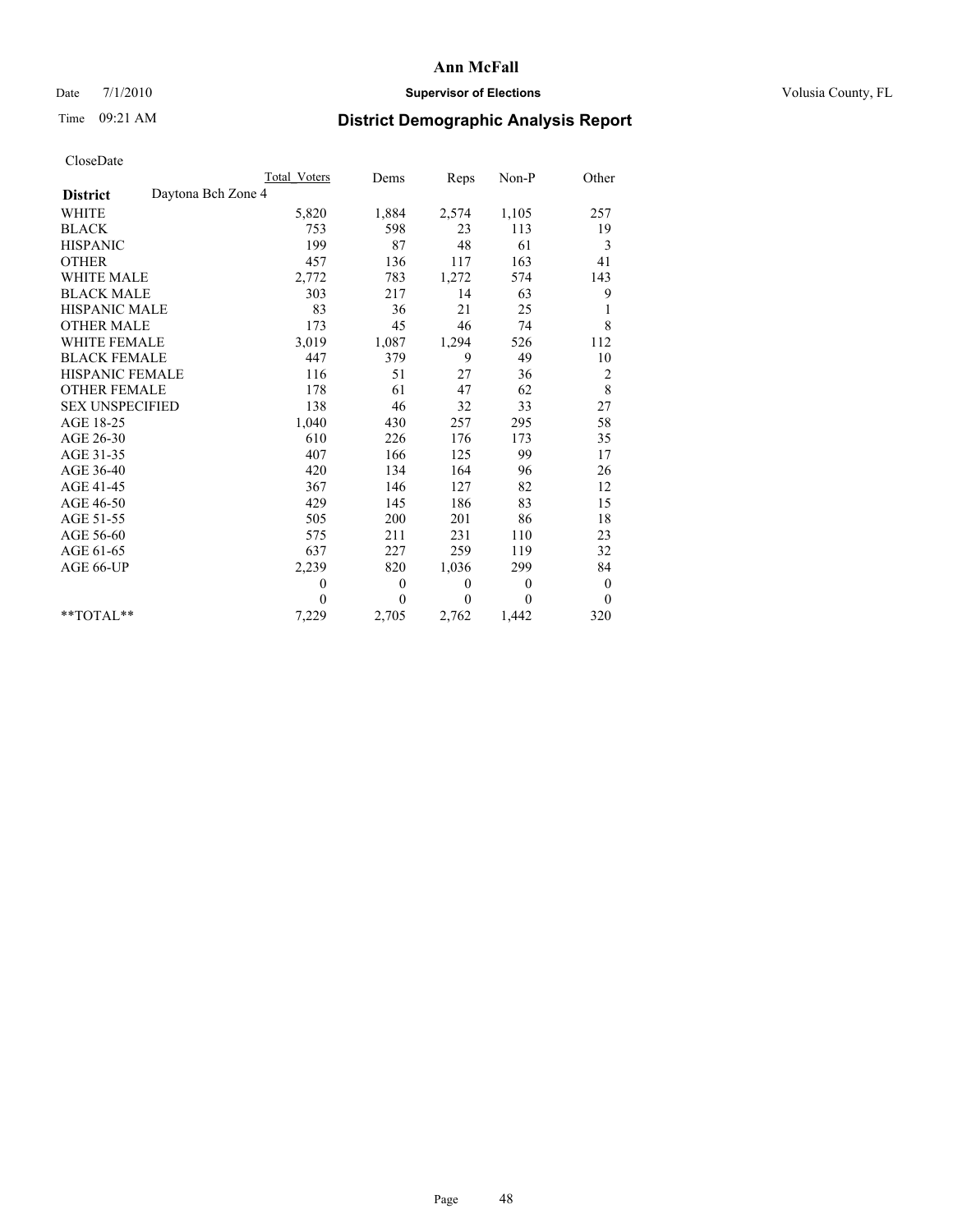## Date 7/1/2010 **Supervisor of Elections Supervisor of Elections** Volusia County, FL

# Time 09:21 AM **District Demographic Analysis Report**

|                                       | Total Voters | Dems     | Reps         | $Non-P$      | Other            |  |
|---------------------------------------|--------------|----------|--------------|--------------|------------------|--|
| Daytona Bch Zone 5<br><b>District</b> |              |          |              |              |                  |  |
| <b>WHITE</b>                          | 1,935        | 808      | 581          | 455          | 91               |  |
| <b>BLACK</b>                          | 3,523        | 3,019    | 86           | 364          | 54               |  |
| <b>HISPANIC</b>                       | 151          | 81       | 30           | 36           | 4                |  |
| <b>OTHER</b>                          | 399          | 196      | 42           | 115          | 46               |  |
| <b>WHITE MALE</b>                     | 887          | 315      | 308          | 214          | 50               |  |
| <b>BLACK MALE</b>                     | 1,341        | 1,097    | 48           | 163          | 33               |  |
| <b>HISPANIC MALE</b>                  | 71           | 37       | 17           | 14           | 3                |  |
| <b>OTHER MALE</b>                     | 103          | 52       | 15           | 28           | 8                |  |
| WHITE FEMALE                          | 1,039        | 491      | 269          | 240          | 39               |  |
| <b>BLACK FEMALE</b>                   | 2,150        | 1,892    | 38           | 199          | 21               |  |
| HISPANIC FEMALE                       | 79           | 43       | 13           | 22           | 1                |  |
| <b>OTHER FEMALE</b>                   | 163          | 87       | 22           | 46           | 8                |  |
| <b>SEX UNSPECIFIED</b>                | 175          | 90       | 9            | 44           | 32               |  |
| AGE 18-25                             | 1,039        | 672      | 91           | 222          | 54               |  |
| AGE 26-30                             | 566          | 352      | 56           | 143          | 15               |  |
| AGE 31-35                             | 476          | 301      | 48           | 111          | 16               |  |
| AGE 36-40                             | 429          | 290      | 54           | 76           | 9                |  |
| AGE 41-45                             | 467          | 325      | 51           | 74           | 17               |  |
| AGE 46-50                             | 550          | 385      | 70           | 80           | 15               |  |
| AGE 51-55                             | 512          | 373      | 72           | 55           | 12               |  |
| AGE 56-60                             | 491          | 351      | 60           | 61           | 19               |  |
| AGE 61-65                             | 402          | 289      | 57           | 47           | 9                |  |
| AGE 66-UP                             | 1,076        | 766      | 180          | 101          | 29               |  |
|                                       | $\mathbf{0}$ | $\theta$ | $\mathbf{0}$ | $\theta$     | $\boldsymbol{0}$ |  |
|                                       | $\Omega$     | $\theta$ | $\mathbf{0}$ | $\mathbf{0}$ | $\mathbf{0}$     |  |
| $*$ $TOTAI.**$                        | 6,008        | 4,104    | 739          | 970          | 195              |  |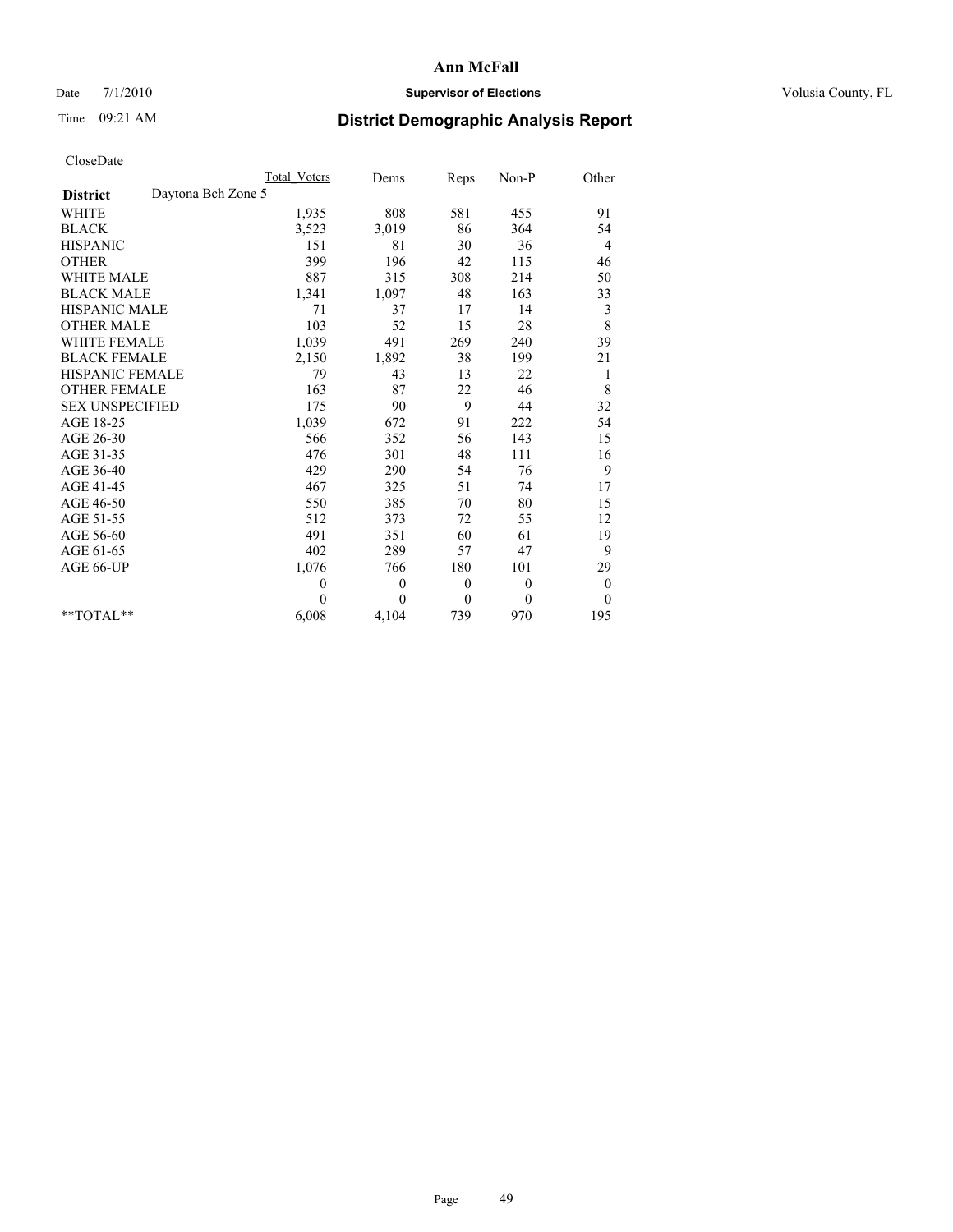## Date 7/1/2010 **Supervisor of Elections Supervisor of Elections** Volusia County, FL

## Time 09:21 AM **District Demographic Analysis Report**

|                                       | <b>Total Voters</b> | Dems         | Reps         | Non-P        | Other            |
|---------------------------------------|---------------------|--------------|--------------|--------------|------------------|
| Daytona Bch Zone 6<br><b>District</b> |                     |              |              |              |                  |
| WHITE                                 | 1,233               | 518          | 361          | 296          | 58               |
| <b>BLACK</b>                          | 3,790               | 3,228        | 102          | 393          | 67               |
| <b>HISPANIC</b>                       | 135                 | 59           | 14           | 55           | 7                |
| <b>OTHER</b>                          | 373                 | 189          | 22           | 121          | 41               |
| <b>WHITE MALE</b>                     | 597                 | 217          | 193          | 150          | 37               |
| <b>BLACK MALE</b>                     | 1,622               | 1,334        | 55           | 205          | 28               |
| <b>HISPANIC MALE</b>                  | 68                  | 28           | 7            | 31           | $\overline{c}$   |
| <b>OTHER MALE</b>                     | 121                 | 66           | 12           | 36           | 7                |
| WHITE FEMALE                          | 633                 | 298          | 168          | 146          | 21               |
| <b>BLACK FEMALE</b>                   | 2,122               | 1,856        | 45           | 183          | 38               |
| HISPANIC FEMALE                       | 65                  | 30           | 7            | 24           | 4                |
| <b>OTHER FEMALE</b>                   | 108                 | 68           | 6            | 29           | 5                |
| <b>SEX UNSPECIFIED</b>                | 195                 | 97           | 6            | 61           | 31               |
| AGE 18-25                             | 1,116               | 737          | 76           | 241          | 62               |
| AGE 26-30                             | 537                 | 336          | 37           | 149          | 15               |
| AGE 31-35                             | 390                 | 256          | 29           | 93           | 12               |
| AGE 36-40                             | 337                 | 232          | 36           | 54           | 15               |
| AGE 41-45                             | 428                 | 306          | 28           | 77           | 17               |
| AGE 46-50                             | 473                 | 341          | 49           | 67           | 16               |
| AGE 51-55                             | 495                 | 364          | 67           | 53           | 11               |
| AGE 56-60                             | 410                 | 303          | 44           | 52           | 11               |
| AGE 61-65                             | 353                 | 275          | 43           | 30           | 5                |
| AGE 66-UP                             | 992                 | 844          | 90           | 49           | 9                |
|                                       | $\theta$            | $\mathbf{0}$ | $\mathbf{0}$ | $\mathbf{0}$ | $\boldsymbol{0}$ |
|                                       | $\theta$            | $\theta$     | $\theta$     | $\theta$     | $\theta$         |
| $*$ TOTAL $*$                         | 5,531               | 3,994        | 499          | 865          | 173              |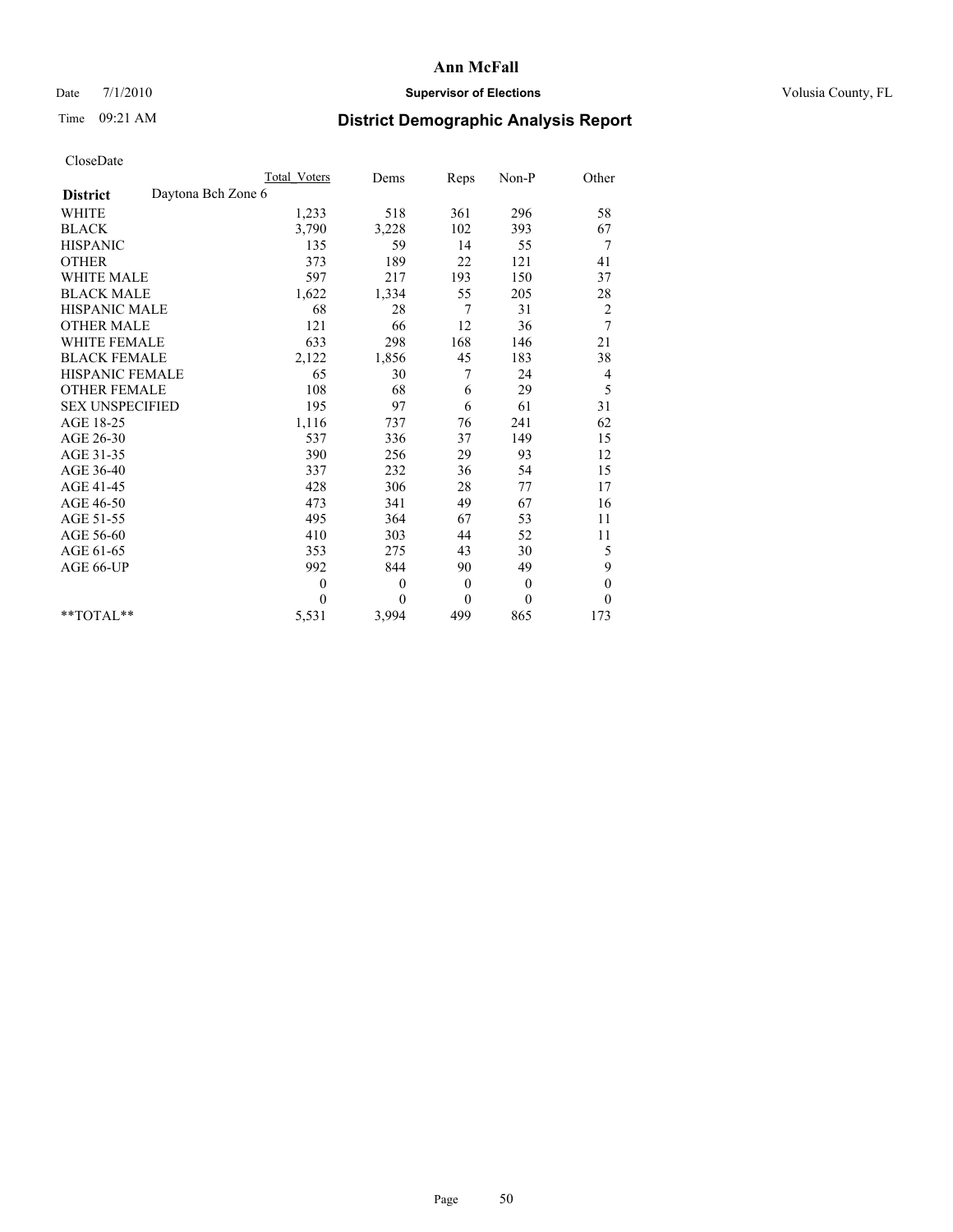## Date 7/1/2010 **Supervisor of Elections Supervisor of Elections** Volusia County, FL

# Time 09:21 AM **District Demographic Analysis Report**

|                                       | Total Voters | Dems             | Reps             | $Non-P$  | Other            |
|---------------------------------------|--------------|------------------|------------------|----------|------------------|
| Deltona District 1<br><b>District</b> |              |                  |                  |          |                  |
| <b>WHITE</b>                          | 5,155        | 1,851            | 1,845            | 1,208    | 251              |
| <b>BLACK</b>                          | 928          | 725              | 45               | 123      | 35               |
| <b>HISPANIC</b>                       | 1.961        | 978              | 289              | 632      | 62               |
| <b>OTHER</b>                          | 525          | 169              | 85               | 213      | 58               |
| <b>WHITE MALE</b>                     | 2,441        | 796              | 923              | 578      | 144              |
| <b>BLACK MALE</b>                     | 431          | 315              | 29               | 61       | 26               |
| <b>HISPANIC MALE</b>                  | 929          | 441              | 146              | 312      | 30               |
| <b>OTHER MALE</b>                     | 150          | 49               | 34               | 55       | 12               |
| <b>WHITE FEMALE</b>                   | 2,686        | 1,043            | 915              | 622      | 106              |
| <b>BLACK FEMALE</b>                   | 492          | 407              | 16               | 60       | 9                |
| HISPANIC FEMALE                       | 1,018        | 530              | 142              | 315      | 31               |
| <b>OTHER FEMALE</b>                   | 214          | 84               | 38               | 78       | 14               |
| <b>SEX UNSPECIFIED</b>                | 208          | 58               | 21               | 95       | 34               |
| AGE 18-25                             | 1,169        | 455              | 226              | 394      | 94               |
| AGE 26-30                             | 793          | 290              | 184              | 273      | 46               |
| AGE 31-35                             | 841          | 361              | 166              | 271      | 43               |
| AGE 36-40                             | 886          | 353              | 240              | 246      | 47               |
| AGE 41-45                             | 854          | 342              | 262              | 210      | 40               |
| AGE 46-50                             | 950          | 396              | 305              | 222      | 27               |
| AGE 51-55                             | 849          | 345              | 279              | 194      | 31               |
| AGE 56-60                             | 612          | 301              | 171              | 111      | 29               |
| AGE 61-65                             | 526          | 255              | 138              | 108      | 25               |
| AGE 66-UP                             | 1,089        | 625              | 293              | 147      | 24               |
|                                       | $\theta$     | $\boldsymbol{0}$ | $\boldsymbol{0}$ | $\theta$ | $\boldsymbol{0}$ |
|                                       | $\Omega$     | $\overline{0}$   | $\theta$         | $\theta$ | $\overline{0}$   |
| $*$ $TOTAI.**$                        | 8,569        | 3,723            | 2,264            | 2,176    | 406              |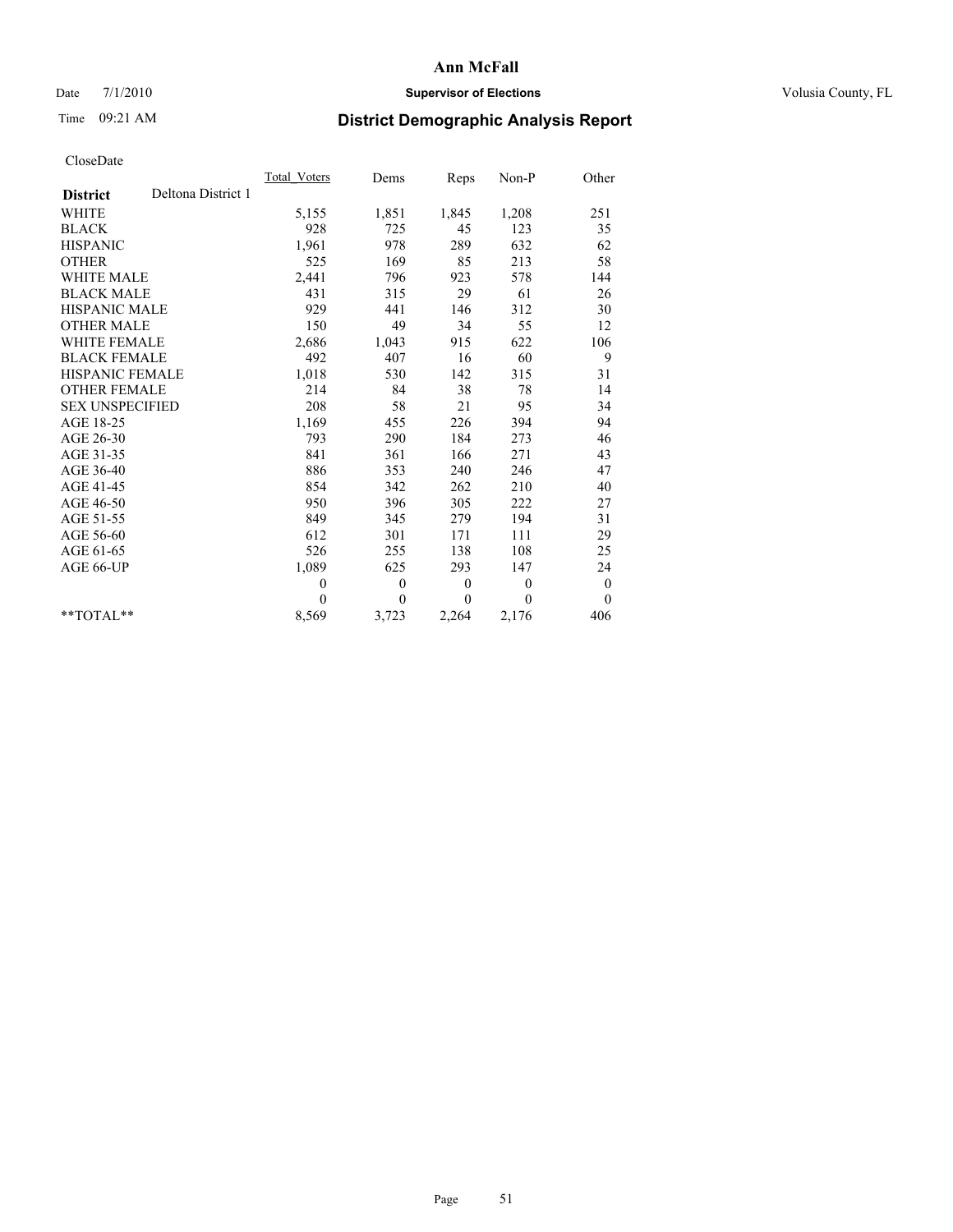## Date 7/1/2010 **Supervisor of Elections Supervisor of Elections** Volusia County, FL

## Time 09:21 AM **District Demographic Analysis Report**

|                        |                    | Total Voters | Dems         | <b>Reps</b>  | Non-P        | Other            |  |
|------------------------|--------------------|--------------|--------------|--------------|--------------|------------------|--|
| <b>District</b>        | Deltona District 2 |              |              |              |              |                  |  |
| <b>WHITE</b>           |                    | 6,345        | 2,056        | 2,590        | 1,366        | 333              |  |
| <b>BLACK</b>           |                    | 705          | 538          | 40           | 96           | 31               |  |
| <b>HISPANIC</b>        |                    | 1,963        | 964          | 341          | 606          | 52               |  |
| <b>OTHER</b>           |                    | 521          | 176          | 92           | 187          | 66               |  |
| <b>WHITE MALE</b>      |                    | 2,961        | 871          | 1,254        | 664          | 172              |  |
| <b>BLACK MALE</b>      |                    | 318          | 217          | 31           | 50           | 20               |  |
| <b>HISPANIC MALE</b>   |                    | 942          | 452          | 171          | 292          | 27               |  |
| <b>OTHER MALE</b>      |                    | 194          | 76           | 37           | 67           | 14               |  |
| <b>WHITE FEMALE</b>    |                    | 3,356        | 1,175        | 1,326        | 694          | 161              |  |
| <b>BLACK FEMALE</b>    |                    | 378          | 313          | 9            | 46           | 10               |  |
| HISPANIC FEMALE        |                    | 1,007        | 504          | 169          | 312          | 22               |  |
| <b>OTHER FEMALE</b>    |                    | 183          | 78           | 33           | 58           | 14               |  |
| <b>SEX UNSPECIFIED</b> |                    | 195          | 48           | 33           | 72           | 42               |  |
| AGE 18-25              |                    | 997          | 358          | 195          | 361          | 83               |  |
| AGE 26-30              |                    | 689          | 246          | 177          | 220          | 46               |  |
| AGE 31-35              |                    | 724          | 237          | 218          | 222          | 47               |  |
| AGE 36-40              |                    | 767          | 276          | 221          | 217          | 53               |  |
| AGE 41-45              |                    | 851          | 290          | 278          | 241          | 42               |  |
| AGE 46-50              |                    | 969          | 366          | 327          | 238          | 38               |  |
| AGE 51-55              |                    | 978          | 375          | 380          | 178          | 45               |  |
| AGE 56-60              |                    | 841          | 355          | 277          | 171          | 38               |  |
| AGE 61-65              |                    | 700          | 307          | 237          | 125          | 31               |  |
| AGE 66-UP              |                    | 2,017        | 924          | 753          | 281          | 59               |  |
|                        |                    | $\mathbf{0}$ | $\mathbf{0}$ | $\mathbf{0}$ | $\mathbf{0}$ | $\boldsymbol{0}$ |  |
|                        |                    | $\Omega$     | $\theta$     | $\theta$     | $\theta$     | $\theta$         |  |
| $*$ $TOTAI.**$         |                    | 9,534        | 3,734        | 3,063        | 2,255        | 482              |  |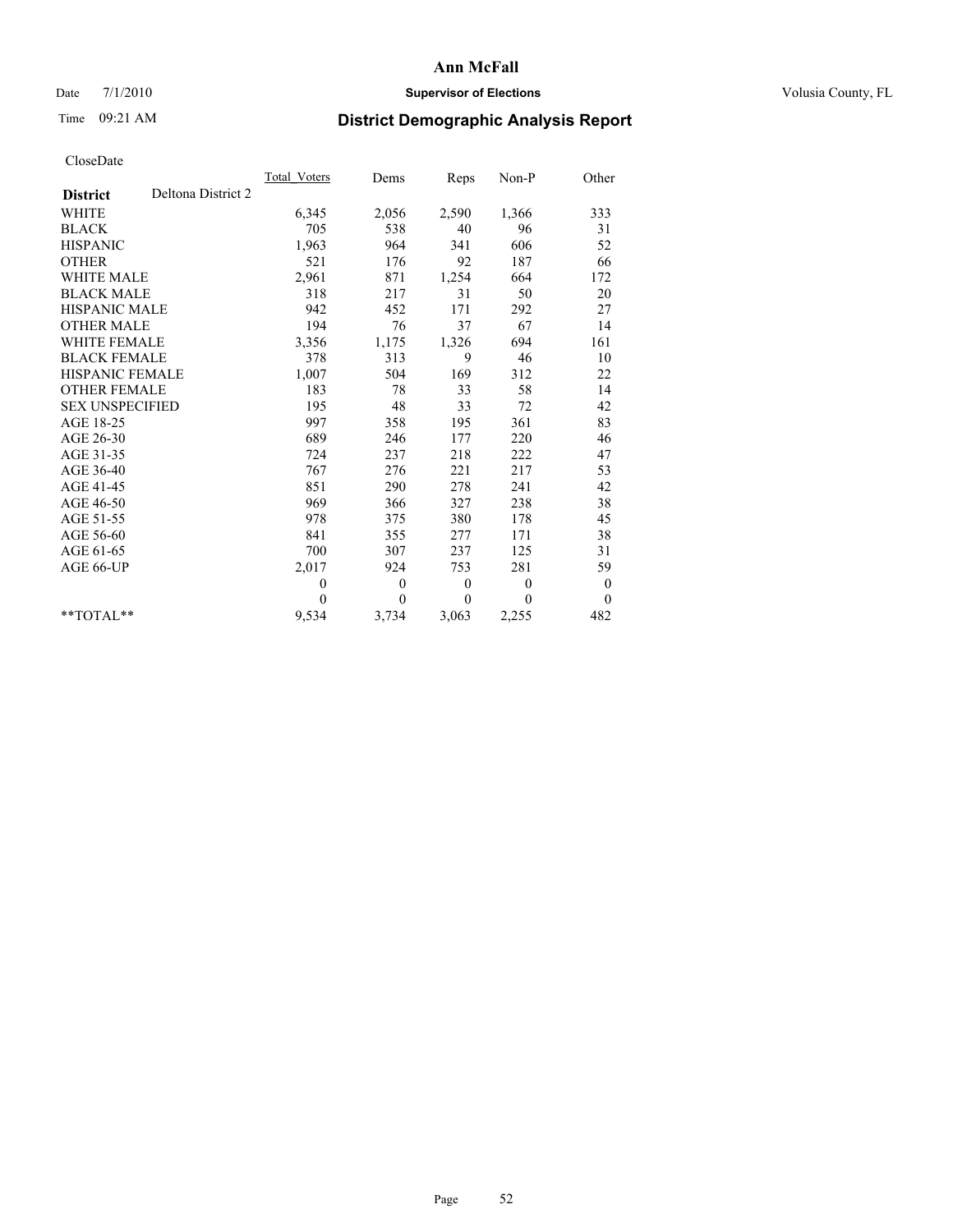## Date 7/1/2010 **Supervisor of Elections Supervisor of Elections** Volusia County, FL

# Time 09:21 AM **District Demographic Analysis Report**

|                                       | <b>Total Voters</b> | Dems           | Reps         | Non-P    | Other            |
|---------------------------------------|---------------------|----------------|--------------|----------|------------------|
| Deltona District 3<br><b>District</b> |                     |                |              |          |                  |
| <b>WHITE</b>                          | 4,988               | 1,743          | 1,858        | 1,127    | 260              |
| <b>BLACK</b>                          | 574                 | 448            | 33           | 72       | 21               |
| <b>HISPANIC</b>                       | 1,954               | 988            | 311          | 603      | 52               |
| <b>OTHER</b>                          | 479                 | 156            | 84           | 177      | 62               |
| <b>WHITE MALE</b>                     | 2,242               | 706            | 867          | 541      | 128              |
| <b>BLACK MALE</b>                     | 247                 | 180            | 17           | 35       | 15               |
| HISPANIC MALE                         | 907                 | 455            | 147          | 274      | 31               |
| <b>OTHER MALE</b>                     | 167                 | 62             | 31           | 65       | 9                |
| WHITE FEMALE                          | 2,724               | 1,027          | 986          | 582      | 129              |
| <b>BLACK FEMALE</b>                   | 324                 | 265            | 16           | 37       | 6                |
| HISPANIC FEMALE                       | 1,030               | 521            | 162          | 327      | 20               |
| <b>OTHER FEMALE</b>                   | 191                 | 71             | 37           | 72       | 11               |
| <b>SEX UNSPECIFIED</b>                | 163                 | 48             | 23           | 46       | 46               |
| AGE 18-25                             | 892                 | 340            | 155          | 321      | 76               |
| AGE 26-30                             | 641                 | 224            | 136          | 235      | 46               |
| AGE 31-35                             | 679                 | 253            | 163          | 222      | 41               |
| AGE 36-40                             | 716                 | 271            | 220          | 185      | 40               |
| AGE 41-45                             | 700                 | 301            | 201          | 168      | 30               |
| AGE 46-50                             | 768                 | 284            | 265          | 196      | 23               |
| AGE 51-55                             | 708                 | 300            | 196          | 169      | 43               |
| AGE 56-60                             | 613                 | 272            | 193          | 120      | 28               |
| AGE 61-65                             | 598                 | 258            | 199          | 121      | 20               |
| AGE 66-UP                             | 1,680               | 832            | 558          | 242      | 48               |
|                                       | $\overline{0}$      | $\mathbf{0}$   | $\mathbf{0}$ | $\theta$ | $\boldsymbol{0}$ |
|                                       | $\theta$            | $\overline{0}$ | $\mathbf{0}$ | $\theta$ | $\overline{0}$   |
| $*$ $TOTAI$                           | 7,995               | 3,335          | 2,286        | 1,979    | 395              |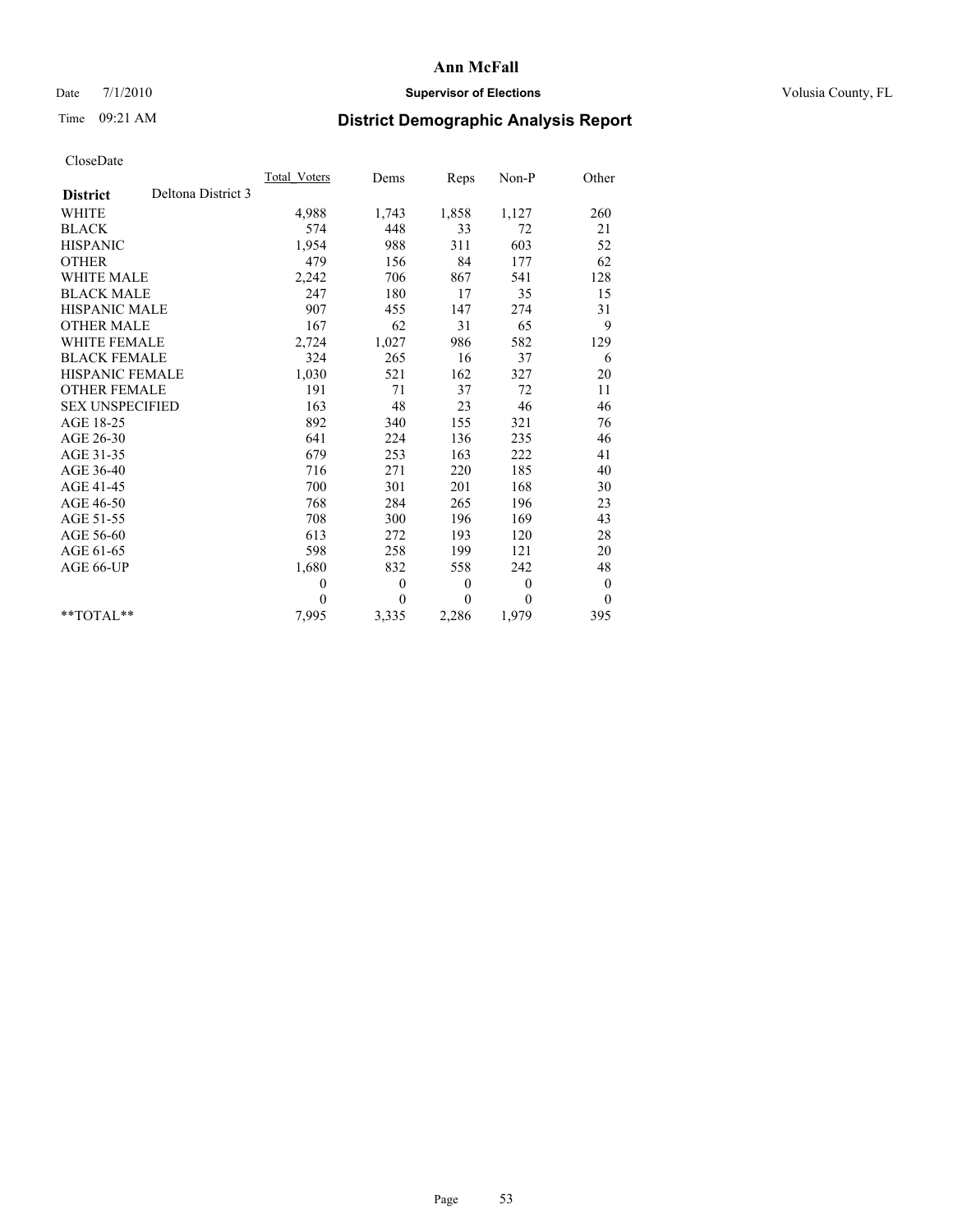## Date 7/1/2010 **Supervisor of Elections Supervisor of Elections** Volusia County, FL

# Time 09:21 AM **District Demographic Analysis Report**

|                                       | <b>Total Voters</b> | Dems         | Reps             | Non-P        | Other            |
|---------------------------------------|---------------------|--------------|------------------|--------------|------------------|
| Deltona District 4<br><b>District</b> |                     |              |                  |              |                  |
| <b>WHITE</b>                          | 4,896               | 1,761        | 1,817            | 1,006        | 312              |
| <b>BLACK</b>                          | 580                 | 456          | 20               | 86           | 18               |
| <b>HISPANIC</b>                       | 1.954               | 1,026        | 298              | 564          | 66               |
| <b>OTHER</b>                          | 457                 | 173          | 73               | 154          | 57               |
| <b>WHITE MALE</b>                     | 2,217               | 719          | 855              | 484          | 159              |
| <b>BLACK MALE</b>                     | 253                 | 183          | 16               | 45           | 9                |
| <b>HISPANIC MALE</b>                  | 887                 | 437          | 156              | 262          | 32               |
| <b>OTHER MALE</b>                     | 136                 | 56           | 26               | 45           | 9                |
| <b>WHITE FEMALE</b>                   | 2,646               | 1,029        | 948              | 518          | 151              |
| <b>BLACK FEMALE</b>                   | 321                 | 267          | 4                | 41           | 9                |
| HISPANIC FEMALE                       | 1,055               | 582          | 142              | 297          | 34               |
| <b>OTHER FEMALE</b>                   | 177                 | 86           | 30               | 50           | 11               |
| <b>SEX UNSPECIFIED</b>                | 195                 | 57           | 31               | 68           | 39               |
| AGE 18-25                             | 912                 | 342          | 175              | 308          | 87               |
| AGE 26-30                             | 595                 | 227          | 123              | 199          | 46               |
| AGE 31-35                             | 668                 | 277          | 152              | 195          | 44               |
| AGE 36-40                             | 614                 | 209          | 192              | 169          | 44               |
| AGE 41-45                             | 708                 | 303          | 191              | 185          | 29               |
| AGE 46-50                             | 722                 | 318          | 214              | 155          | 35               |
| AGE 51-55                             | 711                 | 286          | 231              | 143          | 51               |
| AGE 56-60                             | 640                 | 293          | 190              | 128          | 29               |
| AGE 61-65                             | 598                 | 275          | 193              | 107          | 23               |
| AGE 66-UP                             | 1,719               | 886          | 547              | 221          | 65               |
|                                       | $\mathbf{0}$        | $\mathbf{0}$ | $\boldsymbol{0}$ | $\mathbf{0}$ | $\boldsymbol{0}$ |
|                                       | $\theta$            | $\theta$     | $\Omega$         | $\theta$     | $\theta$         |
| $*$ $TOTAI.**$                        | 7,887               | 3,416        | 2,208            | 1,810        | 453              |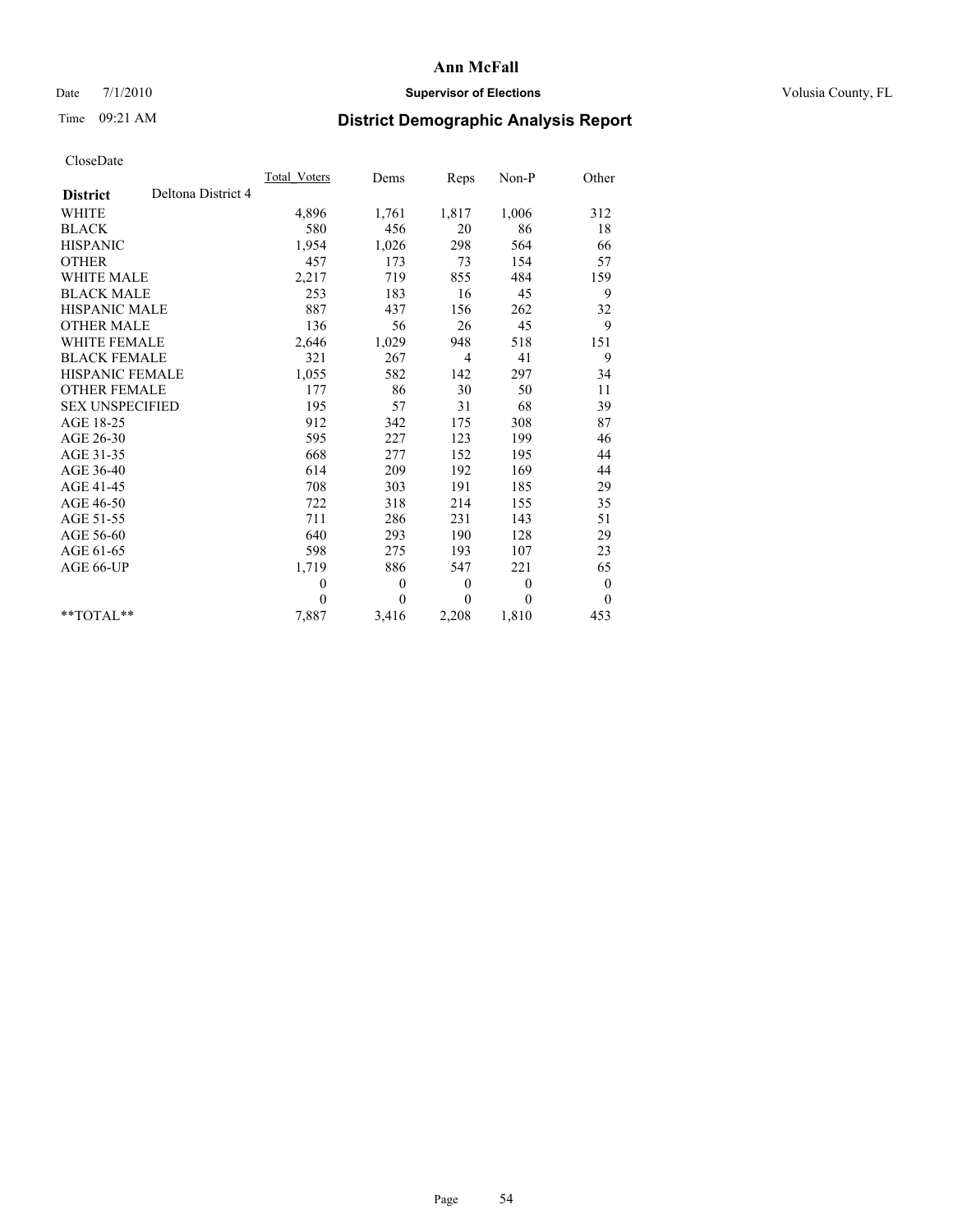## Date 7/1/2010 **Supervisor of Elections Supervisor of Elections** Volusia County, FL

# Time 09:21 AM **District Demographic Analysis Report**

|                                       | <b>Total Voters</b> | Dems     | Reps             | Non-P        | Other            |
|---------------------------------------|---------------------|----------|------------------|--------------|------------------|
| Deltona District 5<br><b>District</b> |                     |          |                  |              |                  |
| <b>WHITE</b>                          | 5,946               | 2,030    | 2,276            | 1,283        | 357              |
| <b>BLACK</b>                          | 943                 | 724      | 53               | 137          | 29               |
| <b>HISPANIC</b>                       | 2,095               | 1,057    | 346              | 622          | 70               |
| <b>OTHER</b>                          | 530                 | 173      | 98               | 190          | 69               |
| <b>WHITE MALE</b>                     | 2,805               | 857      | 1,130            | 623          | 195              |
| <b>BLACK MALE</b>                     | 411                 | 307      | 27               | 63           | 14               |
| <b>HISPANIC MALE</b>                  | 991                 | 475      | 171              | 305          | 40               |
| <b>OTHER MALE</b>                     | 169                 | 56       | 46               | 55           | 12               |
| <b>WHITE FEMALE</b>                   | 3,112               | 1,164    | 1,133            | 653          | 162              |
| <b>BLACK FEMALE</b>                   | 522                 | 407      | 26               | 74           | 15               |
| HISPANIC FEMALE                       | 1,090               | 576      | 174              | 312          | 28               |
| <b>OTHER FEMALE</b>                   | 208                 | 86       | 29               | 75           | 18               |
| <b>SEX UNSPECIFIED</b>                | 206                 | 56       | 37               | 72           | 41               |
| AGE 18-25                             | 1,165               | 420      | 243              | 390          | 112              |
| AGE 26-30                             | 696                 | 240      | 159              | 251          | 46               |
| AGE 31-35                             | 844                 | 341      | 195              | 246          | 62               |
| AGE 36-40                             | 829                 | 334      | 243              | 215          | 37               |
| AGE 41-45                             | 916                 | 347      | 296              | 220          | 53               |
| AGE 46-50                             | 983                 | 374      | 339              | 232          | 38               |
| AGE 51-55                             | 992                 | 444      | 311              | 197          | 40               |
| AGE 56-60                             | 802                 | 352      | 244              | 166          | 40               |
| AGE 61-65                             | 656                 | 285      | 213              | 122          | 36               |
| AGE 66-UP                             | 1,631               | 847      | 530              | 193          | 61               |
|                                       | $\theta$            | $\theta$ | $\boldsymbol{0}$ | $\mathbf{0}$ | $\boldsymbol{0}$ |
|                                       | $\theta$            | $\theta$ | $\mathbf{0}$     | $\mathbf{0}$ | $\theta$         |
| $*$ TOTAL $*$                         | 9,514               | 3,984    | 2,773            | 2,232        | 525              |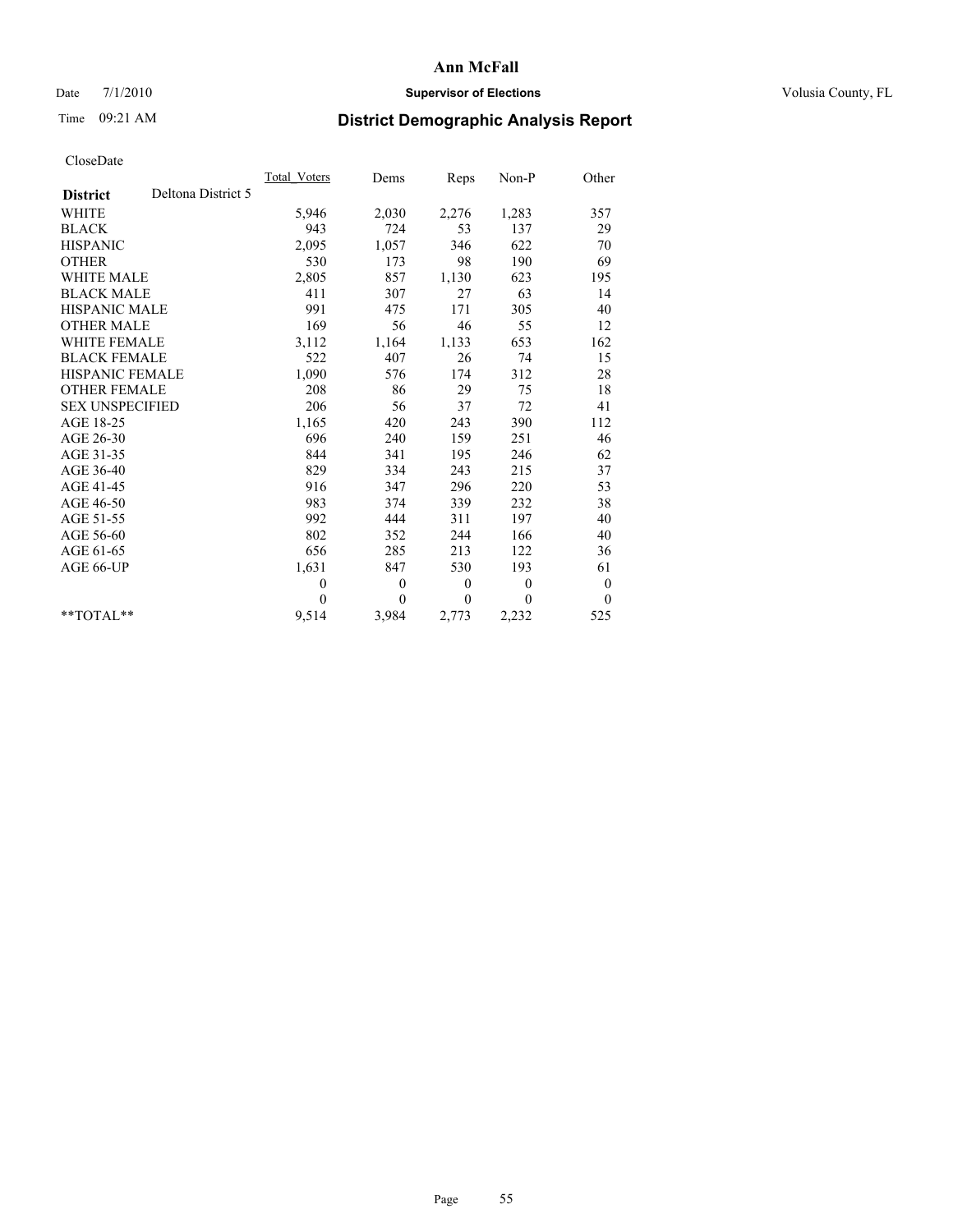## Date 7/1/2010 **Supervisor of Elections Supervisor of Elections** Volusia County, FL

# Time 09:21 AM **District Demographic Analysis Report**

|                                       | <b>Total Voters</b> | Dems           | Reps         | Non-P          | Other            |
|---------------------------------------|---------------------|----------------|--------------|----------------|------------------|
| Deltona District 6<br><b>District</b> |                     |                |              |                |                  |
| <b>WHITE</b>                          | 5,732               | 1,810          | 2,343        | 1,281          | 298              |
| <b>BLACK</b>                          | 772                 | 599            | 34           | 117            | 22               |
| <b>HISPANIC</b>                       | 1,672               | 819            | 262          | 525            | 66               |
| <b>OTHER</b>                          | 477                 | 147            | 97           | 168            | 65               |
| <b>WHITE MALE</b>                     | 2,700               | 739            | 1,178        | 636            | 147              |
| <b>BLACK MALE</b>                     | 337                 | 254            | 14           | 57             | 12               |
| HISPANIC MALE                         | 790                 | 362            | 135          | 263            | 30               |
| <b>OTHER MALE</b>                     | 166                 | 57             | 42           | 60             | 7                |
| WHITE FEMALE                          | 2,995               | 1,062          | 1,147        | 636            | 150              |
| <b>BLACK FEMALE</b>                   | 428                 | 339            | 20           | 59             | 10               |
| HISPANIC FEMALE                       | 867                 | 449            | 126          | 256            | 36               |
| <b>OTHER FEMALE</b>                   | 167                 | 65             | 32           | 60             | 10               |
| <b>SEX UNSPECIFIED</b>                | 203                 | 48             | 42           | 64             | 49               |
| AGE 18-25                             | 1,129               | 399            | 262          | 371            | 97               |
| AGE 26-30                             | 710                 | 257            | 144          | 257            | 52               |
| AGE 31-35                             | 756                 | 272            | 214          | 227            | 43               |
| AGE 36-40                             | 835                 | 305            | 259          | 227            | 44               |
| AGE 41-45                             | 799                 | 310            | 273          | 174            | 42               |
| AGE 46-50                             | 1,018               | 357            | 381          | 232            | 48               |
| AGE 51-55                             | 916                 | 362            | 339          | 174            | 41               |
| AGE 56-60                             | 693                 | 306            | 239          | 125            | 23               |
| AGE 61-65                             | 614                 | 258            | 209          | 125            | 22               |
| AGE 66-UP                             | 1,183               | 549            | 416          | 179            | 39               |
|                                       | $\theta$            | $\theta$       | $\theta$     | $\overline{0}$ | $\boldsymbol{0}$ |
|                                       | $\Omega$            | $\overline{0}$ | $\mathbf{0}$ | $\theta$       | $\overline{0}$   |
| $*$ $TOTAI$                           | 8,653               | 3,375          | 2,736        | 2,091          | 451              |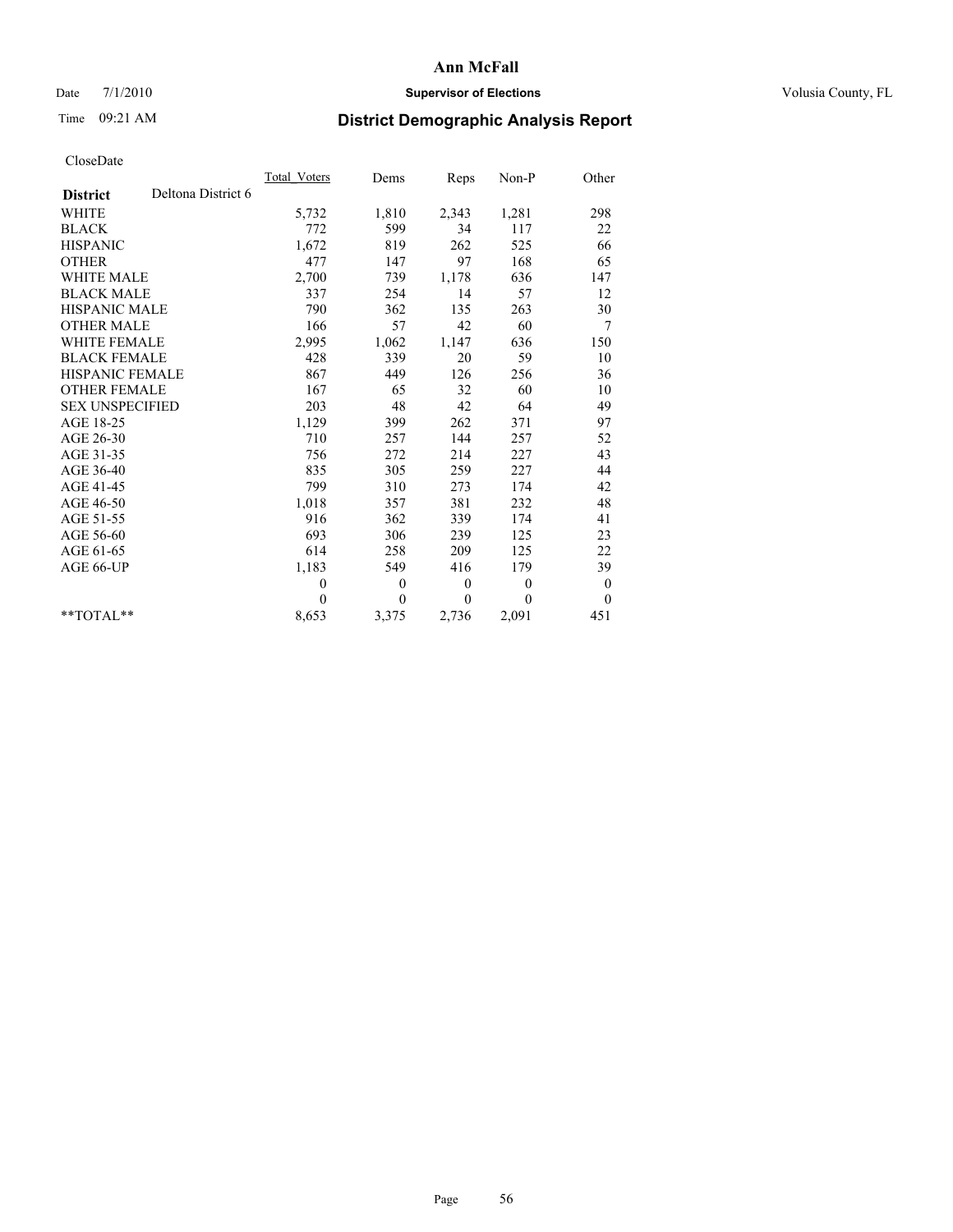## Date 7/1/2010 **Supervisor of Elections Supervisor of Elections** Volusia County, FL

## Time 09:21 AM **District Demographic Analysis Report**

|                                     | <b>Total Voters</b> | Dems             | Reps         | $Non-P$        | Other            |
|-------------------------------------|---------------------|------------------|--------------|----------------|------------------|
| Edgewater Ward 1<br><b>District</b> |                     |                  |              |                |                  |
| <b>WHITE</b>                        | 2,661               | 1,085            | 863          | 619            | 94               |
| <b>BLACK</b>                        | 51                  | 32               | 3            | 11             | 5                |
| <b>HISPANIC</b>                     | 33                  | 18               | 8            | 6              | 1                |
| <b>OTHER</b>                        | 98                  | 33               | 14           | 40             | 11               |
| <b>WHITE MALE</b>                   | 1,159               | 423              | 411          | 276            | 49               |
| <b>BLACK MALE</b>                   | 29                  | 16               | 2            | 8              | 3                |
| <b>HISPANIC MALE</b>                | 11                  | 7                | 1            | 3              | $\boldsymbol{0}$ |
| <b>OTHER MALE</b>                   | 28                  | 10               | 6            | 11             |                  |
| <b>WHITE FEMALE</b>                 | 1,485               | 651              | 447          | 342            | 45               |
| <b>BLACK FEMALE</b>                 | 20                  | 15               | 1            | $\overline{c}$ | $\overline{c}$   |
| HISPANIC FEMALE                     | 22                  | 11               | 7            | 3              | 1                |
| <b>OTHER FEMALE</b>                 | 38                  | 17               | 5            | 15             | 1                |
| <b>SEX UNSPECIFIED</b>              | 51                  | 18               | 8            | 16             | 9                |
| AGE 18-25                           | 242                 | 70               | 58           | 99             | 15               |
| AGE 26-30                           | 172                 | 64               | 37           | 61             | 10               |
| AGE 31-35                           | 158                 | 63               | 43           | 43             | 9                |
| AGE 36-40                           | 174                 | 60               | 41           | 64             | 9                |
| AGE 41-45                           | 183                 | 60               | 65           | 50             | $\,$ 8 $\,$      |
| AGE 46-50                           | 262                 | 97               | 96           | 59             | 10               |
| AGE 51-55                           | 288                 | 110              | 91           | 75             | 12               |
| AGE 56-60                           | 292                 | 129              | 92           | 62             | 9                |
| AGE 61-65                           | 259                 | 114              | 81           | 54             | 10               |
| AGE 66-UP                           | 813                 | 401              | 284          | 109            | 19               |
|                                     | $\theta$            | $\boldsymbol{0}$ | $\mathbf{0}$ | $\theta$       | $\boldsymbol{0}$ |
|                                     | $\Omega$            | $\theta$         | $\mathbf{0}$ | $\theta$       | $\theta$         |
| **TOTAL**                           | 2,843               | 1,168            | 888          | 676            | 111              |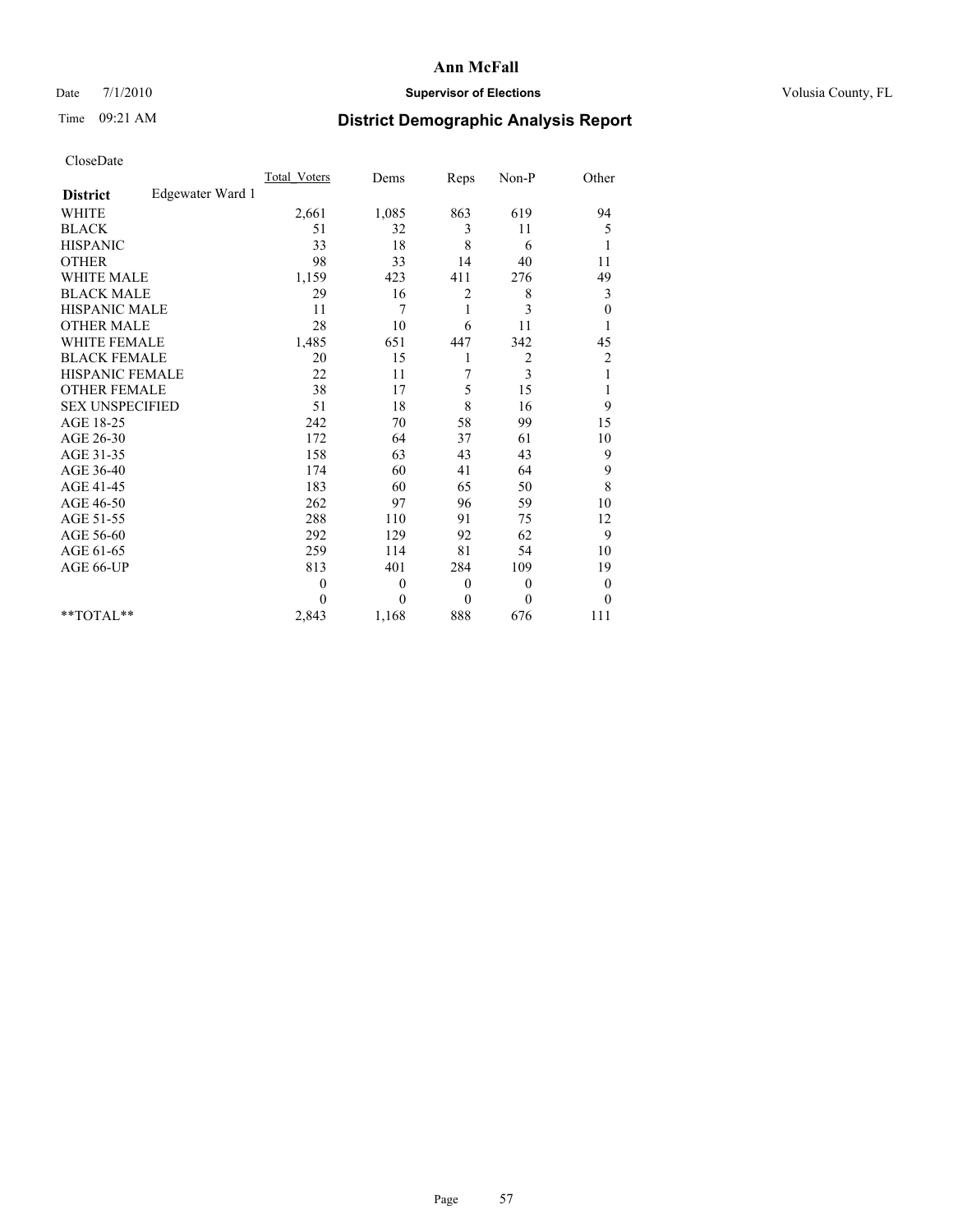## Date 7/1/2010 **Supervisor of Elections Supervisor of Elections** Volusia County, FL

# Time 09:21 AM **District Demographic Analysis Report**

|                                     | <b>Total Voters</b> | Dems             | Reps           | Non-P    | Other            |
|-------------------------------------|---------------------|------------------|----------------|----------|------------------|
| Edgewater Ward 2<br><b>District</b> |                     |                  |                |          |                  |
| <b>WHITE</b>                        | 3,410               | 1,289            | 1,154          | 849      | 118              |
| <b>BLACK</b>                        | 69                  | 60               | 1              | 8        | $\boldsymbol{0}$ |
| <b>HISPANIC</b>                     | 52                  | 23               | 10             | 18       |                  |
| <b>OTHER</b>                        | 112                 | 33               | 25             | 36       | 18               |
| <b>WHITE MALE</b>                   | 1,570               | 547              | 569            | 397      | 57               |
| <b>BLACK MALE</b>                   | 32                  | 28               | $\mathbf{0}$   | 4        | $\boldsymbol{0}$ |
| <b>HISPANIC MALE</b>                | 25                  | 10               | 6              | 8        | 1                |
| <b>OTHER MALE</b>                   | 41                  | 14               | 12             | 13       | $\overline{c}$   |
| <b>WHITE FEMALE</b>                 | 1,824               | 737              | 578            | 449      | 60               |
| <b>BLACK FEMALE</b>                 | 37                  | 32               | 1              | 4        | $\theta$         |
| HISPANIC FEMALE                     | 25                  | 13               | $\overline{4}$ | 8        | $\boldsymbol{0}$ |
| <b>OTHER FEMALE</b>                 | 39                  | 13               | 10             | 12       | 4                |
| <b>SEX UNSPECIFIED</b>              | 50                  | 11               | 10             | 16       | 13               |
| AGE 18-25                           | 327                 | 110              | 68             | 122      | 27               |
| AGE 26-30                           | 229                 | 71               | 62             | 81       | 15               |
| AGE 31-35                           | 244                 | 84               | 69             | 83       | 8                |
| AGE 36-40                           | 250                 | 94               | 65             | 84       | 7                |
| AGE 41-45                           | 284                 | 95               | 100            | 79       | 10               |
| AGE 46-50                           | 330                 | 132              | 104            | 79       | 15               |
| AGE 51-55                           | 363                 | 122              | 145            | 89       | 7                |
| AGE 56-60                           | 352                 | 152              | 109            | 79       | 12               |
| AGE 61-65                           | 355                 | 132              | 135            | 76       | 12               |
| AGE 66-UP                           | 909                 | 413              | 333            | 139      | 24               |
|                                     | $\overline{0}$      | $\boldsymbol{0}$ | $\mathbf{0}$   | $\theta$ | $\boldsymbol{0}$ |
|                                     | $\Omega$            | $\overline{0}$   | $\mathbf{0}$   | $\theta$ | $\overline{0}$   |
| $*$ $TOTAI.**$                      | 3,643               | 1,405            | 1,190          | 911      | 137              |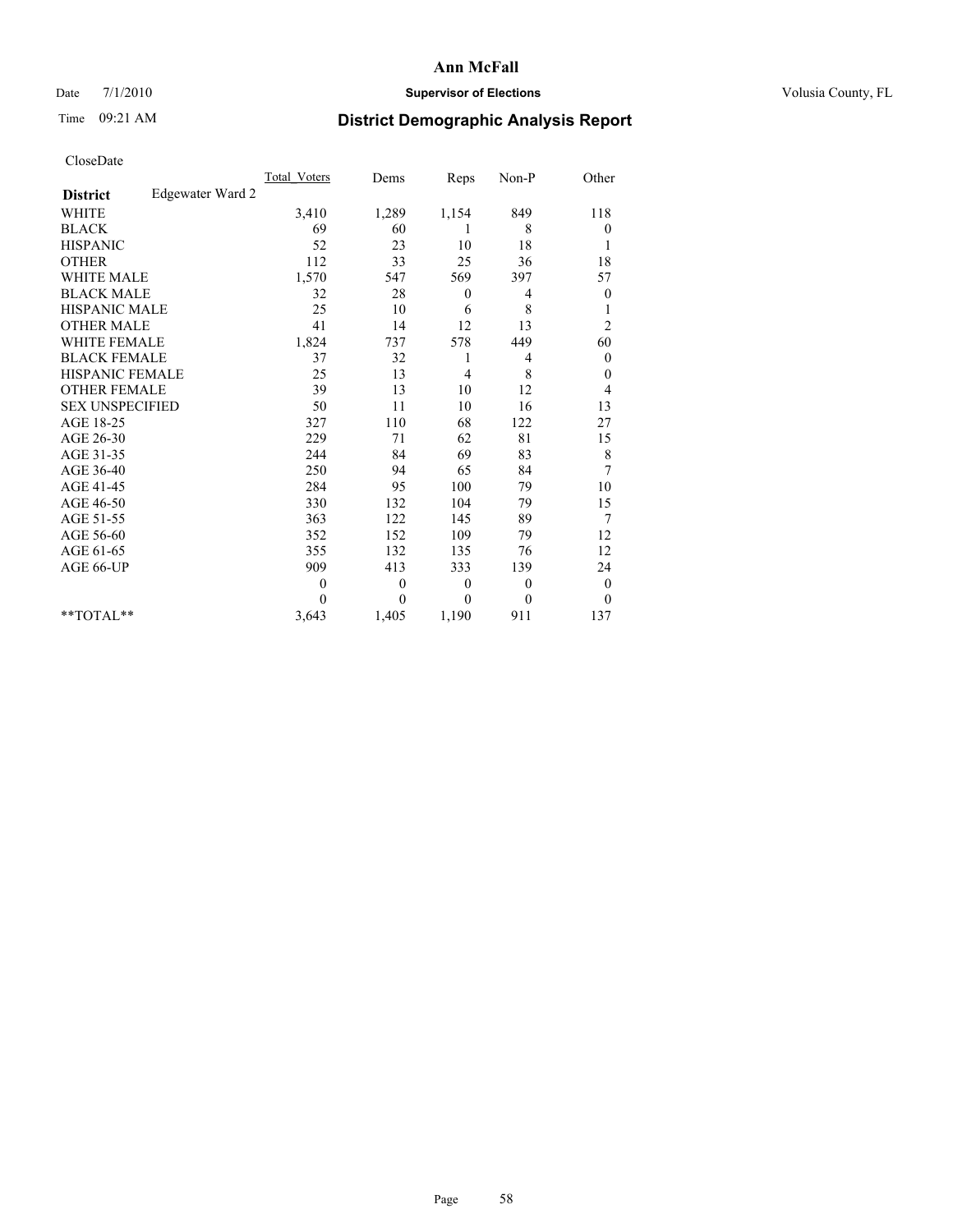## Date 7/1/2010 **Supervisor of Elections Supervisor of Elections** Volusia County, FL

# Time 09:21 AM **District Demographic Analysis Report**

|                                     | <b>Total Voters</b> | Dems             | Reps         | Non-P          | Other            |
|-------------------------------------|---------------------|------------------|--------------|----------------|------------------|
| Edgewater Ward 3<br><b>District</b> |                     |                  |              |                |                  |
| <b>WHITE</b>                        | 3,315               | 1,267            | 1,117        | 804            | 127              |
| <b>BLACK</b>                        | 76                  | 61               | 1            | 12             | 2                |
| <b>HISPANIC</b>                     | 43                  | 17               | 9            | 11             | 6                |
| <b>OTHER</b>                        | 135                 | 39               | 30           | 51             | 15               |
| <b>WHITE MALE</b>                   | 1,498               | 505              | 548          | 378            | 67               |
| <b>BLACK MALE</b>                   | 41                  | 32               | 1            | 7              | 1                |
| <b>HISPANIC MALE</b>                | 17                  | 4                | 4            | 6              | 3                |
| <b>OTHER MALE</b>                   | 42                  | 15               | 12           | 14             |                  |
| <b>WHITE FEMALE</b>                 | 1,802               | 758              | 563          | 422            | 59               |
| <b>BLACK FEMALE</b>                 | 33                  | 28               | $\theta$     | 5              | $\boldsymbol{0}$ |
| HISPANIC FEMALE                     | 25                  | 12               | 5            | 5              | 3                |
| <b>OTHER FEMALE</b>                 | 56                  | 18               | 15           | 19             | $\overline{4}$   |
| <b>SEX UNSPECIFIED</b>              | 55                  | 12               | 9            | 22             | 12               |
| AGE 18-25                           | 306                 | 100              | 68           | 114            | 24               |
| AGE 26-30                           | 222                 | 67               | 60           | 82             | 13               |
| AGE 31-35                           | 245                 | 69               | 71           | 95             | 10               |
| AGE 36-40                           | 275                 | 81               | 87           | 91             | 16               |
| AGE 41-45                           | 255                 | 92               | 94           | 61             | 8                |
| AGE 46-50                           | 303                 | 120              | 89           | 82             | 12               |
| AGE 51-55                           | 336                 | 132              | 128          | 68             | 8                |
| AGE 56-60                           | 329                 | 132              | 121          | 66             | 10               |
| AGE 61-65                           | 338                 | 137              | 112          | 70             | 19               |
| AGE 66-UP                           | 960                 | 454              | 327          | 149            | 30               |
|                                     | $\overline{0}$      | $\boldsymbol{0}$ | $\mathbf{0}$ | $\overline{0}$ | $\overline{0}$   |
|                                     | $\Omega$            | $\overline{0}$   | $\mathbf{0}$ | $\mathbf{0}$   | $\overline{0}$   |
| $*$ $TOTAI.**$                      | 3,569               | 1,384            | 1,157        | 878            | 150              |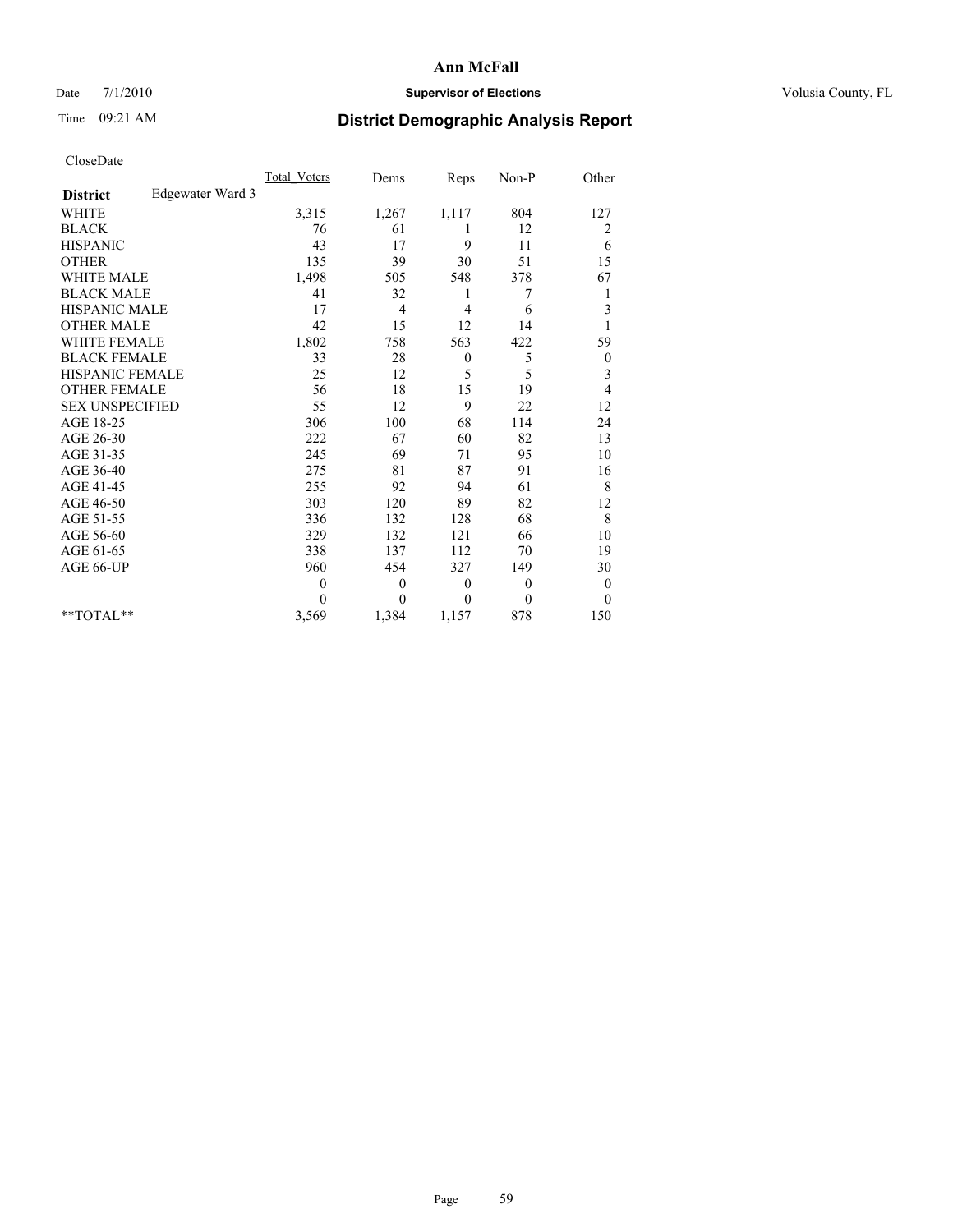### Date  $7/1/2010$  **Supervisor of Elections Supervisor of Elections** Volusia County, FL

## Time 09:21 AM **District Demographic Analysis Report**

|                                     | <b>Total Voters</b> | Dems         | Reps           | Non-P          | Other            |
|-------------------------------------|---------------------|--------------|----------------|----------------|------------------|
| Edgewater Ward 4<br><b>District</b> |                     |              |                |                |                  |
| <b>WHITE</b>                        | 3,430               | 1,281        | 1,179          | 807            | 163              |
| <b>BLACK</b>                        | 64                  | 49           | 7              | 7              |                  |
| <b>HISPANIC</b>                     | 35                  | 18           | 7              | 9              | 1                |
| <b>OTHER</b>                        | 110                 | 30           | 18             | 46             | 16               |
| <b>WHITE MALE</b>                   | 1,563               | 518          | 582            | 384            | 79               |
| <b>BLACK MALE</b>                   | 28                  | 21           | $\overline{4}$ | 3              | $\boldsymbol{0}$ |
| <b>HISPANIC MALE</b>                | 15                  | 9            | 2              | 3              | 1                |
| <b>OTHER MALE</b>                   | 37                  | 12           | 10             | 12             | 3                |
| <b>WHITE FEMALE</b>                 | 1,845               | 757          | 587            | 417            | 84               |
| <b>BLACK FEMALE</b>                 | 35                  | 27           | 3              | 4              | 1                |
| HISPANIC FEMALE                     | 20                  | 9            | 5              | 6              | $\boldsymbol{0}$ |
| <b>OTHER FEMALE</b>                 | 32                  | 13           | 5              | 13             | 1                |
| <b>SEX UNSPECIFIED</b>              | 64                  | 12           | 13             | 27             | 12               |
| AGE 18-25                           | 293                 | 93           | 62             | 117            | 21               |
| AGE 26-30                           | 202                 | 66           | 58             | 67             | 11               |
| AGE 31-35                           | 241                 | 73           | 63             | 88             | 17               |
| AGE 36-40                           | 257                 | 85           | 79             | 82             | 11               |
| AGE 41-45                           | 245                 | 93           | 81             | 64             | 7                |
| AGE 46-50                           | 339                 | 126          | 121            | 79             | 13               |
| AGE 51-55                           | 327                 | 126          | 121            | 66             | 14               |
| AGE 56-60                           | 295                 | 130          | 86             | 67             | 12               |
| AGE 61-65                           | 296                 | 128          | 89             | 58             | 21               |
| AGE 66-UP                           | 1,143               | 458          | 450            | 181            | 54               |
|                                     | $\theta$            | $\mathbf{0}$ | $\theta$       | $\overline{0}$ | $\boldsymbol{0}$ |
|                                     | $\Omega$            | $\theta$     | $\mathbf{0}$   | $\theta$       | $\theta$         |
| $*$ TOTAL $*$                       | 3,639               | 1,378        | 1,211          | 869            | 181              |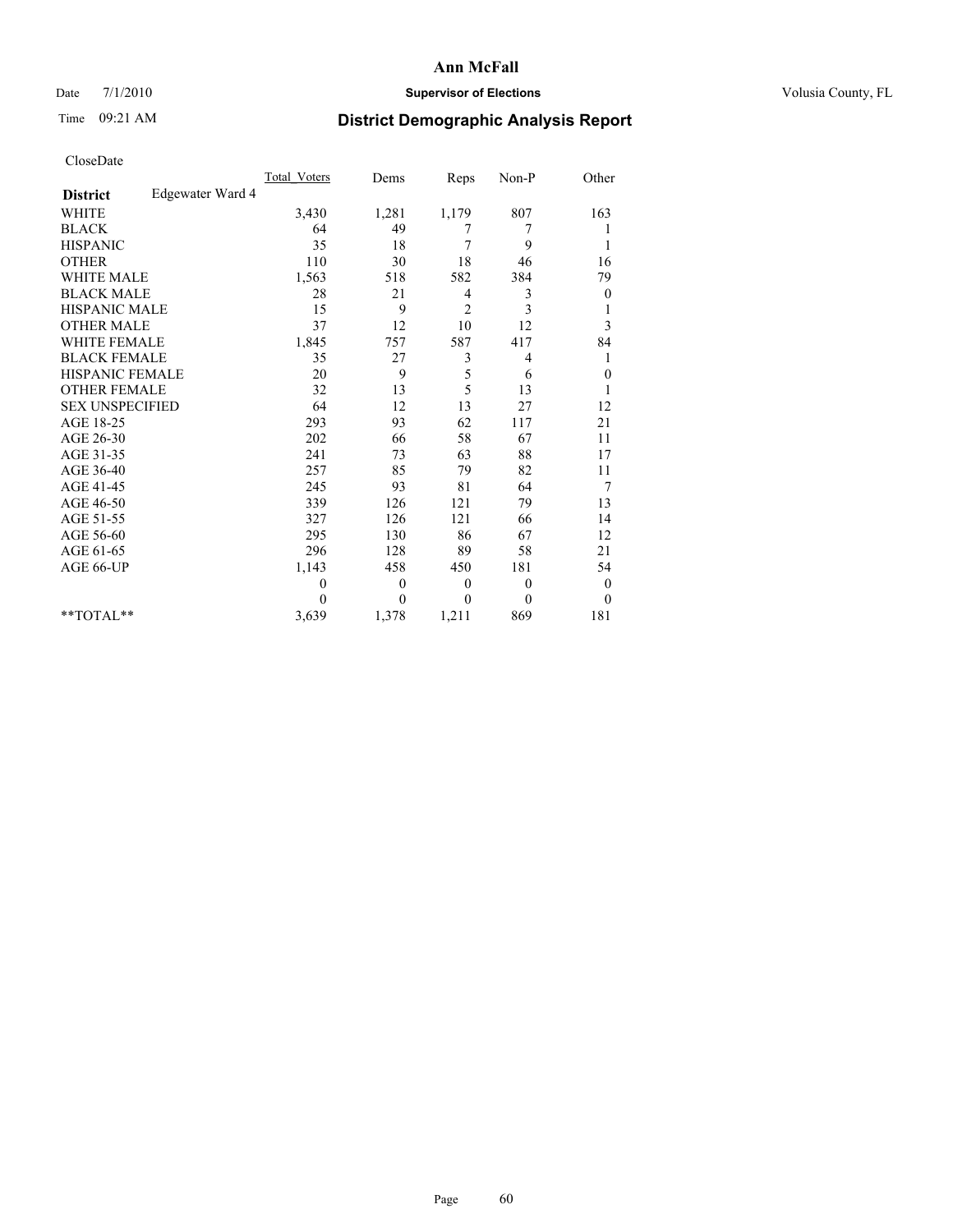## Date 7/1/2010 **Supervisor of Elections Supervisor of Elections** Volusia County, FL

# Time 09:21 AM **District Demographic Analysis Report**

|                                      | <b>Total Voters</b> | Dems             | Reps           | Non-P          | Other            |
|--------------------------------------|---------------------|------------------|----------------|----------------|------------------|
| Holly Hill Zone 1<br><b>District</b> |                     |                  |                |                |                  |
| <b>WHITE</b>                         | 1,191               | 508              | 330            | 298            | 55               |
| <b>BLACK</b>                         | 105                 | 86               | 6              | 12             |                  |
| <b>HISPANIC</b>                      | 37                  | 15               | 6              | 12             | 4                |
| <b>OTHER</b>                         | 68                  | 26               | 18             | 18             | 6                |
| <b>WHITE MALE</b>                    | 582                 | 218              | 181            | 160            | 23               |
| <b>BLACK MALE</b>                    | 42                  | 33               | 2              | 6              | 1                |
| HISPANIC MALE                        | 19                  | 3                | $\overline{4}$ | 10             | $\overline{c}$   |
| <b>OTHER MALE</b>                    | 18                  | 3                | 6              | 5              | 4                |
| <b>WHITE FEMALE</b>                  | 601                 | 288              | 147            | 137            | 29               |
| <b>BLACK FEMALE</b>                  | 63                  | 53               | 4              | 6              | $\boldsymbol{0}$ |
| HISPANIC FEMALE                      | 18                  | 12               | 2              | 2              | $\overline{c}$   |
| <b>OTHER FEMALE</b>                  | 32                  | 14               | 11             | 6              | $\mathbf{1}$     |
| <b>SEX UNSPECIFIED</b>               | 26                  | 11               | 3              | 8              | 4                |
| AGE 18-25                            | 120                 | 56               | 22             | 34             | 8                |
| AGE 26-30                            | 104                 | 45               | 17             | 38             | 4                |
| AGE 31-35                            | 95                  | 32               | 21             | 34             | 8                |
| AGE 36-40                            | 78                  | 29               | 27             | 19             | 3                |
| AGE 41-45                            | 139                 | 58               | 35             | 38             | 8                |
| AGE 46-50                            | 137                 | 52               | 41             | 33             | 11               |
| AGE 51-55                            | 157                 | 64               | 41             | 43             | 9                |
| AGE 56-60                            | 176                 | 92               | 41             | 39             | 4                |
| AGE 61-65                            | 120                 | 48               | 39             | 27             | 6                |
| AGE 66-UP                            | 275                 | 159              | 76             | 35             | 5                |
|                                      | $\overline{0}$      | $\boldsymbol{0}$ | $\mathbf{0}$   | $\overline{0}$ | $\mathbf{0}$     |
|                                      | $\Omega$            | $\overline{0}$   | $\mathbf{0}$   | $\mathbf{0}$   | $\overline{0}$   |
| $*$ $TOTAI.**$                       | 1,401               | 635              | 360            | 340            | 66               |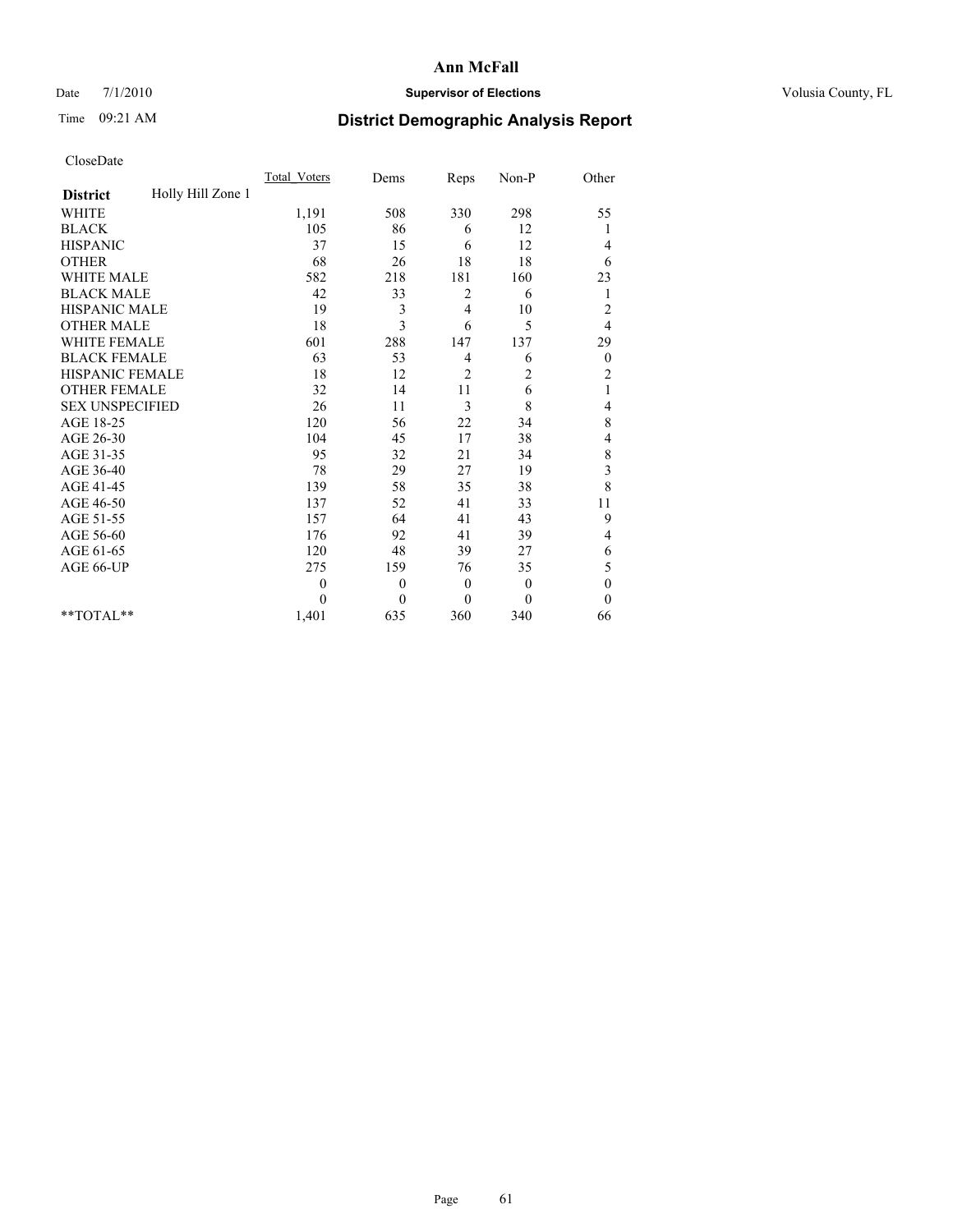## Date 7/1/2010 **Supervisor of Elections Supervisor of Elections** Volusia County, FL

# Time 09:21 AM **District Demographic Analysis Report**

|                                      | Total Voters   | Dems     | Reps         | Non-P          | Other            |
|--------------------------------------|----------------|----------|--------------|----------------|------------------|
| Holly Hill Zone 2<br><b>District</b> |                |          |              |                |                  |
| <b>WHITE</b>                         | 1,476          | 662      | 391          | 347            | 76               |
| <b>BLACK</b>                         | 193            | 160      | 6            | 23             | 4                |
| <b>HISPANIC</b>                      | 33             | 17       | 10           | 6              | $\overline{0}$   |
| <b>OTHER</b>                         | 92             | 33       | 15           | 32             | 12               |
| <b>WHITE MALE</b>                    | 677            | 269      | 200          | 174            | 34               |
| <b>BLACK MALE</b>                    | 83             | 67       | 2            | 11             | 3                |
| <b>HISPANIC MALE</b>                 | 18             | 5        | 9            | 4              | $\boldsymbol{0}$ |
| <b>OTHER MALE</b>                    | 23             | 7        | 5            | 8              | 3                |
| WHITE FEMALE                         | 790            | 391      | 190          | 170            | 39               |
| <b>BLACK FEMALE</b>                  | 110            | 93       | 4            | 12             |                  |
| HISPANIC FEMALE                      | 15             | 12       | 1            | $\overline{2}$ | $\boldsymbol{0}$ |
| <b>OTHER FEMALE</b>                  | 37             | 17       | 9            | 10             |                  |
| <b>SEX UNSPECIFIED</b>               | 41             | 11       | 2            | 17             | 11               |
| AGE 18-25                            | 192            | 80       | 35           | 59             | 18               |
| AGE 26-30                            | 134            | 63       | 30           | 36             | 5                |
| AGE 31-35                            | 127            | 57       | 20           | 42             | $\,$ 8 $\,$      |
| AGE 36-40                            | 149            | 69       | 28           | 47             | 5                |
| AGE 41-45                            | 165            | 68       | 51           | 34             | 12               |
| AGE 46-50                            | 233            | 108      | 54           | 57             | 14               |
| AGE 51-55                            | 191            | 105      | 35           | 44             | 7                |
| AGE 56-60                            | 163            | 74       | 46           | 35             | $\,$ 8 $\,$      |
| AGE 61-65                            | 131            | 72       | 25           | 27             | 7                |
| AGE 66-UP                            | 309            | 176      | 98           | 27             | 8                |
|                                      | $\overline{0}$ | $\theta$ | $\mathbf{0}$ | $\mathbf{0}$   | $\mathbf{0}$     |
|                                      | $\Omega$       | $\theta$ | $\theta$     | $\theta$       | $\theta$         |
| $*$ $TOTAI.**$                       | 1,794          | 872      | 422          | 408            | 92               |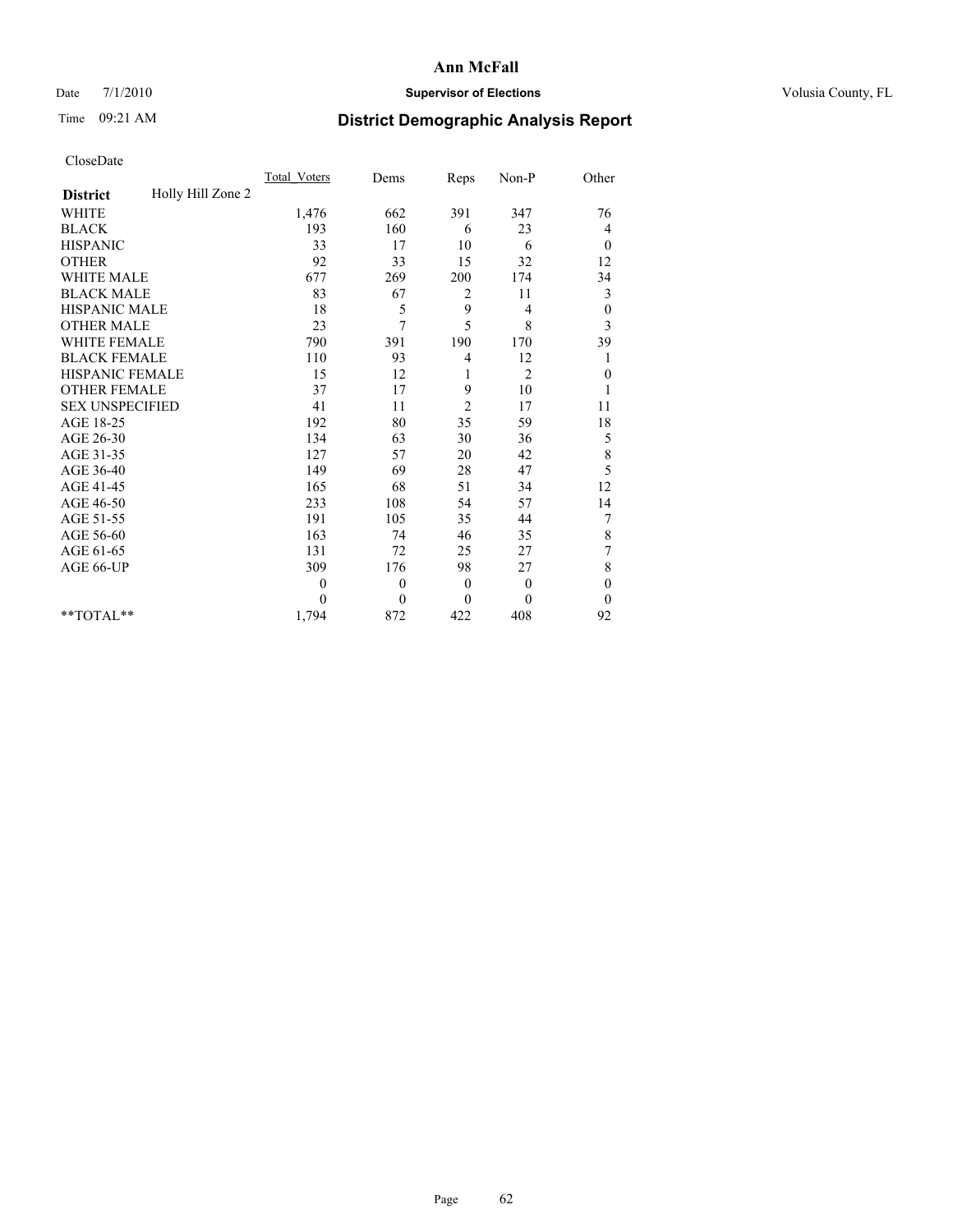## Date 7/1/2010 **Supervisor of Elections Supervisor of Elections** Volusia County, FL

## Time 09:21 AM **District Demographic Analysis Report**

|                                      | <b>Total Voters</b> | Dems         | Reps           | Non-P        | Other            |
|--------------------------------------|---------------------|--------------|----------------|--------------|------------------|
| Holly Hill Zone 3<br><b>District</b> |                     |              |                |              |                  |
| <b>WHITE</b>                         | 1,499               | 613          | 505            | 311          | 70               |
| <b>BLACK</b>                         | 133                 | 114          | 5              | 14           | 0                |
| <b>HISPANIC</b>                      | 25                  | 11           | $\overline{4}$ | 9            | 1                |
| <b>OTHER</b>                         | 86                  | 33           | 12             | 33           | 8                |
| <b>WHITE MALE</b>                    | 622                 | 231          | 215            | 142          | 34               |
| <b>BLACK MALE</b>                    | 55                  | 42           | 3              | 10           | $\boldsymbol{0}$ |
| <b>HISPANIC MALE</b>                 | 11                  | 4            | $\sqrt{2}$     | 4            |                  |
| <b>OTHER MALE</b>                    | 26                  | 12           | 3              | 10           |                  |
| <b>WHITE FEMALE</b>                  | 870                 | 378          | 289            | 168          | 35               |
| <b>BLACK FEMALE</b>                  | 78                  | 72           | 2              | 4            | $\theta$         |
| HISPANIC FEMALE                      | 14                  | 7            | $\overline{c}$ | 5            | 0                |
| <b>OTHER FEMALE</b>                  | 37                  | 14           | 7              | 15           | 1                |
| <b>SEX UNSPECIFIED</b>               | 30                  | 11           | 3              | 9            | 7                |
| AGE 18-25                            | 107                 | 41           | 20             | 32           | 14               |
| AGE 26-30                            | 106                 | 37           | 22             | 43           | 4                |
| AGE 31-35                            | 72                  | 34           | 13             | 24           | 1                |
| AGE 36-40                            | 92                  | 33           | 20             | 36           | 3                |
| AGE 41-45                            | 110                 | 33           | 35             | 38           | 4                |
| AGE 46-50                            | 125                 | 54           | 39             | 25           | 7                |
| AGE 51-55                            | 120                 | 57           | 33             | 21           | 9                |
| AGE 56-60                            | 141                 | 70           | 39             | 28           | 4                |
| AGE 61-65                            | 145                 | 76           | 31             | 32           | 6                |
| AGE 66-UP                            | 725                 | 336          | 274            | 88           | 27               |
|                                      | $\theta$            | $\mathbf{0}$ | $\theta$       | $\mathbf{0}$ | 0                |
|                                      | $\theta$            | $\mathbf{0}$ | $\mathbf{0}$   | $\theta$     | $\theta$         |
| **TOTAL**                            | 1,743               | 771          | 526            | 367          | 79               |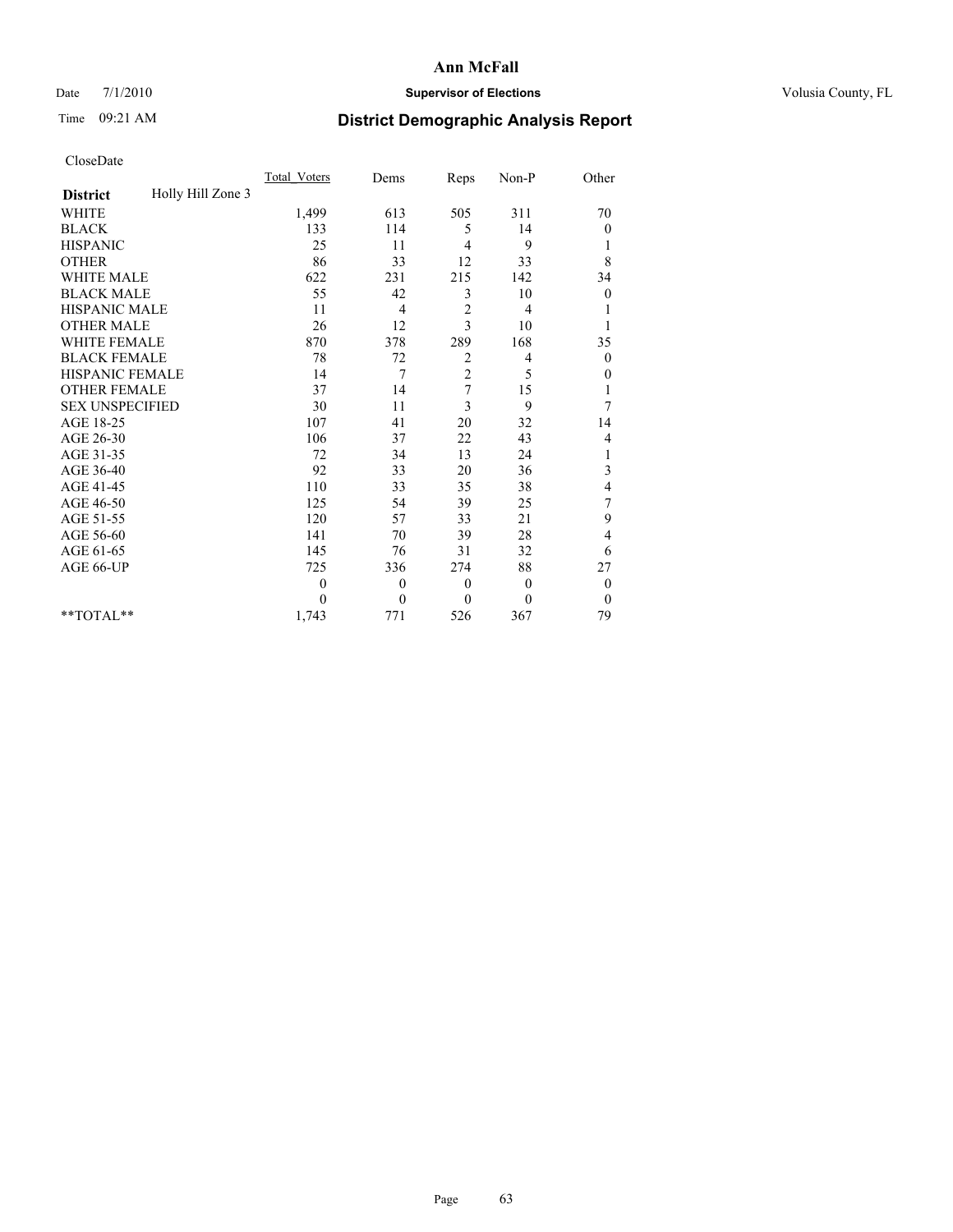## Date 7/1/2010 **Supervisor of Elections Supervisor of Elections** Volusia County, FL

# Time 09:21 AM **District Demographic Analysis Report**

|                                      | <b>Total Voters</b> | Dems         | Reps         | Non-P        | Other                   |
|--------------------------------------|---------------------|--------------|--------------|--------------|-------------------------|
| Holly Hill Zone 4<br><b>District</b> |                     |              |              |              |                         |
| <b>WHITE</b>                         | 1,371               | 573          | 442          | 286          | 70                      |
| <b>BLACK</b>                         | 292                 | 233          | 7            | 47           | 5                       |
| <b>HISPANIC</b>                      | 46                  | 29           | 5            | 11           | 1                       |
| <b>OTHER</b>                         | 86                  | 30           | 9            | 34           | 13                      |
| <b>WHITE MALE</b>                    | 609                 | 210          | 221          | 140          | 38                      |
| <b>BLACK MALE</b>                    | 79                  | 60           | 3            | 14           | $\overline{\mathbf{c}}$ |
| HISPANIC MALE                        | 18                  | 14           | 1            | 3            | $\boldsymbol{0}$        |
| <b>OTHER MALE</b>                    | 28                  | 10           | 5            | 11           | $\overline{c}$          |
| <b>WHITE FEMALE</b>                  | 754                 | 359          | 219          | 144          | 32                      |
| <b>BLACK FEMALE</b>                  | 210                 | 171          | 4            | 32           | 3                       |
| HISPANIC FEMALE                      | 28                  | 15           | 4            | 8            |                         |
| <b>OTHER FEMALE</b>                  | 31                  | 16           | $\mathbf{0}$ | 13           | $\overline{c}$          |
| <b>SEX UNSPECIFIED</b>               | 38                  | 10           | 6            | 13           | 9                       |
| AGE 18-25                            | 275                 | 128          | 44           | 83           | 20                      |
| AGE 26-30                            | 143                 | 60           | 35           | 43           | 5                       |
| AGE 31-35                            | 145                 | 71           | 29           | 37           | 8                       |
| AGE 36-40                            | 121                 | 54           | 27           | 30           | 10                      |
| AGE 41-45                            | 133                 | 62           | 33           | 33           | 5                       |
| AGE 46-50                            | 161                 | 64           | 46           | 36           | 15                      |
| AGE 51-55                            | 164                 | 83           | 47           | 28           | 6                       |
| AGE 56-60                            | 147                 | 71           | 41           | 31           | 4                       |
| AGE 61-65                            | 109                 | 59           | 28           | 17           | 5                       |
| AGE 66-UP                            | 397                 | 213          | 133          | 40           | 11                      |
|                                      | $\theta$            | $\mathbf{0}$ | $\mathbf{0}$ | $\mathbf{0}$ | $\boldsymbol{0}$        |
|                                      | $\Omega$            | $\theta$     | $\mathbf{0}$ | $\Omega$     | $\theta$                |
| $*$ $TOTAI.**$                       | 1,795               | 865          | 463          | 378          | 89                      |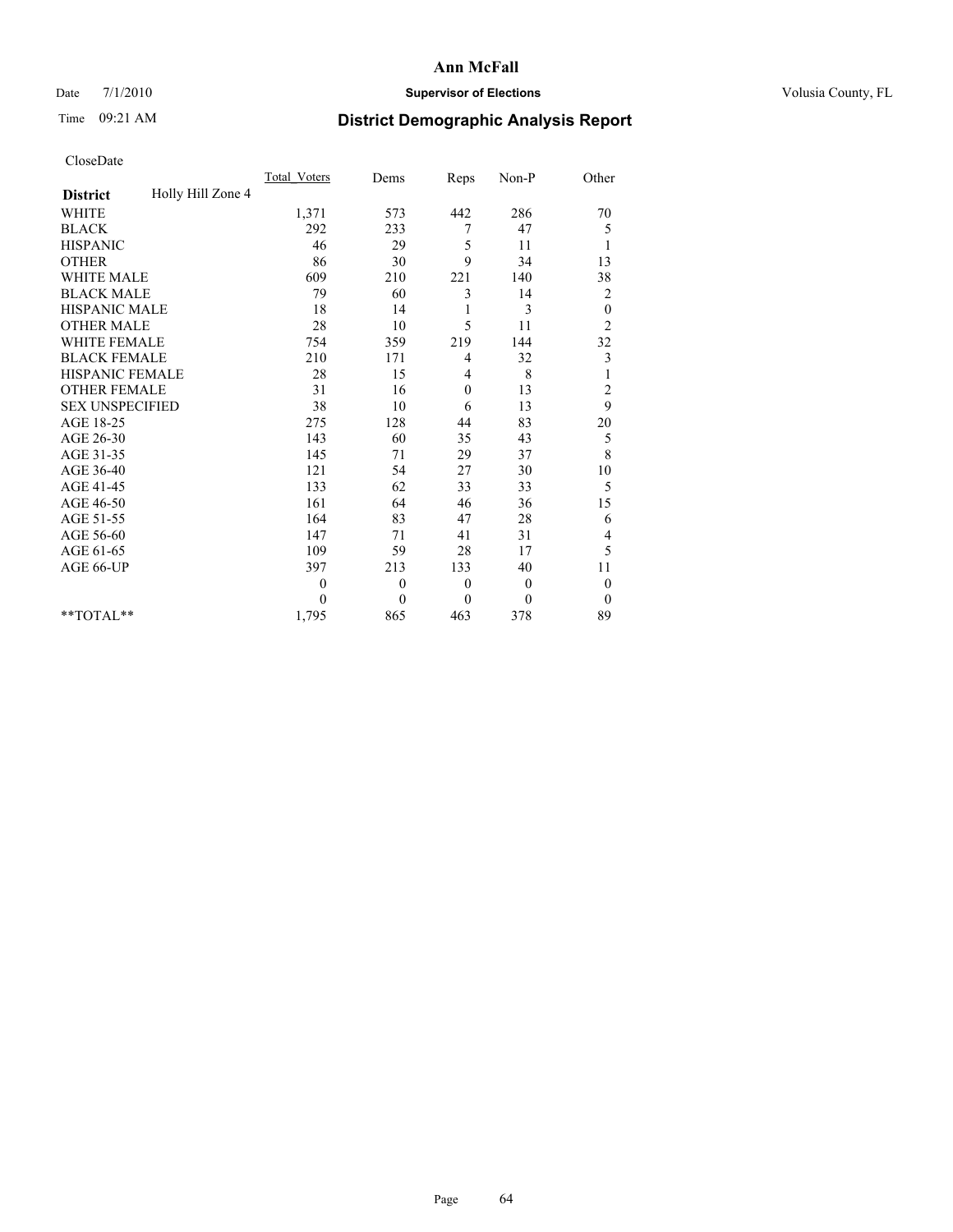## Date 7/1/2010 **Supervisor of Elections Supervisor of Elections** Volusia County, FL

# Time 09:21 AM **District Demographic Analysis Report**

|                                      | Total Voters   | Dems         | Reps           | Non-P        | Other            |
|--------------------------------------|----------------|--------------|----------------|--------------|------------------|
| New Smyrna Zone 1<br><b>District</b> |                |              |                |              |                  |
| <b>WHITE</b>                         | 3,681          | 1,236        | 1,588          | 717          | 140              |
| <b>BLACK</b>                         | 9              | 3            | 2              | 4            | 0                |
| <b>HISPANIC</b>                      | 36             | 12           | 9              | 14           |                  |
| <b>OTHER</b>                         | 117            | 25           | 37             | 36           | 19               |
| WHITE MALE                           | 1,721          | 477          | 783            | 381          | 80               |
| <b>BLACK MALE</b>                    | $\overline{4}$ | 1            | $\mathbf{0}$   | 3            | $\overline{0}$   |
| HISPANIC MALE                        | 15             | 3            |                | 11           | 0                |
| <b>OTHER MALE</b>                    | 33             | 6            | 16             | 10           |                  |
| <b>WHITE FEMALE</b>                  | 1,934          | 749          | 796            | 330          | 59               |
| <b>BLACK FEMALE</b>                  | 5              | 2            | $\overline{c}$ | 1            | $\overline{0}$   |
| <b>HISPANIC FEMALE</b>               | 21             | 9            | 8              | 3            |                  |
| <b>OTHER FEMALE</b>                  | 42             | 11           | 17             | 10           | 4                |
| <b>SEX UNSPECIFIED</b>               | 68             | 18           | 13             | 22           | 15               |
| AGE 18-25                            | 208            | 56           | 46             | 88           | 18               |
| AGE 26-30                            | 156            | 59           | 41             | 46           | 10               |
| AGE 31-35                            | 145            | 37           | 48             | 51           | 9                |
| AGE 36-40                            | 152            | 43           | 51             | 50           | 8                |
| AGE 41-45                            | 216            | 64           | 91             | 48           | 13               |
| AGE 46-50                            | 263            | 79           | 122            | 49           | 13               |
| AGE 51-55                            | 361            | 127          | 142            | 75           | 17               |
| AGE 56-60                            | 451            | 176          | 183            | 78           | 14               |
| AGE 61-65                            | 486            | 160          | 223            | 88           | 15               |
| AGE 66-UP                            | 1,405          | 475          | 689            | 198          | 43               |
|                                      | $\theta$       | $\mathbf{0}$ | $\mathbf{0}$   | $\mathbf{0}$ | $\boldsymbol{0}$ |
|                                      | $\theta$       | $\theta$     | $\theta$       | 0            | $\theta$         |
| $*$ $TOTAI.**$                       | 3,843          | 1,276        | 1,636          | 771          | 160              |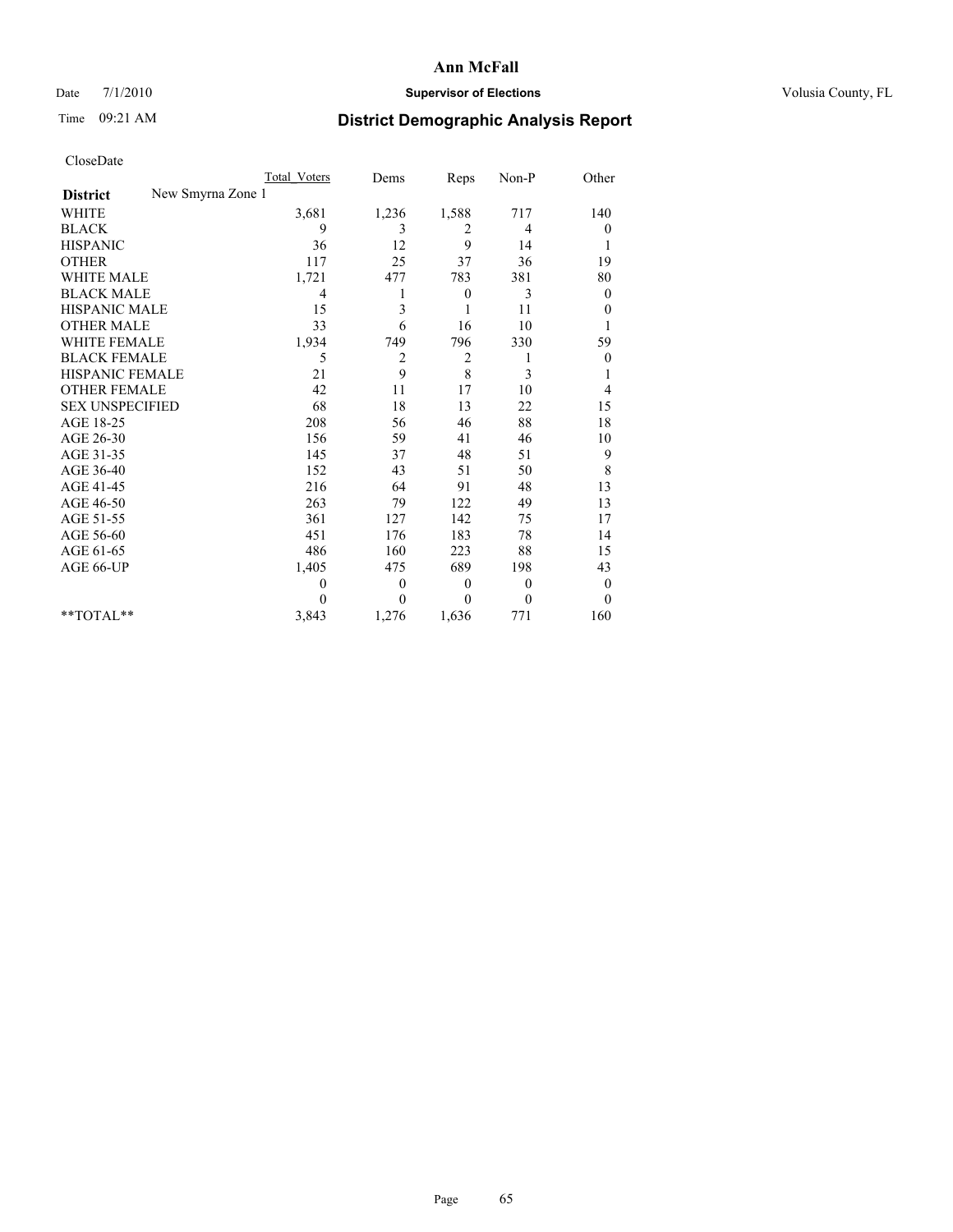## Date 7/1/2010 **Supervisor of Elections Supervisor of Elections** Volusia County, FL

# Time 09:21 AM **District Demographic Analysis Report**

|                                      | Total Voters | Dems         | Reps             | Non-P          | Other            |
|--------------------------------------|--------------|--------------|------------------|----------------|------------------|
| New Smyrna Zone 2<br><b>District</b> |              |              |                  |                |                  |
| <b>WHITE</b>                         | 3,181        | 1,194        | 1,189            | 655            | 143              |
| <b>BLACK</b>                         | 18           | 13           | 1                | 4              | $\boldsymbol{0}$ |
| <b>HISPANIC</b>                      | 42           | 8            | 14               | 18             | 2                |
| <b>OTHER</b>                         | 100          | 25           | 23               | 33             | 19               |
| WHITE MALE                           | 1,432        | 479          | 538              | 336            | 79               |
| <b>BLACK MALE</b>                    | 9            | 6            | 1                | $\overline{c}$ | $\theta$         |
| <b>HISPANIC MALE</b>                 | 22           | 4            | 6                | 12             | $\mathbf{0}$     |
| <b>OTHER MALE</b>                    | 29           | 7            | 8                | 11             | 3                |
| <b>WHITE FEMALE</b>                  | 1,720        | 705          | 636              | 315            | 64               |
| <b>BLACK FEMALE</b>                  | 9            | 7            | $\boldsymbol{0}$ | 2              | $\boldsymbol{0}$ |
| <b>HISPANIC FEMALE</b>               | 20           | 4            | 8                | 6              | $\overline{c}$   |
| <b>OTHER FEMALE</b>                  | 39           | 13           | 11               | 13             | $\overline{c}$   |
| <b>SEX UNSPECIFIED</b>               | 61           | 15           | 19               | 13             | 14               |
| AGE 18-25                            | 187          | 56           | 52               | 63             | 16               |
| AGE 26-30                            | 165          | 58           | 38               | 55             | 14               |
| AGE 31-35                            | 126          | 37           | 42               | 40             | 7                |
| AGE 36-40                            | 170          | 52           | 48               | 60             | 10               |
| AGE 41-45                            | 156          | 46           | 65               | 36             | 9                |
| AGE 46-50                            | 267          | 80           | 111              | 64             | 12               |
| AGE 51-55                            | 294          | 118          | 100              | 58             | 18               |
| AGE 56-60                            | 328          | 122          | 113              | 81             | 12               |
| AGE 61-65                            | 351          | 129          | 144              | 63             | 15               |
| AGE 66-UP                            | 1,297        | 542          | 514              | 190            | 51               |
|                                      | $\theta$     | $\mathbf{0}$ | $\boldsymbol{0}$ | $\mathbf{0}$   | $\boldsymbol{0}$ |
|                                      | $\theta$     | $\theta$     | $\theta$         | 0              | $\theta$         |
| $*$ TOTAL $*$                        | 3,341        | 1,240        | 1,227            | 710            | 164              |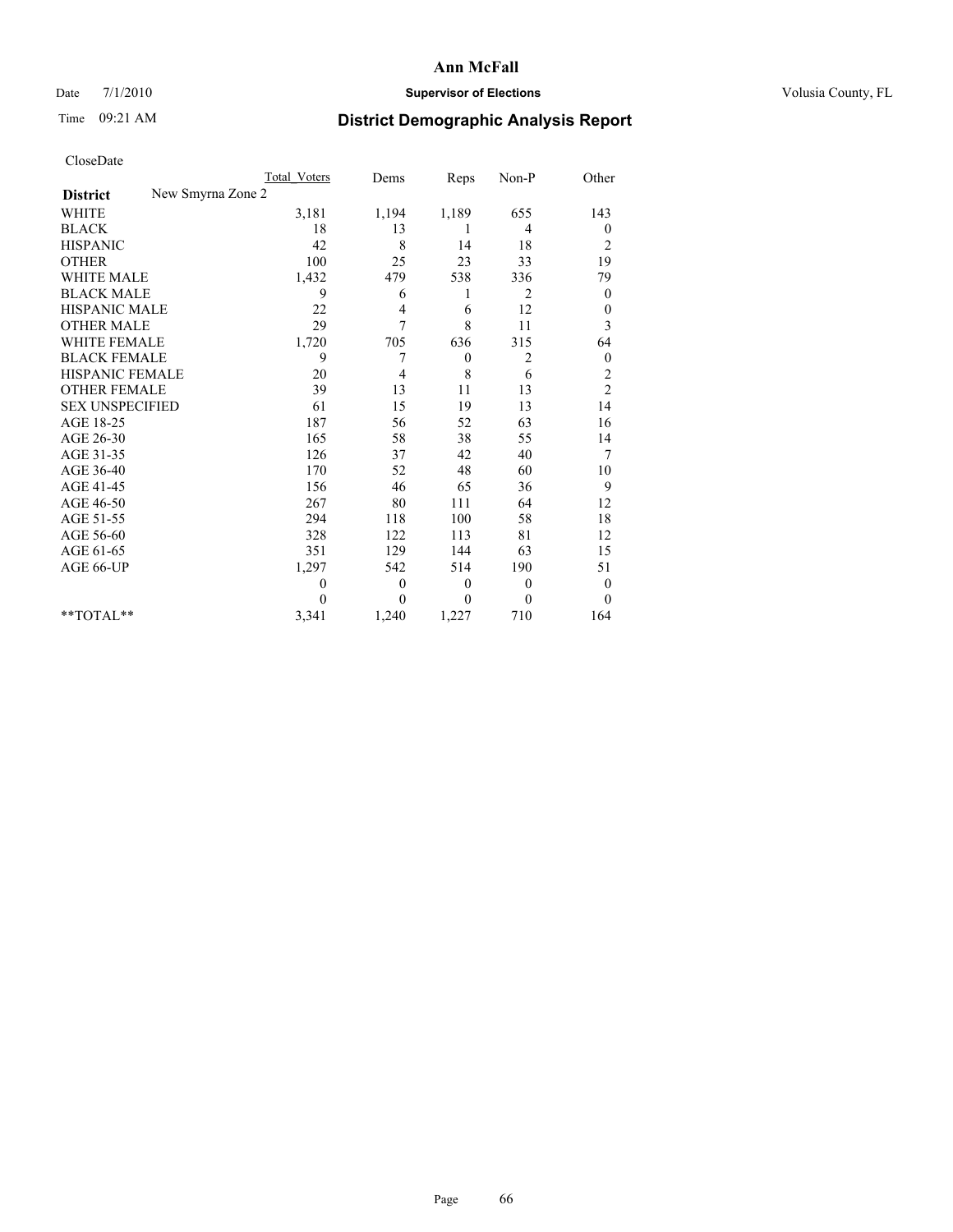## Date 7/1/2010 **Supervisor of Elections Supervisor of Elections** Volusia County, FL

# Time 09:21 AM **District Demographic Analysis Report**

|                                      | <b>Total Voters</b> | Dems             | Reps           | Non-P          | Other            |
|--------------------------------------|---------------------|------------------|----------------|----------------|------------------|
| New Smyrna Zone 3<br><b>District</b> |                     |                  |                |                |                  |
| <b>WHITE</b>                         | 4,025               | 1,353            | 1,616          | 888            | 168              |
| <b>BLACK</b>                         | 32                  | 23               | 2              | 6              |                  |
| <b>HISPANIC</b>                      | 38                  | 16               | 10             | 10             | $\overline{c}$   |
| <b>OTHER</b>                         | 159                 | 38               | 27             | 61             | 33               |
| <b>WHITE MALE</b>                    | 1,866               | 543              | 789            | 448            | 86               |
| <b>BLACK MALE</b>                    | 19                  | 13               | 1              | 4              | 1                |
| <b>HISPANIC MALE</b>                 | 17                  | 7                | $\mathfrak{Z}$ | 5              | $\overline{c}$   |
| <b>OTHER MALE</b>                    | 49                  | 18               | 9              | 21             |                  |
| <b>WHITE FEMALE</b>                  | 2,137               | 801              | 820            | 434            | 82               |
| <b>BLACK FEMALE</b>                  | 13                  | 10               | 1              | $\overline{c}$ | $\theta$         |
| HISPANIC FEMALE                      | 21                  | 9                | 7              | 5              | $\boldsymbol{0}$ |
| <b>OTHER FEMALE</b>                  | 46                  | 14               | 12             | 14             | 6                |
| <b>SEX UNSPECIFIED</b>               | 86                  | 15               | 13             | 32             | 26               |
| AGE 18-25                            | 267                 | 74               | 57             | 103            | 33               |
| AGE 26-30                            | 236                 | 68               | 80             | 75             | 13               |
| AGE 31-35                            | 214                 | 79               | 45             | 76             | 14               |
| AGE 36-40                            | 223                 | 71               | 67             | 76             | 9                |
| AGE 41-45                            | 238                 | 78               | 78             | 74             | 8                |
| AGE 46-50                            | 331                 | 108              | 131            | 79             | 13               |
| AGE 51-55                            | 404                 | 166              | 139            | 83             | 16               |
| AGE 56-60                            | 402                 | 158              | 148            | 75             | 21               |
| AGE 61-65                            | 418                 | 157              | 161            | 87             | 13               |
| AGE 66-UP                            | 1,521               | 471              | 749            | 237            | 64               |
|                                      | $\mathbf{0}$        | $\boldsymbol{0}$ | $\theta$       | $\theta$       | $\theta$         |
|                                      | $\theta$            | $\theta$         | $\mathbf{0}$   | $\mathbf{0}$   | $\overline{0}$   |
| **TOTAL**                            | 4,254               | 1,430            | 1,655          | 965            | 204              |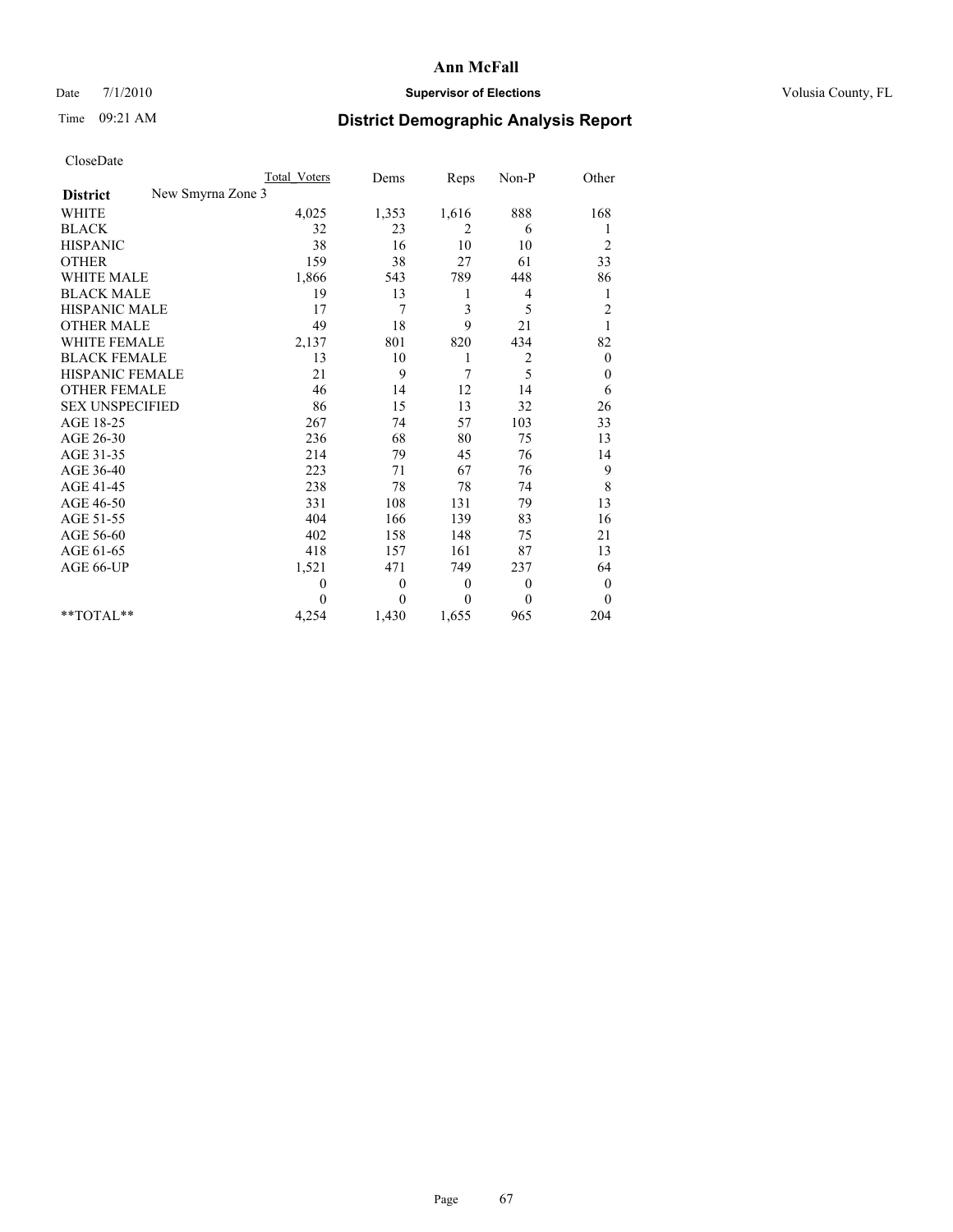## Date 7/1/2010 **Supervisor of Elections Supervisor of Elections** Volusia County, FL

# Time 09:21 AM **District Demographic Analysis Report**

|                                      | Total Voters | Dems         | Reps     | Non-P        | Other            |
|--------------------------------------|--------------|--------------|----------|--------------|------------------|
| New Smyrna Zone 4<br><b>District</b> |              |              |          |              |                  |
| <b>WHITE</b>                         | 4,064        | 1,436        | 1,584    | 876          | 168              |
| <b>BLACK</b>                         | 689          | 592          | 19       | 65           | 13               |
| <b>HISPANIC</b>                      | 68           | 29           | 15       | 20           | 4                |
| <b>OTHER</b>                         | 196          | 55           | 29       | 71           | 41               |
| <b>WHITE MALE</b>                    | 1,813        | 579          | 726      | 423          | 85               |
| <b>BLACK MALE</b>                    | 285          | 227          | 8        | 41           | 9                |
| <b>HISPANIC MALE</b>                 | 37           | 12           | 11       | 10           | 4                |
| <b>OTHER MALE</b>                    | 53           | 15           | 11       | 23           | 4                |
| <b>WHITE FEMALE</b>                  | 2,229        | 848          | 854      | 444          | 83               |
| <b>BLACK FEMALE</b>                  | 399          | 360          | 11       | 24           | 4                |
| HISPANIC FEMALE                      | 31           | 17           | 4        | 10           | $\boldsymbol{0}$ |
| <b>OTHER FEMALE</b>                  | 80           | 31           | 15       | 29           | 5                |
| <b>SEX UNSPECIFIED</b>               | 90           | 23           | 7        | 28           | 32               |
| AGE 18-25                            | 426          | 187          | 72       | 134          | 33               |
| AGE 26-30                            | 270          | 106          | 65       | 83           | 16               |
| AGE 31-35                            | 295          | 95           | 97       | 87           | 16               |
| AGE 36-40                            | 330          | 142          | 103      | 58           | 27               |
| AGE 41-45                            | 286          | 110          | 101      | 63           | 12               |
| AGE 46-50                            | 355          | 140          | 121      | 79           | 15               |
| AGE 51-55                            | 427          | 193          | 134      | 87           | 13               |
| AGE 56-60                            | 446          | 182          | 141      | 104          | 19               |
| AGE 61-65                            | 442          | 193          | 138      | 92           | 19               |
| AGE 66-UP                            | 1,740        | 764          | 675      | 245          | 56               |
|                                      | $\mathbf{0}$ | $\mathbf{0}$ | $\theta$ | $\mathbf{0}$ | $\mathbf{0}$     |
|                                      | $\theta$     | $\theta$     | $\Omega$ | $\theta$     | $\mathbf{0}$     |
| $*$ $TOTAI.**$                       | 5,017        | 2,112        | 1,647    | 1,032        | 226              |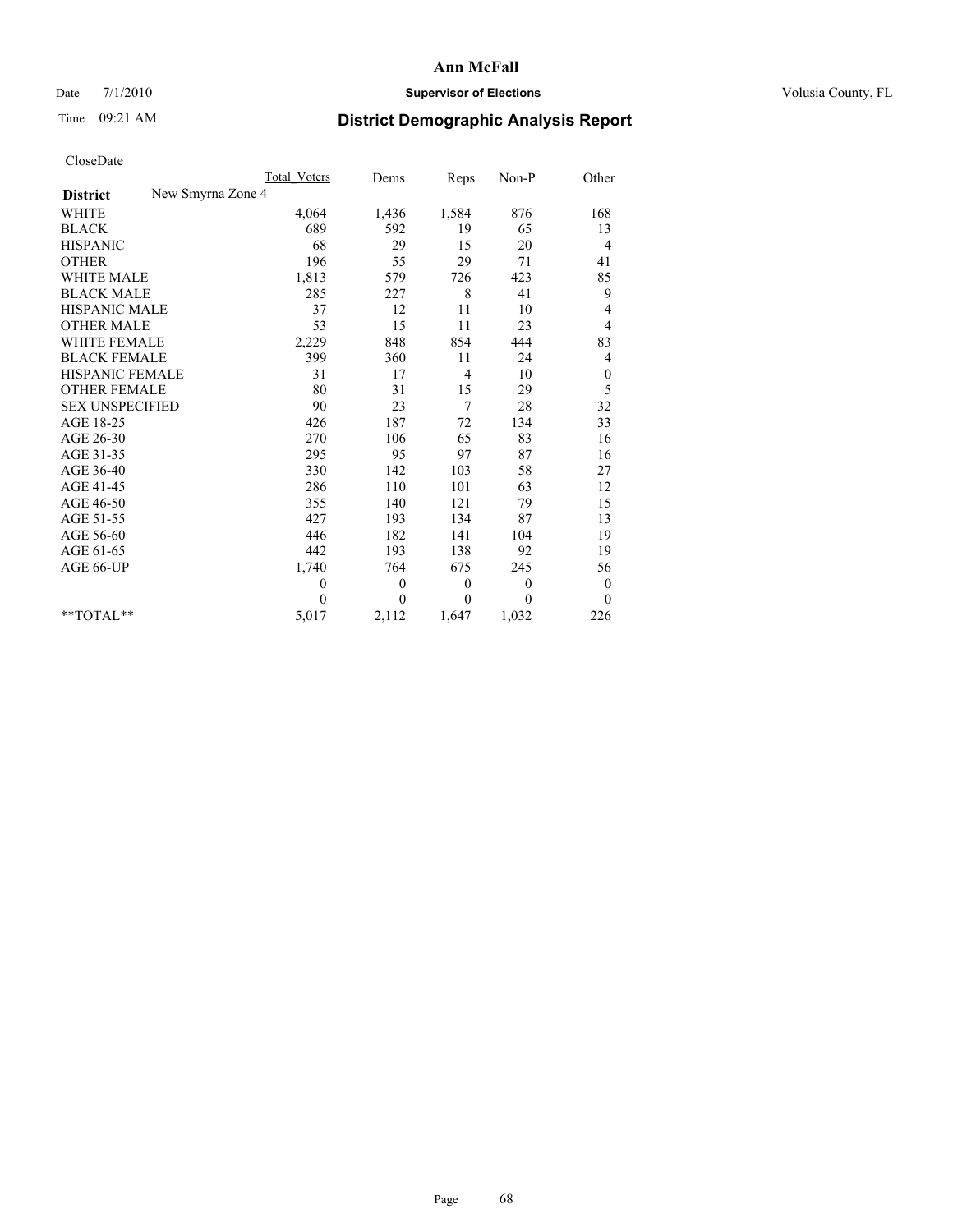## Date 7/1/2010 **Supervisor of Elections Supervisor of Elections** Volusia County, FL

# Time 09:21 AM **District Demographic Analysis Report**

|                                       | <b>Total Voters</b> | Dems         | Reps           | Non-P          | Other                   |
|---------------------------------------|---------------------|--------------|----------------|----------------|-------------------------|
| Orange City Zone 1<br><b>District</b> |                     |              |                |                |                         |
| <b>WHITE</b>                          | 554                 | 210          | 212            | 105            | 27                      |
| <b>BLACK</b>                          | 89                  | 72           | 2              | 11             | 4                       |
| <b>HISPANIC</b>                       | 246                 | 115          | 35             | 86             | 10                      |
| <b>OTHER</b>                          | 49                  | 20           | 14             | 11             | 4                       |
| <b>WHITE MALE</b>                     | 226                 | 83           | 84             | 45             | 14                      |
| <b>BLACK MALE</b>                     | 28                  | 22           | $\theta$       | 3              | 3                       |
| HISPANIC MALE                         | 98                  | 45           | 15             | 34             | 4                       |
| <b>OTHER MALE</b>                     | 19                  | 10           | 6              | 3              | $\mathbf{0}$            |
| <b>WHITE FEMALE</b>                   | 327                 | 127          | 127            | 60             | 13                      |
| <b>BLACK FEMALE</b>                   | 61                  | 50           | $\overline{2}$ | 8              | 1                       |
| HISPANIC FEMALE                       | 147                 | 70           | 19             | 52             | 6                       |
| <b>OTHER FEMALE</b>                   | 19                  | 6            | 5              | 6              | $\frac{2}{2}$           |
| <b>SEX UNSPECIFIED</b>                | 13                  | 4            | 5              | $\overline{c}$ |                         |
| AGE 18-25                             | 121                 | 47           | 25             | 43             | 6                       |
| AGE 26-30                             | 101                 | 33           | 29             | 32             | 7                       |
| AGE 31-35                             | $88\,$              | 33           | 26             | 23             | 6                       |
| AGE 36-40                             | 72                  | 34           | 22             | 14             | $\overline{c}$          |
| AGE 41-45                             | 72                  | 29           | 18             | 23             | $\overline{c}$          |
| AGE 46-50                             | 56                  | 27           | 12             | 15             | $\overline{c}$          |
| AGE 51-55                             | 50                  | 22           | 13             | 12             | 3                       |
| AGE 56-60                             | 65                  | 35           | 9              | 18             | $\overline{\mathbf{3}}$ |
| AGE 61-65                             | 56                  | 25           | 23             | 5              | $\overline{3}$          |
| AGE 66-UP                             | 257                 | 132          | 86             | 28             | 11                      |
|                                       | $\theta$            | $\mathbf{0}$ | $\theta$       | $\theta$       | $\theta$                |
|                                       | $\mathbf{0}$        | $\theta$     | $\mathbf{0}$   | $\mathbf{0}$   | $\overline{0}$          |
| **TOTAL**                             | 938                 | 417          | 263            | 213            | 45                      |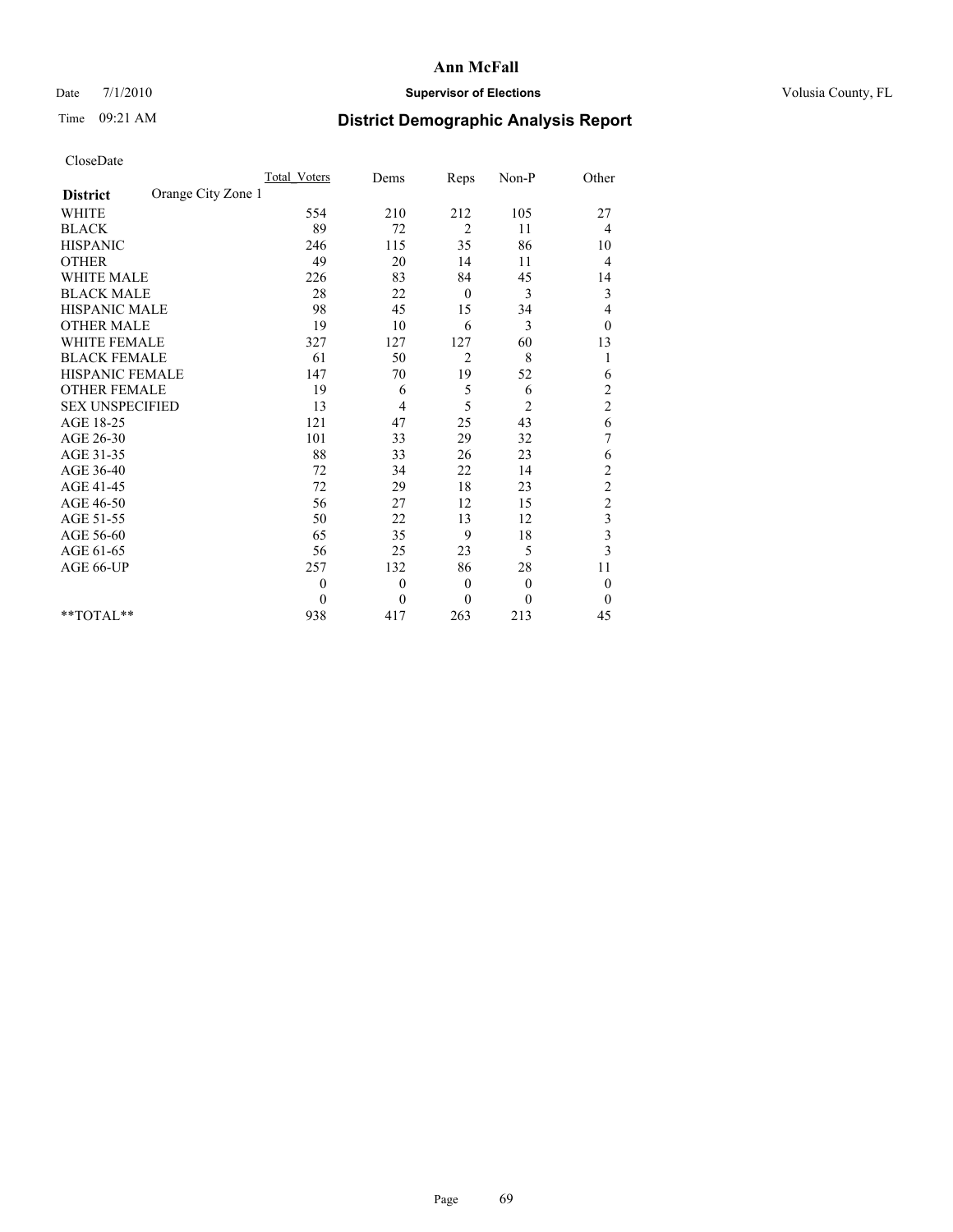## Date 7/1/2010 **Supervisor of Elections Supervisor of Elections** Volusia County, FL

## Time 09:21 AM **District Demographic Analysis Report**

|                                       | <b>Total Voters</b> | Dems         | Reps           | Non-P          | Other            |  |
|---------------------------------------|---------------------|--------------|----------------|----------------|------------------|--|
| Orange City Zone 2<br><b>District</b> |                     |              |                |                |                  |  |
| <b>WHITE</b>                          | 718                 | 248          | 282            | 144            | 44               |  |
| <b>BLACK</b>                          | 38                  | 30           | 3              | 5              | $\boldsymbol{0}$ |  |
| <b>HISPANIC</b>                       | 107                 | 56           | 15             | 33             | 3                |  |
| <b>OTHER</b>                          | 44                  | 12           | 9              | 21             | $\overline{c}$   |  |
| <b>WHITE MALE</b>                     | 327                 | 105          | 131            | 66             | 25               |  |
| <b>BLACK MALE</b>                     | 13                  | 8            | 2              | 3              | $\mathbf{0}$     |  |
| HISPANIC MALE                         | 51                  | 23           | 9              | 18             |                  |  |
| <b>OTHER MALE</b>                     | 15                  | 4            | $\overline{4}$ | 6              |                  |  |
| <b>WHITE FEMALE</b>                   | 391                 | 143          | 151            | 78             | 19               |  |
| <b>BLACK FEMALE</b>                   | 24                  | 21           |                | $\overline{2}$ | $\boldsymbol{0}$ |  |
| HISPANIC FEMALE                       | 56                  | 33           | 6              | 15             | $\overline{c}$   |  |
| <b>OTHER FEMALE</b>                   | 12                  | 5            | 1              | 5              | 1                |  |
| <b>SEX UNSPECIFIED</b>                | 18                  | 4            | 4              | 10             | $\boldsymbol{0}$ |  |
| AGE 18-25                             | 95                  | 34           | 21             | 33             | 7                |  |
| AGE 26-30                             | 81                  | 23           | 26             | 25             | 7                |  |
| AGE 31-35                             | 76                  | 28           | 22             | 20             | 6                |  |
| AGE 36-40                             | 73                  | 29           | 23             | 16             | 5                |  |
| AGE 41-45                             | 83                  | 36           | 28             | 17             | $\overline{c}$   |  |
| AGE 46-50                             | 86                  | 32           | 31             | 18             | 5                |  |
| AGE 51-55                             | 77                  | 25           | 34             | 18             | 0                |  |
| AGE 56-60                             | 92                  | 30           | 37             | 22             | 3                |  |
| AGE 61-65                             | 59                  | 22           | 21             | 12             | 4                |  |
| AGE 66-UP                             | 185                 | 87           | 66             | 22             | 10               |  |
|                                       | $\theta$            | $\theta$     | $\theta$       | $\mathbf{0}$   | $\boldsymbol{0}$ |  |
|                                       | $\mathbf{0}$        | $\mathbf{0}$ | $\mathbf{0}$   | $\mathbf{0}$   | $\mathbf{0}$     |  |
| $*$ TOTAL $*$                         | 907                 | 346          | 309            | 203            | 49               |  |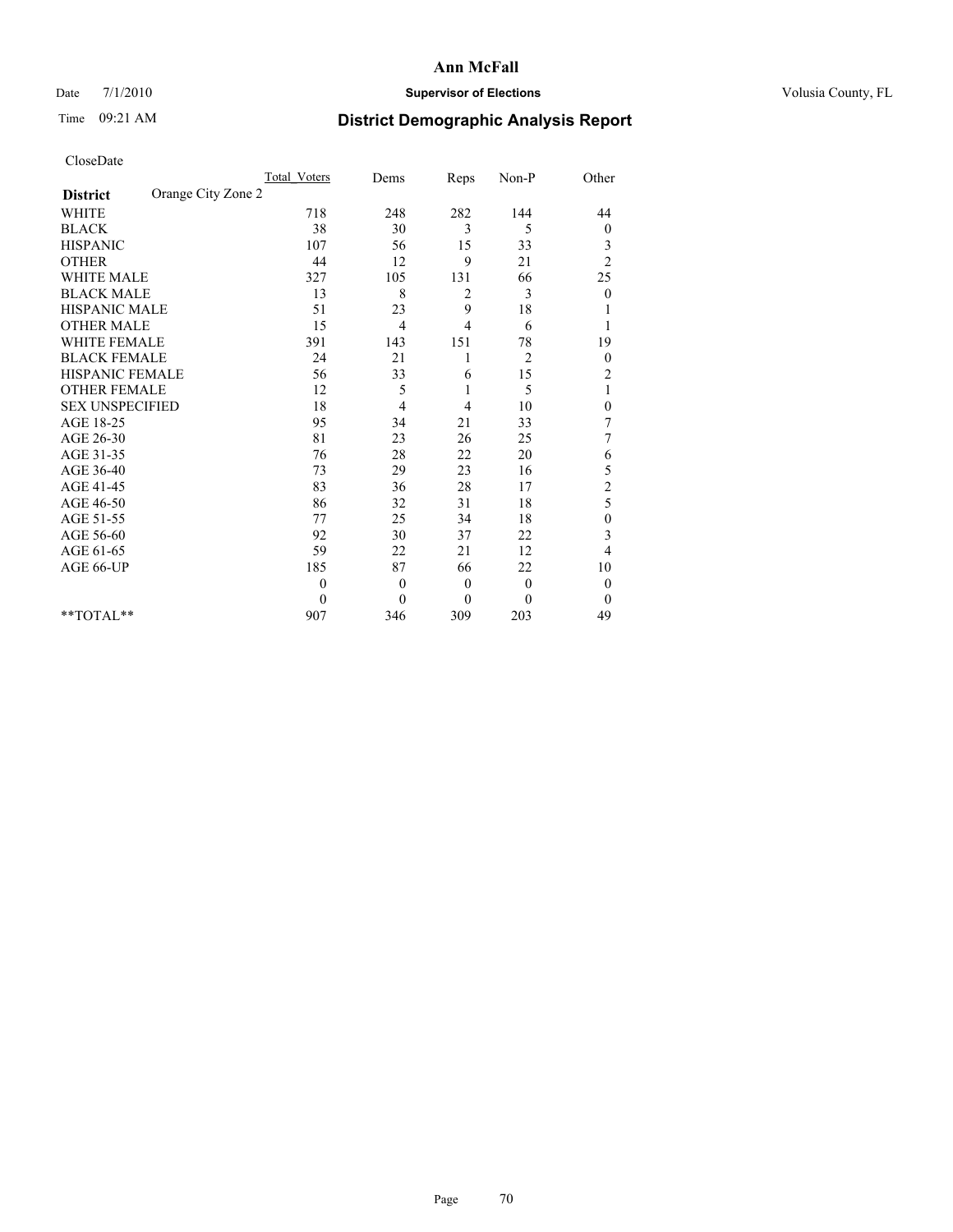## Date 7/1/2010 **Supervisor of Elections Supervisor of Elections** Volusia County, FL

# Time 09:21 AM **District Demographic Analysis Report**

|                                       | Total Voters   | Dems         | Reps             | $Non-P$  | Other                   |  |
|---------------------------------------|----------------|--------------|------------------|----------|-------------------------|--|
| Orange City Zone 3<br><b>District</b> |                |              |                  |          |                         |  |
| <b>WHITE</b>                          | 942            | 345          | 356              | 185      | 56                      |  |
| <b>BLACK</b>                          | 44             | 31           | 1                | 10       | $\overline{\mathbf{c}}$ |  |
| <b>HISPANIC</b>                       | 112            | 57           | 24               | 29       | $\overline{c}$          |  |
| <b>OTHER</b>                          | 55             | 16           | 9                | 25       | 5                       |  |
| <b>WHITE MALE</b>                     | 415            | 132          | 175              | 77       | 31                      |  |
| <b>BLACK MALE</b>                     | 17             | 13           | $\mathbf{0}$     | 3        |                         |  |
| <b>HISPANIC MALE</b>                  | 45             | 26           | 8                | 10       |                         |  |
| <b>OTHER MALE</b>                     | 23             | 6            | 4                | 12       |                         |  |
| <b>WHITE FEMALE</b>                   | 520            | 209          | 180              | 106      | 25                      |  |
| <b>BLACK FEMALE</b>                   | $27\,$         | 18           | 1                | 7        |                         |  |
| HISPANIC FEMALE                       | 67             | 31           | 16               | 19       |                         |  |
| <b>OTHER FEMALE</b>                   | 18             | 6            | 3                | 8        |                         |  |
| <b>SEX UNSPECIFIED</b>                | 21             | 8            | 3                | 7        | 3                       |  |
| AGE 18-25                             | 71             | 24           | 19               | 25       | 3                       |  |
| AGE 26-30                             | 60             | 21           | 10               | 20       | 9                       |  |
| AGE 31-35                             | 52             | 18           | 12               | 18       | 4                       |  |
| AGE 36-40                             | 57             | 16           | 23               | 13       | 5                       |  |
| AGE 41-45                             | 64             | 18           | 22               | 22       | $\overline{c}$          |  |
| AGE 46-50                             | 73             | 21           | 28               | 18       | 6                       |  |
| AGE 51-55                             | 74             | 33           | 25               | 12       | 4                       |  |
| AGE 56-60                             | 90             | 44           | 20               | 22       | 4                       |  |
| AGE 61-65                             | 115            | 43           | 46               | 19       | 7                       |  |
| AGE 66-UP                             | 497            | 211          | 185              | 80       | 21                      |  |
|                                       | $\overline{0}$ | $\mathbf{0}$ | $\boldsymbol{0}$ | $\theta$ | $\boldsymbol{0}$        |  |
|                                       | $\Omega$       | $\Omega$     | $\theta$         | $\theta$ | $\overline{0}$          |  |
| $*$ $TOTAI.**$                        | 1,153          | 449          | 390              | 249      | 65                      |  |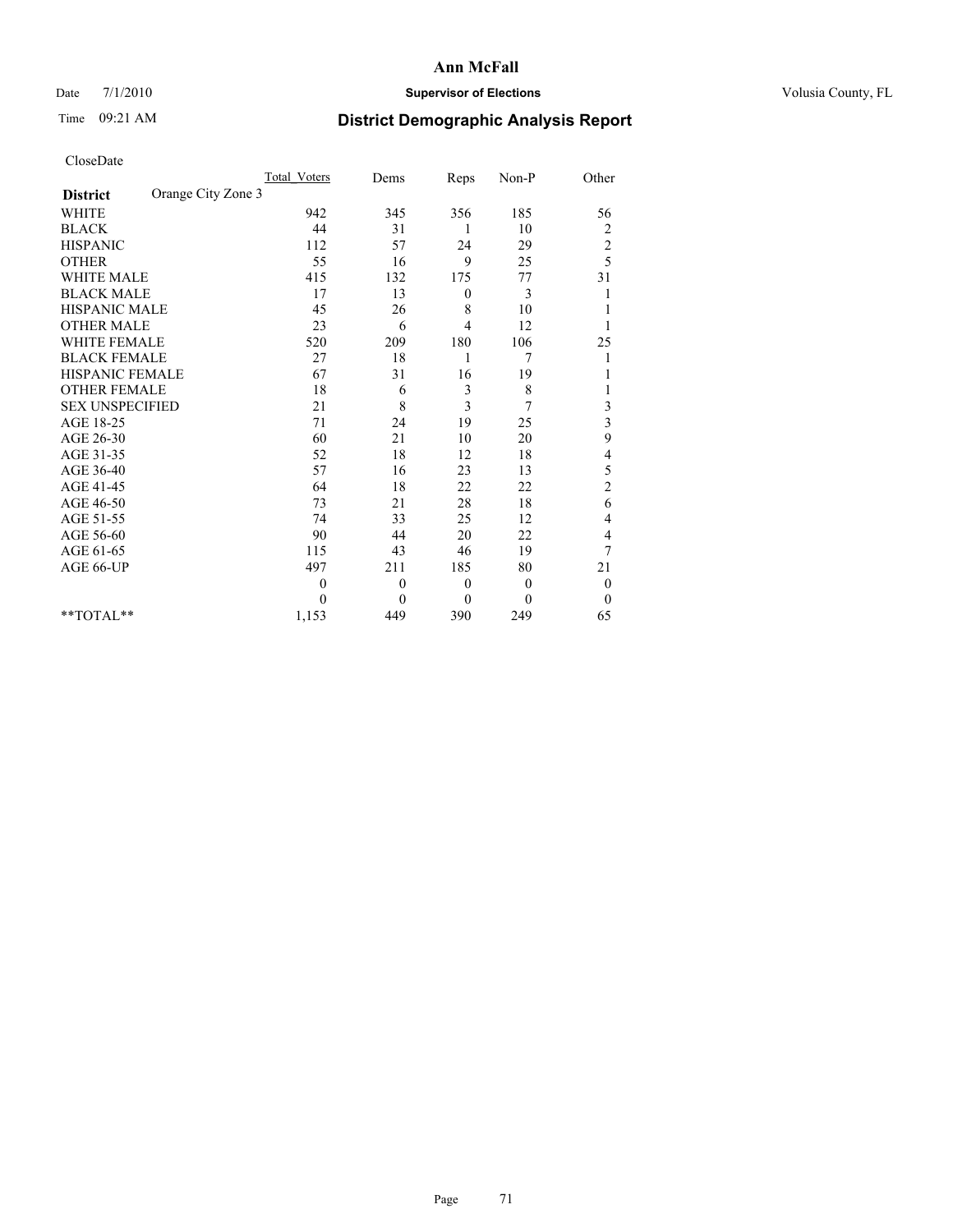## Date 7/1/2010 **Supervisor of Elections Supervisor of Elections** Volusia County, FL

## Time 09:21 AM **District Demographic Analysis Report**

|                                       | <b>Total Voters</b> | Dems         | Reps         | Non-P          | Other            |
|---------------------------------------|---------------------|--------------|--------------|----------------|------------------|
| Orange City Zone 4<br><b>District</b> |                     |              |              |                |                  |
| <b>WHITE</b>                          | 1,310               | 463          | 525          | 262            | 60               |
| <b>BLACK</b>                          | 17                  | 9            | 2            | 4              | 2                |
| <b>HISPANIC</b>                       | 51                  | 24           | 9            | 17             | 1                |
| <b>OTHER</b>                          | 41                  | 13           | 13           | 11             | 4                |
| <b>WHITE MALE</b>                     | 582                 | 179          | 244          | 127            | 32               |
| <b>BLACK MALE</b>                     | 8                   | 3            | 2            | 3              | $\boldsymbol{0}$ |
| HISPANIC MALE                         | 26                  | 14           | 5            |                | $\boldsymbol{0}$ |
| <b>OTHER MALE</b>                     | 10                  | 2            | 4            | 4              | $\theta$         |
| <b>WHITE FEMALE</b>                   | 721                 | 281          | 278          | 134            | 28               |
| <b>BLACK FEMALE</b>                   | 9                   | 6            | $\theta$     | 1              | $\overline{c}$   |
| HISPANIC FEMALE                       | 25                  | 10           | 4            | 10             |                  |
| <b>OTHER FEMALE</b>                   | 18                  | 9            | 6            | 2              |                  |
| <b>SEX UNSPECIFIED</b>                | 20                  | 5            | 6            | 6              | 3                |
| AGE 18-25                             | 149                 | 38           | 50           | 46             | 15               |
| AGE 26-30                             | 103                 | 30           | 40           | 27             | 6                |
| AGE 31-35                             | 100                 | 31           | 33           | 33             | 3                |
| AGE 36-40                             | 97                  | 32           | 28           | 30             | $\boldsymbol{7}$ |
| AGE 41-45                             | 114                 | 34           | 38           | 35             | 7                |
| AGE 46-50                             | 141                 | 44           | 60           | 30             | 7                |
| AGE 51-55                             | 159                 | 60           | 67           | 26             | 6                |
| AGE 56-60                             | 132                 | 56           | 48           | 23             | 5                |
| AGE 61-65                             | 131                 | 52           | 52           | 21             | 6                |
| AGE 66-UP                             | 293                 | 132          | 133          | 23             | 5                |
|                                       | $\theta$            | $\mathbf{0}$ | $\theta$     | $\overline{0}$ | $\mathbf{0}$     |
|                                       | $\Omega$            | $\mathbf{0}$ | $\mathbf{0}$ | $\theta$       | $\theta$         |
| **TOTAL**                             | 1,419               | 509          | 549          | 294            | 67               |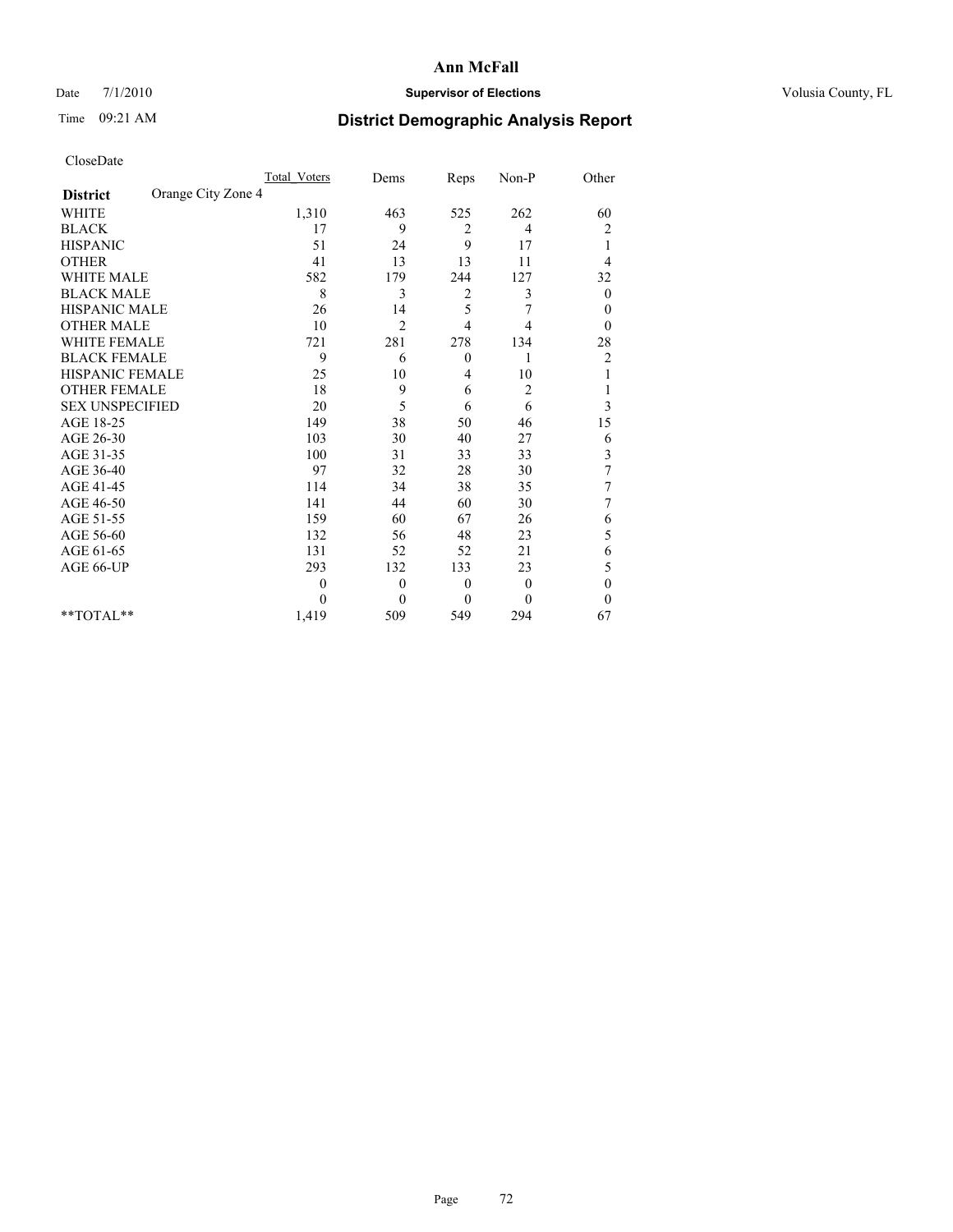## Date 7/1/2010 **Supervisor of Elections Supervisor of Elections** Volusia County, FL

# Time 09:21 AM **District Demographic Analysis Report**

|                                       | <b>Total Voters</b> | Dems     | Reps             | Non-P        | Other                   |
|---------------------------------------|---------------------|----------|------------------|--------------|-------------------------|
| Orange City Zone 5<br><b>District</b> |                     |          |                  |              |                         |
| <b>WHITE</b>                          | 1,311               | 437      | 607              | 216          | 51                      |
| <b>BLACK</b>                          | 111                 | 94       | $\overline{2}$   | 14           |                         |
| <b>HISPANIC</b>                       | 75                  | 35       | 13               | 26           | 1                       |
| <b>OTHER</b>                          | 74                  | 34       | 15               | 17           | 8                       |
| <b>WHITE MALE</b>                     | 525                 | 159      | 243              | 98           | 25                      |
| <b>BLACK MALE</b>                     | 44                  | 31       | 2                | 10           |                         |
| <b>HISPANIC MALE</b>                  | 34                  | 16       | 7                | 10           |                         |
| <b>OTHER MALE</b>                     | 21                  | 12       | 5                | 3            |                         |
| <b>WHITE FEMALE</b>                   | 777                 | 276      | 361              | 115          | 25                      |
| <b>BLACK FEMALE</b>                   | 66                  | 62       | $\boldsymbol{0}$ | 4            | $\boldsymbol{0}$        |
| HISPANIC FEMALE                       | 41                  | 19       | 6                | 16           | 0                       |
| <b>OTHER FEMALE</b>                   | 33                  | 16       | $\,$ 8 $\,$      | 7            | $\overline{c}$          |
| <b>SEX UNSPECIFIED</b>                | 30                  | 9        | 5                | 10           | 6                       |
| AGE 18-25                             | 52                  | 27       | 10               | 12           | $\overline{\mathbf{3}}$ |
| AGE 26-30                             | 50                  | 21       | 14               | 14           |                         |
| AGE 31-35                             | 63                  | 26       | 18               | 18           |                         |
| AGE 36-40                             | 50                  | 19       | 16               | 14           |                         |
| AGE 41-45                             | 39                  | 19       | 10               | 10           | 0                       |
| AGE 46-50                             | 66                  | 30       | 15               | 19           | $\overline{c}$          |
| AGE 51-55                             | 79                  | 41       | 15               | 18           | 5                       |
| AGE 56-60                             | 66                  | 34       | 17               | 11           | 4                       |
| AGE 61-65                             | 85                  | 37       | 27               | 17           | 4                       |
| AGE 66-UP                             | 1,021               | 346      | 495              | 140          | 40                      |
|                                       | $\mathbf{0}$        | $\theta$ | $\mathbf{0}$     | $\mathbf{0}$ | $\boldsymbol{0}$        |
|                                       | $\theta$            | $\theta$ | $\mathbf{0}$     | $\mathbf{0}$ | $\boldsymbol{0}$        |
| $*$ TOTAL $*$                         | 1,571               | 600      | 637              | 273          | 61                      |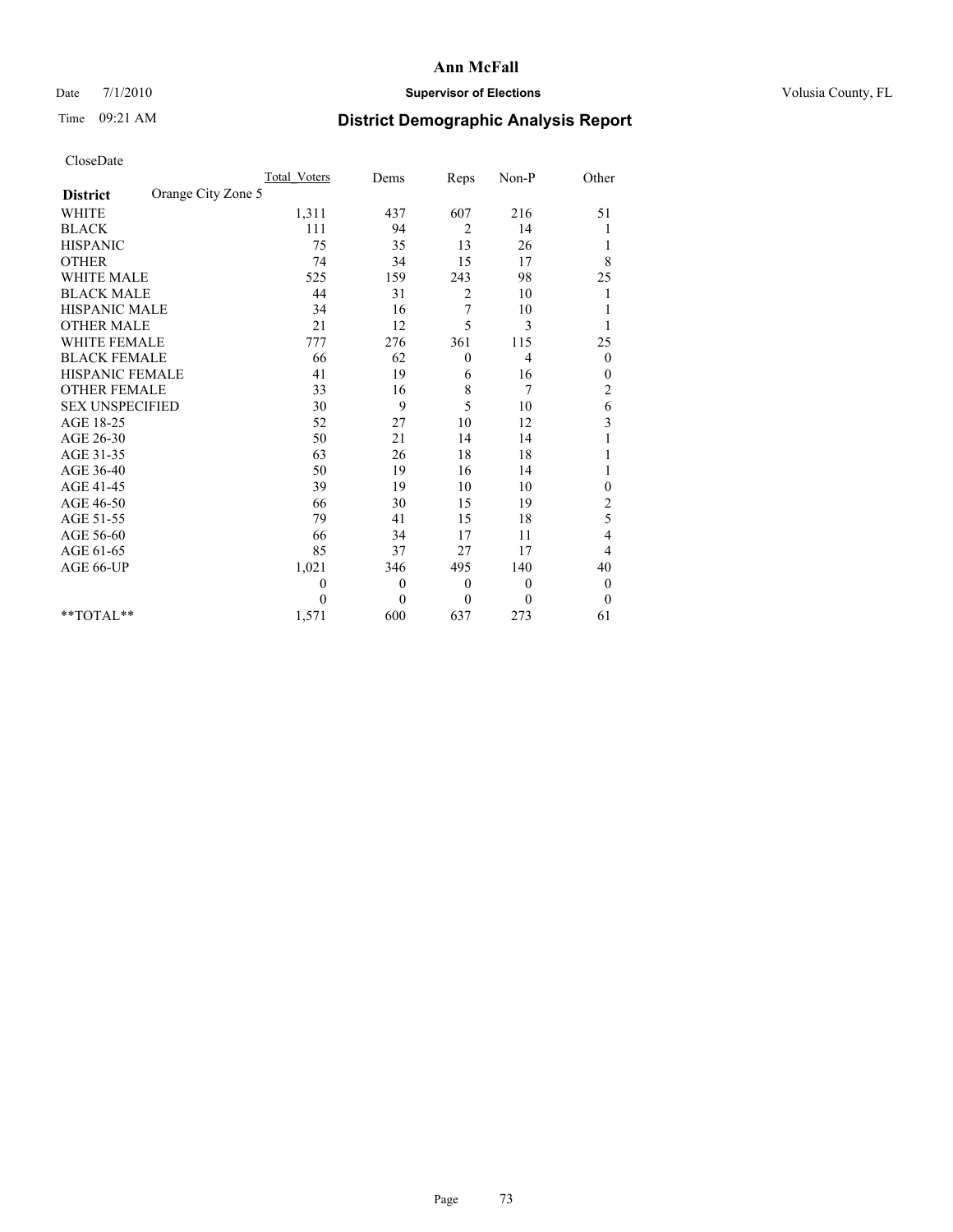## Date 7/1/2010 **Supervisor of Elections Supervisor of Elections** Volusia County, FL

# Time 09:21 AM **District Demographic Analysis Report**

|                                      | <b>Total Voters</b> | Dems         | Reps           | Non-P          | Other                   |
|--------------------------------------|---------------------|--------------|----------------|----------------|-------------------------|
| Ormond Bch Zone 1<br><b>District</b> |                     |              |                |                |                         |
| <b>WHITE</b>                         | 6,654               | 2,416        | 2,839          | 1,193          | 206                     |
| <b>BLACK</b>                         | 84                  | 65           | 6              | 10             | 3                       |
| <b>HISPANIC</b>                      | 109                 | 42           | 32             | 32             | 3                       |
| <b>OTHER</b>                         | 321                 | 107          | 90             | 98             | 26                      |
| <b>WHITE MALE</b>                    | 3,070               | 1,008        | 1,366          | 584            | 112                     |
| <b>BLACK MALE</b>                    | 40                  | 31           | $\overline{4}$ | 4              | 1                       |
| <b>HISPANIC MALE</b>                 | 47                  | 12           | 17             | 17             | 1                       |
| <b>OTHER MALE</b>                    | 139                 | 45           | 45             | 45             | 4                       |
| WHITE FEMALE                         | 3,557               | 1,402        | 1,463          | 599            | 93                      |
| <b>BLACK FEMALE</b>                  | 43                  | 34           | 2              | 6              | 1                       |
| HISPANIC FEMALE                      | 58                  | 28           | 13             | 15             | $\overline{\mathbf{c}}$ |
| <b>OTHER FEMALE</b>                  | 111                 | 45           | 32             | 29             | 5                       |
| <b>SEX UNSPECIFIED</b>               | 103                 | 25           | 25             | 34             | 19                      |
| AGE 18-25                            | 570                 | 186          | 174            | 171            | 39                      |
| AGE 26-30                            | 287                 | 100          | 91             | 84             | 12                      |
| AGE 31-35                            | 352                 | 112          | 112            | 107            | 21                      |
| AGE 36-40                            | 414                 | 135          | 166            | 95             | 18                      |
| AGE 41-45                            | 538                 | 170          | 233            | 116            | 19                      |
| AGE 46-50                            | 654                 | 221          | 294            | 121            | 18                      |
| AGE 51-55                            | 701                 | 254          | 303            | 124            | 20                      |
| AGE 56-60                            | 758                 | 307          | 305            | 130            | 16                      |
| AGE 61-65                            | 661                 | 263          | 271            | 107            | 20                      |
| AGE 66-UP                            | 2,233               | 882          | 1,018          | 278            | 55                      |
|                                      | $\theta$            | $\mathbf{0}$ | $\mathbf{0}$   | $\overline{0}$ | $\boldsymbol{0}$        |
|                                      | $\theta$            | $\mathbf{0}$ | $\theta$       | $\theta$       | $\theta$                |
| $*$ TOTAL $*$                        | 7,168               | 2,630        | 2,967          | 1,333          | 238                     |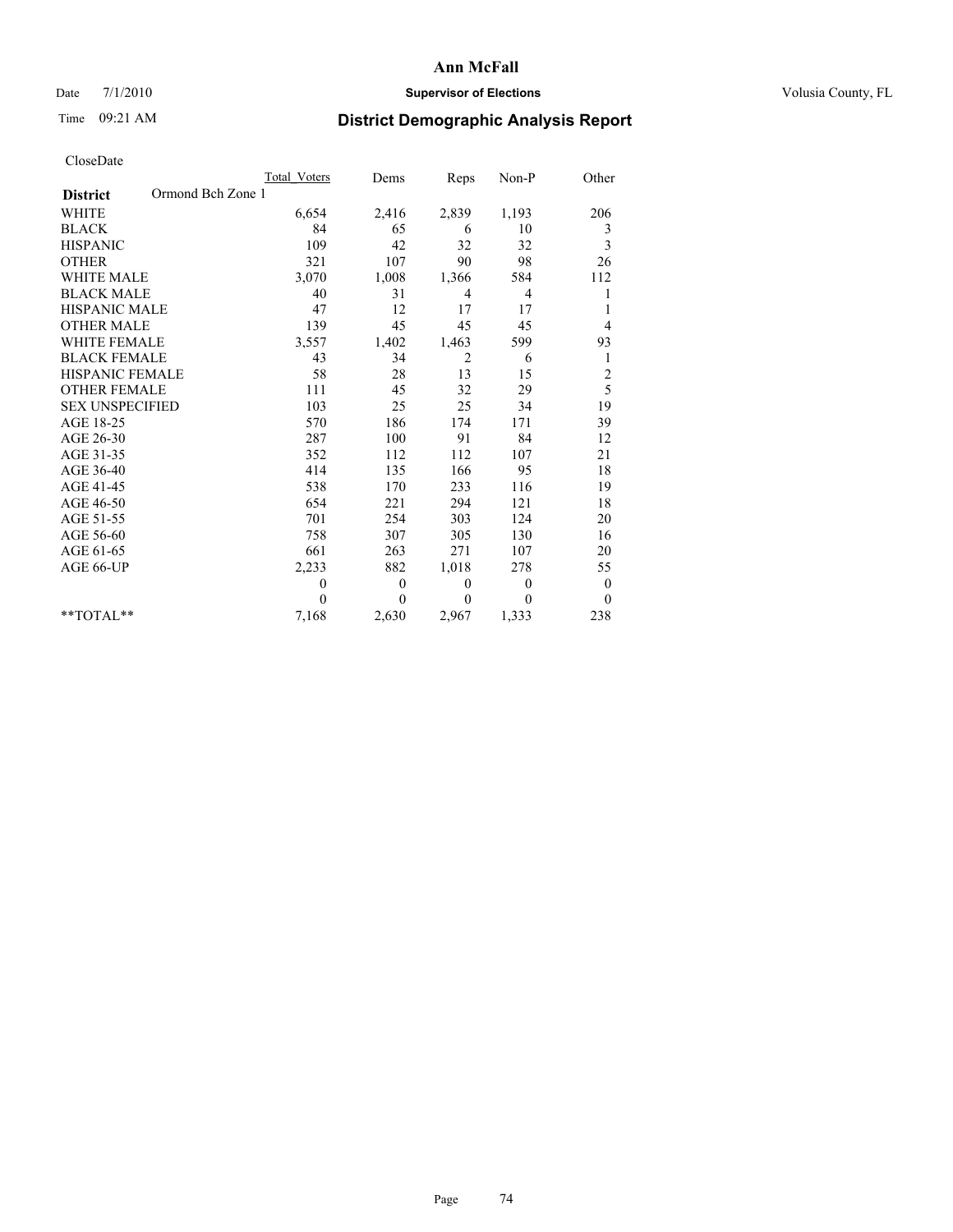## Date 7/1/2010 **Supervisor of Elections Supervisor of Elections** Volusia County, FL

# Time 09:21 AM **District Demographic Analysis Report**

|                                      | Total Voters | Dems           | Reps         | Non-P          | Other            |
|--------------------------------------|--------------|----------------|--------------|----------------|------------------|
| Ormond Bch Zone 2<br><b>District</b> |              |                |              |                |                  |
| <b>WHITE</b>                         | 4,442        | 1,814          | 1,584        | 877            | 167              |
| <b>BLACK</b>                         | 353          | 275            | 26           | 44             | 8                |
| <b>HISPANIC</b>                      | 99           | 45             | 23           | 28             | 3                |
| <b>OTHER</b>                         | 333          | 128            | 77           | 93             | 35               |
| <b>WHITE MALE</b>                    | 1,919        | 688            | 731          | 409            | 91               |
| <b>BLACK MALE</b>                    | 156          | 111            | 13           | 26             | 6                |
| HISPANIC MALE                        | 36           | 14             | 8            | 12             | $\overline{c}$   |
| <b>OTHER MALE</b>                    | 96           | 31             | 28           | 36             | $\mathbf{1}$     |
| WHITE FEMALE                         | 2,500        | 1,116          | 848          | 461            | 75               |
| <b>BLACK FEMALE</b>                  | 192          | 159            | 13           | 18             | $\overline{c}$   |
| HISPANIC FEMALE                      | 62           | 31             | 14           | 16             | $\mathbf{1}$     |
| <b>OTHER FEMALE</b>                  | 136          | 66             | 34           | 30             | 6                |
| <b>SEX UNSPECIFIED</b>               | 130          | 46             | 21           | 34             | 29               |
| AGE 18-25                            | 424          | 175            | 95           | 117            | 37               |
| AGE 26-30                            | 292          | 111            | 70           | 97             | 14               |
| AGE 31-35                            | 304          | 126            | 67           | 100            | 11               |
| AGE 36-40                            | 338          | 132            | 110          | 79             | 17               |
| AGE 41-45                            | 393          | 135            | 141          | 94             | 23               |
| AGE 46-50                            | 475          | 185            | 166          | 102            | 22               |
| AGE 51-55                            | 519          | 225            | 173          | 101            | 20               |
| AGE 56-60                            | 490          | 233            | 139          | 103            | 15               |
| AGE 61-65                            | 510          | 215            | 190          | 91             | 14               |
| AGE 66-UP                            | 1,482        | 725            | 559          | 158            | 40               |
|                                      | $\theta$     | $\overline{0}$ | $\mathbf{0}$ | $\overline{0}$ | $\boldsymbol{0}$ |
|                                      | $\Omega$     | $\overline{0}$ | $\theta$     | $\theta$       | $\theta$         |
| $*$ $TOTAI.**$                       | 5,227        | 2,262          | 1,710        | 1,042          | 213              |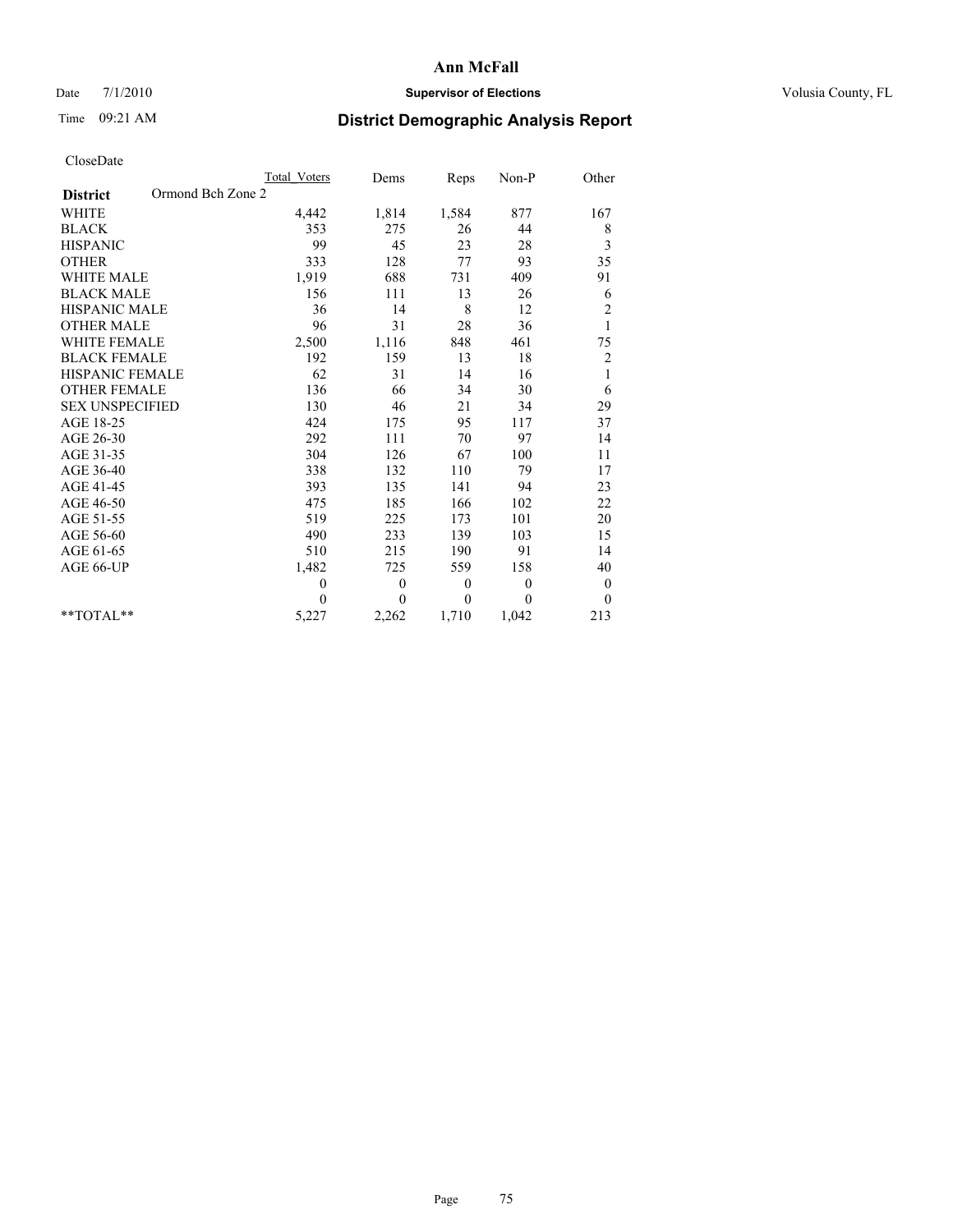## Date 7/1/2010 **Supervisor of Elections Supervisor of Elections** Volusia County, FL

# Time 09:21 AM **District Demographic Analysis Report**

|                                      | Total Voters | Dems         | <b>Reps</b>  | Non-P        | Other            |  |
|--------------------------------------|--------------|--------------|--------------|--------------|------------------|--|
| Ormond Bch Zone 3<br><b>District</b> |              |              |              |              |                  |  |
| <b>WHITE</b>                         | 7,801        | 2,460        | 3,736        | 1,351        | 254              |  |
| <b>BLACK</b>                         | 176          | 132          | 11           | 24           | 9                |  |
| <b>HISPANIC</b>                      | 132          | 47           | 45           | 36           | 4                |  |
| <b>OTHER</b>                         | 444          | 138          | 123          | 144          | 39               |  |
| WHITE MALE                           | 3,611        | 1,022        | 1,803        | 664          | 122              |  |
| <b>BLACK MALE</b>                    | 82           | 62           | 7            | 9            | 4                |  |
| <b>HISPANIC MALE</b>                 | 68           | 19           | 27           | 19           | 3                |  |
| <b>OTHER MALE</b>                    | 163          | 46           | 49           | 60           | 8                |  |
| <b>WHITE FEMALE</b>                  | 4,144        | 1,424        | 1,913        | 678          | 129              |  |
| <b>BLACK FEMALE</b>                  | 93           | 69           | 4            | 15           | 5                |  |
| <b>HISPANIC FEMALE</b>               | 63           | 28           | 17           | 17           |                  |  |
| <b>OTHER FEMALE</b>                  | 190          | 68           | 56           | 61           | 5                |  |
| <b>SEX UNSPECIFIED</b>               | 139          | 39           | 39           | 32           | 29               |  |
| AGE 18-25                            | 738          | 235          | 281          | 175          | 47               |  |
| AGE 26-30                            | 397          | 119          | 146          | 121          | 11               |  |
| AGE 31-35                            | 382          | 96           | 155          | 104          | 27               |  |
| AGE 36-40                            | 504          | 122          | 242          | 112          | 28               |  |
| AGE 41-45                            | 688          | 179          | 364          | 124          | 21               |  |
| AGE 46-50                            | 799          | 217          | 400          | 161          | 21               |  |
| AGE 51-55                            | 912          | 292          | 453          | 152          | 15               |  |
| AGE 56-60                            | 846          | 304          | 371          | 143          | 28               |  |
| AGE 61-65                            | 886          | 328          | 394          | 138          | 26               |  |
| AGE 66-UP                            | 2,400        | 885          | 1,108        | 325          | 82               |  |
|                                      | $\theta$     | $\mathbf{0}$ | $\mathbf{0}$ | $\mathbf{0}$ | $\boldsymbol{0}$ |  |
|                                      | $\theta$     | $\theta$     | $\theta$     | $\theta$     | $\mathbf{0}$     |  |
| **TOTAL**                            | 8,553        | 2,777        | 3,915        | 1,555        | 306              |  |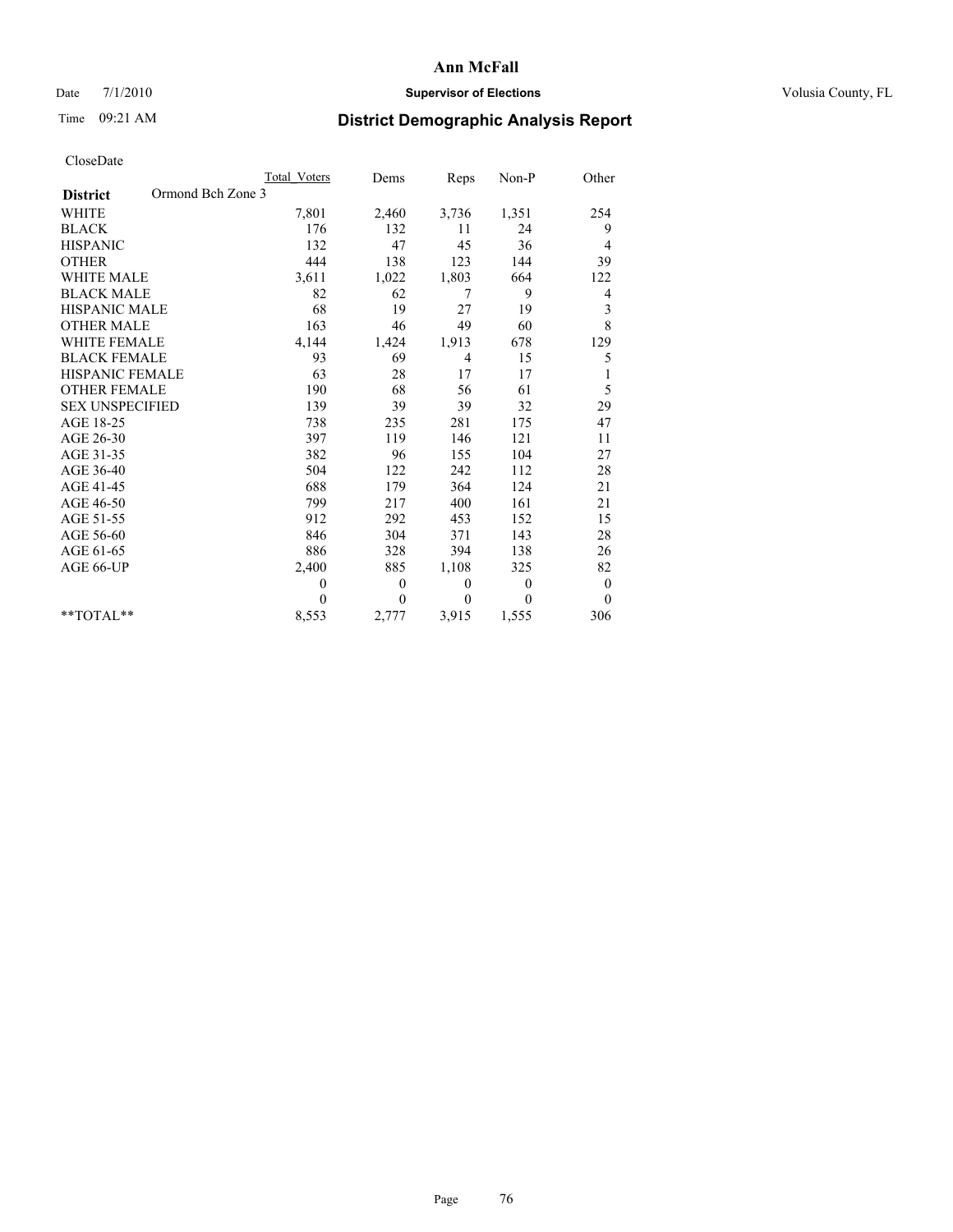## Date 7/1/2010 **Supervisor of Elections Supervisor of Elections** Volusia County, FL

# Time 09:21 AM **District Demographic Analysis Report**

|                                      | Total Voters | Dems         | Reps         | $Non-P$        | Other            |
|--------------------------------------|--------------|--------------|--------------|----------------|------------------|
| Ormond Bch Zone 4<br><b>District</b> |              |              |              |                |                  |
| <b>WHITE</b>                         | 5,935        | 2,244        | 2,312        | 1,116          | 263              |
| <b>BLACK</b>                         | 153          | 116          | 9            | 23             | 5                |
| <b>HISPANIC</b>                      | 92           | 47           | 17           | 26             | $\overline{c}$   |
| <b>OTHER</b>                         | 281          | 101          | 69           | 85             | 26               |
| <b>WHITE MALE</b>                    | 2,564        | 874          | 1,038        | 519            | 133              |
| <b>BLACK MALE</b>                    | 67           | 52           | 3            | 10             | 2                |
| <b>HISPANIC MALE</b>                 | 31           | 16           | 6            | 7              | $\overline{c}$   |
| <b>OTHER MALE</b>                    | 104          | 37           | 25           | 36             | 6                |
| <b>WHITE FEMALE</b>                  | 3,336        | 1,362        | 1,265        | 582            | 127              |
| <b>BLACK FEMALE</b>                  | 86           | 64           | 6            | 13             | 3                |
| HISPANIC FEMALE                      | 61           | 31           | 11           | 19             | $\boldsymbol{0}$ |
| <b>OTHER FEMALE</b>                  | 122          | 50           | 40           | 28             | 4                |
| <b>SEX UNSPECIFIED</b>               | 90           | 22           | 13           | 36             | 19               |
| AGE 18-25                            | 447          | 183          | 117          | 118            | 29               |
| AGE 26-30                            | 253          | 90           | 72           | 75             | 16               |
| AGE 31-35                            | 246          | 73           | 95           | 62             | 16               |
| AGE 36-40                            | 293          | 91           | 95           | 83             | 24               |
| AGE 41-45                            | 361          | 117          | 152          | 82             | 10               |
| AGE 46-50                            | 531          | 192          | 222          | 108            | 9                |
| AGE 51-55                            | 542          | 221          | 203          | 98             | 20               |
| AGE 56-60                            | 543          | 224          | 191          | 97             | 31               |
| AGE 61-65                            | 601          | 249          | 214          | 104            | 34               |
| AGE 66-UP                            | 2,644        | 1,068        | 1,046        | 423            | 107              |
|                                      | $\mathbf{0}$ | $\mathbf{0}$ | $\mathbf{0}$ | $\overline{0}$ | $\boldsymbol{0}$ |
|                                      | $\theta$     | $\theta$     | $\Omega$     | $\theta$       | $\theta$         |
| $*$ TOTAL $*$                        | 6,461        | 2,508        | 2,407        | 1,250          | 296              |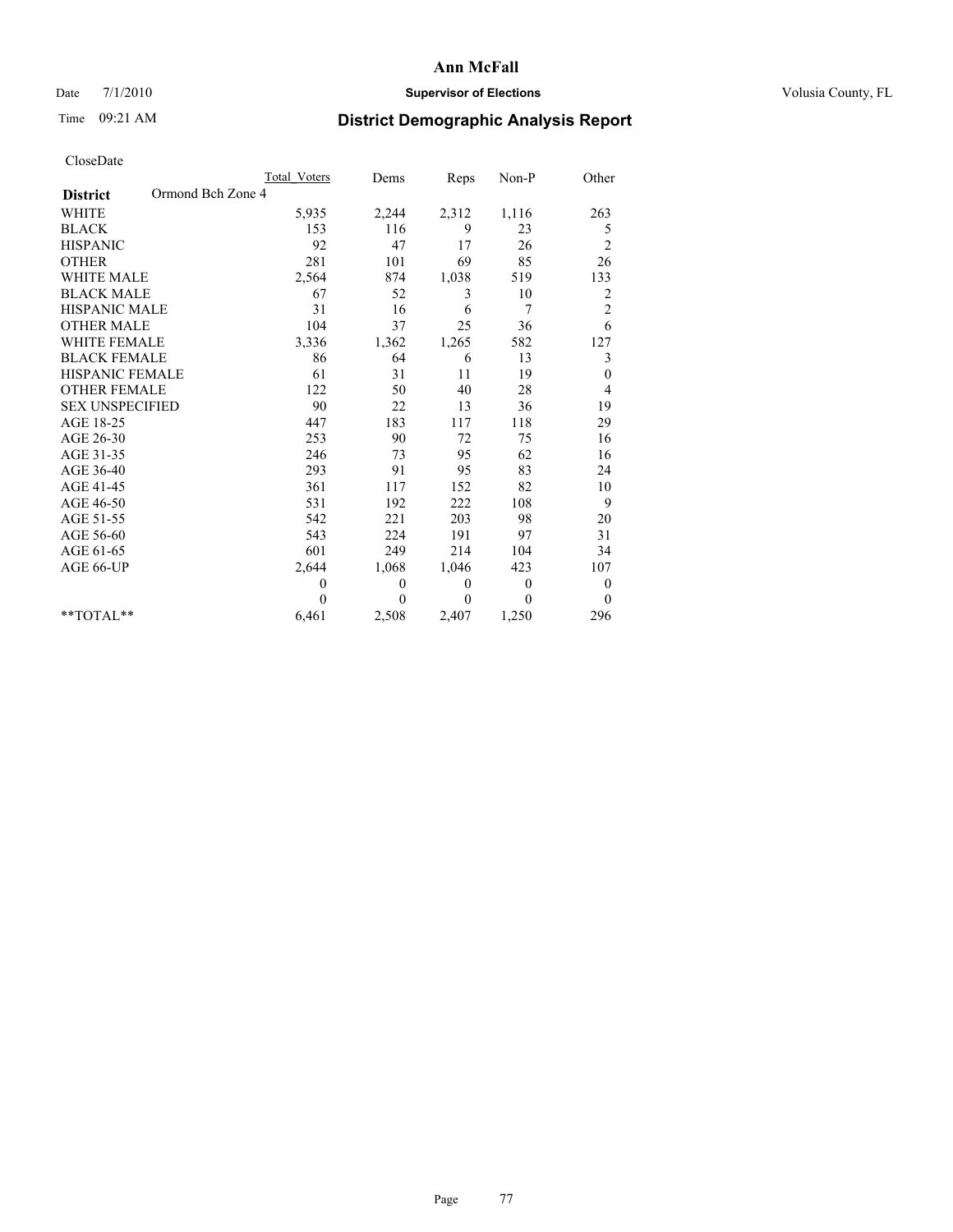## Date 7/1/2010 **Supervisor of Elections Supervisor of Elections** Volusia County, FL

# Time 09:21 AM **District Demographic Analysis Report**

|                                           | Total Voters | Dems     | <b>Reps</b>  | Non-P          | Other            |
|-------------------------------------------|--------------|----------|--------------|----------------|------------------|
| Port Orange District 1<br><b>District</b> |              |          |              |                |                  |
| <b>WHITE</b>                              | 6,446        | 2,680    | 2,024        | 1,473          | 269              |
| <b>BLACK</b>                              | 88           | 71       | 4            | 10             | 3                |
| <b>HISPANIC</b>                           | 141          | 67       | 23           | 48             | 3                |
| <b>OTHER</b>                              | 278          | 96       | 54           | 100            | 28               |
| <b>WHITE MALE</b>                         | 2,878        | 1,060    | 987          | 693            | 138              |
| <b>BLACK MALE</b>                         | 35           | 24       | 3            | 7              | 1                |
| <b>HISPANIC MALE</b>                      | 55           | 26       | 10           | 16             | 3                |
| <b>OTHER MALE</b>                         | 82           | 26       | 13           | 39             | 4                |
| <b>WHITE FEMALE</b>                       | 3,514        | 1,601    | 1,019        | 768            | 126              |
| <b>BLACK FEMALE</b>                       | 52           | 46       | 1            | 3              | $\overline{c}$   |
| HISPANIC FEMALE                           | 83           | 41       | 12           | 30             | $\boldsymbol{0}$ |
| <b>OTHER FEMALE</b>                       | 104          | 44       | 24           | 29             | 7                |
| <b>SEX UNSPECIFIED</b>                    | 150          | 46       | 36           | 46             | 22               |
| AGE 18-25                                 | 528          | 217      | 88           | 187            | 36               |
| AGE 26-30                                 | 407          | 139      | 103          | 144            | 21               |
| AGE 31-35                                 | 392          | 144      | 92           | 131            | 25               |
| AGE 36-40                                 | 380          | 148      | 99           | 112            | 21               |
| AGE 41-45                                 | 449          | 163      | 136          | 122            | 28               |
| AGE 46-50                                 | 600          | 230      | 188          | 159            | 23               |
| AGE 51-55                                 | 652          | 268      | 234          | 123            | 27               |
| AGE 56-60                                 | 589          | 247      | 195          | 121            | 26               |
| AGE 61-65                                 | 717          | 309      | 237          | 146            | 25               |
| AGE 66-UP                                 | 2,239        | 1,049    | 733          | 386            | 71               |
|                                           | $\theta$     | $\theta$ | $\mathbf{0}$ | $\overline{0}$ | $\boldsymbol{0}$ |
|                                           | $\theta$     | $\theta$ | $\Omega$     | $\mathbf{0}$   | $\mathbf{0}$     |
| $*$ $TOTAI.**$                            | 6,953        | 2,914    | 2,105        | 1,631          | 303              |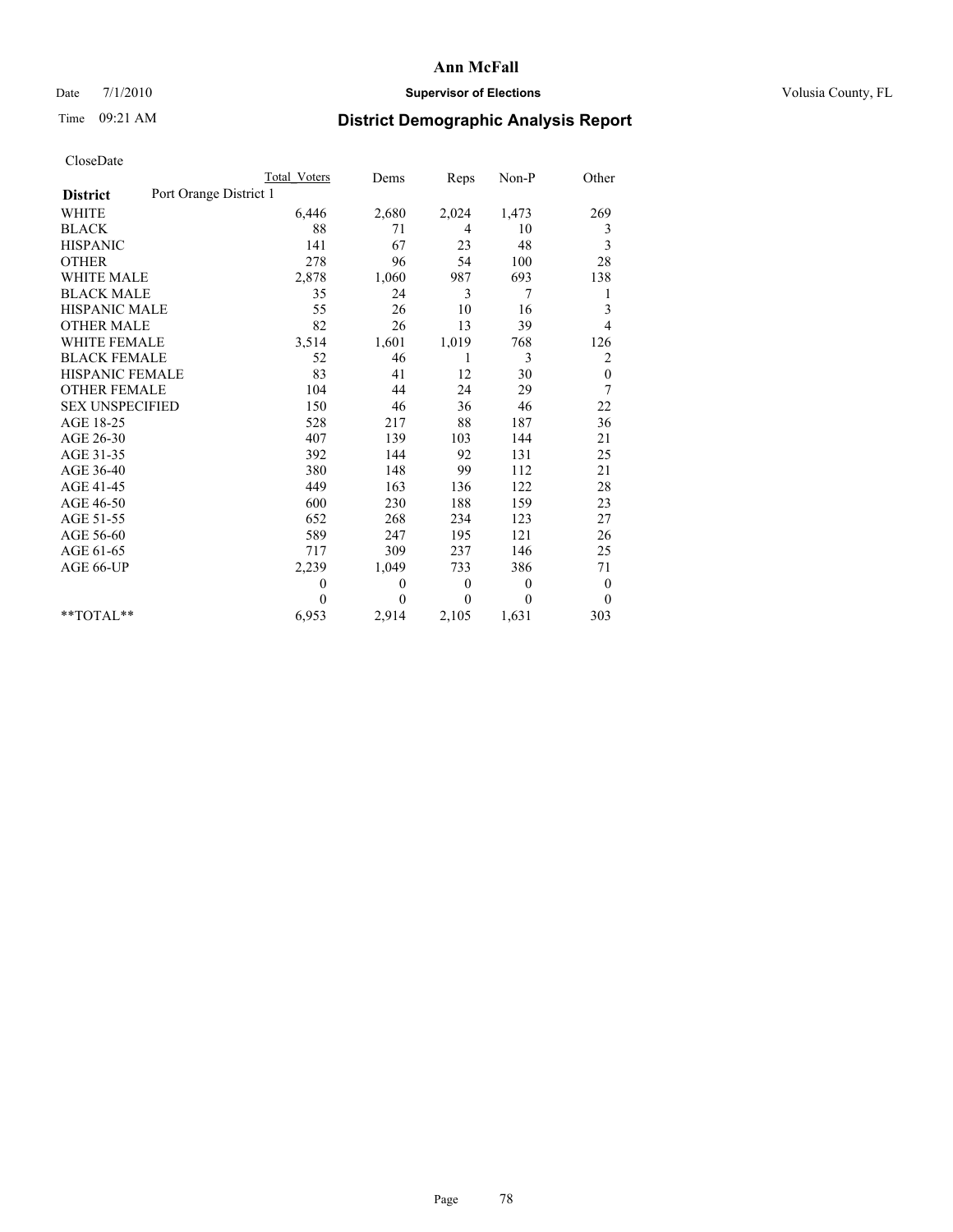## Date 7/1/2010 **Supervisor of Elections Supervisor of Elections** Volusia County, FL

# Time 09:21 AM **District Demographic Analysis Report**

|                                           | Total Voters | Dems         | Reps     | $Non-P$      | Other                   |
|-------------------------------------------|--------------|--------------|----------|--------------|-------------------------|
| Port Orange District 2<br><b>District</b> |              |              |          |              |                         |
| <b>WHITE</b>                              | 7,622        | 2,866        | 2,763    | 1,647        | 346                     |
| <b>BLACK</b>                              | 317          | 248          | 15       | 45           | 9                       |
| <b>HISPANIC</b>                           | 203          | 92           | 39       | 69           | 3                       |
| <b>OTHER</b>                              | 397          | 139          | 81       | 144          | 33                      |
| <b>WHITE MALE</b>                         | 3,402        | 1,143        | 1,307    | 781          | 171                     |
| <b>BLACK MALE</b>                         | 131          | 96           | 6        | 24           | 5                       |
| <b>HISPANIC MALE</b>                      | 85           | 35           | 16       | 33           | 1                       |
| <b>OTHER MALE</b>                         | 145          | 48           | 33       | 58           | 6                       |
| <b>WHITE FEMALE</b>                       | 4,163        | 1,704        | 1,432    | 858          | 169                     |
| <b>BLACK FEMALE</b>                       | 185          | 151          | 9        | 21           | 4                       |
| HISPANIC FEMALE                           | 117          | 57           | 23       | 35           | $\overline{\mathbf{c}}$ |
| <b>OTHER FEMALE</b>                       | 159          | 70           | 30       | 54           | 5                       |
| <b>SEX UNSPECIFIED</b>                    | 152          | 41           | 42       | 41           | 28                      |
| AGE 18-25                                 | 831          | 322          | 232      | 233          | 44                      |
| AGE 26-30                                 | 656          | 218          | 187      | 219          | 32                      |
| AGE 31-35                                 | 472          | 174          | 132      | 147          | 19                      |
| AGE 36-40                                 | 501          | 171          | 183      | 124          | 23                      |
| AGE 41-45                                 | 589          | 212          | 205      | 147          | 25                      |
| AGE 46-50                                 | 692          | 253          | 241      | 170          | $28\,$                  |
| AGE 51-55                                 | 697          | 257          | 265      | 143          | 32                      |
| AGE 56-60                                 | 747          | 303          | 252      | 164          | 28                      |
| AGE 61-65                                 | 829          | 347          | 272      | 170          | 40                      |
| AGE 66-UP                                 | 2,525        | 1,088        | 929      | 388          | 120                     |
|                                           | $\theta$     | $\mathbf{0}$ | $\theta$ | $\mathbf{0}$ | $\boldsymbol{0}$        |
|                                           | $\theta$     | $\theta$     | $\theta$ | $\theta$     | $\theta$                |
| $*$ $TOTAI.**$                            | 8,539        | 3,345        | 2,898    | 1,905        | 391                     |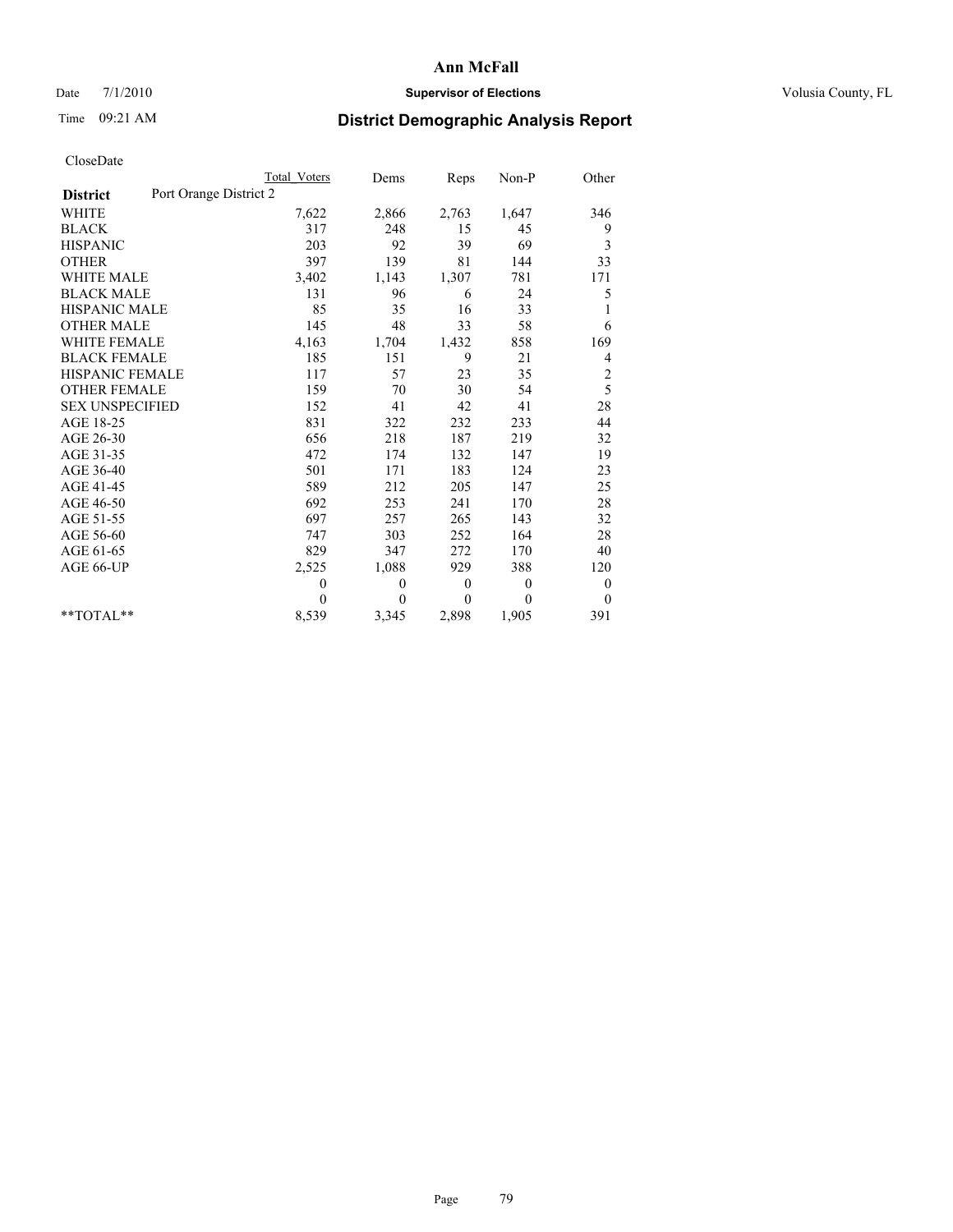#### Date  $7/1/2010$  **Supervisor of Elections Supervisor of Elections** Volusia County, FL

# Time 09:21 AM **District Demographic Analysis Report**

|                                           | Total Voters | Dems     | Reps     | $Non-P$          | Other            |  |
|-------------------------------------------|--------------|----------|----------|------------------|------------------|--|
| Port Orange Distrcit 3<br><b>District</b> |              |          |          |                  |                  |  |
| <b>WHITE</b>                              | 9,827        | 3,346    | 3,901    | 2,174            | 406              |  |
| <b>BLACK</b>                              | 242          | 206      | 7        | 24               | 5                |  |
| <b>HISPANIC</b>                           | 227          | 84       | 45       | 86               | 12               |  |
| <b>OTHER</b>                              | 523          | 159      | 127      | 180              | 57               |  |
| <b>WHITE MALE</b>                         | 4,433        | 1,303    | 1,846    | 1,069            | 215              |  |
| <b>BLACK MALE</b>                         | 111          | 93       | 6        | 10               | 2                |  |
| <b>HISPANIC MALE</b>                      | 102          | 43       | 20       | 35               | 4                |  |
| <b>OTHER MALE</b>                         | 177          | 56       | 48       | 63               | 10               |  |
| <b>WHITE FEMALE</b>                       | 5,330        | 2,026    | 2,032    | 1,088            | 184              |  |
| <b>BLACK FEMALE</b>                       | 131          | 113      | 1        | 14               | 3                |  |
| HISPANIC FEMALE                           | 125          | 41       | 25       | 51               | 8                |  |
| <b>OTHER FEMALE</b>                       | 213          | 74       | 48       | 74               | 17               |  |
| <b>SEX UNSPECIFIED</b>                    | 197          | 46       | 54       | 60               | 37               |  |
| AGE 18-25                                 | 960          | 324      | 263      | 295              | 78               |  |
| AGE 26-30                                 | 725          | 250      | 228      | 215              | 32               |  |
| AGE 31-35                                 | 609          | 196      | 194      | 184              | 35               |  |
| AGE 36-40                                 | 683          | 214      | 252      | 195              | 22               |  |
| AGE 41-45                                 | 725          | 222      | 277      | 195              | 31               |  |
| AGE 46-50                                 | 867          | 277      | 362      | 202              | 26               |  |
| AGE 51-55                                 | 953          | 352      | 372      | 198              | 31               |  |
| AGE 56-60                                 | 897          | 352      | 330      | 186              | 29               |  |
| AGE 61-65                                 | 952          | 353      | 353      | 193              | 53               |  |
| AGE 66-UP                                 | 3,447        | 1,255    | 1,448    | 601              | 143              |  |
|                                           | $\theta$     | 0        | 0        | $\mathbf{0}$     | $\boldsymbol{0}$ |  |
|                                           | $\Omega$     | $\theta$ | $\theta$ | $\boldsymbol{0}$ | $\mathbf{0}$     |  |
| $*$ $TOTAI.**$                            | 10,819       | 3,795    | 4,080    | 2,464            | 480              |  |